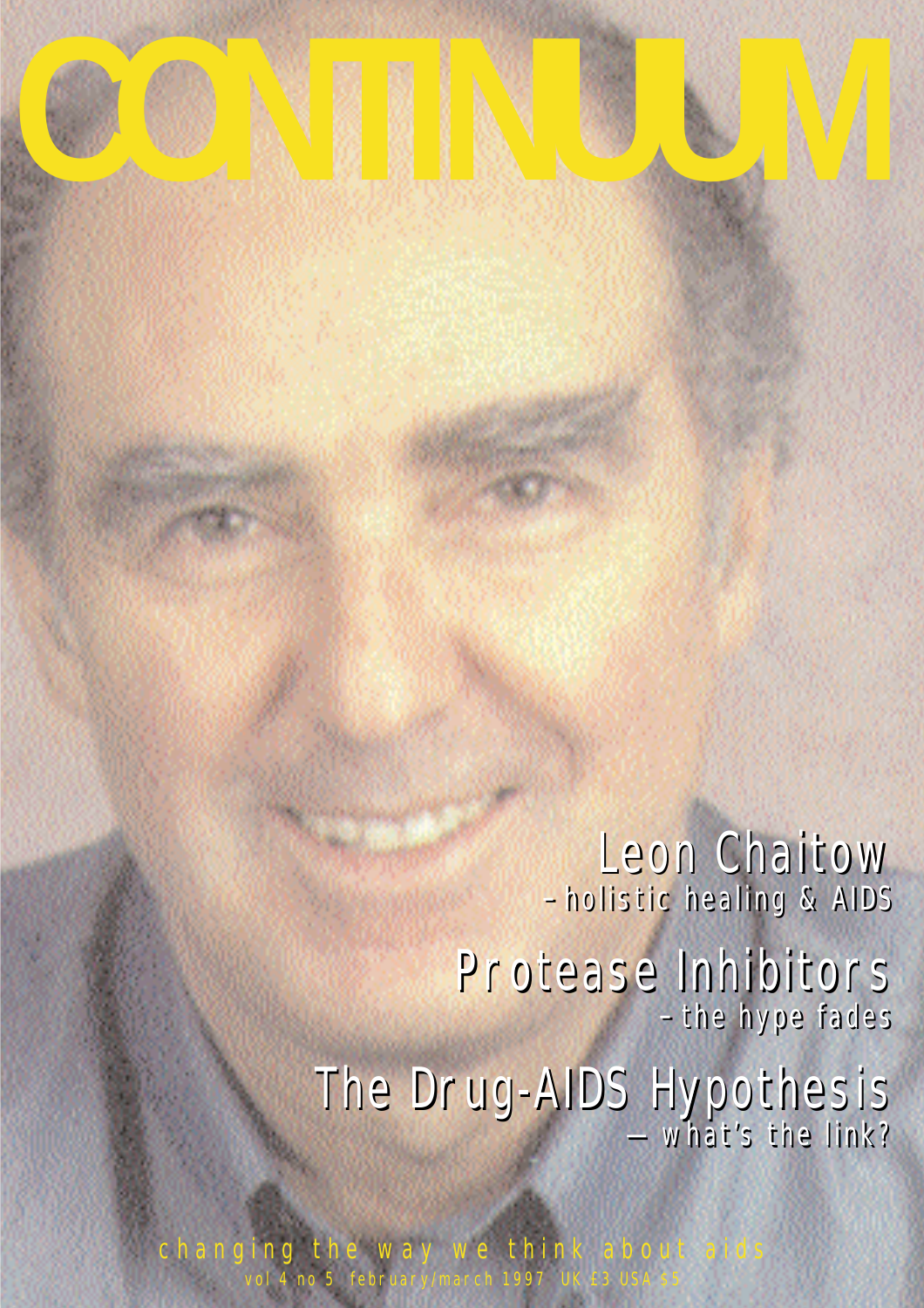

#### **why CONTINUUM?**

The orthodox view on AIDS holds that it is caused by a virus known as HIV that is transmitted through the exchange of body fluids. Once infected, a person will remain well for a time, though infectious to others, before going on to develop AIDS and dying.

Despite the huge sums of money spent on medical research, there is still no cure, just drug therapies said to slow the progress of the disease, and regular T-cell counts to measure health.

A whole industry has evolved around AIDS, on which many careers and businesses depend, but which offers little hope to those affected. It works on the premise that HIV=AIDS=DEATH.

**CONTINUUM** began as a newsletter encouraging those effected to empower themselves to make care and treatment choices. As we look further, anomalies in the orthodox view continue to appear.

Are you aware, for example, that the link between HIV and AIDS has never been more than hypothetical? That a growing body of scientists and doctors throughout the world doubt that HIV causes AIDS?

At the onset of the "epidemic", the hysteria that resulted from the linking of sex, death and an infectious virus created a climate where to question the "facts" was considered reprehensible. Many of those who dared to do so were silenced or ridiculed. Since the growth of the orthodoxy, those who question have also had to contend with the weight of vested interests.

Twelve years after HIV was first associated with AIDS many predictions based on the viral hypothesis are failing to materialise. **CONTINUUM** is a unique forum for those in the scientific community challenging the orthodoxy and those whose lives have in some way been touched by the hypothesis.

**CONTINUUM is a voluntary organisation dedicated to providing information we believe is necessary for the fuller understanding of HIV, AIDS and immunity. All our workers are unpaid and the organisation relies on subscriptions and donations to maintain its work. Your support in any way is greatly appreciated.**

#### **focus**

**Protease Inhibitors PIs in Provincetown** 8

JOHN LAURITSEN wonders how hope can exact such a price

**From Hype to Hesitation** 11 Recent research has led to serious caution reports HUW CHRISTIE

#### **features**

#### **New Wave in France** 13

A recent health conference opened doors to freedom of treatment

#### **Interview** 14

Holistic doctor LEON CHAITOW says AIDS is a complex scenario which natural healing methods can address

#### **supplement** <sup>20</sup> **The Drug AIDS Hypothesis** of PETER DUESBERG and DAVID RASNICK

#### **CounterCulture** 22

Part 2 of IAN YOUNG's revealing look at the religious fervour that some devote to AIDS in **The AIDS CULT and its seroconverts**

#### **Near Enough is Good Enough?** 26

PETER DUESBERG comes back in defence of the existence of "HIV"

**Why no whole Virus?** 27

ELENI ELEOPULOS and colleagues argue his claims are unsubstantiated

**No Viral Identification** 31 STEFAN LANKA says human rights, not personal cult, are the issue

**Vitamins – essential to life** 34 Why we need them, and how to get them is discussed by BOO ARMSTRONG

**Workshops for Change** 36 Overcoming the shock of an HIV diagnosis can be a process of growth explains MICHAEL **BAUMGARTNER** 

vol 4, no 5 february/march 1997



*Doing Time – news may travel relatively fast, but is it always accurate? (see pp. 4-7 etc)*

#### **news**

**News roundup** 2 **DissentingView** 4 NIGEL EDWARDS writes from prison **HIV Watch** 6

*Time* magazine's dangerous choice

#### **regulars**

**Comment** 4 **Healthy Options:** Micro-algae 19 **Review** 21 **Letters** 38 **Live, Live, Live** 38 **Listings** 39 **Snarl** 39 **Lust for Life** 40

changing the way we think about aids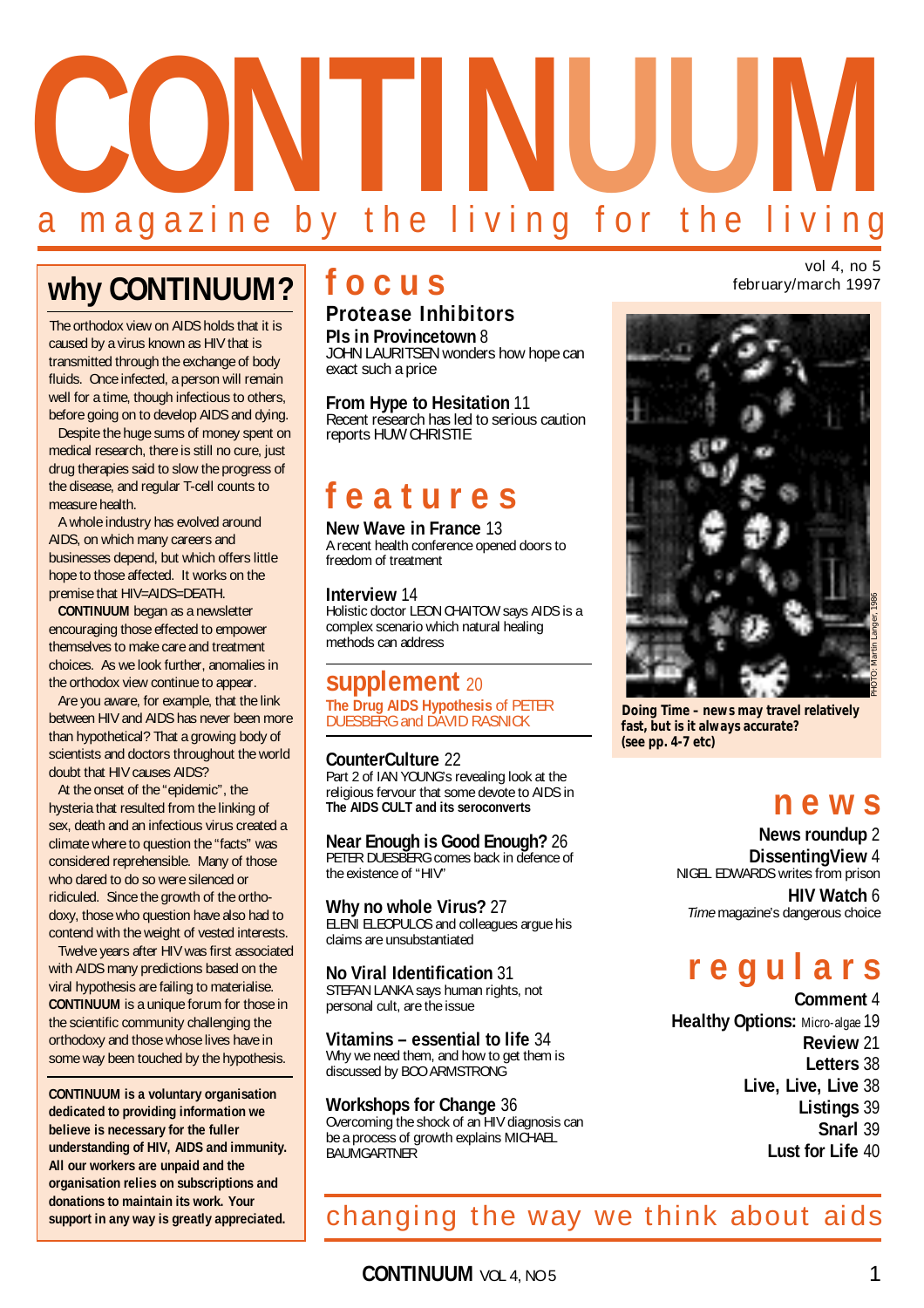#### **Rising confidence**

**The annual Health Monitor survey of 10,000 people found that the number of 18 to 20 year olds risking 'unsafe sex' has doubled in the past 12 months. Among all adults, the number expressing "strong concern" about developing 'AIDS' has fallen. "A lot of people have come to the conclusion that they are not at risk from HIV", said Anne Weyman, chief exec of the Family Planning Association.** *The Guardian 14 Feb 97*

#### **Falling figures**

**The annual number of 'AIDS' deaths has fallen by half, new figures show. Researchers hope this means the worst phase of the 'epidemic' is ending. Dr Tony Fauci, of the NIH, said he expects more such results from around the USA. Hospitals in Los Angeles are announcing similar dramatic falls. London's Chelsea and Westminster hospital has closed down one of its 'AIDS' wards due to lack of demand, as has Sydney's Royal North Shore Hospital.** *THUD, 21 Feb 97* 

*Sydney Star Observer 30 Jan 97*

#### **Testing rejected**

**The** *British Medical Journal* **rejected compulsory 'HIV' testing for doctors as callers jammed helplines at three hospitals that employed an 'HIV diagnosed' junior doctor who died last month. Rosemary Geller, Shropshire's Director of Public Health, said: "We have never had a case in this country of HIV or AIDS being transferred from a health care worker to a patient". The cause of Dr Olukayode Fasawe's death has not been established.**  *The Guardian 20 Feb 97*

#### **Dirty Water**

**Dwindling UK water supplies have led to an outbreak of human infections with water-borne parasite** *cryptosporidium,* **that produces sudden explosive diarrhoea. In immune-compromised people infection can occasionally be lifethreatening. 300,000 north London and Hertfordshire households have been told to boil all water for consumption.** *The Times 4 Mar 97*

#### **New Genes**

**Genetically engineered food will be banned from sale in Australia until cleared by food and health authorities and specially labelled, under the country's first proposals to control transgenic produce. Products containing less than 5% of an approved genetically modified food will escape labelling.** *The Australian Jan 97*

## **UN Network hunts for HIV**

The World Health Organisation Network for HIV Isolation and Characterisation (WHO-NHIC) has been placed under the auspices of the recently created programme United Nations-AIDS (UN-AIDS) so efforts since 1989 to identify HIV can continue.

Says Dr Eva Maria Fenyo of the Karolinska Institute, Stockholm, a Principal Investigator who has acted as co-ordinator of the programme, the ongoing attempt to characterise HIV has been "a fantastic experience". The Network involves laboratories in at least 11 countries, and its goals include to facilitate the international<br>collaborative research collaborative addressing critical questions" and "evaluation, validation and standardisation of modern laboratory technologies for hiv isolation and characterisation" in "effective partnership" with "scientists, institutions, organisations and the pharmaceutical industry."

Dr Fenyo stated, "There is

very much more to learn about HIV," but claimed "proper isolation of the virus has been achieved". Dr Saladin Osmanoff of UN-AIDS' Department of Policy, Strategy and Research in Geneva said research with material from different parts of the world has produced "variations in the structure of HIV" of as much as 30%.

Dr Fenyo revealed the Network's current preferred criteria for isolation of HIV are either: (1) detection of a "virusspecific enzyme", reverse transcriptase, which she claimed has been known to be retrovirus-specific since 1970, though this enzyme has been frequently reported by other scientists in non-viral genetic activity in contexts as diverse as insects, yeast, maize and humans. In yeast reverse transcription can be found "precisely mimicking the early stages of infection by a retrovirus" according to a British secondary school biology text; or (2), detection of a "virusspecific antigen", a protein known as p24. Long-running disagreement exists between "discoverers of HIV" Luc Montagnier, who claims p24 is the most specific protein of HIV, and Robert Gallo, who claims p41 is the most specific HIV protein. Montagnier claims on the contrary p41 is a common cellular protein. Today, oddly, WHO minimum criteria for a positive result on the HIV Western blot antibody test do not require inclusion of the Network's p24.

Pressed for undisputed evidence of structural isolation of a complete HIV, Fenyo cited<br>electron micrographs micrographs produced by Dr Hans Gelderblom of Germany. This scientist however acknowledged the particles he photographed were not separated from other cellular particles and proteins (i.e. in reality isolated); and they were not banded at the density gradient of 1.16g/ml, which conventional science has defined for retroviruses.

He cautions that the "knobs" of glyco-protein 120 (gp120) which are essential for the idealised model of HIV he proposed in 1987 to be infectious are seen only in "immature (budding) particles" which are "very rarely observed" and are seen only "on metabolically impaired cells". He estimated the average number of these essential infectious knobs seen is 0.5 (sic), and cautioned that even these could represent false postive readings.

The UN-AIDS programme, structured in 1996, is sponsored by six organisations including the World Bank and UNICEF, with an annual core budget of US\$120 million. The Network for Isolation and Characterisation of HIV is allocated between US\$200,000-400,000 per year which is used for co-ordination, and seed funding for laboratories in developing countries. Dr. Osmanoff estimates that the actual amount expended by participating laboratories attempting isolation and characterisation in USA, Europe and Africa is ten times this figure.

A medical doctor accused of 14 cases of HIV-associated murder and 5,800 cases of HIV-associated attempted murder has been set free in Goettingen, Germany. After pressure from health and human rights organisation regimed, the world's first AIDS-murder-trial ended with the court dropping murder charges related to allegations of "inaccurate testing" against Günter Ekkert in August 1996; three of 14 antibody positive transfusion patients had died

of unreported causes. The accused was set free on the 24th February 1997 after it was proved that the county's Minister of Justice and the German government knew there are no data to sustain claims on "HIV" and "AIDS" and no "AIDS"-scientist willing to testify under oath on a causative relationship. The policies of the German health authorities are thus under judical pressure. Chancellor Kohl has become personally involved in the .<br>"AIDS" scenario which came into existence during his near record tenure. Whistle-blowers are now airing the possibility that Germany will soon abandon the US-dominated AIDS-policy.

doctor free

Contrary to the CDC-definition of "HIV" and "AIDS", the decision of the German High Court is that "HIV" is neither a deadly nor dangerous virus, but merely "something" which does harm. It is thought to be now a matter of time till the courts acknowledge they have dealt with a phantom.

Recent trials of politicans and especially judges of the former East Germany have created an atmosphere in which courts place the right to life above other, particularly political, issues.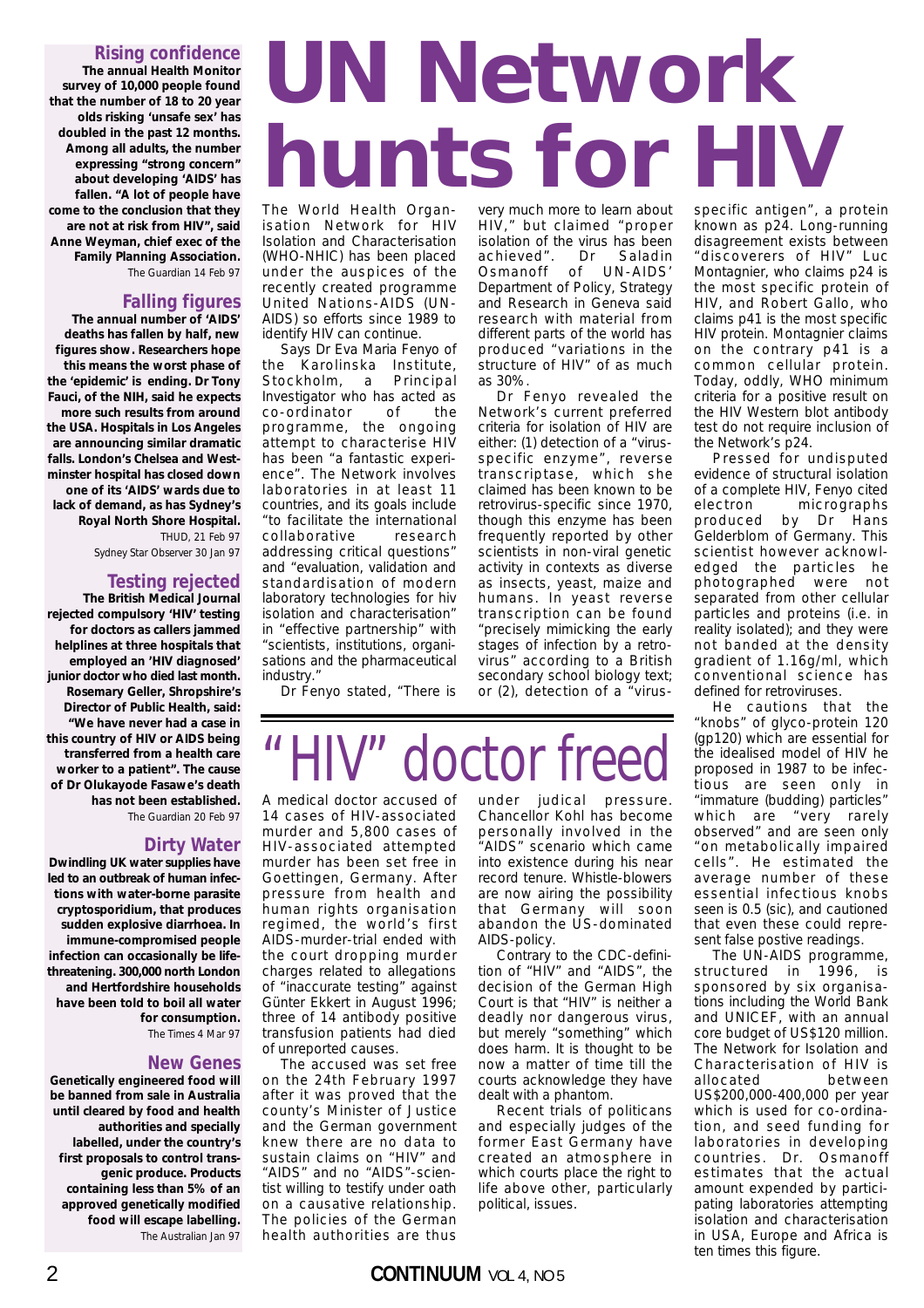

*Red ribbon bash – hardly a lapel was without one at movie star Elizabeth Taylor's 65th birthday party on February 16 at the Pantages Theatre, Hollywood. Tickets cost US\$1,000, with proceeds benefitting the star's personal AIDS Foundation. Taylor entered hospital the following day for brain surgery.*

### **Threat to natural choice**

A campaign for global standardisation of dietary supplements is being mounted by German pharmaceutical giants Hoechst, Bayer and BASF – three companies formed when IG Farben was<br>dismantled after the dismantled Nuremberg War Trials for their role in making poison gas for NAZI concentration camps.

The German government is proposing to European partners, to the WHO and the FDA (US) that higher-range dietary supplements should be regulated, enabling the medical industry to control this world market. The World Trade Organisation will meet again in 1998 to set up guidelines for prophylactic and therapeutic vitamins, herbs, amino acids and minerals. If agreed, higher-range dietary supplements will be classed as medicinal, requiring expensive pharmaceutical licensing procedures prior to marketing.

The German cartel's proposal threatens to become the International Reference Standard under both the General Agreement on Tariffs and Trade (GATT) and the North American Free Trade Agreement (NAFTA). Nations that do not comply may face economic sanctions. In Spain, a ban on advertising of natural

More old monkey business

A hundred chimpanzees, many deliberately "infected with HIV", are being rehoused in a<br>retirement complex in complex in California after not one of them developed AIDS. The move follows a campaign by proanimal rights activists led by People for the Ethical Treatment of Animals (PETA).

Chimps used for such research cannot be put down, according to the research industry's code of practice, so they may live a normal lifespan of 60 years.

The new facility, Waystation, cost US\$1 million. PETA wants the US Congress to pay \$10 million for other homes, arguing this is a fraction of the sum drug companies spend on animal research. Says Martine Colette, founder of the refuge. "Chimps don't owe humans anything. But humans owe chimpanzees a lot."

Among those to be rehoused is "Booie", over 40 years old and famous for his ability to use sign language. Keepers have not ruled out teaching him to sign "HIV does not cause AIDS".

products which have not undergone the drug approval process has already been implemented. France says that a distinction should be made between toxicology and nutrition when safety limits are considered.

The European umbrella organisation Consumers for Health Choice, and the US Life Extension Foundation are fighting the plans stating research has shown long-term benefits of taking higher dosage vitamins and minerals, which are becoming scarce through modern farming methods. They claim an enforced Recommendation of Daily Allowance (RDA) will curtail access to desirable supplements, since reclassification as pharmaceutical drugs will force vitamin manufacturers to take their products off the market or put prices up several-fold. According to Lord Baldwin of Britain's Parliamentary Group on Complementary and Alternative Medicine, "They are refining the distinction between supplements and medicines... I do think it's an artificial distinction".

Sarah Winterton, Administrator, CHC Ltd, Tel: (0)171 222 4182. Pat Stern, Life Extension Foundation website at http://www.lef.org

#### **Gulf chemicals**

**Two teams of US researchers have linked the range of symptoms experienced in the Gulf War to chemical exposure, in particular organo-phosphates. The teams reported an increase in neurological injuries. Symptoms reported by Gulf war veterans included insomia, anxiety, memory and reasoning failings, fatigue, asthma, bronchitis and post traumatic stress disorder.** *British Medical Journal 18 Jan 97*

#### **Herbal problem**

**Trade in herbal teas and medicines is threatening some plants with extinction, says a new study claiming 18 species are in urgent need of protection. World sales of herbal remedies are increasing by more than 10% per year. World Wide Fund for Nature said trade in herbal medicines isn't always bad for the environment: "Many plants have been sustainably harvested for a long time."** *New Scientist 15 Feb 97*

#### **Old wounds**

**Will 'AIDS' tattoos become mandatory? The** *British Medical Journal***'s letters page contained several criticisms of Bernard Rabinowitz's suggestion that 'HIV' testing should be obligatory before surgery. Registrar Paul Walker wrote: "Do we tattoo people with the letters AIDS, isolate them in a ghetto, or eventually transport all those infected into separate camps? What would be the next step?"** *British Medical Journal 18 Jan 97*

#### **KS research**

**A protein extracted from the urine of pregnant women may help in treatment of KS, claims Robert Gallo. Researchers grew KS cells in mice with poor immune systems. Most animals were overwhelmed and died. The survivors were female mice that became pregnant. Subsequent research with the human pregnancy hormone chorionic gonadotropin and human KS are reported as promising.** *New Scientist 22 Feb 1997*

#### **Elusive diagnosis**

**Former** *New Republic* **editor Andrew Sullivan elucidates the non-existence of 'HIV' in a feature entitled** *When Plagues End***: "The diagnosis was so confoundingly elusive. I felt no sickness. I had no symptoms. There was nothing tangible against which I could fight – no perceptible, physical ailment that medicine could treat. So it seemed less like an illness than like some amorphous condition of life..."**  *Independent on Sunday 16 Feb 97*

Contacts: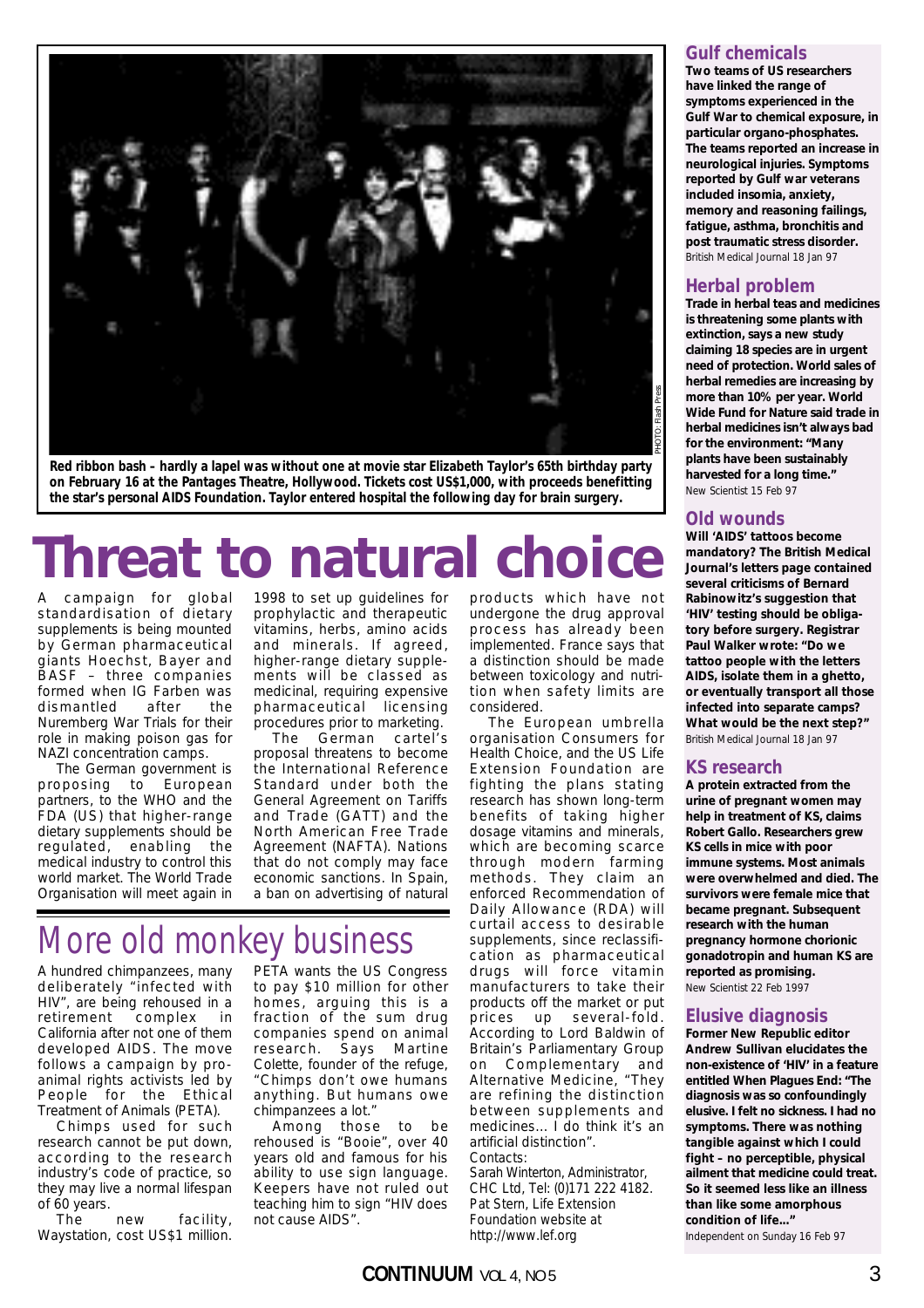## $\overline{C}$  O M M E N T  $\overline{C}$  ang's pioneering film Metropolis and Charlie Chaplain's

From Fritz Lang's pioneering film Metropolis and Charlie Chaplain's Great Dictator to Tina Turner's Steel Claw, free-spirited commentators have represented the machine-like oppression of industrial society.

What's the role of a citizen? (What's the role of an artist?) Who can dictate their own terms any more?

It may be best that humans and their communities learn to negotiate terms with each other. At least at the scale on which we affect the planet, and the radical nature of some of the effects we could have – nuclear snarl-ups, for example – it matters that respect for the rights of others be nurtured.

*Continuum* is a voluntary organisation. This edition of the magazine, the first of the year, is a bit delayed, because we are not a relentless machine. When one of us is unwell, as Tony has been, we know we can adapt, and put wellbeing first. I think you'll agree, Tony's layout of this issue is now the best ever. And he is making his recovery.

The worst crime of the HIV/AIDS hypothesis is the curse that decline is inevitable. There are abundant examples of people who have reversed immune dysfunction, overcome specific illnesses, and survived as long as it's possible with the antibody diagnosis – i.e. since the terrible tests came into use. But the popular message is still one of a downhill trend. This is clearly not inevitable. Recovery is the goal, and can be the reality, time after time.

This issue carries a range of information and insight to help people achieve that goal. William Shakespeare wrote, "Our remedies oft in ourselves do lie, Which we ascribe to heaven." There's something true about that. We all have a higher self which knows more than our conscious mind. Sometimes in dreams, or in stillness, and even in unlikely moments when we least expect it, the wisdom of wellness speaks to us. Having the pieces of the puzzle in your mind is the first step to making a whole picture.

Published bi-monthly by:

#### **CONTINUUM**

**172 Foundling Court, Brunswick Centre, London WC1N 1QE Tel: [+44] (0)171 713 7071 Fax: [+44] (0)171 713 7072 email continu@dircon.co.uk**

Founder: **Jody Wells** Editor: **Huw Christie** Assistant Editor: **Rafael Ramos** News: **Huw Christie, Stefan Lanka, Rafael Ramos, Alex Russell,** Design & Layout: **Tony Tompsett** Research: **Alex Russell** Advertising: **Chris Baker** Network Co-ordinator: **Rafael Ramos** Administrator: **Tony Tompsett**

**Board of Consultants: Michael Baumgartner**, (Chair), Switzerland; **Lluís Botinas**, Co-ordinator COBRA, Spain: **Leon Chaitow**, ND, DO, MRO, England; **Prof. Peter Duesberg**, Molecular Biologist, USA; **Nigel Edwards**, MA (Oxon), Journalist/Broadcaster, England; **Rev. Dr Michael Ellner**, DD, MSH, CHt, President HEAL, USA; **Volker Gildemeister**, MA, DPhil (Oxon), Biochemist, England; **Prof. Alfred Hässig**, Immunologist, Switzerland; **Neville Hodgkinson**, Author/Journalist, England; **Christine Johnson**, Science Information Co-ordinator, USA; **Dr med. Heinrich Kremer**, Germany; **Dr Stefan Lanka**, Virologist, Germany; **John Lauritsen**, Publisher and Writer, USA; **Joan Shenton**, Broadcaster/Journalist, England; **Prof.** emeritus **Gordon Stewart**, Public Health, England; **Djamel Tahi**, Film maker, France; **Margaret Turner**, BEd, Writer/Equality Consultant, England; **Michael Verney-Elliott**, Writer/Journalist, England; **Ian Young**, Poet/Author, Canada

*Continuum* is grateful for support received from the Study Group on<br>Nutrition and Immunity, Bern, Switzerland

Affiliated to the Harrow Association of Voluntary Service, The Lodge, 64 Pinner Road, Harrow HA1 4HZ. Regd. Charity No: 294136

Printed by: Calvert's Press Workers Co-operative, 31–39 Redchurch Road, London, E2 7DJ. Tel: 0171 739 1474

Views expressed in this magazine usually, but not necessarily, reflect the views of the organisation. All reasonable care has been taken, but, to protect itself against censorship, *Continuum* will not be held responsible for any inaccuracies contained herein.

Inclusion in the magazine of therapy information or advertisements cannot represent an endorsement. Information should be used in conjunction with a trusted practitioner.

Whilst articles remain copyright by *Continuum* and their authors, they may be freely copied and distributed, provided that acknowledgment is made clear and we are advised of the fact.

here was a time when we tortured and burnt witches. It was not possible, of course, to prove that someone was a witch, but our ancestors got round that little legal problem by simply dispensing with the need for evidence. here was a time when we tortured and burnt witches. It was not possible, of course, to prove that someone was a witch, but our ancestors got round that little legal problem by simply dispensing with the need for

diss diss

evidence. An unsupported accusation that whipped up women to their deaths. A community justified its actions by claiming it was carrying out God's work.

Today, in our more sophisticated society, we no longer persecute witches. We hunt out and prosecute paedophiles instead. Unlike witches, paedophiles undoubtedly do exist and we are right to arrest them, even if the debate remains necessary over precisely where to set the age of consent. And we are morally at liberty to condemn anyone who sexually violates another person

against their will. But, if we are to distance ourselves from the lynch-mob tactics of our witch-hunting ancestors, we should ensure that we only root out and punish sex offenders using honest and fair laws. We should not dispense with the need for evidence, no matter how hard it may be to prove paedophile or other sex offences, and we should certainly not send people to prison on the basis of an unsupported accusation.

In September 1995, a 16 year-old youth called Nathan was arrested by the police in his home town of Malvern, Worcestershire, and charged



with ten burglaries at the homes of old people living on their own, with another 48 similar offences to be taken into consideration. He was remanded in custody to Gloucester Prison to await sentence by the court. He was warned that, because of the unusual quantity and seriousness of his offences, he faced a Section 53 sentence – a sentence longer than the maximum two years usually imposed on a 16-year-old. Inside the prison he was also badly bullied. It was his first time in jail.

One day, soon after going inside, he telephoned his mother. Sobbing, he made an allegation to her that I had sexually abused him on a number of occasions three years before. His mother reported the conversation to Nathan's social worker and the police. An investigation was started, although I knew nothing about any of this until eight months later when I was arrested.

Nathan, however, reaped some immediate benefits from his allegations against me. His social worker wrote to the prison and got him moved away from the bullies, on the grounds that he was helping police with their inquiries into a sex abuse case, which would make him a target for bullies. A favourable pre-sentence report was written, urging leniency from the court, on the grounds that he had only committed his crimes because he had been sexually abused. So he was given just 22 months, of which he served only eleven.

While still in prison, Nathan was interviewed by the police on two occasions, making a statement each time. In the first, he alleged that I had indecently assaulted him by getting him drunk at my home, then, after he had gone to bed in the spare room, that I had gone in and forced him to give me a blow job. In the second statement, a couple of months later, he now added two accusations of buggery. He claimed these three incidents had happened in the Autumn of 1992, after he had been on a camping holiday to France with me and three of our friends.

I was blissfully unaware of all this until Saturday 18 May, 1996, when seven plain-clothed police officers forced their way into my house in Malvern and arrested me. I was still in bed at 8:30 a.m.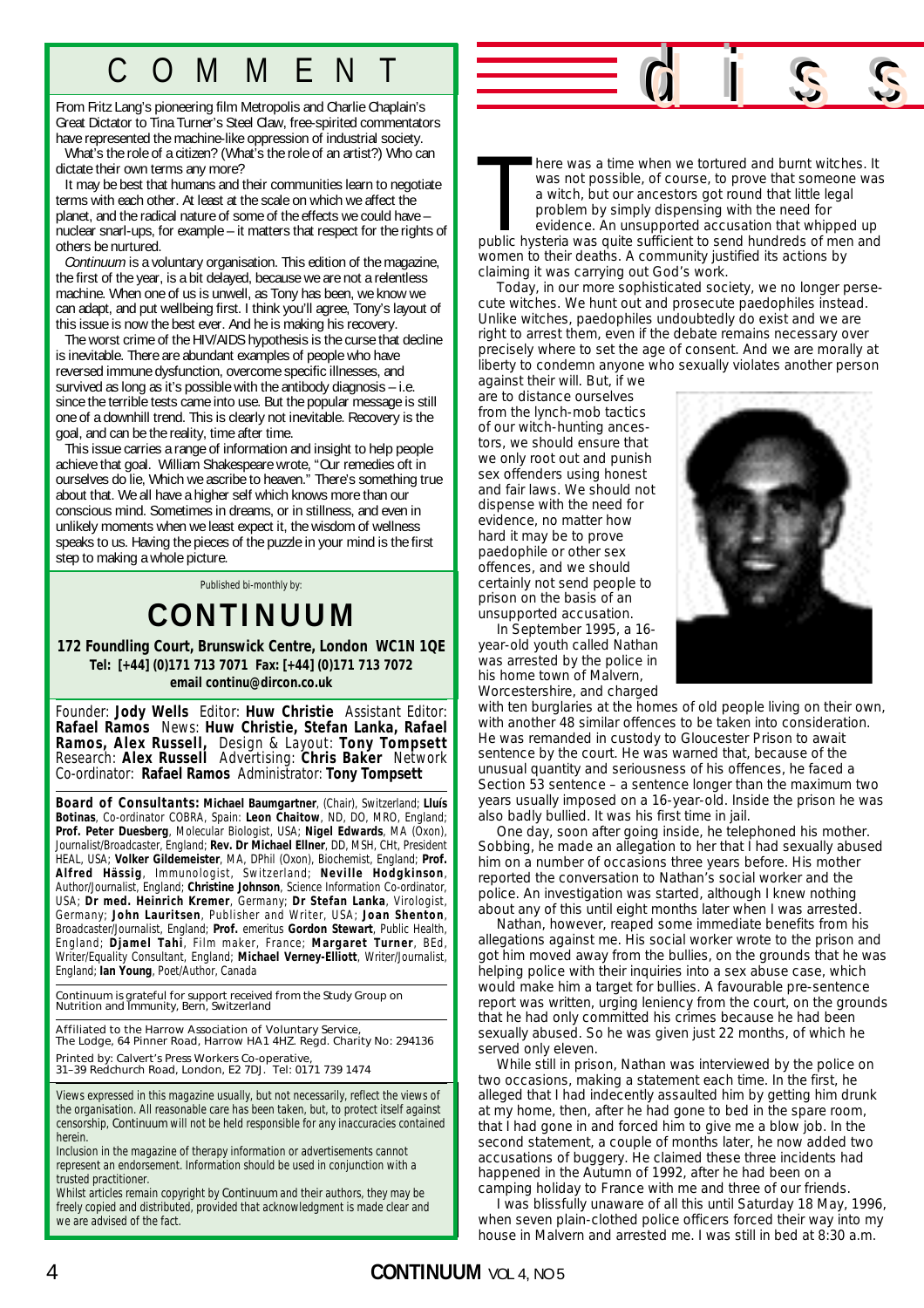

enting view

emt img view

*Continuum* chairman **NIGEL EDWARDS** has just been jailed for serious sexual offences on a 13-year-old boy. He has consistently denied the allegations and claims he is a victim of a miscarriage of justice and bad law. Here he tells his story which, he believes, spotlights a serious threat to vulnerable gay men and lesbians and raises some important issues.

having only returned home from London for the weekend at 5:00 a.m. I was told I was being arrested on suspicion of committing buggery on Nathan when he was aged 13. My response was: "This is absolutely ridiculous." And it was. Although I am openly gay, and have even been deputy editor and acting editor of the Pink Paper, Britain's national lesbian and gay newspaper, I have never indulged in penetrative anal sex, either way. It is just not my style, and all my friends know that. I never have, and I never could have buggered Nathan. I did, however, have quite a lot to do with him in 1992, but I never laid a finger on him sexually, nor was I attempting or planning to.

I was questioned for two hours by the police and gave the fullest possible answers to their questions. I was amazed when, after all this, and despite them having no evidence whatsoever other than Nathan's word, they charged me with one indecent assault and two buggeries. I was released on police bail, on condition that I did not contact any prosecution witnesses.

The case took another eight months to come to trial. In<br>August, after Nathan was released from prison, I began the<br>hear on the grapevine that he was trying to withdraw the<br>allegations. Of course I thought They no longer se August, after Nathan was released from prison, I began to allegations. Of course, I thought. They no longer serve him any purpose, and he was afraid of having to follow through what he had started, with the risk of being shown up as a liar in the witness box at my trial. The police, however, scenting a high-profile case against a leading member of the gay community, and someone who was also well known as a BBC newsreader and journalist (my pre-Pink employment), refused to let him pull out. They interpreted his reluctance as the fear of having to undergo the trauma of facing me in court and reliving his painful memories. Despite the fact that Nathan would be 18, they began to apply for him to give his evidence via a video link, or at least, behind a screen. All this was calculated to impress upon a jury his bravery, and the trauma he was alleged to have suffered at my hands.

I was confident before the trial that, as an innocent man, the

aware that they were in a gay relationship and, although I never discussed it with him, he was fully aware of my orientation. Nathan, who identified as straight, was entirely comfortable with us, and clearly did not feel threatened by me or any of my various gay friends who visited at weekends.

course, absolutely no supporting evidence. I was not denying my friendship with Nathan, or that he often joined me and my friends at weekends. In fact, it was my two friends, Gerard and Jason, that he was really friends with. They were in a relationship, and came to stay at my house every weekend from February 1992, when they first met, until September that year. Nathan only ever came around when they were there. He was fully

**My** first major shock, in preparing for the trial, came when<br>government has changed the law to make it easier for the<br>police to prosecute child sex cases, they had no need to support my solicitor told me that because the Conservative police to prosecute child sex cases, they had no need to support the case with corroborative evidence. Nathan's allegation was quite sufficient for a conviction. Since there was no other evidence, the jury would be forced to make its decision by judging Nathan's word against mine. The only defence available to me was a weak blanket denial – "it never happened". The dates were drawn too widely, encompassing several months, so I could not even provide an alibi to say I was elsewhere, or doing something else at the time. Nathan did not even have to prove that anyone had ever buggered him. At least with a murder, there is a body, and so someone must have done it, even if it was not the accused. That is the question now being raised following the release of those convicted of murdering the newspaper boy Carl Bridgewater. And the same is true of most crimes. Someone must have done it. But under child sex laws, it is not even necessary to prove that anything happened in the first place. Nathan was free to invent both crime and perpetrator.

All hopes that Nathan might pull out were dashed when the police personally collected him and took him to Hereford Crown Court for the opening day of my trial on 21 January. So my hopes now lay in Rachel Brand, my barrister, breaking him down in the witness box to show him up as a liar. The proceedings began with the judge, with great fairness, ordering social services to disclose those papers in Nathan's file relating to his being bullied in prison, the serious charges he faced, and the benefits he received by his allegations. Clearly the judge thought them relevant. ⇒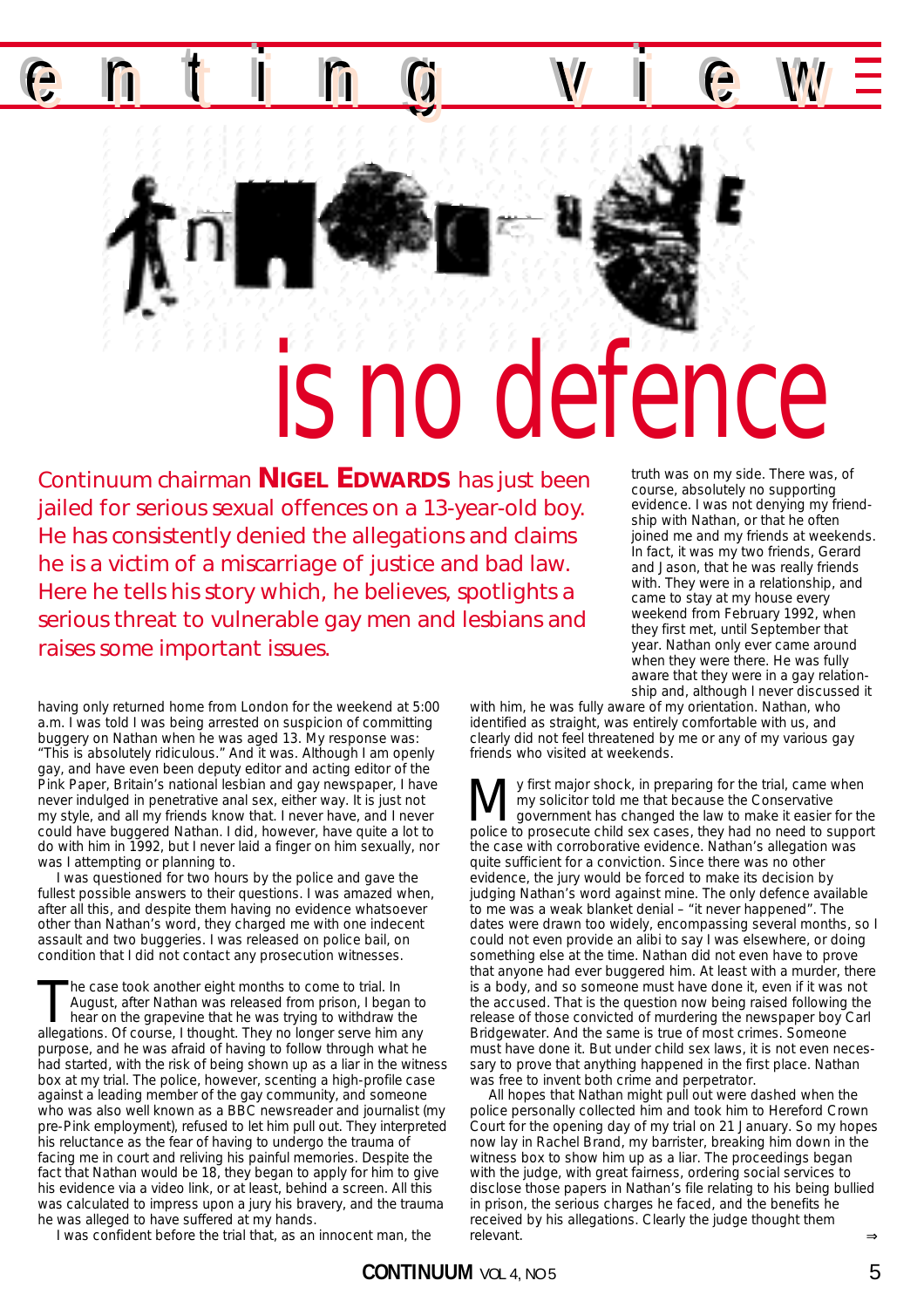#### **Dissenting View** *Continued from page 5*

To my great relief, Nathan's evidence – given without any video link or screen, on account of his age – was greatly at odds with what he had said in his statement 12 months bef5ore. He was of course having to recall incidents he had invented, rather than real events which stick clearly in the mind. He contradicted himself in several significant particulars. In court, he now said that all the incidents happened before the trip to France. When challenged, he had no explanation. Rachel Brand said: "Surely you would have known when you went to France whether you had something to fear from this man or not. You would have remembered your feelings about him?" The indecent assault and the first buggery now got telescoped together either side of a Saturday night. In his statement, he claimed nothing had happened the next morning, nothing was said, and he just went home. He denied trying to blame me for his crimes to get himself out of prison – and had no explanation when it was pointed out to him for why he had made precisely that allegation in his statement. He could not explain why he kept going back to my house, or why he never told anyone for three years. He even suddenly came up with a previously unmentioned fourth incident. Considerable doubt was cast on his descriptions of the buggery positions, my barrister pointing out that as he described it, the act was physically impossible.

Gerard and Jason both gave evidence to show that they must have been staying at my house when Nathan alleged he was there on his own.

My own full and frank evidence in the witness box, in which I fully admitted being gay, was dismissed by the prosecutor as "dangerously smooth talking" whereas Nathan's stumbling and shifting was "an act of bravery".

I was stunned when after three hours the jury of nine men and three women returned a guilty verdict on all three counts. The judge, I believe, was equally surprised. My solicitor says his four and a half year sentence, being so light for the somewhat savage and inhuman acts I was supposed to have committed, was very light. I am told that I have no grounds for appeal, unless there is new evidence. So here I now write, in an extremely spartan cell, enduring the rigid regime of Gloucester prison. I am also forced to go on Rule 43 – segregation from the mainstream prisoners – for my own protection. Everyone here knows about me – I was described as "evil" in the News of the World.

ere I sit and brood on the injustice that has sent an innocent man to jail. Innocence is no defence. The jury, I believe, was homophobic. Despite all the obvious contradictions, they chose to believe Nathan's word against mine: queer, therefore he must be a child molester. I condemn a law that enables someone like Nathan to manipulate the police and the courts to his own selfish ends. But I brood particularly on this sinister thought: the gay community has rightly been worried in recent years about increasing use of a legal ploy known as the Portsmouth Defence, where a man accused of murder gets the charge reduced to manslaughter by claiming he "understandably" lost his temper when the victim made a homosexual advance on him – something he does not need to prove. He therefore escapes with a few years in prison instead of a life sentence.

Nathan appears to have made use of a subtle development of the Portsmouth defence, one that could be copied by any young criminal who wishes to win leniency from the court by claiming (without having to prove it) that he only committed his crimes because he had been sexually abused. All he has to do is polish up his story and point the finger at some convenient and vulnerable gay man. Like the witch-hunters of yore, he is helped by a law which allows him the unique luxury of not having to prove his allegations. And, like the witch-hunters of yore, he can rely on public hysteria against paedophiles to convince a jury that anyone who's gay must most likely be also a child molester. They too will often justify their actions as doing God's work.

I suppose I should at least be grateful that, for the time being, we have no death penalty in this country. But this **c** miscarriage of justice will scar me for the rest of my life.

• Letters can be sent to Nigel Edwards at: KD1492 Edwards, HMP Gloucester, Barrack Square, Gloucester GL1 2JN, UK.

The more things change, the more they stay the same course, mainstream press coverage of AIDS has alw been abysmal, oscillating between alarmist plaguism<br>divine retribution for the dark deeds committed by gand weepy compas he more things change, the more they stay the same. Of course, mainstream press coverage of AIDS has always been abysmal, oscillating between alarmist plaguism, divine retribution for the dark deeds committed by gays, and weepy compassion – hopes always being invoked come galloping to the rescue – and always dashed. When ringleader Time promoted physicist-turned-whizz-kid-AIDSreseacher Dr David ("It's the virus, stupid!") Ho of the Aaron Diamond AIDS Research Centre, New York, as its 1996 Man of

#### *"Time magazine's recent diagnosis of homosexuality as a 'pernicious sickness' like influenza or opposing the war in Vietnam"*

#### – Gore Vidal, *Pornography* 1966

the Year last December "for pioneering the treatment that might, just might, lead to a cure", it proved again Barnum's dictum that no-one goes broke underestimating the intelligence of the American public. Or perverting it.

Time's first issue appeared in 1923, founded by Henry Luce, born in China the son of a Christian missionary. Its historically fairminded treatment of issues relating to gays is evident in, for

## TIMBANDITS R **BANDITS**

#### Volker Gildemeister with Huw Christie

example, descriptions of gay playwright Tennessee Williams as "basically negative" and "sterile" – code words for homosexual – and, rather contradictorally, his work as a "fetid swamp". A cover story on gay English poet W H Auden was killed off when the managing editor of the day learned of Auden's sexuality. Time Inc merged with Warner Communications, forming Time Warner Inc, in 1989. Current distribution of the magazine is around 5.4 million copies worldwide per week.

The highly visible promotion of Ho is at least predictable. Flashes of extravagance routinely pepper the murk of AIDSmisinformation. First, there was the mind-numbing, cell-killing AZT. It managed to hog the limelight as a solo turn for about five years, even though a half-awake chemistry student could have cast serious doubt on the rationale for its use. Later, when Concorde proved AZT worse than useless, it was cocktail time with AZT analogues, ddI and ddC. In the not so distant past, mercury was administered to kill off harmful germs, which was obviously not without its problems, so someone had the bright idea of giving arsenic instead. The wonder is that no one thought of adding a pinch of strychnine, such was the intellectual poverty of medicine then, and is now of AIDS research/AIDS journalism. The promulgated reasoning was: HIV mutates rapidly, hence develops the means to neutralise AZT; administering the double whammy of ddI and ddC surpasses HIV's mutational capacity to survive and it dies. Pure fantasy, of course, plucked out of thin air. Apparently, the stuff that international newsmagazines can be made of – see AIDS: Fighting the Scourge [scourge – a thing regarded as a bringer of punishment!], May 1987.

And now Time has come for the protease inhibitors (PI) of "stellar scientist" Ho – not by themselves, mind you, but again in conjunction with AZT, as if that wretched stuff had not wreaked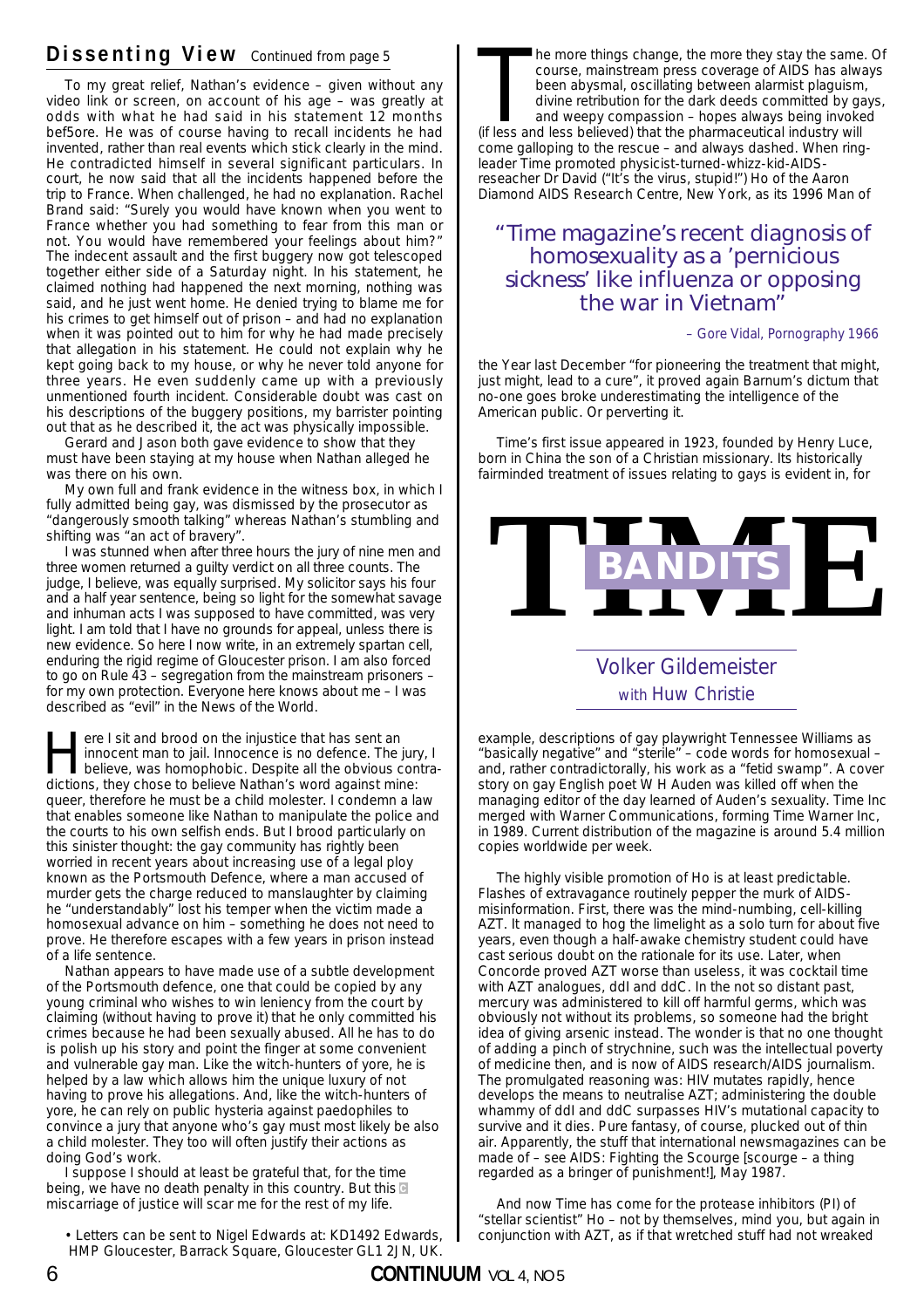## **International news magazine fakes a hero** Watch - AN EYE ON THE MEDIA

enough havoc already. Time describes the human face of the PI cocktails thus: "Chances are that people will have to stay on combination therapy the rest of their lives – assuming they can tolerate the often excruciating side effects, which range from diarrheoa and fatigue to spasms, kidney stones and liver damage... But what if you could avoid all those problems?...To find out, Ho...recruited two dozen men in the earliest stages of infection [sic] and placed them on combination therapy. All the men appeared healthy before treatment. For them, ironically, the first signs of illness have been the side effects of the drugs they are taking, not the virus. Three have dropped out because they couldn't take the nausea and the cramping." With what view of humanity is this cause for celebration? Something pretty hellish vis-a-vis gays, it seems. This represents consistency too. For a long article in 1992, Time conjured the perverse defeatist headline, "The wildfire of the AIDS epidemic has made gays a community even as it has consumed their lives."

It does not seem to have occurred to any of the leading press experts like Laurence Altmann of the New York Times, Nigel Hawkes of The Times, Steve Connor of The Sunday Times and Phyllida Brown of New Scientist that "more of the same" can only cause more grief: a cruel joke – Ho ho ho! – played on hapless victims, cajoled by well-meaning but drug-crazy doctors into saturating their bodies with nasty chemicals, which even if initially they might seem to provide some benefit, experience should have taught them, have a knock-on effect which was worse than the original disease.

All that Ho apparently knows or cares about is his 1995 theory that there is a "titanic struggle" going on between billions of HIV particles a day which the body's immune system "clears"

#### *Time magazine, "that jocose and malicious publishing enterprise"*

– Gore Vidal, *Ms Sontag's New Novel* 1967

(just like that – "don't bother me with trivia" such as how) which goes on for an average of 10 years – some struggle! – without speeding up or slowing down. This must have been the shortestlived of the various fantasies regarding "HIV": in Science barely a year later researchers investigating the average age of T-cells in diagnosed people concluded, "Thus, our data do not support the idea of high rates of production and destruction of CD4+ T cells as depicted in the "sink" model as proposed by Ho et al." (Science, 29/11/96, Vol 274, No. 5292, pp1543-1547)

It might be that by an incredible stroke of luck Ho's wonder potions have a beneficial effect by providing suitable precursors (or nutrients) from which the patient's liver can manufacture something temporarily that the ailing body badly needs. Ho

claimed by adding some Protease Inhibitors, he found that "HIV" can be reduced to "undetectable" levels and some patients seem to get better. Leaving aside that a colleague admitted the initial counting technique overestimated by 60,000 times, a snag is, as Edward King in his estimable organ, the National AIDS Manual, February 1997, helpfully informs us, undetectable means less than 200 particles per millilitre. One might have thought it meant as near to zero as dammit. Remember, Ho is supposedly using a technique (PCR) that is so sensitive, it **UNIOF THE TEAR** will detect a "needle in a haystack." And now we hear it means there are still even by Ho's dubious reckoning rather a lot

of HIV particles knocking around – in 8 pints  $@ 200$ /ml = 1.8 million particles.

By comparison, conventional infectious disease theory teaches that an invading pathogen begins to replicate exponentially and, simultaneously, the body's immune system is mobilised to eliminate the invading pathogen. A couple of minor points are worth mentioning: (i) time is needed by both sides to reach full battle readiness, (ii) the patient, without exception, develops a temperature, (iii) the patient feels ill, and (iv) the battle is resolved within a matter of days.

The contrast between this and Ho's simpleton's account of how HIV infection works could hardly be more striking. Has anyone of the well-known commentators asked why? Ah, but why bother: is it not axiomatic that AIDS "science" is fiendishly tricky, and HIV works in mysterious ways, surpassed in this respect only by the Lord Almighty? Small wonder that AIDS science totters from one dead end to another, despite the most intense research effort in medical science, ever.

As Time Warner Inc knows, illness is pruriently popular. One of the corporation's highly profitable facets, Home Box Office (HBO), launched in 1972, is now advertising its new AIDS movie In The Gloaming, starring Robert Sean Leonard and Glenn Close, "about a gay man dying of AIDS complications who returns home to reconcile with his parents." Someone please tell Ms Close that Fatal Attraction was a ripping yarn, not a way of life. HBO started satellite distribution in 1975, inaugurating the age of cable television. In 1991, HBO Olé was launched in Latin America, and in 1992 HBO Asia. The Gloaming looks set to descend on hapless millions.

Wrote Vance Packard in 1957 in The Hidden Persuaders, "The depth approach to influencing our behaviour is being used in many fields and is employing a variety of ingenious techniques. It is being used most extensively to affect our daily acts of consumption...this approach is barely out **out** its infancy". By 1997 it is somewhat more developed. Time will tell.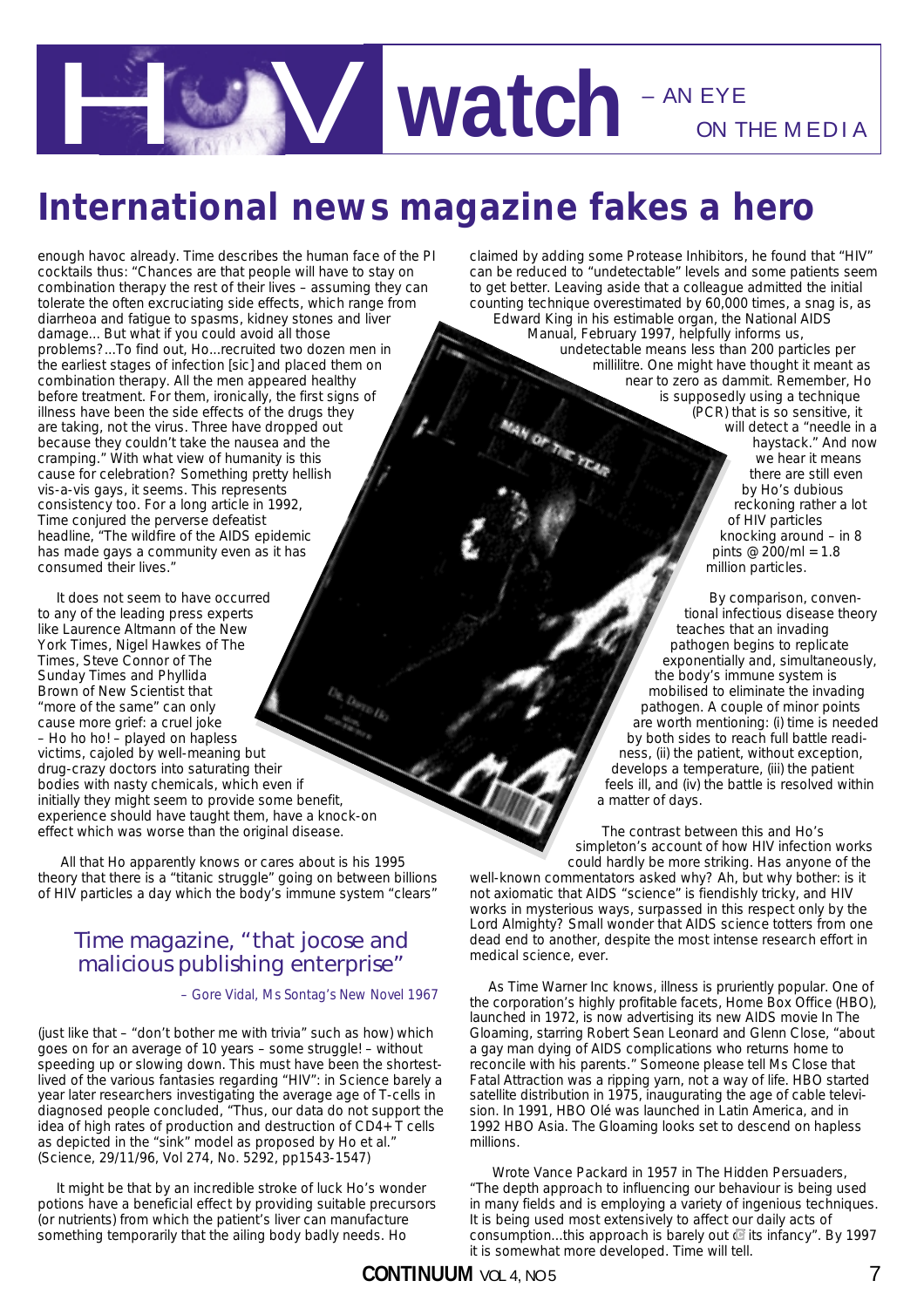#### **P**protease inhibitors

## **P***rotease* **I***nhibitors*  in *Provincetown*

#### John Lauritsen

he "magic of Provincetown" has been gay men with diagnoses of "AIDS" or<br>a decade now they have been arriving<br>their medical records in hand, the<br>benefits established, and their life is<br>any) cashed in – to spend their final he "magic of Provincetown" has become a magnet for gay men with diagnoses of "AIDS" or "HIV-positive". For a decade now they have been arriving in Provincetown – their medical records in hand, their various welfare benefits established, and their life insurance policy (if

All over the world are gay men whose happiest memories are of vacations in Provincetown, which for most of the 20th century has been the premier gay resort. During the summer all of Commercial Street, from Town Hall west, is a promenade: drag queans mingling with grizzled old men in leather (even in August), bodybuilders strutting their stuff, local residents walking their mutts, and hundreds of all kinds of very nice guys who can relax and be themselves in the fellowship of their own kind. There are middle-aged and elderly couples who have been coming to Provincetown ever since they were young.

But Provincetown is more than a gay resort. Located at the very tip of Cape Cod and surrounded by water on three sides, it is one of the oldest towns in the United States, founded in 1727. It is here that the Pilgrims first landed in 1620, and wrote and signed the Mayflower Compact. The population is diverse, and includes fishermen, craftsmen, and writers. For over a century Provincetown has been a colony for artists, who consider the light to be unique. Most of the land of the Outer Cape is taken up by the National Seashore, which is off limits to development of any kind. Within the space of a few miles are Provincetown's primevally beautiful sand dunes, salt water marshes, swamps, cranberry bogs, forests, sand beaches, the ocean and bay, and a large and beautiful natural harbor. The atmosphere seems to encourage healthful physical activities, and gay men go in for fishing, sailing, swimming, jogging, cycling, and walking. (There are eleven self-guiding nature walks in the National Seashore, and innumerable unofficial trails.)

PHOTO: Robert Denni

And now Provincetown has its AIDS enclave, a full-fledged outpost of the AIDS industry. In addition to two AIDS support groups, the Unitarian Universalist Church has established an AIDS Ministry with its own minister. One private clinic alone has 250 AIDS patients, and for those who need or prefer big city doctors, a van makes regular trips between Provincetown and Boston. Drug manufacturers come to town, offering free dinners along with "treatment information" to those who are "HIVpositive". On the average there is an AIDS obituary every week or two in the local papers.

A recent article in the Wall Street Journal by Barbara Carton, "Life After Death: New AIDS Drug Brings Hope to PROVINCE-TOWN", describes the impact the new class of AIDS drugs, the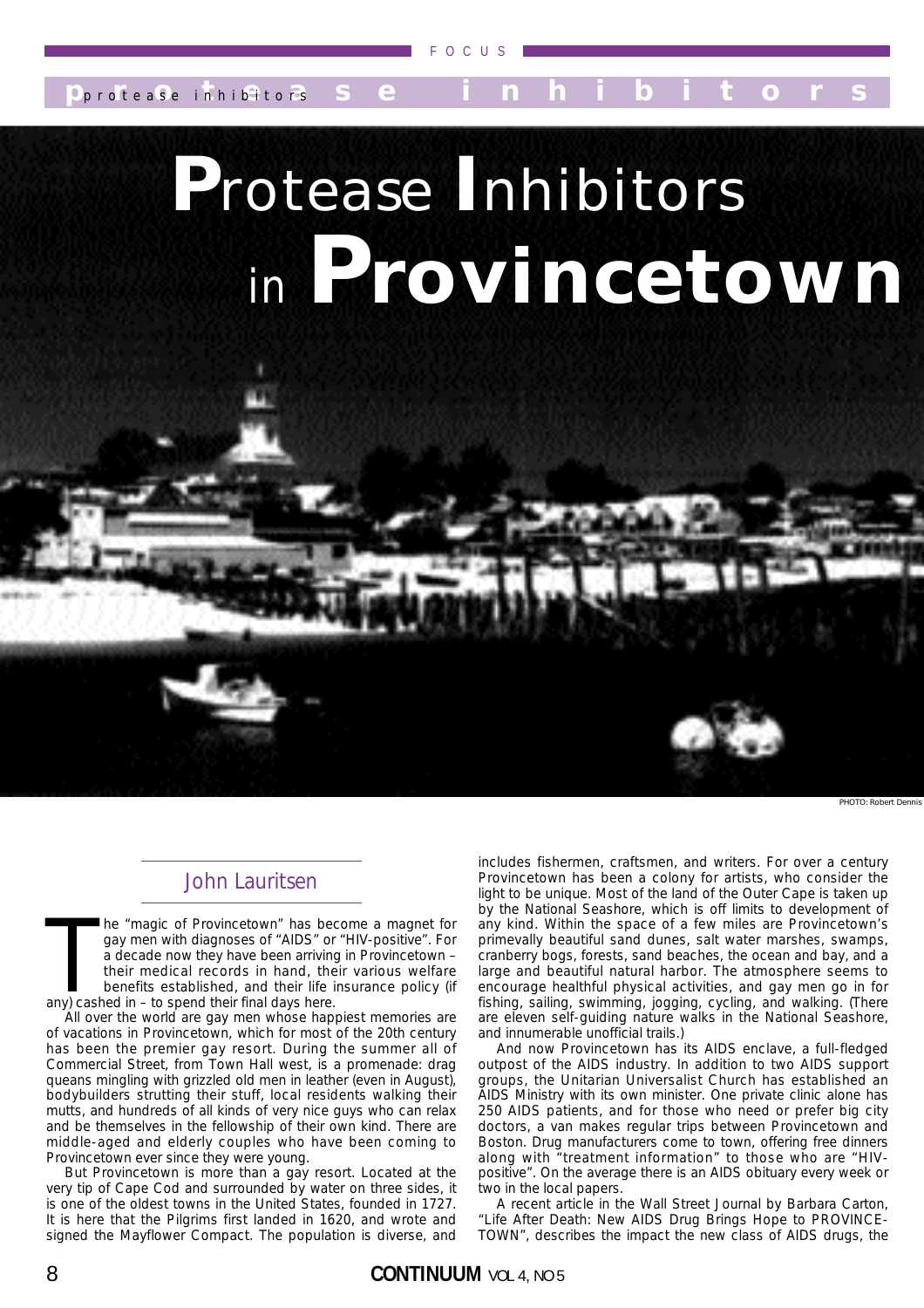#### protease inhibitors

F O C U S

"protease inhibitors", are having on the diagnosed, their counsellors, and their "service providers". The operant word is "hope", which is also the theme of well-orchestrated advertising campaigns being waged by several pharmaceutical companies. Although Glaxo-Wellcome is still the biggest player in the AIDS market, it is no longer the only one. Its competitors have demanded, and are getting, a piece of the pie.

Hope is portrayed visually in the recent "Be Smart About HIV" ads, sponsored jointly by the National Minority AIDS Council, the National Lesbian and Gay Health Association, and Glaxo-Wellcome. The models in the ad seem radiantly happy, hugging each other. Gone are the hangdog expressions found on the models in Burroughs Wellcome's "Living With HIV" ads of five years ago. The caption on the ad says simply, "See your doctor about new treatment options."; it is clear from the display of teeth in wide-open smiles, that the "treatment options" are good news.

spate of a spate of news stories about<br>AIDS patients near death, who started protease inhibitor<br>therapy, after which they gained weight and energy and<br>began looking forward to a full life expectancy. AIDS patients near death, who started protease inhibitor began looking forward to a full life expectancy.

Carton's Wall Street Journal article indicates that this new hope is not without its drawbacks. In one support group there is a joke, "Well, if we're not going to die, do we have to go back to work?" The problem is not trivial:

"People are missing the boat in not designing programs for the long-term survivor with HIV," says Alice Foley, the town's former nurse, who is now retired. "You've got to mainstream them back into a working environment.... A lot of these guys haven't worked in eight or ten years." (Carton 1996)

However, many do not want to return to their previous jobs, which they found "unfulfilling". They refer to themselves as "retired".

How realistic is the present euphoria over protease inhibitor therapy? Not at all. Even if one believes the anecdotal reports, it does not follow that a temporary return to health is a consequence of the treatment. One of the most fundamental mistakes in reasoning is known as the "post hoc ergo propter hoc" (after this therefore because of this) fallacy. The mere observation that event A is followed by event B does not by any means prove that A causes B.

The consensus that the protease inhibitor cocktails are "working" beneficially falls apart as soon as one scrutinizes it. First of all, the anecdotal reports are highly selective. The successes are trumpeted from coast to coast. The failures are blacked out. The situation is piquantly illustrated in Carton's article:

Karin Anderson, who leads a weekly support group in PROVINCETOWN for people taking care of friends or partners with AIDS, says her seven-member group is becoming increasingly polarized. That is because the protease inhibitors are working for half the patients, but the rest are getting much sicker. [emphasis added] The social worker says she may eventually have to split the support group in two. [!] (Carton 1996)

And those who "are getting much sicker" are going down the collective memory hole.

It goes without saying that we should be skeptical of anecdotal reports – and should be aware that not all reports on the protease inhibitors are favorable, for example:

If you think AZT was bad – you wouldn't BELIEVE how bad these protease inhibitors are! I have witnessed two deaths in the last month. One, an ethnic Chinese, turned black – yes black – before succumbing. Jaundice and hepatitis after 4 days of use (Crixivan)! MAC outbreak in 3 days (which means pure immune suppression). Hospitalized in 1 week. Dead in 10 days. Nice stuff! (Internet posting of 5 July 1996, Warren F. Shaw)

Even in those cases where the AIDS patient has gotten better following protease inhibitor therapy, it does not follow that the improvement was due to beneficial effects of the drugs. Among alternative explanations, the most obvious is the placebo effect, which can be powerful.

Patients taking protease inhibitors did so as part of a herd decision, in the context of hope generated by pharmaceutical propaganda. They expected



PHOTO: Bob Giard

John Lauritsen is a retired survey research analyst, now living in Provincetown after 32 years in New York City. He has been in gay liberation since the 60s and is the proprietor of Pagan Press, founded in 1982. His books include *Poison by Prescription: The AZT Story* (1990) and *The AIDS War* (1993).

to get better. They encouraged each other to get better, and some of them did. The others were ignored, a form of ostracism.

In other words, benefits from the protease "cocktails" – if any – must be psychological. There is no way that these chemicals could have real health benefits.

#### The Case Against Protease Inhibitors

Most fundamentally, protease inhibitor therapy is based on a false premise, that the retrovirus HIV is the cause of the dubiously defined illness known as "AIDS". At this point in time, debating the merits of the HIV-AIDS hypothesis is like flogging a dead horse. That foolish hypothesis was demolished by, among others, Peter Duesberg a decade ago, and anyone who still believes in it is uninformed, lazy, and/or stupid. (Duesberg 1996a, 1996b, 1996c; Eleopulos 1988)

The alleged benefits of protease inhibitors are unproven by scientifically credible research. Developments on the AIDS-drugs front happen so quickly that it is impossible to keep up with everything, but to the best of my knowledge no protease inhibitor has been tested against a placebo (that is, against no drug at all). Claims of benefits are based, not on improvement to the health of human beings, but on results from experimental and highly questionable laboratory measurements, primarily the so-called "viral load" tests, which are an offshoot of the polymerase chain reaction (PCR) test. Although being used to evaluate the success of protease inhibitor therapy, the viral load tests have not even been approved for use by the FDA. (Rasnick 1996, Philpott and Johnson, 1996)

Kary Mullis, who won the Nobel Prize in Science for inventing the PCR, is thoroughly convinced that "HIV" is not the cause of "AIDS". With regard to the viral load tests, which attempt to use PCR for counting viruses, Mullis has stated: "Quantitative PCR is an oxymoron." PCR is intended to identify substances qualitatively, but by its very nature is unsuited for estimating numbers. Although there is a common misimpression that the viral load tests actually count the number of viruses in the blood, these tests cannot detect free, infectious viruses at all. The tests can detect genetic sequences that are from viruses, or theorised to be so, but not viruses themselves.

What PCR does is to select a genetic sequence and then amplify it enormously. It can accomplish the equivalent of finding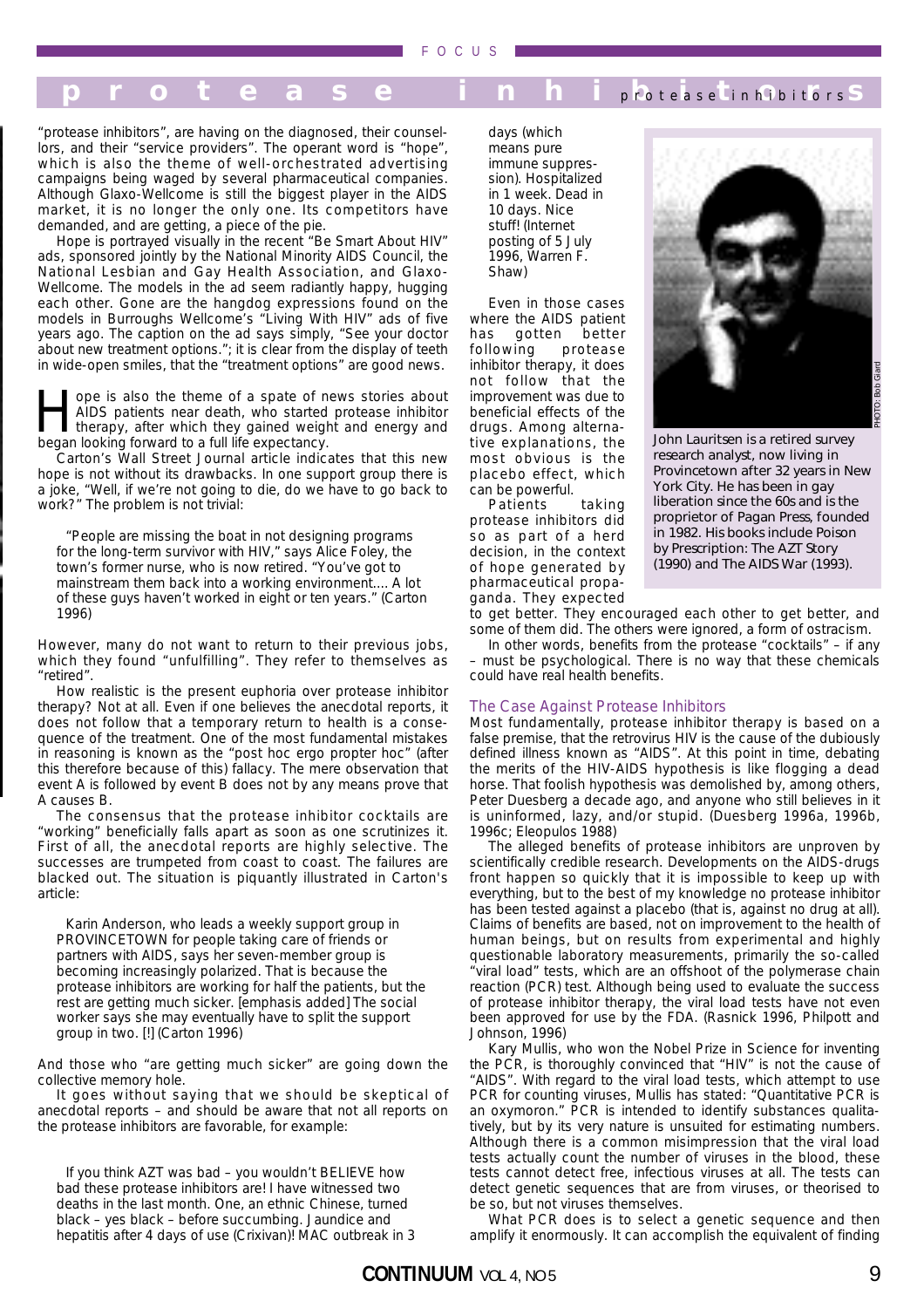#### **protease inhibitors** protease inhibitors

a needle in a haystack; it can amplify that needle into a haystack. Like an amplified antenna, PCR greatly amplifies the signal, but it also greatly amplifies the noise. Since the amplification is exponential, the slightest error in measurement, the slightest contamination, can result in errors of many orders of magnitude.

To make an analogy: using the viral load tests to gauge viral activity would be like finding a few fingernail clippings; amplifying the fingernail clippings into a small mountain of fingernail clippings mixed in with other junk; and then having an "expert" come along and interpret the pile as representing a platoon of soldiers, fully armed and ready for battle.

In short, the viral load tests are a scam. When molecular biologists Peter Duesberg and Harvey Bialy analyzed the 1995 papers by Ho and Wei (Nature 373) that launched the whole viral load bandwagon, they found that estimates of free virus had been overestimated by several orders of magnitude. In the Wei study, 100,000 so-called "plasma viral RNA" units really amounted to less than two infectious viruses per milliliter of plasma. And in the Ho study, 10,000 "plasma virions" corresponded to less than one infectious virus. Duesberg and Bialy concluded, "there is no evidence for infectious virus in Wei et al.'s and Ho et al.'s patients." (Duesberg 1996a)

**"Hope" is the thing with feathers –**

**That perches in the soul – And sings the tune without the words – And never stops – at all –**

**And sweetest – in the Gale – is heard – And sore must be the storm – That could abash the little Bird That kept so many warm –**

**I've heard it in the chillest land – And on the strangest Sea – Yet, never, in Extremity, It asked a crumb – of Me.**

*– Emily Dickinson*

When Australian mathematician Mark Craddock analyzed the same reports by Ho and Wei, he found gross errors in mathematics and logic, and in exasperation posed the question:

Just what exactly will it take to get the people doing HIV research to turn away from high tech, unproven methods, arcane speculations about molecular interactions etcetera etcetera and ask themselves "Do any of us have the faintest idea what we are doing?" (Duesberg 1996a)

laims have been made that the protease inhibitors act only against HIV's protease, but not against healthy human protease compounds. The point is important, because the body makes and needs its own protease compounds, which play a crucial role in the assimilation of nutrients. This claim of selectivity is highly suspect, and reminiscent of claims made for AZT a decade ago: that AZT acted selectively against viral DNA synthesis rather than human cellular DNA synthesis. The AZT claim, based on research conducted by Burroughs Wellcome, has since been proven false by at least a half dozen independent studies, which found that AZT is 1000 times more toxic to human cells than was claimed when the drug was approved for marketing in 1987. (Duesberg 1996a)

The protease inhibitors were approved for marketing so quickly that their toxicological profiles are far from complete. To my knowledge no reports have been published on animal studies or on such tests as the Cell Transformation Assay, so the carcinogenic potential of the drugs is unknown. There can be no doubt, however, that they have a broad range of serious toxicities, adversely affecting every organ in the body. (Ostrom 1996)

As bad as the protease inhibitor toxicities might be by themselves, the situation is far graver when they are administered as part of drug "cocktails", which include AZT or similar nucleoside analogues. By their very nature the latter class of drugs are lethal to human cells; they are terminators of DNA synthesis, the life process itself. The toxicities of AZT and the other nucleoside analogues are extremely severe, and include anemia; myopathy, or muscle disease (which manifests itself as muscular pain, muscular inflammation, and muscular atrophy); cachexia (wasting); nausea; headache; and damage to the kidneys, liver and nerves. AZT is a known carcinogen: it is highly positive in a standard screening test for carcinogenicity, the Cell Transformation Assay; it causes cancer in rodents; and there is a strong correlation between long-term AZT therapy and cancer of the lymph system. In the words of physician and AIDS researcher Joseph Sonnabend, "AZT is incompatible with life." (Lauritsen 1990, 1993)

In sum, hope based on protease inhibitor cocktails is false hope. The only consequence that can rationally be expected is the eventual decline and death of the patient.

#### Real Hope Versus False Hope

For over a decade those with diagnoses of "AIDS" or "HIV-positive" have lived under a spell of doom. Now, for the first time they are being offered hope – by pharmaceutical propaganda linking that hope to chemicals which attack the very basis of life. That hope is false hope.

> However, it was the AIDS establishment which destroyed hope in the first place: by incessantly disseminating the lie that "AIDS is invariably fatal." The AIDS establishment destroyed hope by claiming falsely that a positive result on the unvalidated, unreliable and inaccurate HIV-antibody tests meant an active viral infection, which would invariably lead to "AIDS", which was invariably fatal. The AIDS establishment destroyed hope with its false equation:  $HIV = AIDS = DEATH$ .

In actuality, there is no reason why those with positive results on the HIVantibody tests should not live to a ripe old age, provided they take care of themselves and keep poisons out of their body. This is real

hope.

Those who have been diagnosed as having full-blown "AIDS" (that is, who have been sick with one or more of the 29 "AIDSindicator diseases") may need medical help, including drugs, to help them recover from those specific diseases, but they most certainly do not need any drugs designed **to** attack HIV. HIV is not the cause of "AIDS"! Steps should be taken to strengthen the body so that it will have a chance to heal itself. With the wisdom of millions of tyears of evolution, it probably can a this is real hope.

After Death: New AIDS Drug Brings Hope to PROVINCETOWN, But Unexpected Woes." Wall Street Journal, 3 October 1996. Peter H. Duesberg (editor), 1996a. AIDS; Virus or Drug Induced? Kluwer Academics Press

(1996). Peter H. Duesberg, 1996b. Infectious AIDS: Have We Been Misled? Thirteen articles originally published in scientific journals. North Atlantic Books (1996) Peter H. Duesberg, 1996c. Inventing the AIDS Virus. Regnery Publishing, Inc. (1996). Eleni Eleopulos, 1988.

Induced by the Risk Factors the Primary Cause? Med. Hypotheses, Longman UK. John Lauritsen, 1990. Poison By Prescription: The AZT Story. Asklepios (1990). John Lauritsen, 1993. The AIDS War. Asklepios (1993). Neenyah Ostrom, 1996. "Poison Makes A Comeback". New York Native, 15 July 1996. Paul Philpott and Christine Johnson, 1996. "Viral Load of Crap". Reappraising AIDS, October 1996. David Rasnick, 1996.

"Inhibitors of HIV Protease Useless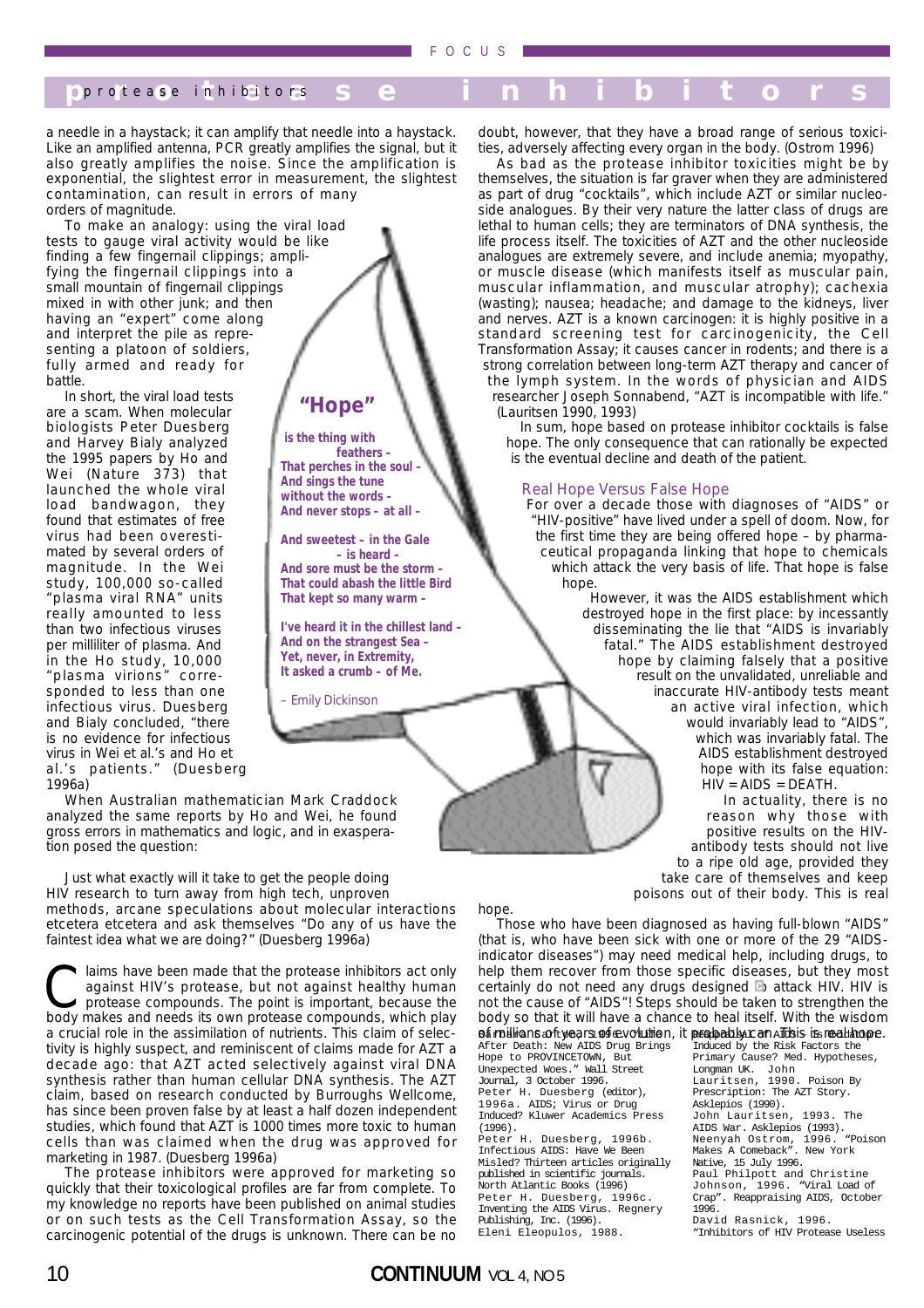FOCUS

#### **protease inhibitors** protease inhibitors

## om Hype *Hesitation*

#### Huw Christie

#### Proteins and proteases

Rather amazingly, genetic substance in all living things and even in viruses – which most virologists do not consider strictly "alive" – is responsible for instructing the creation of proteins, using amino acids as building blocks. The system sparkles with complexity and at the same time seems ruthlessly purposeful. The first theory of genetic structure and function was established (at least to most people's satisfaction) 40 years ago.1

'Proteins' is what we call the basic structural components of all living things. Once proteins are made they are manipulated by enzymes – biological molecules that act on others. One of the largest groups of enzymes is known as the proteases. Their ability is to divide, or cleave, larger proteins into smaller proteins. The protease that has recently most interested "HIV"-scientists is an aspartyl protease. There are several other aspartyl proteases in humans, including pepsin (a digestive enzyme in the stomach) and renin (one of the many proteases that regulates blood pressure).

"HIV"-scientists have worked with various fragments from cells, and theories, to construct a plan of how "HIV" could exploit protease. The current model of "HIV" proposes some large proteins are cleaved before the virus particle could mature. A retrovirus would need protease to arrange envelope proteins at its exterior. And a protease to cleave what are called the structural proteins of its inner core. There would be the virus' own enzymes too – usually proteins themselves. Computer models of how to block protease activity have been developed, and drugs synthesised to try to do this: enter the Protease Inhibitors.

Yet certainly scientists aren't sure at all where the proteases they associate with "HIV" come from or what they do. For example, a large envelope protein of molecular weight around 120,000 – gp120 – is widely accepted by "HIV"-scientists to be cleaved from an even larger 'precursor' protein, gp 160: all AIDS experts agree gp 120 would be essential on mature "HIV" for it to be infectious – though in practice no-one can say they have seen it.2 While some "HIV" experts think this 'precursor' cleavage of gp160 is performed by a non-"HIV" protease – "The intracellular cleavage of gp160 by a host cell protease...is essential for viral activities such as infectivity...[representing] a powerful strategy for identifying, characterising and inhibiting the host T-cell protease essential for HIV infectivity and AIDS"3 others think "the aspartyl protease of HIV-1 cleaves the large gag [gene] (p55) and gag-pol [gene] (p160) polyproteins.."4 (The agent of cleavage seems to be not the only area of dispute.)

Since it has never been possible to qualify or quantify these activities in an actual HIV, it's little wonder that there are about as many theories of what could go on as there are winds that blow.

#### From theory to practice

Dr David Ho, director of the Aaron Diamond AIDS Research Centre in New York, in a paper in Nature in 1995<sup>5</sup> first proposed the theory that "HIV infection" during "latency" involves a "titanic struggle" between a multitudinous daily replication of virus and an equivalent turnover of T-cells. Although this theory has been all but discredited, even in mainstream journals*6*, it has led to the current practice of using Protease Inhibitor drugs to stem "viral replication", as interpreted from fragments of RNA from a person's blood – "viral load". The unlicensed "viral load tests", using PCR (Polymerase Chain Reaction) technology, are used to try to work out whether the drugs stop the activity interpreted as "viral replication".

In February this year, New Scientist bounced back onto the "AIDS" trampoline following the Fourth Conference on Retroviruses and Opportunistic Infections with an article about the application of some of the current ideas on proteases in "AIDS" medicine.<sup>7</sup> "The tide of optimism over improved treatments is premature, an AIDS conference in Washington DC heard last week," reported Michael Day. "Viral load is creeping back up even in patients on triple therapy," said Clive Loveday, a virologist at the Royal Free Hospital, London. In some patients, he added, the cocktails do not have a strong effect even in the short term. Prof. Ian ("Concorde trial") Weller was rueful: "My gut feeling is that we've gone over the top again." Ho himself seems to know the current therapies have been prematurely hyped: "We're testing proof of principle," he said, "not designing practical medicine for AIDS patients."

#### Fast-tracking the drugs

In haste however, some of the drugs designed to inhibit protease activity – from US Abbot Laboratories and Merck, and Swiss Roche – have been licensed for prescription in several countries already, with more in waiting. According to The Economist, pharmaceutical companies are hoping to "hoover up billions."8

"The new AIDS drugs won Food and Drug Administration approval so rapidly that researchers still don't have a clear understanding ...protease patients are, in effect, guinea pigs in one of the largest and most expensive medical experiments of our time," opined the Wall Street Journal.<sup>9</sup> Said Dr Andrew Carr of the Centre for Immunology at St Vincent's Hospital, Sydney, "It is therapeutic chaos. Doctors are prescribing what patients ask for, or they're guessing, adding different drugs when they feel like it. I've never seen anything in medicine quite like it."<sup>10</sup> Around 100,000 people are trying Protease Inhibitors in the US alone. Dr Scott Hammer, a research physician at New England Hospital in Boston last October, said "In a perfect world we'd have the answers before we treated so many people, but that's not how things are."11 ⇒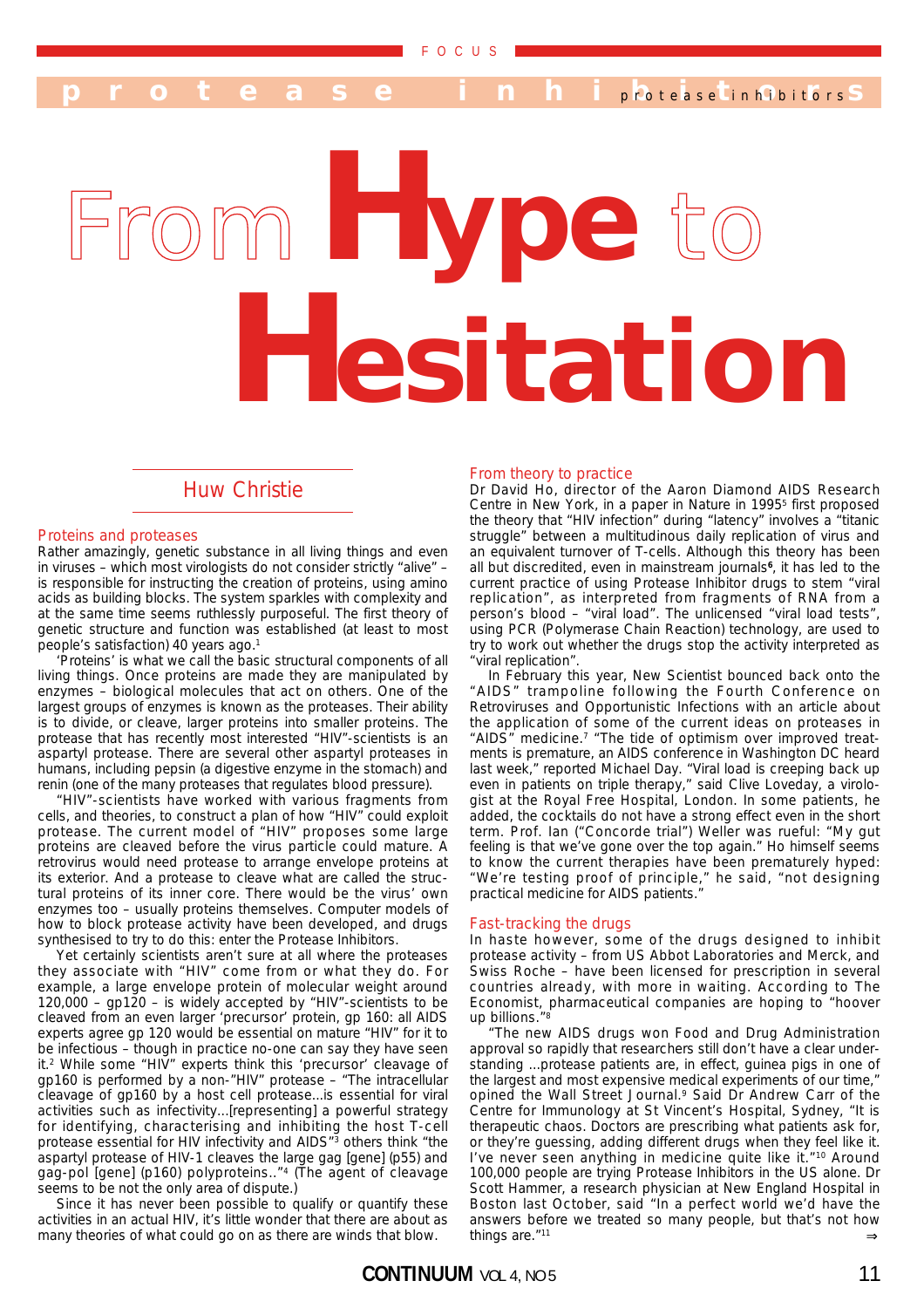#### protease inhibitors<sup>S</sup> S e In n n l b I t C

#### Latest trial hype

Indeed until recently, trials with these drugs have been done by the manufacturers themselves. Results were usually based on laboratory "viral load" findings – the estimated number of theorised virus particles in a patient. Not only has it been widely accepted by researchers that it has never been possible to know whether such "viral load counts" indicated "viable" or "defective virus" since they only count genetic fragments: it was also not known how "viral load" related to well-being. "AIDS researchers constantly point out these days, reducing the viral load...in a patient's blood does not necessarily mean he or she will suffer

fewer AIDS-related diseases."12 For example it has been shown that people with "high viral load" may be well.<sup>13</sup>

And of course, scientists who do not buy the retrovirus model of AIDS have presented evidence that the "viral load tests" themselves may be misleading in several ways, including appearing to confirm there's a retrovirus there at all.<sup>14</sup> Among them is Nobel laureate Kary Mullis who invented the PCR before "viral load" became fashionable, who has said "Quantitative PCR (using it to count, rather than multiply) is an oxymoron."

This 25th February however, the results were released of a nonindustry study of short-term clinical outcome using PIs – i.e. actual health effects in people – sponsored by the US National Institute of Allergy and Infectious Disease

(NIAID).15 The study involved 1,156 people with AIDS diagnoses who took either a two-drug combination of nucleoside analogues AZT, and 3TC or D4T – 579 trial participants – or a three drug combination of the nucleoside analogues plus a protease inhibitor – (indinavir, brand name Crixivian, from Merck) – 577 people. After nine months to a year of treatment, in the two drug group, 63 people either had died or had new "AIDS" illnesses. In the three drug group, the number was 33. In the former there were eighteen deaths, in the latter, eight.

The study officially concluded that it was not possible to say the difference in death rates was statistically significant,<sup>16</sup> meaning what seems to be a difference, when everything is taken into account, isn't.

Trial leader Dr ("Perfect world") Hammer said he had breathed a sigh of relief that the trial had not been stopped back on 16th January. Why? At that time the Data and Safety Monitoring Committee decided the results of the two groups were so similar there was no compulsion to stop the trial and put everyone onto PIs. For Hammer, apparently a month in mid-winter has now made all the difference: "Definitive".

The Director of NIAID, Dr Anthony Fauci may have been evasive when his turn came to comment on what was offered – "evidence that combination approaches using protease inhibitors can reduce the risk of death." When results are officially not statistically significant, this is about as far as speculation can stray. And it is rather different from claiming they do reduce the number of deaths. It is unclear what other medical interventions may have occurred that could have influenced the outcome. It is known for example when the licensing of AZT was rushed through, life-saving blood transfusions were needed by 30 trial participants due to drug-induced anaemia, though this was at best unclear from the final report.17

In 1996, in New York City with 16% of US AIDS diagnoses. "AIDS" deaths dropped by 30%. But health officials did not attribute the drop to increased use of protease inhibitors. According to assistant commissioner of the city's Department of Health, Mary Ann Chiasson, the "AIDS" death rate began to fall before the main drugs were introduced. She suggested the decline may be linked more closely to better general health practices and more effective treatment of opportunistic infections.<sup>18</sup>

#### Drug reactions

Data on the effects of PIs grows. Certain lifestyle issues have been increasingly discussed, including non-prescription drug use. A man collapsed and died after taking the illegal recreational drug ecstacy at a London gay club – though he had used ecstacy before, he had recently started treatment with a protease

inhibitor.19 Abbot Labs, makers of Ritonavir, have sent letters to doctors about what they describe as these "theoretical dangers"20. PIs are also dangerous mixed with common antihistamines – hayfever medications, motion sickness medications et al. Two deaths from cardiac arrhythmia have been attributed to this combination. At least 14 other drugs are contra-indicated.21

Routine effects of PI "therapy" range from nausea, diarrheoa and fatigue to spasms, kidney stones and liver damage.22 The complicated daily regime of pill-popping, up to 12 a day, at different times from other drugs, co-ordinated around meals, seems unsustainable for many people, despite the threat that deviation from it "results in resistance to the drugs".

Because absorption of PI compounds is generally low – more

than 98% of Roche's Saquinavir binds with "non-HIV" plasma proteins (ref) – they are taken at high doses $23$ . However, K. McKnight-Smith in the HIV Herald reported PIs "may not just inhibit the HIV [sic] protease enzyme; they may affect some of the human protease enzymes. Researchers believe safe doses may have to be low [sic] as a consequence of this interference".<sup>24</sup>

Invoking a scorched earth policy, Ho says, "Even 10,000 [viral copies] is really unacceptable." He advocates an HIV treatment of "hit it early and hit it hard". What's the politically correct analysis these days of an eye for an eye and a tooth for a tooth?

#### **References**

- 1. Watson JD. Molecular Biology of the Gene. Benjamin Cummings 1965
- 2. Papadopulos-Eleopulos E, Turner VF, Papadimitriou JM. Is a Positive Western Blot Proof of HIV Infection? Bio/Technology vol. 11. June 1993. p703. 3. Franzosoff A, Volpe AM, Josse D, Pichuantes S, Wolf JR. Biochemical and
- 
- genetic definition of the cellular protease required for HIV-1 gp160 processing. J. Biol. Chem. 270(7):3154-9. 1995. 4. Mellors JW. Closing in on human immunodeficiency virus-1. Nature Medicine,
- vol. 2, no. 3 March 1996. p274. 5. Ho D. Nature 373, 117-. 1995.
- 6. Wolthers KC *et al.* T Cell Telomere Length in HIV-1 Infection. *Science* vol.274
- no.5292 pp1543-1547 7. Day M. Don't believe the AIDS cure hype. New Scientist. vol. 153 no. 2067. February 1997. p4.
- 8. The Economist. October 12, 1996
- 9. Waldholz M. Some AIDS Cases Defy New Drug 'Cocktails'. Wall Street Journal. Oct. 10, 1996.
- 10.New Scientist ibid. 11.Wall Street Journal ibid.
- 12.Cohen J. Advances Painted in Shades of Gray at a D.C. Conference. Science vol. 275. January 1997.
- 13. AIDS Research and Human Retroviruses, 1st May 1996, p 585.
- 14.Johnson C. Viral Load and the PCR. Continuum vol. 4. no.4 Nov/Dec 1996<br>Duesberg P. Letter. Nature. 18 May 1995.<br>15.Knox A. AIDS trial terminated. The Boston Globe. 25th February 1997. Garrett L.<br>Study backs triple Drug
- 16.Boston Glode ibid 17.Duesberg P. AZT on Trial Conference. Diary of an AIDS Dissident. Meditel Prods 1993.
- 18.Science ibid.
- 19.Positive Nation. London. November 1996.
- 20.Pink Paper. London. 7th Feb 1997. p7
- 21.Continuum vol. 4 no. 2 July/August 1996.
- 22.Gorman C. The disease detective. Time vol.148 no. 27 p34. 23.Optimism invades HIV conference. Nature Medicine. vol. 2 no.3 March 1996



12 **CONTINUUM** VOL 4, NO 5

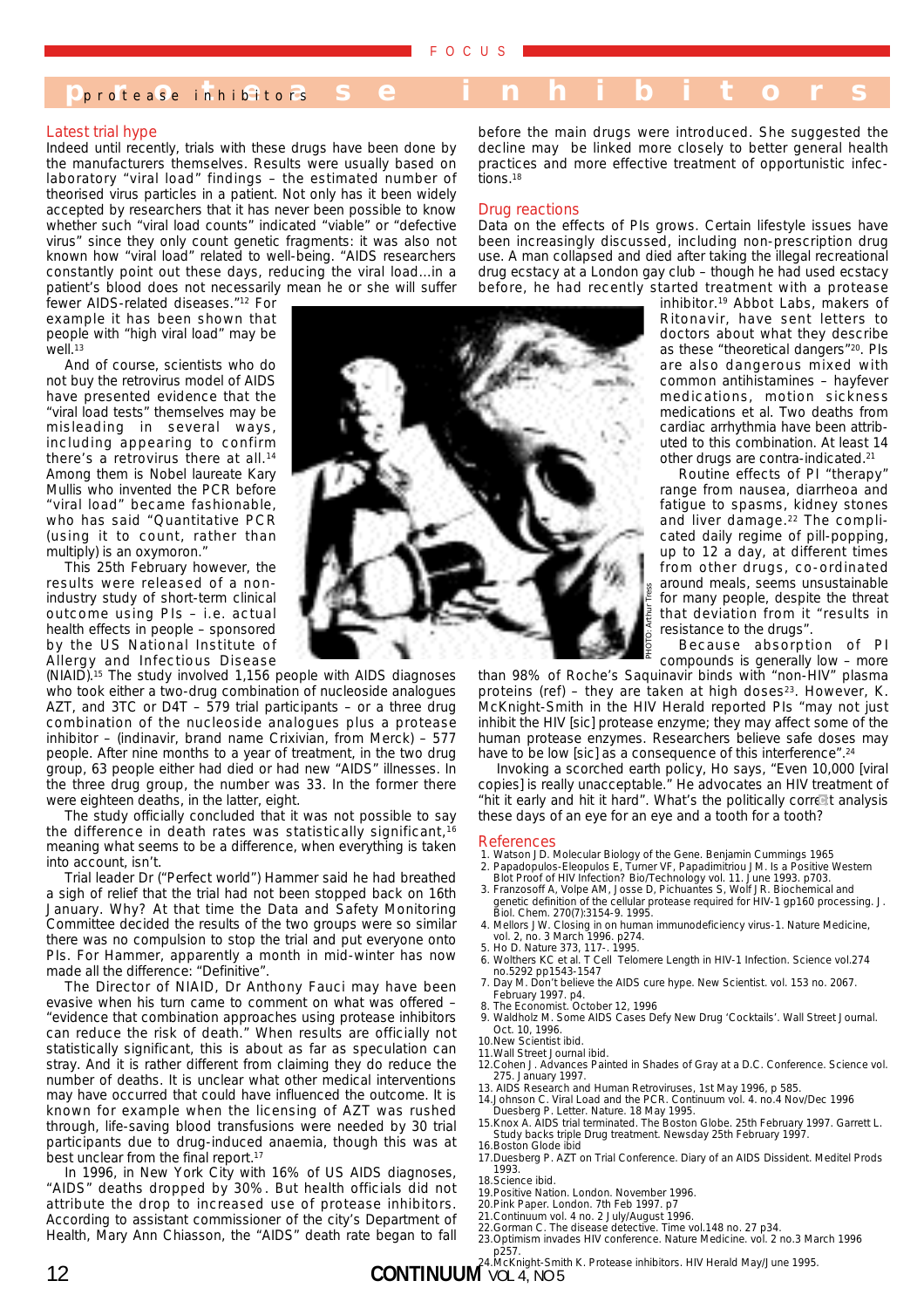A recent conference in Paris began to create room for non-conventional immune medicine, reports AIDS analyst and author **RENAUD RUSSEIL** of the Forum Multi Communication.

## *New Wave in France*

France bears the burdensome honour of having given<br>birth to the so-called world-wide AIDS virus, while the<br>USA was the country where the naming ceremony took<br>place, with the famous Dr Robert Gallo as godfather and<br>Dr Marga rance bears the burdensome honour of having given birth to the so-called world-wide AIDS virus, while the USA was the country where the naming ceremony took place, with the famous Dr Robert Gallo as godfather and Dr Margaret Heckler, Secretary of State for Health in the godmother!

Being aware of the global weight of the AIDS paradigm, including the politics, pharmaceutical lobbies, and the personal glory of frustrated scientists, we can consider the organisers of the Colloquium Medecine of the 3rd Millenium to have been extraordinarily successful not least because this conference was not censured by any political, pharmaceutical lobbies, or medical institutions supposed to protect "right medical practices". During my three years research in Europe on AIDS and alternative therapies for immune deficiency, I have met or heard about many doctors using more or less conventional, and non-conventional medicines who have a lot of unofficial success with so-called HIV+ people, but who refuse to give interviews or to meet journalists – if their personal views regarding AIDS were known by the mighty French Medical Council (Ordre National des Medecins), they would stand a high chance of being summarily ejected from the profession and forbidden to practice, they might have to pay heavy fines and could eventually be jailed for "challenging the health of the citizens". This brave and uncensured Colloquium took place in Paris from 17th to l9th January 1997, under the initiative of the European Network for a Politic of Life and the Vital Energy International Association; Agnes Charlet from Strategique was the program coordinator.

The second day of the conference began the focus on immunity and AIDS. A highlight of the day was Dr Jeffrey Liephart from San Diego California who presented his LIFE program\* built on 19 cofactors, to deal with and to sustain the immune system from a psychological and physical point of view. Another famous speaker was Ms Niro Assistent, who changed her serology from antibody+ to antibody- after a year of symptoms diagnosed as immune related. For her, "The healing process is a communion between the soul and the personality. A diagnosis is a process of awareness which carries a tremendous power of transformation." Among participants from France were several HIV+ gays who have since chosen a simple lifestyle close to nature. They commented that when they were diagnosed with AIDS or HIV, they had to look at themselves and their own life, to identify that

which was truly challenging their health.

Among the speakers' topics, one could find nearly all the regular alternative therapies such as homeopathy, nutrition, massage, meditation, plus floral elixirs from Doctor Bach, etc., as well as psychological exercises using NLP, meditation for relaxation, etc., all claiming their link with the relatively new approach of Psycho-Neuro-Immunology. There were also many testimonies of success with alternative therapies from antibody diagnosed people – gays, transfused, etc. Still, there is no official action or therapy in France challenging the HIV hypothesis.

Renegade professor from the Pasteur Institute, Mirko Beljanski, invented a therapy which gave a lot of good results in the beginning of the nineties in HIV+ asymptomatic people. He was taken to court for illegal practices and officially lost the fight. But due to thousands of letters of support, he was only sentenced to a symbolic fine of one French Franc ! This decision of the French Court in itself bore witness to the social conflict in the whole AIDS medical paradigm in France.

The third day of the Colloquium gathered on the stage a politician who is also PhD in physics – European Deputy Paul Lannoye from Belgium; a lawyer mostly defending non-conventional health practitioners who are taken to court for their illegal (though often successful) health practices – Ms Isabelle Robart; the director of a complementary Insurance Company willing to promote nonconventional therapies – M. Jacques Millereau; and the French President for the European Association for Osteopathy – M. Michel Fischer. We learnt that: a) the Parliament of the European Union (in Brussels) is preparing a European policy under the initiative of Paul Lannoye to acknowledge the main non-conventional medical practices; b) that most cases where therapists are taken to court in Europe for illegal (albeit successful) medical practices are taken to the International Court of Human Rights where they are successful; and how the French Medical Council can put pressure on people and institutions to slow down and block the many efficient non-conventional medical practices which are nowadays being used by 20-50% of the European population.

Between 300 and 400 people attended the whole conference, but unfortunately and not surprisingly, the general French press did not cover the event!

**c**

*<sup>\*</sup>LIFE: Learning Immune Function Enhancement.*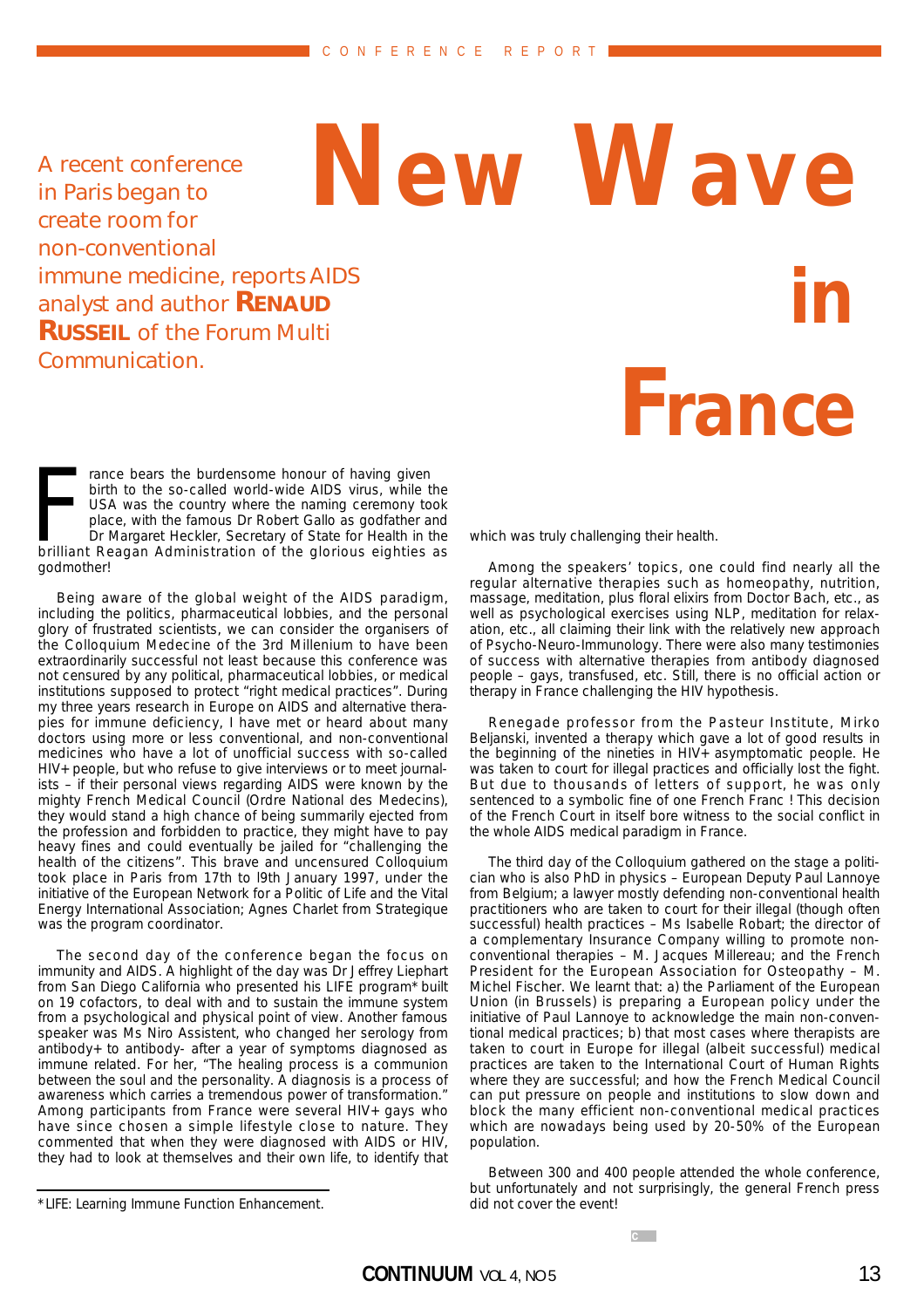## *Leon Chaitow*

*Holistic doctor LEON CHAITOW combines practical experience, intellectual wisdom and some controversy in a wide-ranging interview focused on immunity and health with Rafael Ramos and Huw Christie*

How would you distinguish the practices of conventional or allopathic medicine from complementary/alternative (C/A) medicine in removing diseases?

Allopathic medicine which can be described as conventional or orthodox medicine, tends to deal with illness piecemeal without a lot of regard for, or attention to, the context in which the illness exists – the person with the illness, their current biochemical status, biomechanical structure and function, or psychosocial situation.

In mainstream medicine, named conditions have protocols of care and these are followed in a pragmatic manner, with little concern for what has led to the problem or what follows. In this way a patient in a modern medical setting is dealt with episodically – 'this is what is going on now and this is how it will be handled' – by rote, by the book.

Complementary/alternative (C/A) medicine – at least as I understand and practise it – has a wider perspective which triggers questions such as:

Why is this person displaying these symptoms now, taking account of their nutritional status, level of toxicity, current or previous illness or treatments, lifestyle habits, stresses and anxieties and how is their body handling all of this? What aspects of the person's defensive (immune, repair and eliminative) functions require enhancement and how can the complex stress load they are carrying, whether infectious, biomechanical, psychosocial, biochemical – or other, be reduced? What therapeutic interventions are most likely to be helpful – without making further or excessive demands on the body's capacity to function and defend itself? In other words C/A medicine tries, at its best, to deal with the person and not the illness and has an objective of enhancing the body's self-regulating (homeostatic) mechanisms and systems, offering a potential for improvement and recovery,

rather than imposing solutions. Another way of seeing the difference is to suggest that C/A medicine is health oriented rather than disease focused.

In this way C/A medicine might supply nutritional support, introduce detoxification methods, deal with symptoms in a gentle manner, perhaps utilising herbal or hydrotherapy, or bodywork methods – all of which have few if any side effects; employ stress reducing methods and systems which encourage immune function and reduce

adaptive demands, and in a variety of ways attempt to empower the person who is ill by helping them to understand why they are ill, what can be done to encourage a return to health, or better functioning, or symptom control. At times this undoubtedly also calls for orthodox, allopathic methods of care, and it is the combination of the best of complementary and alternative medicine with the best of mainstream interventions which offers the greatest hope, I believe.

#### What encouraged you to practice at the London's Hale Clinic?

I suppose on reflection I chose to work at the Hale Clinic for a number of pragmatic reasons. It is geographically close to my home which is just off Baker Street, so I can walk to work – often through Regent's Park. It is extremely convenient in the services it offers – reception, room maintenance and so on, are all taken care of as part of the package. There are also dozens – in fact well over a hundred – highly skilled practitioners and therapists covering most aspects of C/A medicine, to whom easy referral can be made, as well as one of London's greatest resources – the Nutri Centre – with its vast stock of nutrients, herbs, homeopathic remedies etc., as well as its library of books for reference or purchase – and most important of all – the knowledge of its senior staff, which can be tapped into when complex queries arises.

Do you think that current medical practices, in particular Western orthodox, are interested in promoting self-health and healthful living – how to live and adjust lifestyle so the conditions and circumstances of diseases can be avoided?

I have seen a vast change in the attitudes of orthodox practitioners towards the importance of lifestyle and nutrition over the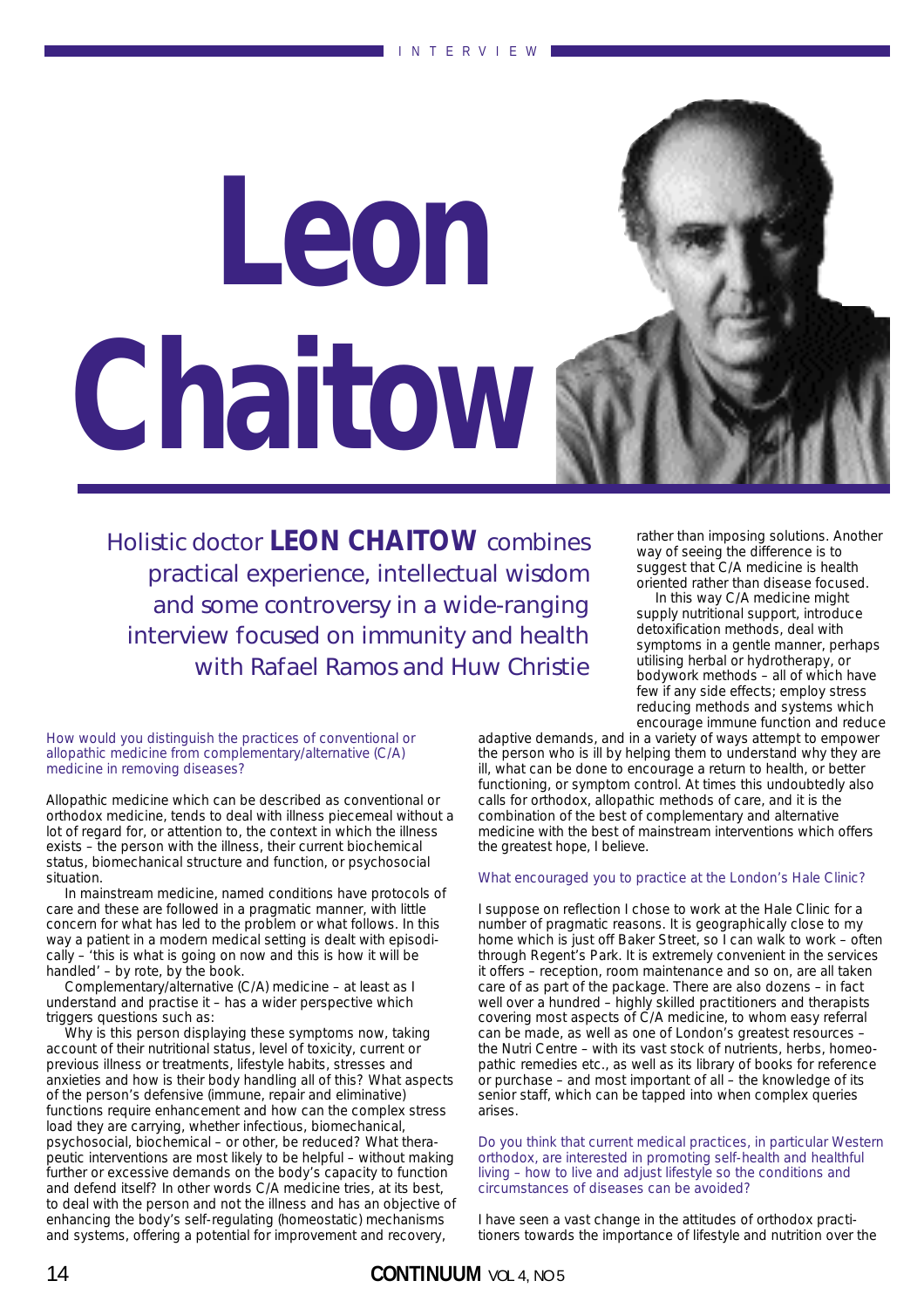past ten to fifteen years. I work a day a week in an NHS practice, also within walking distance of my home. I often spend time sitting in with GPs during their sessions with patients, as they do with me from time to time, when I am seeing the patients they refer for naturopathic or osteopathic attention. As a result I have

developed a greater understanding of the orthodox GPs' struggle to cope with the flood of human problems which they face daily. With less than ten minutes per patient they cannot possibly delve in any depth into these factors, but they are interested, and they do their best, in the main. The practise of many orthodox doctors is moving towards a greater appreciation of the importance in health terms of lifestyle, social conditions, nutrition etc and of the value of selfhelp measures, particularly in regard to stress management.

Initiatives with which I am involved will I hope increase GP awareness of these factors, and will teach them many of the skills needed to increasingly practice aspects of complementary health care in regular GP settings.

The Chinese do not draw any distinction between food and medicine. In the West however consumers often fall prey to food manufacturers and industrial farming. Are there practical opportunities in our society to obtain truly healthy food?

**Naturopath & Osteopath**

Born and educated in South Africa Leon Chaitow came to study in the UK graduating (N.D. and D.O.) from British College of Naturopathy and Osteopathy in 1960. Postgraduate training includes acupuncture 1963-65, cranial osteopathy 1969-78 and orthomolecular nutrition 1970-72. He is author of 56 popular health titles and seven textbooks.

He is co-founder and former editor of the *Journal of Alternative and Complementary Medicine* 1990- 95, and currently editor of the *Journal of Bodywork and Movement Therapies*, a peer review journal published by Churchill Livingstone.

Senior lecturer, University of Westminster since 1993, in the MA in Therapeutic Bodywork (MAThB) and MSc in Complementary Health Studies (MScCHS) courses. He has given annual lecturing/teaching programmes at naturopathic, chiropractic and massage schools in Israel and USA since 1984 combined with research for writing projects.

He is married since 1971 to Alkmini, a Greek national who has assisted in all phases of his career since then, as practice manager, secretary and at times co-author.

There is certainly a greater opportunity now to purchase organically

produced food than some years ago, although cost is sometimes a barrier to its wide availability. I guess the purchase on a regular basis of some produce, or the self-production of organic and free range foods in Britain is largely confined to a minority of middleclass consumers. The hope must be that with demand growing, costs will fall so that such food become more widely available, as it is in some European countries.

#### What's your understanding of the nature of what AIDS may be?

AIDS seems to comprise an extreme example of adaptation overload. Let me explain one of the models which help me to understand health and disease. We all recognise the fight/flight reaction in response to stress. Something, anything, causes an alarm response. There are neurological and hormonal responses to this challenge which prepares the body to respond to that threat. The heart rate increases, blood pressure goes up, muscles tense, adrenalin release produces a sugar rise in the blood to fuel the action, changes occur in the gut, in the hormonal centres and so on. If the threat is satisfactorily dealt with (by fighting or running away – or in modern times by appropriate action) the body symptoms return to normal.

However, if more than one threat occurs, not in isolation but constantly and recurrently in different ways, the protective and defensive responses of the body become chronically overloaded, and I'll talk more about this in a minute. We first need to see what has developed into the AIDS epidemic in the context of a universally compromised immune system. Everyone on the planet is now contaminated with dioxin, DDT, petrocarbons, pesticides, fungicides and heavy metals – among other things. We carry a huge toxic load from day 1 of our lives, and this severely compromises immune function and may be a factor in the exponential rise in allergic conditions in kids today – asthma and so on. Within that context of global immune suppression we should also see a picture of specific groups who have even more compromised immune functions.

Controversially, a particular concern I have is over the assault on under-developed immune systems which we call immunisation – in which cocktails of killed and partially killed, and sometimes live microorganisms, are pushed into the bodies of

> infants. This process may be playing a part in the further decline in immune defence capabilities and may have been partially causal in the decline in the immune system's ability to maintain vigilance against other, newer hazards, in which because of gene modification, the mutation of microorganisms – monsters we had not dreamed of have entered the picture. I have dealt with the possible link between immunisation and AIDS in my book Vaccination and Immunisation – dangers, delusions and alternatives which C.W. Daniels had the courage to publish a few years back when other publishers were afraid to do so. In this I also show how contaminated polio vaccine in the late 1950s and early 1960s could have factored into the puzzle of the onset of AIDS.

> Let's get back to your question about how AIDS might have evolved – imagine someone in whom there is also a degree of constant or recurrent emotional stress and distress involving perhaps relationships, employment, social factors and health worries, as well as nutritional imbalance – perhaps with associated toxic accumulation over and above the burden we all carry, brought about through an imbalanced dietary pattern, excessive use

of stimulants such as alcohol, caffeine, rich foods, tobacco and perhaps other social and/or medical drugs.

This individual's problems might also involve nutritional deficits which are incidentally widespread in western society – with even organically grown vegetables now containing only half the zinc they did a century ago. There may also be current and perhaps recurrent minor infections – herpes, candida, various viral, yeast, parasitic and bacterial infections – possibly sexually acquired, or related to unhygienic factors and practices, plus the effects of the drugs used to treat these diseases ... all of these elements demand adaptation on the part of the body, with defence, immune, repair, eliminative and other functions and system working overtime to maintain a semblance of reasonable function.

Add to this picture some unusual elements – some particularly damaging social drugs – amyl nitrite and amphetamines for example – on top of the extreme degrees of social and emotional stress and distress already mentioned. Consider also the effects which multiple course of antibiotics would have had on the person's immune function – creating a bowel status which further exacerbates the picture because of the damage caused to the vital intestinal flora – which in good health people act to detoxify the gut, manufacture vitamins, recycle important hormones, maintain control over opportunistic invaders such as yeasts...and much more. With digestive function weakened, absorption compromised, gut permeability increased and therefore allergies occurring – the spiral of ill-health would rapidly increase. Sleep patterns would be harmed, energy would decline and general vulnerability or susceptibility would be heightened.

When toxic and stress loads exceed the defence capacity of the body, severe ill-health occurs, perhaps involving the lungs, liver, nervous system, skin and so on, and as this occurs general function declines even further. The ability to withstand infection could become so compromised as to be negligible at which time life threatening infections occur.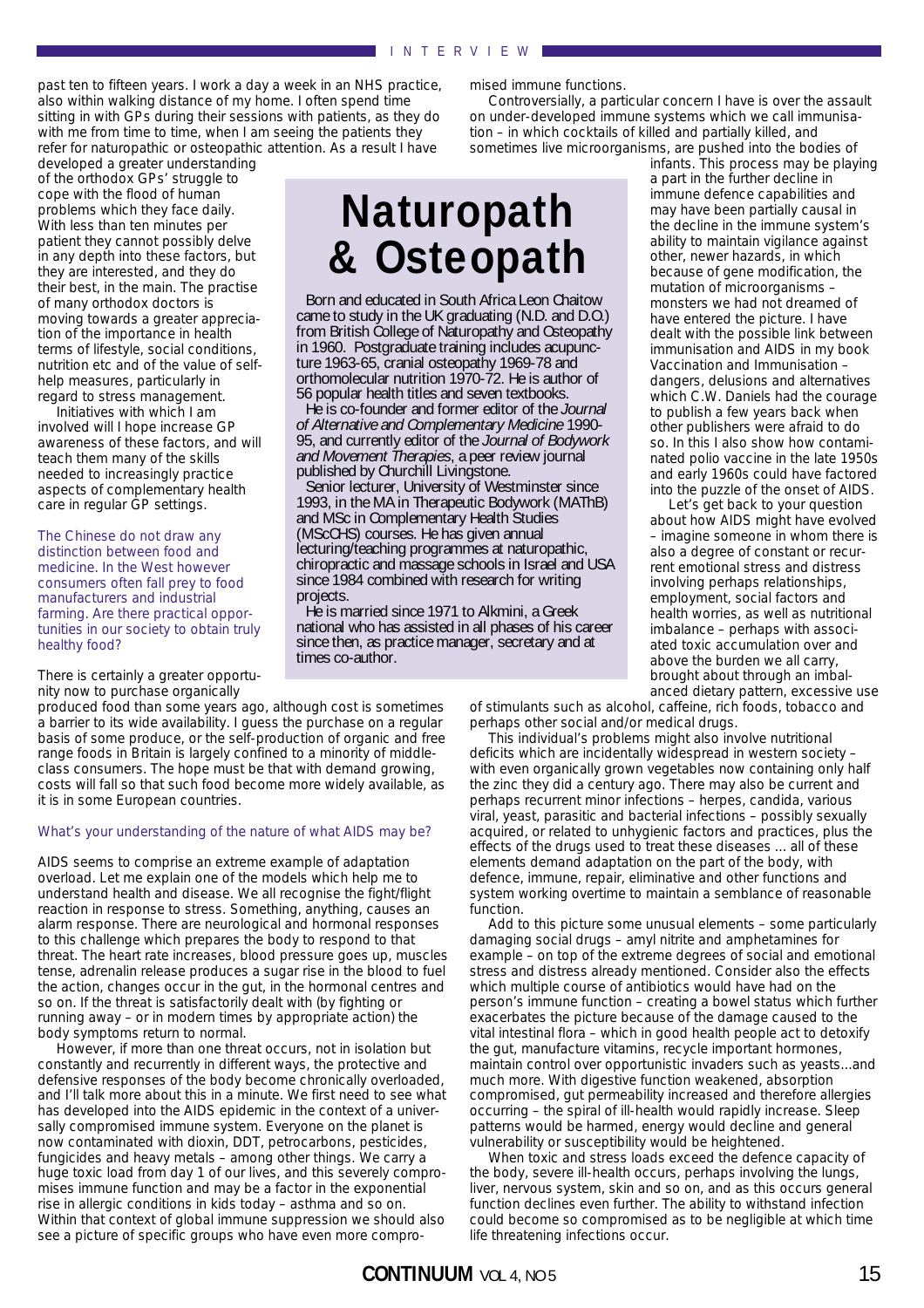Epitomised by Gay Bowel Syndrome in the late seventies it would seem that such a scenario was underway in a number of groups. In severely nutrionally and hygienically compromised communities such as Haitian refugees and intravenous drug addicts, for example. Amongst those haemophiliac patients receiving regular transfusions, other immune challenges were a feature, involving the drugs and relative purity of the blood they were receiving.

In the gay community other factors seem to have been key

someone in the early stages of immune deficiency, a number of cofactors and coincidental processes need to be present and active in order for the sequence of events we know as AIDS to unfold. Within this, complex autoimmune responses may be one factor, along with a long list of viral, fungal and other infections – as well as probably gross nutritional deficiencies and all too commonly general toxic build-up and allergic features – in other words a combination of toxicity, infection, deficiency, vulnerability and susceptibility would seem to have be present before AIDS



players – including sex enhancing drugs, widespread promiscuous behaviour with recurrent STD ailments – and the treatment these attracted – plus enormous degrees of emotional stress. You can argue about the particular cocktail of factors, in homosexual or heterosexual settings, from which any particular individual's disease emerged, but it's within the spectrum of the overall stress load (in its widest sense including toxicity, psychosocial and emotional distress, deficiencies, infections, and the efficiency or lack of it, of defence, repair and immune functions – that the causes lie, I believe.

Out of this sort of scenario, I argue, AIDS grew...with or without a specific organism called HIV.

#### Have you read the scientific works that show what's detected as HIV is not a virus at all: what do you think of this?

Is HIV an entity, does it exist? That is one hell of a question. I have read some of the mixed scientific opinions on this topic – but certainly not all, and have come, from such reading and from my own predisposition to see infectious agents as secondary rather than primary factors in ill health, to a position which I will try to explain.

Clearly we can see from recent evidence that HIV – and virus load – test results are unreliable. I can't yet necessarily go as far as Dr Eleopulos, and say that there is no such thing as an HIvirus, but I believe that within the frenzied complex occurring in

can occur, and what's called HIV may or may not be a requirement within all of that. All infectious agents arguably are opportunistic – as with all living organisms they will thrive in an environment which suits them and which is not hostile to them. If we provide, by virtue of a toxic and deficient body, a suitable soil for bacteria, viruses, fungi or whatever, and if our defence capabilities are weak, they will flourish and we will suffer.

The combination of factors which allow this to happen would not seem to need to be the same in each person – just enough to allow self-regulating defence and immune functions to be overwhelmed.

What seems certain now is that, leaving aside the meaning and accuracy of testing which is another question altogether, it is possible to be tested as HIV+ and not become ill; that it is possible to be tested HIV positive and then to be negative again, and that apparently HIV free individuals have developed all the symptoms of what we know as full-blown AIDS. I have documented some of these situations in the book I co-wrote with Jim Stroheker – You Don't Have To Die which received such a critical review in Continuum a few years ago because it did not come out with an absolute 'there is no such thing as HIV' statement.

So HIV, if it exists, would seem at most, to be a part of the process, and not an absolute requirement for the evolution of AIDS. It is also possible that a specific entity called HIV does not exist, but that the genetic fragments, traces and shadows which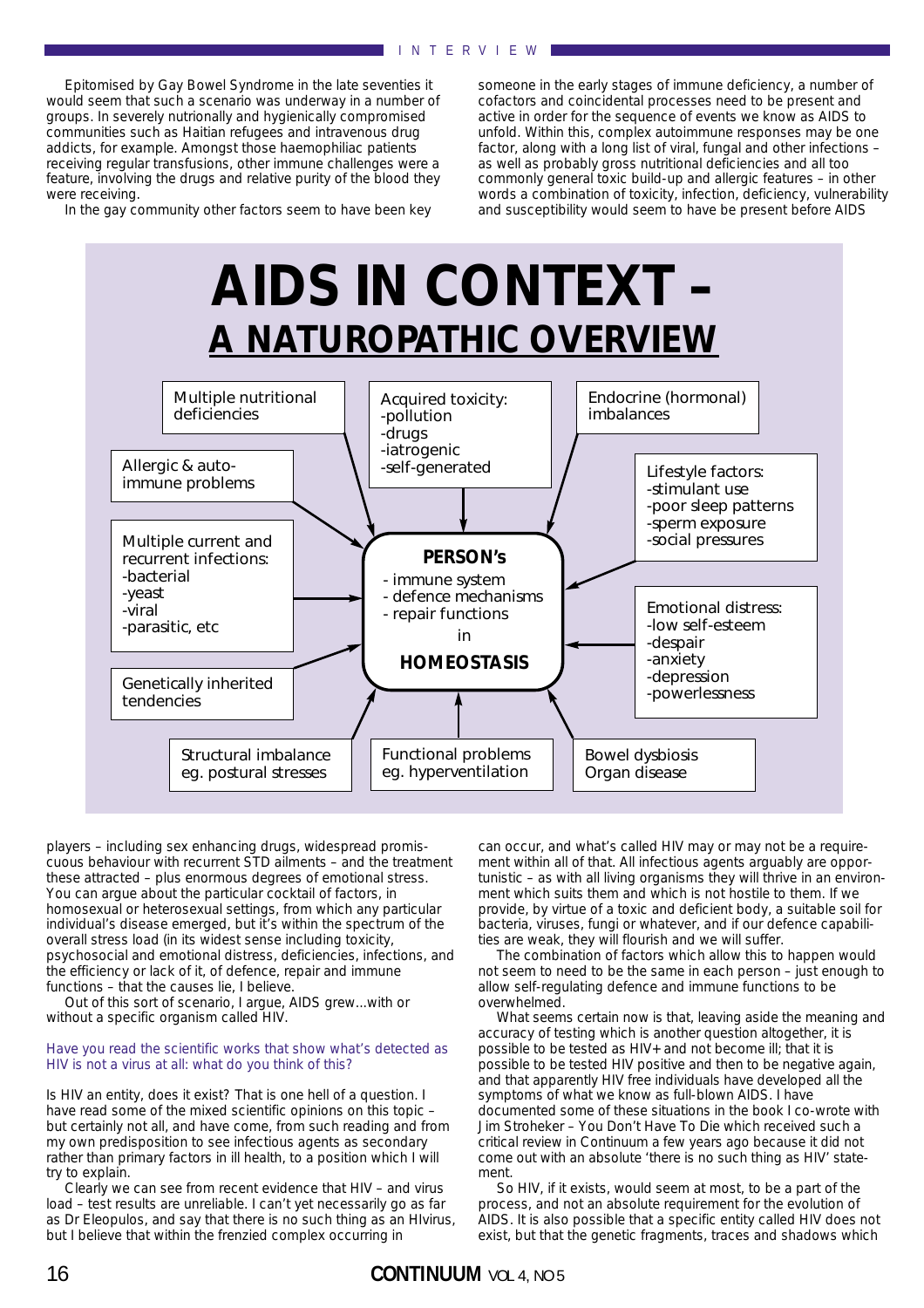are found as part of the evidence for its existence only relate to the debris of the disturbances going on.

At times C/A therapists have been criticised for their tendency to interpret health problems in such a way as to justify the "need" for the particular therapy they offer. For instance, allergists may attribute headaches and skin rashes to allergies, and nutritionists explore the possibility of nutritional deficiencies. Herbalists, chiropractors, acupuncturists, ayurvedic, psychotherapy practitioners, etc. would also like to offer an explanation and establish the need for their services. But further underlying causes of diseases, in particular lifestyle practices or influences may be overlooked. How would you choose and apply a particular therapy in the face of a multifactorial life-threatening condition like AIDS?

You have very neatly touched on one of the greatest weaknesses of alternative/complementary medicine as practised in the UK. Holistic in attitude perhaps but narrow in focus. Unless complementary health care is offered in team settings where collaborative efforts can be offered to recipients, or unless the therapist/practitioner offering assistance has a wide range of skills, based on a philosophical bedrock which allows for an understanding of what's going on, there will only be piecemeal treatment involving individual symptoms and unconnected therapeutic interventions, which is no better than the allopathic symptom-oriented approach.

Of course there may be benefit from one C/A approach or another, but unless the biochemistry – nutrition, toxicity etc; mentoemotional, spiritual and structural features are all being considered, with focus on restoring as best possible digestive, neurological, hormonal and other functions, only a part of the picture will be addressed and results will be less than ideal.

All the methods you list, and many more, have something to offer the sick individual, whether they have AIDS or not, but only an integrated and coordinated approach which takes the individual's specific needs into account can offer the best for them. A group approach, or a naturopathic approach, are the best, since naturopathy incorporates nutrition, detoxification, stress management, manipulative methods, herbal medicine and in many instances acupuncture as well. The problem is that there are very few 'general practitioners of natural medicine' – which is what a naturopath is – and so for the time being individual aspects of ill-health or dysfunction need to be addressed by specialised groups within the alternative/complementary professions.

I hope that in time, with initiatives now being developed, at least some GPs will acquire sufficient knowledge of basic naturopathic methods to be able to offer a wider access to these approaches. They can then refer patients to 'specialist' complementary therapists and practitioners as needed.

In a syndrome as complex as AIDS, is there a problem with therapies interfering with each other? Do conventional and A/C therapies cancel each other out? A recent letter of Lambeth Southwark & Lewisham Health Authority to one of our subscribers stated that: "research into the efficacy of A/C therapies in HIV/AIDS has been limited, and therefore it is beyond the remit of a District Health Authority to fund work of this nature". In your opinion, what are the underlying assumptions of this rationale and what will be the consequences for diagnosed people who need and demand A/C therapies?

Worldwide, A/C therapies have offered people with HIV/AIDS comfort, support and often enormous benefit, in turning their health status around. What the decision by the Health Authority suggests is that their focus financially will be elsewhere – probably on combination drugs – the use of which is far more 'experimental' and less proven than A/C health care methods. Combination therapy will, I believe, like AZT before it, 'end in tears', literally and tragically.

In answer to the first part of your question, yes of course, inappropriate treatments can 'interfere' with each other. It is important to keep in mind that treatment, however gentle, calls for an adaptive response from the body, and this uses energy and is to a degree stressful. When a body is already ravaged by multiple ailments, the adaptive defence capabilities are stretched and are

often to an extent non-functional. So treatment has ideally to be tailored to the needs of the individual, to their ability to respond, and should not add unnecessarily to adaptive demands. Less is often more in treatment terms when complex syndromes exist.

What are your views of the costs of NHS orthodox therapies? For instance, Positive Nation estimated in November 1996 that in the UK the cost of prescribing triple combination anti-HIV drugs, together with regular hospital visits and tests such as CD4 and viral load, will be about £10,000 per person per year. These clinical practices are offered to diagnosed individuals faithfully as the "best known benefits" of contemporary medical science.

My views on unproven medical methods are probably unprintable. We are in an economically constrained period which will probably not improve for many years and this wasteful use of limited resources, on unproven, questionable, medical interventions, as well as tests which are of dubious value, is at best sad and at worst offensive. On the other hand the people employing and recommending these approaches almost certainly act with the best of intentions – however we know where that leads! The problems lie in the difficulty in changing people's perspectives and perceptions and this is where the work of organs such as Continuum are so valuable.

To a large extent effective health care depends on self-care. If future iatrogenic diseases are to be avoided – illnesses that are

#### **HETEROSTASIS i.e. when homeostatic adaptive capacity is exhausted**

There are just two options available:

- 1. To focus on restoring immune competence, enhance defence capabilities and supporting repair functions.
- 2. To reduce the multiple interacting stressors impacting on the individual without creating new problems.

#### **ALL SUCCESSFUL COMPLEMENTARY OR ALTERNATIVE HEALTH CARE MEASURES WHICH ENCOURAGE THE ABOVE ARE POTENTIALLY USEFUL AND THESE INCLUDE:**

NUTRITIONAL SUPPORT STRESS REDUCTION METHODS NON-TOXIC ANTI-FUNGAL, ANTI-VIRAL, ANTI-BACTERIAL, ANTI-PARASITIC METHODS PROBIOTIC METHODS ACUPUNCTURE AND TCM HERBAL IMMUNE SUPPORT HOMOEOPATHIC CONSTITUTIONAL METHODS HYDROTHERAPEUTIC-HYPERTHERMIC METHODS OZONE/OXYGEN TREATMENTS NON-SPECIFIC 'CONSTITUTIONAL' METHODS SUCH AS BODYWORK (MASSAGE), HEALING, DEEP RELAXATION, MEDITIATION, AUTOGENICS, ETC. STRUCTURAL NORMALISATION (OSTEOPATHY/ CHIROPRACTIC) DETOXIFICATION METHODS COUNSELLING AND PSYCHOTHERAPY, ETC., ETC., ETC., ETC.

**PLUS STANDARD MEDICAL ATTENTION WHICH DOES NOT IMPOSE ANY ADDITIONAL STRESS LOAD ON THE ALREADY DISTRESSED SYSTEM**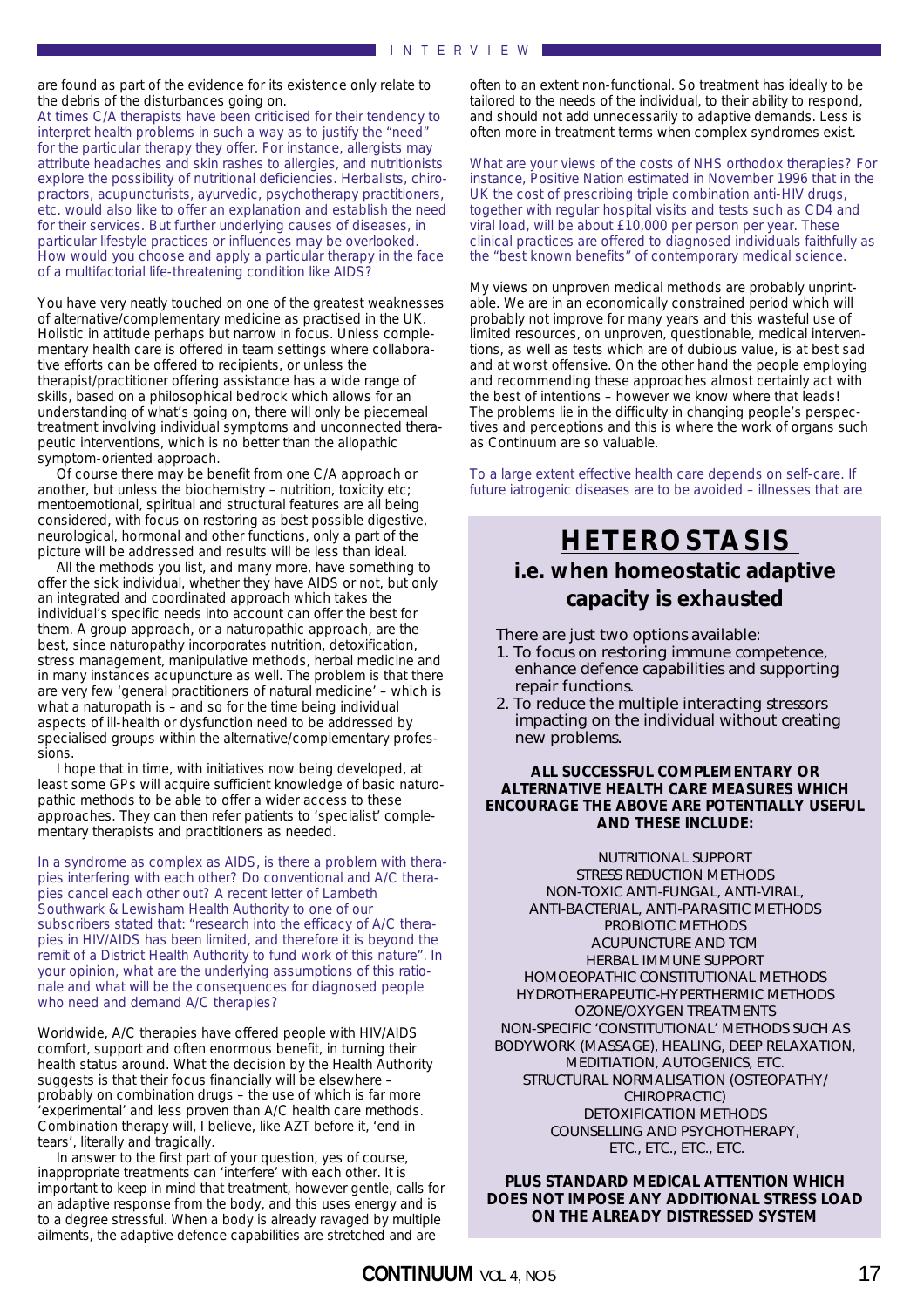caused by prescription drugs and medical intervention, AZT being one example – how could people learn to depend less on the physician and/or avoid turning into life-long patients?

Again information is the only way to change people's beliefs and attitudes, and ultimately practices. I have seen an amazing change in the 36 years I have been in practice, with the popular press now carrying positive health enhancing articles and features on a regular basis. Change occurs organically, in an evolutionary rather than revolutionary manner, which is why I see the future of complementary health care within the NHS, not outside it. I could not have predicted that the movement from being called a 'quack' in the early 1960s, to 'fringe' in the late 1960s, to 'alternative' and eventually 'complementary' in the 70s and 80s, to being inside the establishment, practising in an NHS setting and teaching complementary medicine and naturopathic methods in a major University in the 90s, would have occurred. But it has. So change comes via concerted and dedicated effort, but it takes time, and education and information are the keys to the changes you so correctly highlight as being necessary.

The European Commission is planning to control vitamin and mineral supplements from Brussels. Nothing will in principle be banned this way, but most EU countries seem to want to regulate higher-dosage vitamin and mineral supplements as pharmaceutical drugs. What do you think the implications of these measures will be for the Nutri Centre at the Hale Clinic and other health food shops and their consumers?

If the changes you indicate are made, and they are probably inevitable if we remain members of the EU, we will survive. As long as food sources such as blue-green algae exist, and probiotics such as bifidobacteria and acidophilus, are available, and nutrients in some form – even if only in Recommended Daily



Average (RDA) dosages, we will still – hopefully – have herbal approaches and food to satisfy our needs. My work in the NHS has taught me that when, because of financial constraints, we cannot use the expensive and the complicated, we can still achieve a lot by going back to diet, lifestyle habits, detoxification – using controlled fasting for example, hydrotherapy and bodywork, and we can still get good results. So while life may become difficult with change, it should concentrate our minds on our basic objectives, removing some of the shortcuts which high dosage supplementation offers, but not depriving us of the opportunity to work with the body and its self healing mechanisms.

An International Alternative HIV/AIDS Conference is being organised this year in Washington D.C. The purpose of such a conference will be to clarify and place in the public arena via organised media the untenable scientific position of the orthodoxy on HIV/AIDS, to integrate the AIDS-analyst movement and bring about the changes and solutions to the AIDS phenomena. How would you see A/C medicine contributing to the importance of this Washington Conference?

A/C medicine must be part of such conferences – it is all part of the information and education process of which I have spoken. The gradual influencing of key minds and attitudes pays dividends over time even if immediate response is small.

Hippocrates said "Healing is a matter of time, but it is also a matter of opportunity". What do you recommend Continuum readers do who require an A/C therapy but cannot afford the Hale Clinic?

**c** C/A care? And so on, and keep this resource information I regret I cannot give a good answer here, as I have not kept abreast of what is available to people with HIV/AIDS in the UK over the past few years, during which time I have focused more on other areas of my teaching and writing work. Because of my limited availability – one day weekly when I am in the UK which is only about 8 months a year – I personally decline the care of anyone in need of supervision. I am happy to advise and on an overall strategy but cannot be around to deal with crisis. This limitation probably does not apply to other naturopaths who have an interest in this area of work, and it is only by asking that appropriate help is found. It also pays to state clearly what your economic situation is, what can be afforded. I along with many practitioners waive or reduce fees when I deem it appropriate, and no-one should be shy to ask. The Nutri Centre and many excellent manufacturers, such as BioCare offer reductions to people with HIV/AIDS or readers of Continuum. Continuum might consider a deeper investigation into this question – What's available? What are costs? What charities offer updated. Keep up the good work.

#### **Books by Leon Chaitow include:**

- *World Without AIDS* (co-authored with Simon Martin, published in the UK by Thorsons), Lambert's Book of the Year, 1990
- *You Don't Have to Die Unravelling the AIDS Myth* (co-authored with Jim Stroheker, published in USA by Burton Goldberg Group)
- *Candida Albicans could yeast be your problem?* (Thorsons)
- *Holistic Pain Relief* (Thorson's)
- *Fibromyalgia and muscle pain* (Thorson's)
- *Thorson's guide to amino acids* (Thorson's)
- *Principles of Fasting* (Thorson's)

For health care professionals:

- *Acupuncture treatment of pain* (Healing Arts Press)
- *Palpation Skills* (Churchill Livingstone)
- *Muscle Energy Techniques* (Churchill Livingstone)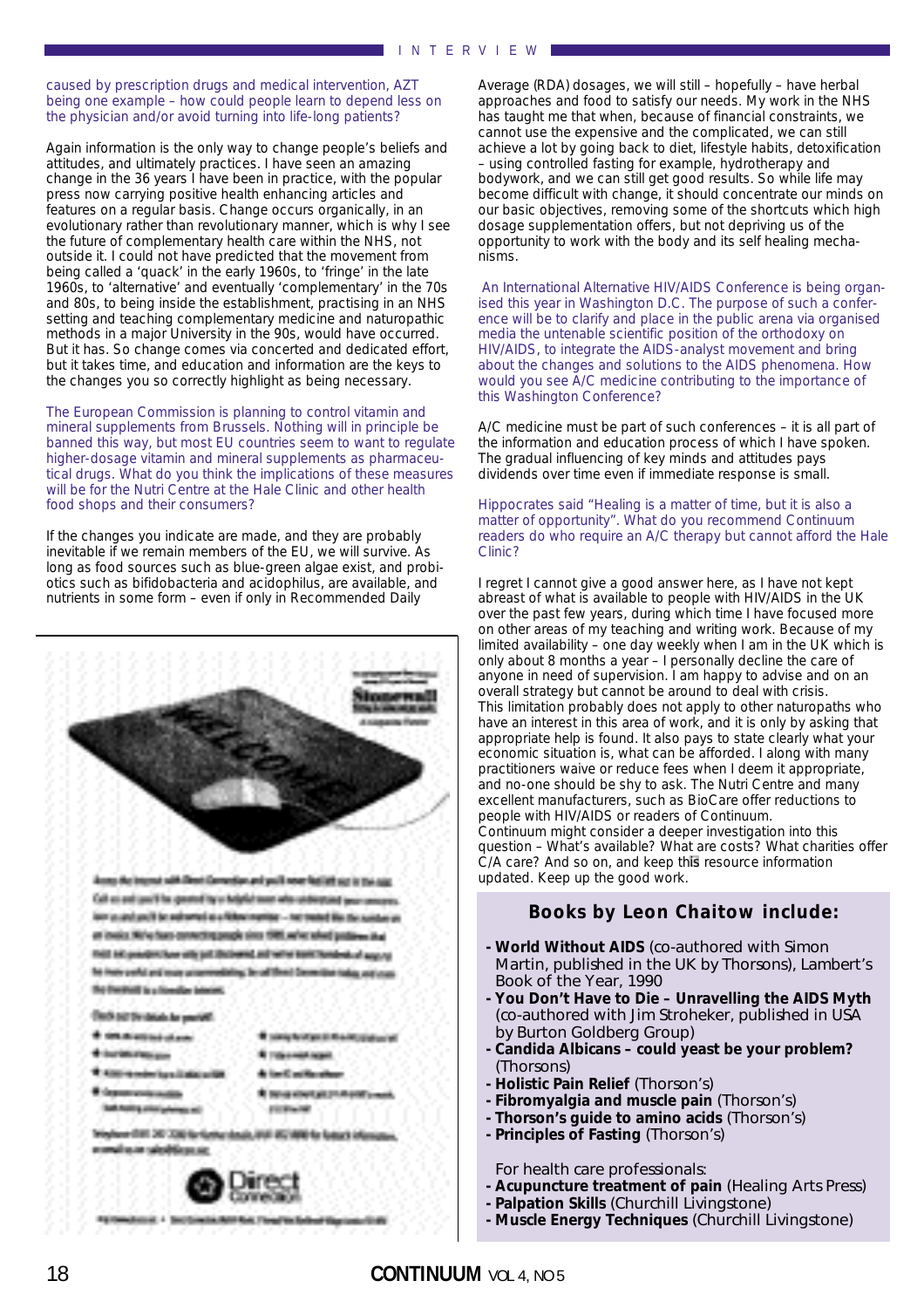

Nutrient-dense foods from the dawn

#### Chris Baker

**Micro-Algae are primitive, single-celled aquatic plants that evolved out of the primal soup that was planet Earth some 3 - 31/2 billion years ago, believed to be amongst the first life that nature created. Measured in microns, they exist at the beginning of the food chain and the evolution of life, and in recent years are being rediscovered as an important source of food.**

The three algae species now commonly available are **Klamath Lake Blue-Green Algae, Spirulina** and **Chlorella.** All contain high levels of amino acids, vitamins and minerals. They provide the highest concentrations of protein and beta-carotene (pro-vitamin A, an antioxidant), of any foods and supply other micronutrients not found elsewhere, contributing to their reputation as healing foods. Their use extends from antiquity by the Mayans and the Aztecs to the present by the Kanembus people near Lake Chad in sub-Saharan Africa.

#### **Klamath Lake Wild Blue-Green Algae (KBG)**

This is considered by some to be the most nutritionally important of the three, particularly because it is the only one gathered from the wild. All KBG algae is harvested from the dense natural blooms that flourish annually in the Upper Klamath Lake in Oregon. This 140 square mile body of fresh water is notable for its exceptionally high mineral content from its seventeen tributary rivers and streams that flow through a volcanic basin high in the Cascade Mountains, a remote region of natural beauty. The unpolluted lake is one of the few remaining alkaline lakes on the planet. Harvesting is not considered ecologically detrimental as KBG algae is vigorously prolific, the amounts taken growing back within a few days.

Klamath Blue-Green algae contains the eight essential amino acids in proportions that correspond very closely to human dietary need, making its protein content (which is high at 60%) between 75% and 95% assimilable. KBG algae thrives in a very high light intensity and contains a correspondingly high level of chlorophyll, the plant pigment responsible for photosynthesis, valued for its detoxifying, wound healing and anti-inflammatory properties. Paul Pitchford, in *Healing with Whole Foods*, says people "with an extensive background of antibiotic use normally benefit by improving the intestinal flora with chlorophyll rich foods such as micro-algae...".*<sup>1</sup>*

KBG algae is unique in metabolising molecular nitrogen directly from the air – it breathes nitrogen – synthesising peptide molecules that are the precursors to neurotransmitters which are used by the brain in communication between neurons. It stimulates the opening of neural pathways and people using KBG algae have reported improved mental clarity, concentration and alertness. It may therefore be helpful in dealing with lethargy and depression.

One gram of KBG algae gives 133% RDA of Vitamin B12, deficiency of which a recent study has found to be associated with immune suppression and increased likelihood of illness.*<sup>2</sup>* B12 is also known to be deactivated by large doses of vitamin C*<sup>3</sup>* and is sometimes lacking in a vegan diet. KBG algae also provides significant amounts of all other vitamins and minerals in naturally chelated forms with high bioavailability.

#### **Spirulina**

With some similarities to KBG algae, Spirulina is also blue-green in colour but is not normally available harvested from the wild, all quality commercial varieties being cultivated in plastic tanks, subject to an artificial environment. It contains higher levels of Beta-carotene than even KBG algae and slightly more amino acid content; the chlorophyll level is significantly lower. Most is spray-dried, which is known to reduce enzyme activity and cause loss of heat-sensitive vitamins and results in lower bio-availability of proteins.

#### **Chlorella**

Chlorella is an emerald green coloured algae more evolved than KBG and Spirulina, and contains a more advanced nucleic acid structure. It is also cultivated artificially and, having a tough cell wall is usually processed to render the nutrients available. Chlorella Growth Factor (CGF), isolated in the 1950s and related to the more complex nucleic acid structure is a substance unknown in other foods and has been shown to promote growth and repair of normal tissue without stimulating disease or tumour processes. Substances in Chlorella have also been shown to stimulate interferon production and enhance antitumour and immune function.

#### **Diet Supplementation**

Many vitamin and amino acid supplements are highly processed and purified substances far removed from the natural balance and form of good organic food sources. With so many supplements now being advocated for nurturing health in the context of immune suppression there comes the risk of overdoing it and thus countering the benefits that are sought – more is not necessarily better. Micro-algae, by comparison, offer the densest possible supply of nutrients in a natural balance and, being directly assimilable, make few demands on the digestive system. Of the three discussed, only KBG algae is a wild food, growing naturally in an unpolluted habitat. Each micro-alga has its own unique properties and benefits, and some formulae include all three algae along with other nutrients.

All are available in powder, capsule and tablet form, and sometimes as liquid extract. Supplementation of Spirulina is often taken at 10-20g/day; because of their detoxifying properties KBG and Chlorella are generally recommended at a lower dose of 1/2g/day initially, increasing to 1 or 2 g/day or more in illness and stress conditions. Micro-algae are foods and, as such, intuition might guide the amount consumed and over what period.

#### **References**

- 1. *Healing With Whole Foods*, Paul Pitchford. North Atlantic Books, 1993.
- 2. *Positive Times*, March 1997.

3. *Diet and Nutrition: A Holistic Approach*, Rudolph Ballentine. Himalayan Int. Institute 1978.

*Algae from Upper Klamath Lake,* **a booklet of further information on Wild Blue-Green Algae, is available on request from** *Continuum.*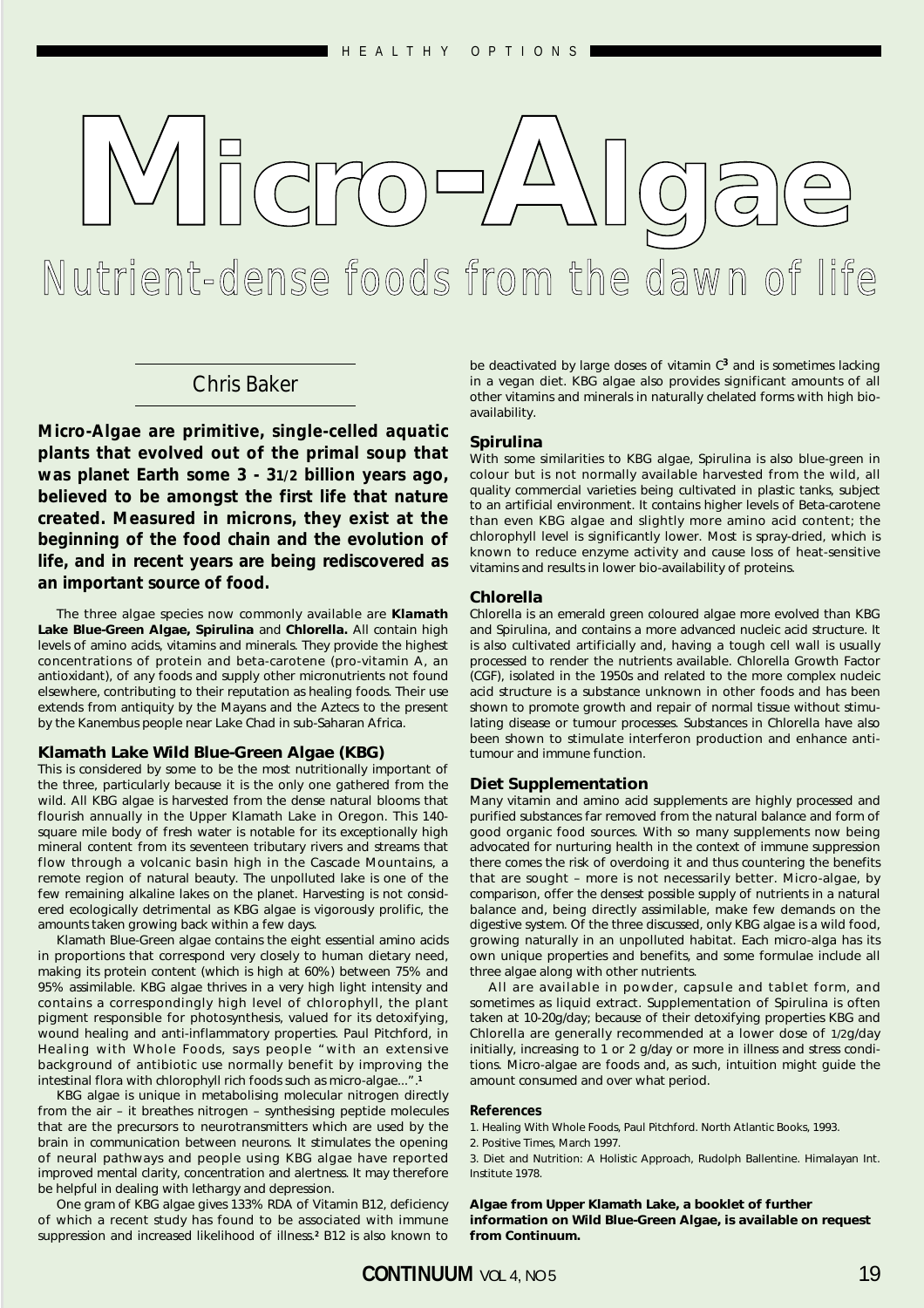### Supplement: The Drug-AIDS Hypothesis by Peter Duesberg and David Rasnick

#### **MICHAEL VERNEY-ELLIOTT** introduces the major new paper that forms this issue's Supplement

Peter Duesberg, the world's foremost retrovirologist,<br>has declared since 1987 that HIV is a conventional<br>retrovirus, without a disease-causing supernumera<br>gene, is not sexually transmitted, and is principally<br>transmitted b has declared since 1987 that HIV is a conventional retrovirus, without a disease-causing supernumerary gene, is not sexually transmitted, and is principally transmitted by female to offspring. He states that and cannot be the cause of AIDS. He is currently engaged in a debate, principally in this magazine, with other leading scientists as to whether HIV has really ever been proved to exist as an isolated virus, which he believes it has. Even if this is not so, both sides of that debate agree that what is called HIV cannot be the cause of AIDS.

Having since 1987 refuted the idea that a human retrovirus can be the cause of AIDS, Duesberg has searched the epidemiological evidence for an alternative cause for the acquired immune deficiency syndrome ("AIDS"). He has propounded the drug-AIDS hypothesis for some time, and in this latest paper he and co-author David Rasnick have presented his arguments in exhaustive detail, with 338 references. The paper is very persuasive.

The authors begin by expounding the scientific credo of Richard Feynman, who states that good science will present all the relevant facts concerning an hypothesis, not merely those which support it, and leave the readers to make up their own mind. This means that the true scientist must be his own Devil's Advocate, and state the con's as well as the pro's in presenting a scientific theory. My personal experience of Duesberg is that he has always obeyed this precept, whilst the vast majority of so-called 'AIDS experts' have consistently and wilfully presented only the specious arguments which seem to support their frequently illogical theories, sometimes deliberately obfuscating or suppressing contradictory evidence.

Duesberg gives a perfect example of this scientific chicanery, citing a paper published by Nature purporting to show AIDS in non-drug-using patients which, in fact, showed nothing of the kind, and all the patients in the study had in fact used recreational drugs. A line on an illustrative graph claimed to represent non-drug users, but the text mentioned no such patients. The line was an artefact, used to support a shaky, flaky piece of research. Even worse, a subsequent independent study of the database used in the paper revealed in the same cohort of patients, 45 HIV negative drug users with AIDS defining diseases. These were not mentioned in the paper, obviously because they would have shown that the drugs caused the diseases and HIV was irrelevant. Unfortunately, this rotten science has prevailed since the beginning of 'AIDS', and shows no sign of abating.

Space allows for only a few of the many points which particularly struck me in Duesberg's hypothesis. Duesberg gives a list of diseases known to afflict long-term drug addicts and their babies since an earlier drugs epidemic at the beginning of this century in the USA. "These diseases include immunodeficiency, pneumonia, tuberculosis, dementia, candidiasis, weight

loss, diarrhea, fever, night sweats, congenital abnormalities, mouth infections, impotence, epileptic seizures, paranoia, Iymphadenopathy, hemorrhages, hypertension and many others." (12 refs. cited) This looks almost identical to a list of 'AIDS' defining diseases. Moreover, "Patients and deaths from drug diseases... show essentially the same sex and age distribution..." (as AIDS).

When AIDS first appeared, drug causation was widely suspected and supported by scientists like Blattner, Curran, Friedman-Kien, Goedart and Jaffe, all of whom did a volte face and joined the HIV junta in 1984. Despite the fact that, epidemiologically, drugs are a much more convincing explanation for AIDS than a retroviral infection, these men still show solidarity with an increasingly threadbare scientific theory, "without even offering a refutation of the drug hypothesis."

In the best Feynman tradition, Duesberg does not shirk the objection that not all drug users develop AIDS. He illustrates his thesis that "The dose is the poison" by pointing out the following: "In adults it takes about ten years of injecting or oral use of heroin, cocaine and amphetamines to develop tuberculosis, bronchitis, pneumonia, irreversible or hardly irreversible weight loss and other drug-induced diseases. [8 refs. cited.] The time lag from initiating a habit of inhaling nitrites to acquire Kaposi's sarcoma has also been determined to be 7-10 years [4 refs. cited]." The ten year use of drugs is remarkably reminiscent of the embarrassingly elastic 'HIV incubation' period.

In a particularly telling section, the paper lists 11 examples from the literature of the devastation caused by AZT/nucleoside analogues cynically minimised, wilfully misinterpreted or disregarded by conductors of drug studies. For instance, Samuel Broder, who first pushed AZT as an antiviral drug, when confronted by the 46.4% increase in Iymphoma in patients taking AZT claimed it as a victory for AZT, in that it kept the patients alive long enough for half of them to develop cancer.

The dishonesty in failing to admit the link between drug use/addiction and AIDS reaches right up to Government level, as this paper shows. Despite paying lip service to the War Against Drugs, the US govemment restricts their efforts largely to token drug seizures and pursuing dealers. They have consistently failed to stress the illnesses caused by drugs, as has been done in successful campaigns against smoking. As far as AIDS and drug users are concerned, the message has been rather 'Say no to shared needles' than 'Say no to drugs', (which tragically should include AZT/DNA synthesis inhibitors). The American government for reasons of its own fails to realise that to link the wars against drugs and AIDS would stand a better chance of winning, rather than losing, both. Obviously, to undermine the prevailing view that HIV is the sole cause of AIDS would damage the already tarnished scientific reputations of the "HIV" junta, and to focus on drugs would rouse the ire of powerful drug cartels – both recreational and pharmaceutical.

This paper is exhaustively researched, fully referenced and convincingly argued. Anyone interested in the true cause and nature of 'AIDS' – Acquired Immunosuppressive Drug Sickness – should read it several times. Duesberg's hypothesis is testable – studies of heavy drug users, using HIV positive and negative controls, should reveal identical immune deficiencies, disease incidence and early mortality. To date no-one has carried out such a study. It is long overdue.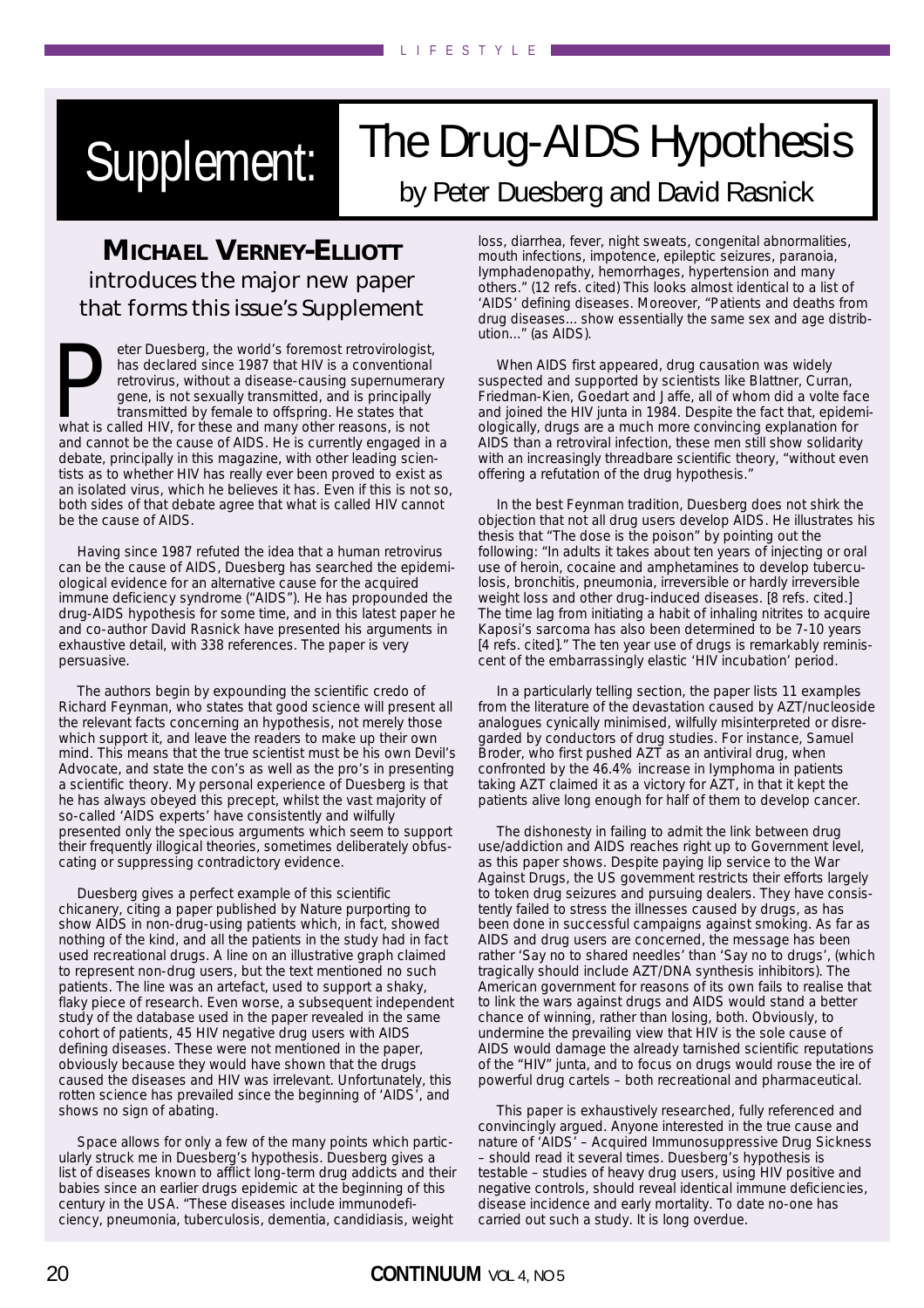

vol 4, no 5 february/march 1997

### **The Drug-AIDS Hypothesis**

by **Peter Duesberg** and **David Rasnick**

The war on the new AIDS epidemic has been a<br>complete failure in terms of public health bene<br>50,000 to 75,000 Americans develop AIDS pe complete failure in terms of public health benefits: 50,000 to 75,000 Americans develop AIDS per year and over \$8 billion are spent annually on AIDS research and treatment by the US taxpayer alone, but there is no vaccine, and no effective drug, and not one AIDS patient has been cured. It is proposed here that this failure is the responsibility of the hypothesis that AIDS is caused by a virus named HIV. This hypothesis has monopolized AIDS research and treatment since 1984, but it neither explains nor predicts numerous AIDS facts, nor has it produced any public health benefits. In order to solve AIDS we propose here the drug-AIDS hypothesis.

The drug hypothesis holds that all American AIDS diseases that exceed their normal low background are caused by the long-term consumption of recreational drugs, anti-HIV/AIDS drugs or both. This hypothesis is based on the only new health risk to emerge during the past 25 years in America and Europe: the drug epidemic. In America the consumers of recreational drugs such as cocaine, amphetamines, nitrite inhalants, and heroin soared from negligible numbers in the 1970s to currently 20 millions, or 8% of the population. In addition, over 200,000 HIV-positives take since 1987 daily prescriptions of inevitably toxic DNA chain-terminators such as AZT and simultaneously consume many other orthodox and unorthodox toxic anti-HIV/AIDS medications. All AIDS facts confirm the drug hypothesis: 1) AIDS is new because the drug epidemic is; 2) over 95% of American AIDS patients are long-term users of recreational and

anti-viral drugs, because drugs cause AIDS; 3) 9 out of 10 AIDS cases are males because they consume 90% of the drugs; 4) the age distributions of diseases and deaths from drugs and AIDS are both 25 to 54 years because drugs cause AIDS; 5) babies develop AIDS from sharing intravenous drugs with their mothers during pregnancy; 6) Kaposi's sarcoma is a homosexual male-specific AIDS disease because male homosexuals use carcinogenic nitrite inhalants as sexual stimulants almost (98%) exclusively; 7) termination of drug use has prevented and has even cured pediatric, male homosexual and intravenous drug-AIDS cases.

According to the drug-AIDS hypothesis AIDS is preventable by banning anti-HIV/AIDS drugs and by advertising the medical consequences of recreational drugs. Such a program could be as successful as the campaign that has reduced smoking 40% by advertising the medical consequences of tobacco use. The drug-AIDS hypothesis could save 50,000 to 75,000 lives per year, \$8 billion that are annually spent unproductively on AIDS research and therapy based on the virus hypothesis, and much of the \$15 billion that is annually spent on "supply control" in the failed War on Drugs by lowering demand with advertisements that drugs cause AIDS.

The solution to AIDS and the drug epidemic are as close as a very affordable and testable, independent AIDS hypothesis.

Peter Duesberg, Department of Molecular and Cell Biology, 229 Stanley Hall, UC Berkeley, Berkeley, CA 94720 phone (510) 642-6549, fax (510) 643-6455, email: duesberg@uclink4.berkeley.edu

David Rasnick, Resident AIDS investigator at UC Berkeley, 229 Stanley Hall, UC Berkeley, Berkeley, CA 94720 phone (510) 642-6549, fax (415) 826-1241, email: rasnick@mindspring.com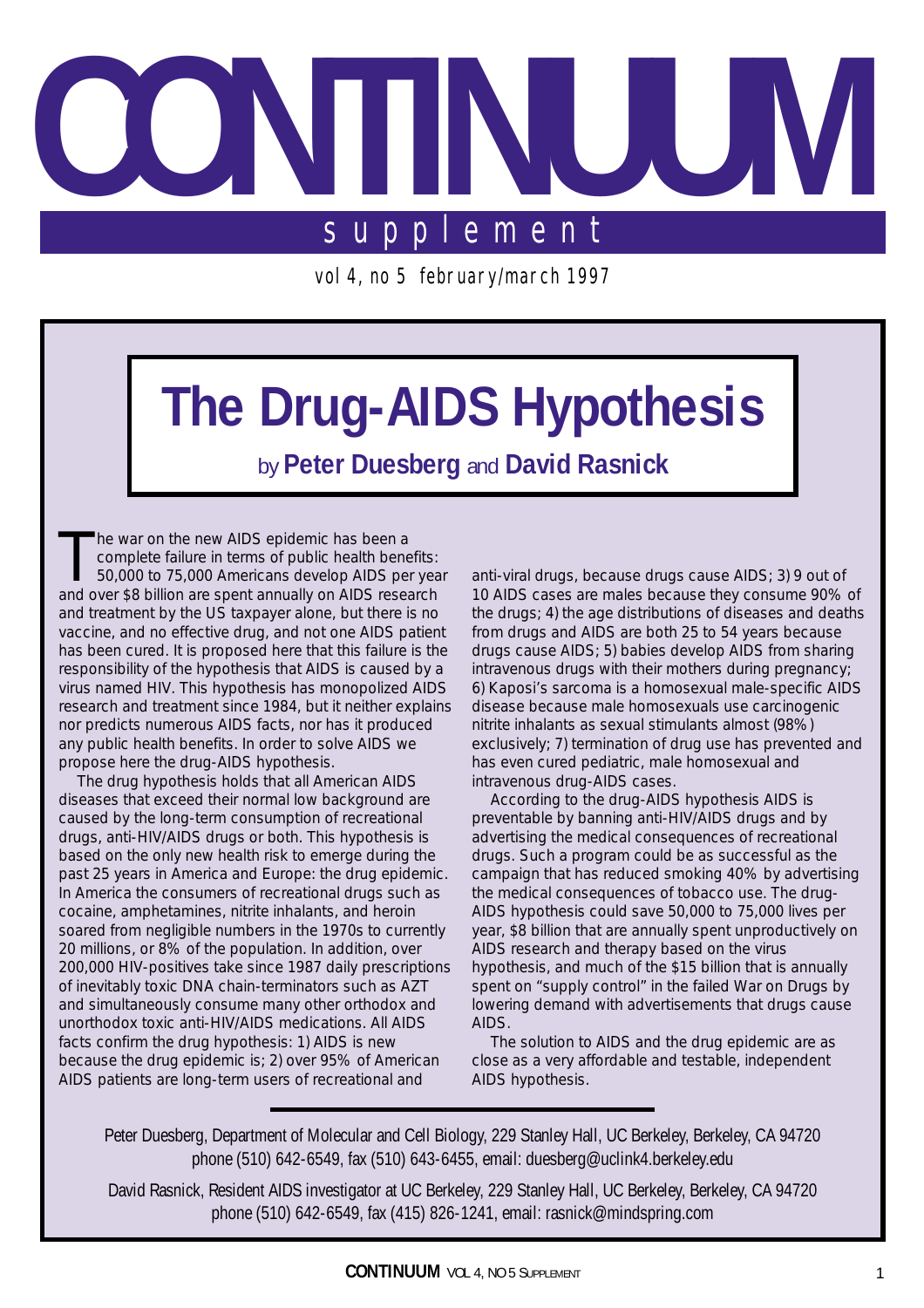-Oswald Avery<sup>1</sup>

#### 1. RICHARD FEYNMAN ON SCIENCE

As an introduction to AIDS science we advance the untestable hypothesis that almost all current AIDS researchers would have written the rest of our article if they practiced the standards of science advocated by the late physicist Richard Feynman. According to Feynman's standards, current AIDS research is "cult science":

...I call these things cult science, because they follow all the apparent precepts and forms of scientific investigation. ... But there is one feature I notice that is generally missing in cult science. ... It's a kind of scientific integrity, a principle of scientific thought that corresponds to a kind of utter honesty – a kind of leaning over backwards. For example, if you're doing an experiment, you should report everything that you think might make it invalid – not only what you think is right about it. ... If you make a theory, for example, and advertise it, or put it out, then you must also put down all the facts that disagree with it, as well as those that agree with it. ...the idea is to try to give all of the information to help others to judge the value of your contribution; not just the information that leads to judgment in one particular direction or another.

The easiest way to explain this idea is to contrast it, for example, with advertising. Last night I heard that Wesson oil doesn't soak through food. Well, that's true. It's not dishonest; but the thing I'm talking about is not just a matter of not being dishonest, it's a matter of scientific integrity, which is another level. The fact that should be added to that advertising statement is that no oil soaks through food, if operated at a certain temperature. If operated at another temperature, they all will – including Wesson oil..

We've learned from experience that the truth will come out. Other experimenters will repeat your experiment and find out whether you were wrong or right. Nature's phenomena will agree or they'll disagree with your theory. And, although you may gain some temporary fame and excitement, you will not gain a good reputation as a scientist if you haven't tried to be very careful in this kind of work. And it's this type of integrity, this kind of care not to fool yourself, that is missing to a large extent in much of the research in cult science.

But this long history of learning how not to fool ourselves – of having utter scientific integrity – is, I'm sorry to say, something that we haven't specifically included in any particular course that I know of. We just hope you've caught on by osmosis. ... And this is our responsibility as scientists, certainly to other scientists, and I think to laymen.2

#### 2. WHY HIV-AIDS SCIENCE CANNOT SUCCEED

#### 2.1. The American/European AIDS epidemic.

The AIDS epidemic in America and Europe is defined as a significant increase, since 1981, of 30 previously known diseases (Table 1) affecting mostly 25 to 44 year old men and some (10%) women<sup>3-7</sup>. In America these cases have shot up from negligible numbers in this age group in the 1970s to annually about 50,000 to 75,000 patients now3 (Fig. 1). Because Kaposi's sarcoma rose from an almost non-existent background of about 50 cases per year in 19818, 9 to thousands of almost exclusively male homosexual cases annually now, it has become the signal disease of AIDS3. It is for this reason that the new epidemic has been accepted as a new disease, "HIV disease", in numerous publications5. In fact, AIDS in America and Europe is a new epidemic of old diseases that primarily affects 25 to 44 year old males.

#### 2.2. The war on AIDS

By any measure the war on AIDS has been a complete failure. Since 1981, over 500,000 Americans and over 150,000 Europeans have developed AIDS, and the US taxpayer alone has paid over \$45 billion for AIDS research and treatment, but no vaccine, no cure, and no effective prevention has been developed, and not a single AIDS patient has been saved<sup>7, 10, 11</sup>. This war has been fought in the name of the hypothesis that the Acquired Immunodeficiency Syndrome (AIDS) is infectious, caused by the Human Immunodeficiency Virus (HIV), and that this virus (i.e. AIDS) is sexually transmitted<sup>5, 12, 13</sup>.

The HIV-AIDS hypothesis was announced in April 1984 at an international press conference in Washington by the Secretary of Health and Human Services (HHS) and the National Institues of Health (NIH) researcher Robert Gallo – even before it had appeared in any American scientific publication<sup>10, 14</sup>. For the last twelve years the HIV hypothesis has been international dogma and the basis of all AIDS research and

therapy4, 5, 8, 9, 11, 13, 15.

According to the HIV-AIDS hypothesis 30 previously known diseases, including microbial or immunodeficiency diseases such as pneumonia, tuberculosis, candidiasis (yeast infection), diarrhea, and classical non-immunodeficiency diseases such as Kaposi's sarcoma, dementia, weight loss and lymphoma, are all consequences of viral immunodefi-

| <b>TABLE 1</b>                                                        |    |                  |    |  |  |
|-----------------------------------------------------------------------|----|------------------|----|--|--|
| AIDS-DEFINING DISEASES IN THE U.S. IN 1995 <sup>1</sup>               |    |                  |    |  |  |
| Non-immuno-<br>(in %)<br>Immunodeficiencies<br>(in %)<br>deficiencies |    |                  |    |  |  |
| pneumonia                                                             | 33 | wasting          | 15 |  |  |
| candidiasis                                                           | 14 | Kaposi's sarcoma | 6  |  |  |
| tuberculosis <sup>2</sup>                                             | 10 | dementia         | 4  |  |  |
| cytomegalovirus                                                       |    | lymphoma         | 3  |  |  |
| toxoplasmosis                                                         | 4  |                  |    |  |  |
| herpesvirus                                                           | 4  |                  |    |  |  |
| total                                                                 | 72 |                  | 28 |  |  |

ciency and called AIDS when antibody against HIV is present<sup>5, 16</sup> (Table 1). For example, tuberculosis is now diagnosed as AIDS in the presence of antibody against HIV; in the absence of the antibody, it is still diagnosed as tuberculosis.

#### 2.3. AIDS facts incompatible with the HIV-AIDS hypothesis.

Even a brief survey of the facts of AIDS shows that the proponents of the HIV hypothesis have not followed Feynman's advice to " put down all the facts that disagree with it":

1) Although AIDS is postulated to be a new infectious epidemic, it fails all epidemiological standards of infectious disease17:

- (a) Infectious diseases spread equally between the sexes but AIDS does not. Nine out of 10 American AIDS patients are males<sup>3</sup>
- (b) The recipient has the same disease as the donor but not in AIDS. After a contact with a Kaposi's sarcoma patient a person may develop dementia or diarrhea or pneumonia or no disease at all<sup>18</sup>.
- (c) According to Farr's law of epidemiology, a new infectious disease spreads exponentially in an uninfected population<sup>19</sup>, like a

#### Non-consistion Selves HIV and AIDS in the US

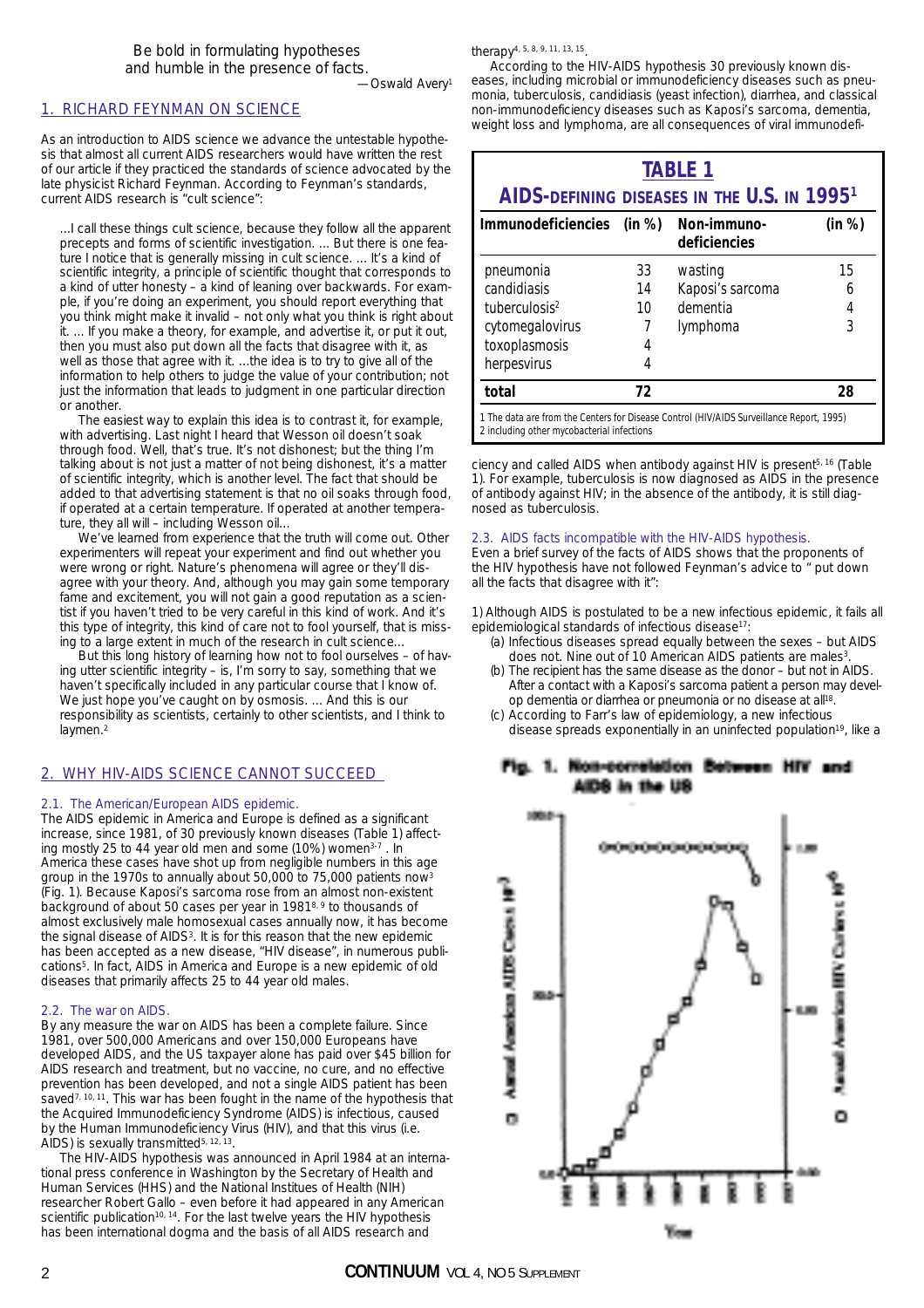seasonal flu – but American and European AIDS lingers in fringe groups, spreading slowly, but non-exponentially, over years<sup>20</sup> (see Fig 1).

Numerous facts confirm that AIDS is not infectious. Although there is no anti-HIV vaccine nor any effective anti-viral drug, the professional literature has yet to describe the first doctor (except for a few undocumented, anecdotal claims<sup>15</sup>) who has contracted AIDS from the over 500,000 American3 and over 150,000 European AIDS patients350. The wives of 15,000 American HIV-positive hemophiliacs have also not developed AIDS, although HIV is said to be sexually transmitted21-23. And since 1984 not even one of tens of thousands of HIV scientists has developed AIDS from exposure to HIV<sup>10, 22, 24</sup>.

Chimpanzees are as susceptible to HIV as humans, but none of over 200 animals inoculated with HIV since 1983 has developed AIDS25, 354. Even the CDC now admits that it "may be difficult to identify [AIDS from contact infection] because most persons with AIDS have had contact with many different people. In particular, drug users and homosexual and bisexual men may have had contact with hundreds of partners that they did not know very well."26.

2) Although viruses are not selective, AIDS in America and Europe is restricted, over 95%, to fringe groups with life-threatening health risks other than the hypothetical risk, HIV<sup>3, 25</sup>. These risks include the intravenous drugs taken by a third of American AIDS patients, and the many illicit sexual and mental stimulants, and the highly toxic anti-HIV drugs taken by male homosexuals who make up over 60% of the American AIDS patients (see 3. and 4.). The remainder are typical diseases of hemophiliacs and transfusion recipients, that fall into the AIDS definition but represent the normal incidence of these diseases in these groups under the new name, AIDS<sup>3, 7, 11, 13, 25-27</sup>

3) Although HIV is a long-established virus in the US – because the number of carriers has remained completely stable since its discovery<sup>24, 25, 2</sup> (Farr's law) – AIDS is a new epidemic in America (see Fig 1).

4) Although only 1 in 1,000 T-cells is ever infected by HIV, and HIV like all other retroviruses<sup>25</sup> does not kill infected cells, most AIDS patients lose T-cells<sup>10, 25, 29-31</sup>. If HIV were responsible for immunodeficiency it would act like a single bullet that kills 1000 soldiers.

5) Although dementia, weight loss and Kaposi's sarcoma are not consequences of, and frequently not even associated with immunodeficiency, they are blaimed on the immunodeficiency virus, HIV13, 24, 25 (Table 1).

6) AIDS appears, if at all, typically only 10 years after HIV infection<sup>13, 32, 33</sup>. But HIV, multiplying over 100-fold every 1-2 days, has the capacity to produce 1014 viruses in 2 weeks – enough to infect every cell in the human body. If HIV could cause AIDS, AIDS should appear within 2 weeks after infection<sup>10, 17, 24, 30, 31, 34</sup>.

7) Although pathogenic viruses cause the same disease in all people, Kaposi's sarcoma occurs almost exclusively in male homosexuals<sup>10, 24, 35</sup>. If HIV could cause Kaposi's sarcoma, transfusion recipients, like the 15,000 HIV-positive American hemophiliacs or the 3 million Americans who annually receive blood transfusions<sup>25</sup>, should have this cancer. But paradoxically, no Kaposi's sarcoma has ever been transmitted by transfusion<sup>7, 22, 23, 36</sup>

8) Although HIV is widespread in American/European hemophiliacs the mortality of hemophiliacs has decreased (until 1987, when most started receiving AZT)<sup>22, 23, 37</sup>, that of male homosexuals has increased<sup>3</sup>, and that of intravenous drug users38-40 and sub-Saharan Africans41 has stayed about the same since HIV has been diagnosed in these groups. If HIV were the cause of AIDS the mortality of all infected groups should have increased.

9) HIV is claimed to be sexually transmitted in spite of the fact it takes, on average, 1000 unprotected sexual contacts to contract the virus<sup>42, 43</sup>. Therefore, HIV depends for its survival on perinatal transmission, which is 25 to 50% efficient<sup>25, 44</sup> – just like all other animal and human retroviruses of its kind25, 45. It follows that HIV is biologically not a sexually transmitted virus.

10) Although HIV is claimed to be fatal, it is not possible that either a perinatally or even a sexually transmitted microbe could be fatally pathogenic. Such a microbe would exterminate itself together with its host within a few generations.

11) Although HIV is postulated to cause 30 AIDS diseases, it meets all four classical standards of a harmless passenger virus17:

(a) The time of infection by the passenger is irrelevant to the onset of

a disease, if one occurs. This applies exactly to HIV and AIDS; hence the arbitrary assertion that HIV takes on average 10 years to cause AIDS (see 6.).

- (b) The passenger virus can be either active or passive, either rare or abundant during any disease. This also applies exactly to HIV and AIDS, although abundant HIV in AIDS is extremely rare30, 46.
- (c) The passenger virus can be entirely absent during any disease. This also applies exactly to HIV and AIDS; hence HIV-free AIDS47 (see 6.8.).
- (d) If the passenger virus is activated by a failing immune system, but does not cause opportunistic disease symptoms of its own, it is a harmless passenger. Indeed, there is no report in the literature that AIDS patients are clinically distinguishable from each other based on the presence of HIV or on its activity<sup>30, 46</sup>. Likewise, all other conventional retroviruses (without non-essential genes) do not contribute a disease symptom when they are activated in immunosuppressed or congenitally infected animals<sup>45</sup>. By contrast, herpes virus HHV-6<sup>48</sup> or cytomegalovirus are passengers that may impart specific pathogenic properties to an immunodeficient patient<sup>49</sup>.

Since HIV meets all these criteria with regard to AIDS to the letter, it is a harmless passenger virus.

#### 2.4. Conclusions.

Instead of explaining the "facts" about AIDS, the HIV hypothesis generates numerous paradoxes and contradictions. Since there are no paradoxes in science, only bad hypotheses, the HIV hypothesis must be flawed. A flawed hypothesis also explains the failure of the war on AIDS. Even the best and most expensive science cannot produce results in the name of a flawed hypothesis. Therefore, independent hypotheses must be found to solve AIDS<sup>34</sup>. The search for a plausible cause of AIDS quickly leads to the only new health risk that has affected America and Europe since World War II, the drug epidemic.

#### 3. THE AMERICAN/EUROPEAN DRUG EPIDEMIC

3.1. Chronology of the drug epidemic in America.

During and after the Vietnam war, in the 1970s, the number of illicit recreational drug users in America soared from a negligible background to currently about 20 million who use drugs chronically, or about 8% of the total US population of 250 million. In addition, 75 million Americans (30%) use such drugs occasionally<sup>50-52</sup>. This sudden epidemic of drug addiction followed a 40 year period (from World War II until the upsurge in the 1970s) during which there was very little illicit recreational drug use.

Prior to World War I, heroin, cocaine, and nitrite inhalants were legal, and widely prescribed as medicines and sold as recreational drugs<sup>53-55</sup>.

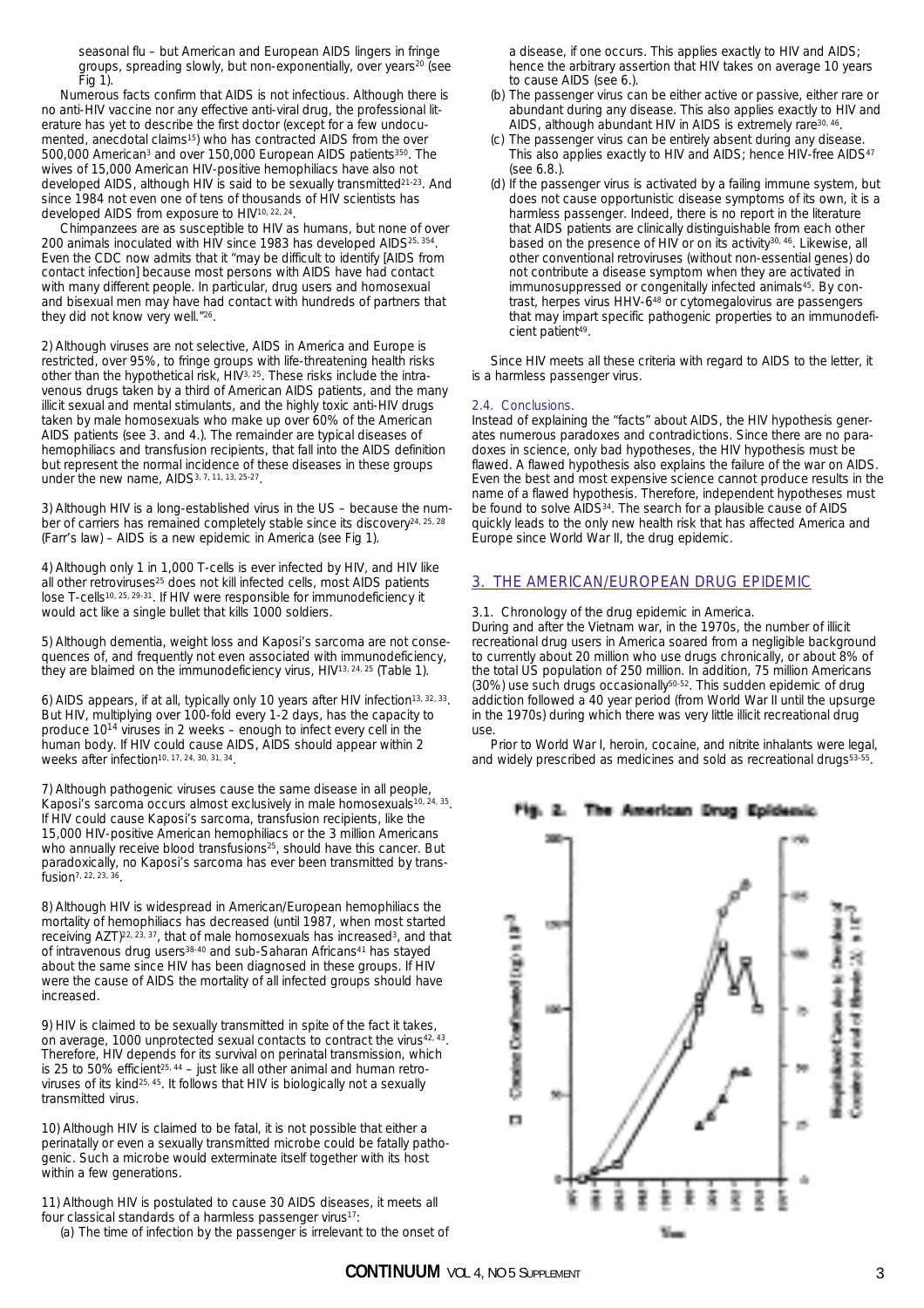Those who became addicted generated an early drug epidemic that lasted about 35 years, "from around the mid-1880s until the 1920s"51. The concurrent diseases and social consequences soon led to anti-drug legislation, which together with the political situation of the wars ended "the first cocaine epidemic"<sup>51, 54, 56</sup>. According to the Bureau of Justice Statistics: "Cocaine abuse decreased substantially by the 1920's, and then virtually disappeared from the American scene until the 1970's.

is confiscated, and that American consumption is currently at least 400 tons per year52, 65. This corresponds to about 110 g for each of the 3.6 million regular users per year, which is rather close to the estimated daily consumption of 1g per day per addict<sup>66</sup>

Heroin-related hospital emergencies doubled, from over 30,000 in 1990 to 63,232 in 199350 (Table 2 and Fig. 2). Heroin deaths climbed from 2,260 in 1991 to 3,522 in 1994 according to the Drug Abuse

> Warning Network  $(DAWN)^{60}$  (Table 2). About 1,500 kg of heroin were confiscated annually between 1992 and 199561. In view of these alarming statistics the popular press50, 59, 67, 68 including the San Francisco Chronicle warned that "a growing segment of the population [is] attracted by its [heroin] deadly mystique and encouraged by its low prices ..."69. According to a 1994-survey of the NIDA "more than 5 percent (221,000) of the 4 million women who give birth each year use illicit drugs during their pregnancy"50. Many of these mothers are among the AIDS patients list-

During the 1930's drug interest dwindled due to concern with the events in Europe. During WW II international trafficking was eliminated. As the 1950s ended, efforts to treat, rehabilitate and care for drug addicts were made for the first time since the turn of the century."51.

As of 1964 the Bureau chronicles the appearance of the new American drug epidemic: "rapid rise in marijuana use; amphetamines and barbiturates move from homes to the streets; rise in heroin addicts leads to methadone maintenance pilot programs (1964). By the late 1960s increases in cocaine, heroin and marijuana use prompt-

| <b>CHRONOLOGY OF DISEASES AND DEATH</b> |         |                  |                  |                  |                                                                 |  |
|-----------------------------------------|---------|------------------|------------------|------------------|-----------------------------------------------------------------|--|
|                                         |         |                  |                  |                  |                                                                 |  |
| Event                                   | 1990    | 1991             | 1992             | 1993             | 1994                                                            |  |
| death<br>hospital                       | 80,355  | 2.938<br>101,189 | 3.285<br>119,843 | 3.633<br>123,423 | 3,687<br>142,878                                                |  |
| death<br>hospital                       | 8.800   | 252<br>7.363     | 334<br>10.615    | 566<br>15.630    | 751<br>17.665                                                   |  |
| death<br>hospital                       | 33,884  | 2,260<br>35,898  | 2,782<br>48,003  | 3.558<br>63.252  | 3,522<br>64,013                                                 |  |
| death<br>hospital                       | 371,208 | 6,246<br>393,968 | 6.870<br>433,493 | 7.602<br>460,910 | 8,541<br>518,521                                                |  |
|                                         |         |                  | <b>TABLE 2</b>   |                  | FROM ILLICIT RECREATIONAL DRUG USE IN THE U.S. <sup>1,2,3</sup> |  |

1. Office of National Drug Control Policy. Drugs & Crime Data. *Drugs & Crime Clearinghouse* 1996; July 1996.

2. U.S. Department of Health & Human Services. Annual emergency department data 1993. *Data from the Drug Abuse Warning Network (DAWN)* 1993; 81-110,

3. U.S. Department of Health & Human Services. Annual Medical Examiner data. *Data from the Drug Abuse Warning Network (DAWN)* 1994; 1-82, 1994.

ed concern about drugs..." In the 1970s the "Vietnam war produces drug testing and dependence among returning veterans." And by 1980 "crack appears in American cities" and "AIDS first described in medical literature. Athletes die from overdoses, showing the lethal implications of crack/cocaine (1986)"57

The director of NIDA wrote in 1985, "Over the past 10 years, cocaine ... has evolved from a relatively minor problem into a major public health threat."57. In 1986 scientists from the National Institute on Drug Abuse (NIDA) published an epidemiological overview of drug use in the US in Science. According to the NIDA scientists cocaine addiction spiraled in the US from "negligible" numbers in 1973 to 9,946 non-fatal and 580 fatal medical cases in 198558. The new cocaine epidemic has since increased more than 10-fold, raising the numbers of cocaine patients to 80,355 cases in 1990, and 123,423 in 1993 and 142,878 in 199425, 50, 58-

<sup>61</sup> (see Fig. 2 and Table 2). Cocaine emergencies hit a new record of 13,496 cases in California in 1994, up from 3,688 in 198562. Even popular writers have accurately chronicled the rise of the new American drug epidemic, as for example Jill Jonnes in Hep-cats, narcs, and pipe dreams<sup>54</sup>.

In step with its medical consequences cocaine consumption escalated to unprecedented records. By 1996 the number of regular cocaine users had reached 3.6 million, with 28 million who had at least tried the drug once in their lifetime51, 61. To keep up with their demand cocaine imports had to be increased 200-fold, from 2 tons in 1980 to 400 tons in 1990, and have since been kept at this level<sup>25, 52, 61</sup> (Fig. 2). These data are based on

|              |            | amounts confiscated<br>in Germany | in the European Union |  |  |
|--------------|------------|-----------------------------------|-----------------------|--|--|
| Drug         | before     | after                             |                       |  |  |
| kilograms    |            |                                   |                       |  |  |
| cocaine      | 0.09(1963) | 1,846 (1995)                      | 29,000 (1994)         |  |  |
| heroin       | 1.8 (1968) | 933 (1995)                        | 5,900 (1994)          |  |  |
| amphetamines | 6.6(1972)  | 138 (1995)                        | 1,900 (1994)          |  |  |
| cannabis     | 5.5 (1962) | 14,245 (1995)                     | 733,400 (1994)        |  |  |
| doses        |            |                                   |                       |  |  |
| ecstasy      | 730 (1987) | 380,858 (1995)                    | 1,250,000 (1994)      |  |  |
| <b>LSD</b>   | 10 (1967)  | 71,069 (1995)                     | 61,000 (1994)         |  |  |

cocaine seizures that increased from 500 kg in 1980 to 100 tons in 1990 and have since remained at this level61, 63, 64 (see Fig 2). The Bureau of Justice Statistics estimates that only 10-20% of the imported cocaine

amounts confiscated by the Bundeskriminalamt (BKA), the German consumption of cocaine, heroin, amphetamines, LSD and cannabis increased 1000 to 10,000 fold from the 1960s to the 1990s (Table 2a)

ed as intravenous drug users, and many of their babies are listed as pediatric AIDS cases by the Centers for Disease Control (CDC)<sup>3</sup> (see 6.8. and 6.9).

Based on the amounts confiscated, 2 million doses in 1981 and 97 million doses in 1989, amphetamine consumption has spiraled 50-fold in the 1980s<sup>64</sup>. Non-scientific reports describe new upsurges of amphetamine consumption in the US and Europe among male homosexuals<sup>70, 71</sup> and others<sup>72</sup>. According to the US Department of HHS, "amphetaminerelated emergency room episodes... [presenting with] violent paranoid behavior as well as stroke, seizure and death..."73 increased from 8,800 in 1990 to 17,665 in 1993 $50, 60$  (see Table 2). In California amphetamine or 'speed' hospitalizations rose even faster from 1,466 in 1984 to 10,167 in 199472, 74. And the Drug Abuse Warning Network reports a three-fold increase in amphetamine deaths from 252 in 1991 to 751 in 199460 (Table 2).

> There are no American statistics from the Bureau of Justice on the consumption of nitrite inhalants, even though nitrites have been banned for recreational use in the US since 1988. Despite this ban they are sold legally as room deodorizers76-78. Before the ban about five million doses of amylnitrites were consumed in the US in 1980, mainly by male homosexuals<sup>55, 79, 80</sup> After the ban, in 1993, 4.2 million Americans, including 2.8 million men and 1.4 million women, had used nitrites based on a survey from the National Institute on Drug Abuse<sup>339</sup>.

3.2. Chronology of the drug epidemic in Europe. Europe was hit by a drug explosion ("Drogen-Explosion") at the same time as America. Based on the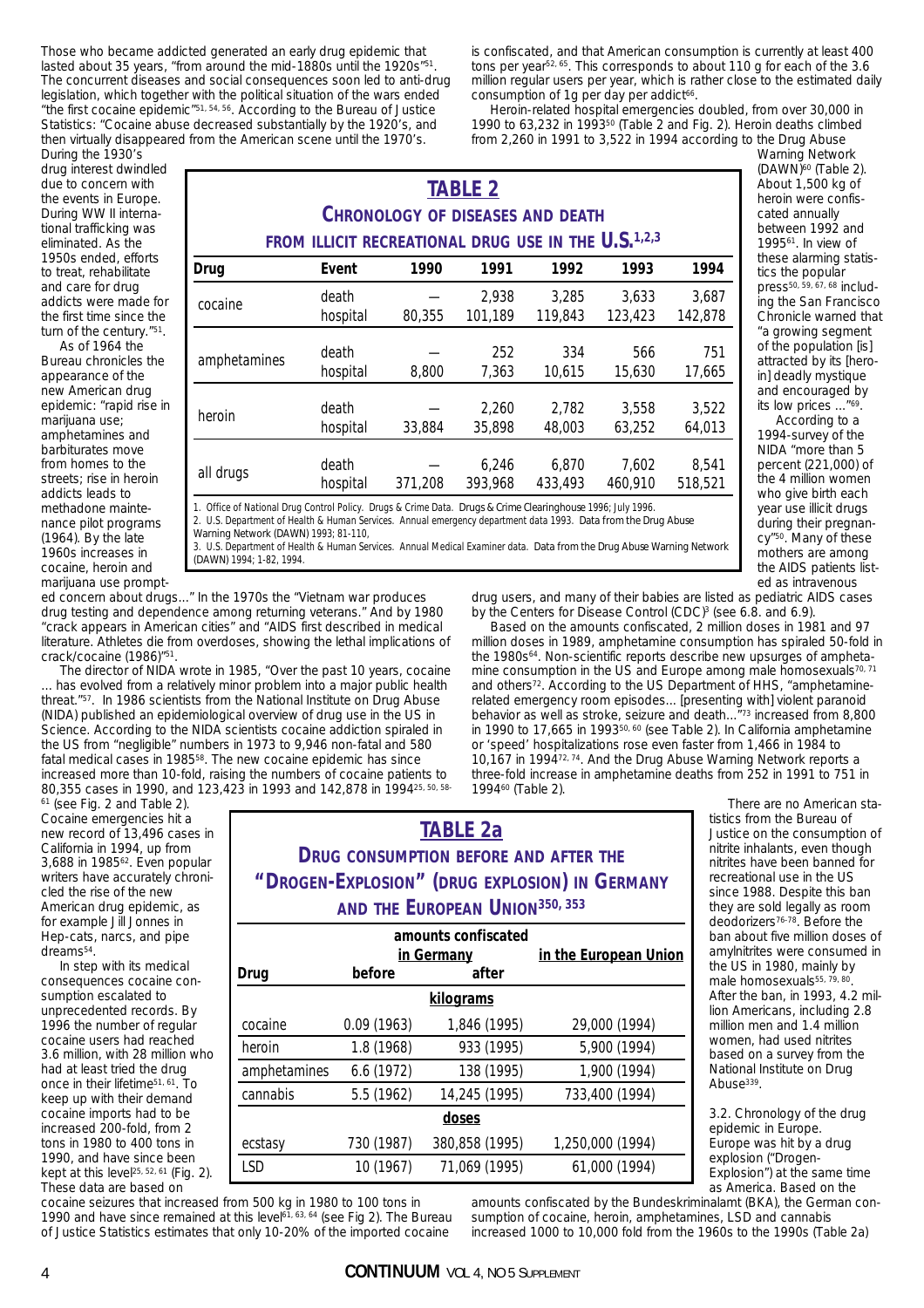#### **TABLE 3 DRUG DEATHS AND DISEASES IN THE USA BY AGE AND SEX 1985-19941,2,3**

| Drug         |          | % male                    | % 18-54 years |
|--------------|----------|---------------------------|---------------|
| cocaine      | users    | 70, 82 <sup>4</sup>       |               |
|              | hospital | 67                        | 99            |
|              | death    | 80                        |               |
| heroin       | users    | 69, 83 <sup>4</sup>       |               |
|              | hospital | 71                        | 99            |
|              | death    | 83                        |               |
| amphetamines | users    | 80                        |               |
|              | hospital | 61                        | 97            |
|              | death    | 79                        |               |
| nitrites     | users    | 985                       | >98           |
|              | hospital |                           |               |
|              | death    |                           |               |
| all combined | users    | 75, 78 <sup>6</sup> , 867 | >75           |
|              | hospital | 71                        |               |
|              | death    | 77                        |               |

1. Bureau of Justice Statistics. Drugs, crime, and the justice system. 1992;

2. U.S. Department of Health & Human Services. Annual emergency department data 1993. *Data from the Drug Abuse Warning Network (DAWN)* 1993; 81-110.

3. U.S. Department of Health & Human Services. Annual Medical Examiner Data. *Data from the Drug Abuse Warning Network (DAWN)* 1994; 1-82, 1994.

4. Wesson D, Smith D. Cocaine: treatment perspectives, in *Cocaine Use in America: epidemiologic and clinical perspec tives,* N. Kozel and E. Adams (eds.) NIDA US Dept. HHS, Washington, DC, 1985; 5. San Francisco Department of Public Health, Lesbian & Gay Substance Abuse Planning Group. Lesbian, Gay and Bisexual Substance Abuse Needs Assessment. 1991, August; Ascher MS, Sheppard HW, Winkelstein Jr W, Vittinghoff E. Does drug use cause AIDS? *Nature* 1993; 362: 103-104.

6. Clinton W, The White House. The National Drug Control Strategy: 1996. The White House, Washington DC, 1996.

7. Bureau of Justice Statistics. Special Report—Drug Law Violators, 1980-1986. 1988.

350.

According to the Deutsche Hauptstelle gegen die Suchtgefahren (Center for drug addictions) in 1997, 19.3% or 3.9 million of the 18 to 59 year old former West German males, and 9.9% or 1.9 million of the females have used illicit drugs at some time351. The majority of these had used haschisch (cannabis) but 7.5%, or 1.5 million, males and 4%, or 0.75 million, females had used hard drugs such as cocaine, heroin and amphetamines. Altogether 19.3%, or 7.5 million, of the former West Germans have used illicit drugs in their lifetime, and 5%, or almost 2 million, are monthly users<sup>353</sup>. About 200,000 are lifetime users, and 80,000 are regular users of inhalants ("Schnüffelstoffe"), probably including nitrite inhalants<sup>353</sup>. Among the 80 million current Germans, four million are addicted to alcohol and 120,000 to heroin<sup>350</sup>

The German Rauschgiftbilanz reported an 11.2% increase in the consumption of illicit recreational drugs in 1994 compared to 199375. And the number of first time users reached 15,000 in 1995, up 5% from 1994350. Most of these, 83%, were over 21 years old.

In 1993, 122,240 Germans were reported for drug offenses and 29,086 were convicted. There were 2,125 deaths officially blamed on drug use in Germany in 1991, 1,565 in 1995 and 1,712 in 1996350, 353. This represents a 10-fold increase since the decade that started in 1975 with 195 drug deaths (Fig. 2a). As can be seen in Fig. 2a the rise in German drug deaths paralleled the rise in AIDS cases. Like in America, German males outnumbered females about 3 to 1 in the consumption of hard recreational drugs (cocaine, heroin and amphetamines, use of nitrite inhalants is not recorded in Germany)<sup>351</sup>, and 9 to 1 in AIDS cases<sup>352</sup>

Drug consumption by the combined European Union almost matches, and in the case of heroin, even exceeds the American epidemic based on the amounts confiscated (Table 3a). For example, 5.9 tons of heroin were confiscated in Europe in 1994 compared to 1.5 tons in the US (see above). At the same time, 29 tons of cocaine, 1.9 tons of amphetamines, 733 tons of cannabis and 61,000 doses of LSD and 1.25 million doses of ecstasy were seized in the European Union in 1994350.

A review of the European recreational drug explosion by the popular Springer Verlag (press) mentions just two health consequences: "heart arrest" from cocaine, "itching" and "collapse of the immune system" from ecstasy<sup>350</sup>.

#### 3.3. Epidemiology and age distribution of recreational drugs.

In contrast to infectious diseases, the epidemiological distribution of recreational drug use is far from random. Instead it is highly differentiated in the American and European populations (Table 3). About 70- 80% of the American consumers of hard recreational drugs such as cocaine, heroin and amphetamines are males over 18 years of age based on information from the Bureau of Justice Statistics, the NIDA, The White House and Public Health Services other than the CDC (Table 3). The National Drug Control Strategy: 1996 from the White House reports that 78% of the drug users are males, and that 74% are 21-44 years old<sup>52</sup>. Patients and deaths from drug diseases (see 3.3.) show essentially the same sex and age distribution (Table 3). Almost all drug decedents are over 18 years of age, and most are over 2560, 61, 84 (see Table 3). According to a German study the median age of death of European intravenous users of cocaine and heroin is 30 years38. Their American counterparts die between 25 and 44 years40, 85.

The drug epidemiology is further differentiated based on sexual persuasion. While cocaine and heroin are used independent of sexual preferences in all major American and European cities, including New Preferences at all the state in the Milan<sup>92</sup>, nitrite inhalants are almost entire-<br>York<sup>86-89</sup>. Baltimore<sup>90, 91</sup> and Milan<sup>92</sup>, nitrite inhalants are almost entirely, and amphetamines are partially, monopolized by male homosexuals (see 3.3.). However, in contrast to the hard illegal drugs used for psychoactive effects only (Table 3), those used specifically as sexual stimulants by male homosexuals like nitrite inhalants are not recorded nationally, neither by the Department of Justice nor by any of the many divisions of the Department of HHS. Therefore, we have put together the pattern of drug use by homosexuals from non-scientific reports and from sporadic reports in the scientific literature.

Numerous non-scientific reports confirm the popularity of the "gay drug"91 (nitrite inhalants) among male homosexuals in America and Europe7, 76-78, 91-95 (see Table 4). The Swiss gay interest journal, aK, just surveyed the availability of poppers which "seit Jahren von vielen Leuten – vor allem Schwulen – beim Sex zwecks Verstärkung der Lust verwendet wird" [used as a gay drug for years]<sup>340</sup>. The journal points out the fierce competition among sex shops for the gay market, particularly in view of the enormous profit margins of over 1000%. Bottles containing poppers that cost less than 1Sfr to produce sell for up to 58 Sfr in Zurich, Lucerne, Bern, and Basel.



Source of drug deaths: Springer Verlag. *50 Jahre Springer – 50 Jahre Zeitzeuge.* Axel Springer Verlag, Hamburg, 1996; *Jahrbuch Sucht – 97.* Neuland Verlag, Geesthacht, Germany.  $1007$ 

Source of AIDS cases: 120. Bericht des AIDS-Zentrums im Robert-Koch-Institut über aktuelle epidemiologische Daten. *AIDS-Forschung* 1996; 11: 47-56.

The *AIDS-Forschung* report further states that the cumulative incidence of AIDS in Germany were 14,078 cases by December 1995, of which 9055 had died, and 90% were males.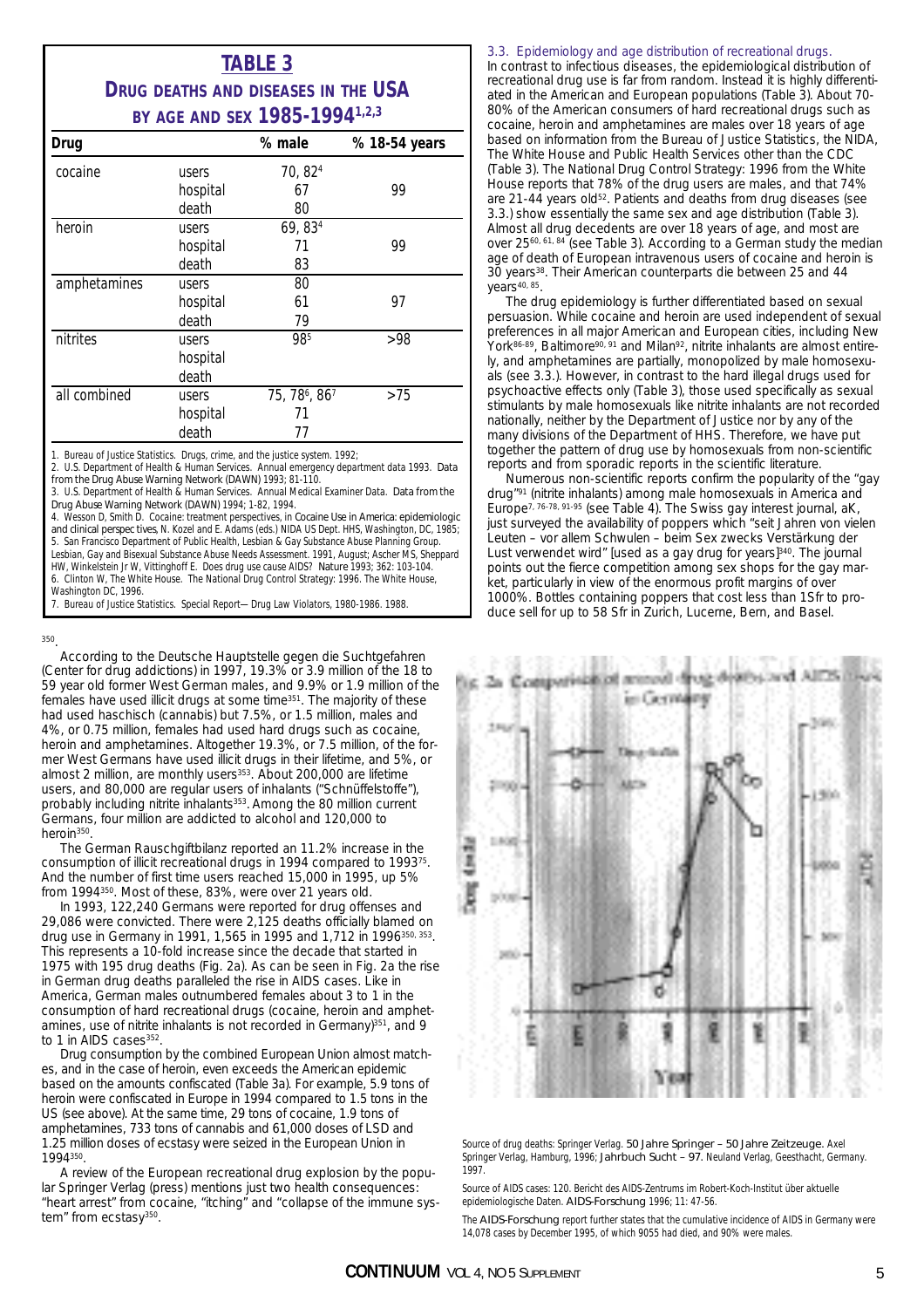|                                      |                                                          |                                                        |                                                    | <b>TABLE 4</b>                                   |                                                     |                                             |                                                                |                                                            |
|--------------------------------------|----------------------------------------------------------|--------------------------------------------------------|----------------------------------------------------|--------------------------------------------------|-----------------------------------------------------|---------------------------------------------|----------------------------------------------------------------|------------------------------------------------------------|
|                                      |                                                          | DRUG USE BY HOMOSEXUALS WITH AIDS AND AT RISK FOR AIDS |                                                    |                                                  |                                                     |                                             |                                                                |                                                            |
| Drug                                 | Atlanta <sup>1</sup><br>1983:<br>50 AIDS,<br>120 at risk | San<br>Francisco <sup>2</sup><br>1987:<br>492 at risk  | San<br>Francisco <sup>3</sup><br>1990:<br>182 AIDS | Chicago <sup>4</sup><br>1993:<br>5000<br>at risk | San<br>Francisco <sup>5</sup><br>1993:<br>215 AIDS* | Vancouver <sup>6</sup><br>1993:<br>136 AIDS | USA, Europe,<br>Australia <sup>7</sup><br>1994:<br><b>AIDS</b> | London/<br>Manchester <sup>8</sup><br>1996:<br>685 at risk |
| nitrite inhalants                    | 96%                                                      | 82%                                                    | 79%                                                | 71-100%                                          | 100%                                                | 98%                                         | 50%**                                                          | 80%                                                        |
| ethylchloride                        | 35-50                                                    |                                                        |                                                    | 18                                               |                                                     |                                             |                                                                |                                                            |
| cocaine                              | $50 - 60$                                                | 84                                                     | 69                                                 | 40-66                                            | yes                                                 | yes                                         | 12-34                                                          | 40                                                         |
| amphetamines                         | 50-70                                                    | 64                                                     | 55                                                 | 26-46                                            | yes                                                 | yes                                         | $6 - 27$                                                       | 48 ecstasy/<br>57 speed                                    |
| phenylcyclidine                      | 40                                                       | 22                                                     | 23                                                 |                                                  |                                                     |                                             |                                                                |                                                            |
| <b>LSD</b>                           | 40-60                                                    |                                                        | 49                                                 | yes                                              |                                                     |                                             |                                                                | 48                                                         |
| metaqualone                          | 40-60                                                    |                                                        | 51                                                 | 44                                               |                                                     |                                             |                                                                |                                                            |
| barbiturates                         | 25                                                       | 41                                                     | 30                                                 | yes                                              |                                                     |                                             |                                                                |                                                            |
| marijuana                            | 90                                                       |                                                        | 85                                                 | 88                                               |                                                     |                                             | 41-68                                                          | 76                                                         |
| heroin                               | 10                                                       | 20                                                     | 3                                                  |                                                  |                                                     |                                             |                                                                | 25                                                         |
| alcohol                              |                                                          |                                                        | 46                                                 | 95                                               |                                                     |                                             | 90                                                             | 95                                                         |
| cigarettes                           |                                                          |                                                        | 33                                                 |                                                  |                                                     |                                             | 50                                                             | 58                                                         |
| <b>AZT</b>                           |                                                          |                                                        |                                                    |                                                  | most                                                | most                                        | 15-64                                                          |                                                            |
| drug free                            | $\mathbf{0}$                                             | $\Omega$                                               | 0                                                  | $\Omega$                                         | 0                                                   | 0                                           | 0                                                              | $\mathbf 0$                                                |
| For references see end of supplement |                                                          | * See section 7                                        |                                                    | ** 6-month reported use                          |                                                     |                                             |                                                                |                                                            |

According to the journal the popper market has recently been upset because sales have been banned in some Swiss states because amyl nitrites, but not other nitrites, are listed as poisons by the Federal Public Health Office, BGA.

In agreement with the non-scientific literature, the AIDS epidemiologist David Ostrow reported that nitrite inhalant use in a study of over 5000 male homosexuals from Chicago, Baltimore, Los Angeles and Pittsburgh, the MAC cohort, showed a "consistent and strong crosssectional association with ... anal sex<sup>"95</sup>. The San Francisco Department of Health and the NIAID sponsored San Francisco Men's Health Study also report that 98% of nitrite inhalant users are homosexuals<sup>79, 80</sup> (Table 3). Like male homosexuals from San Francisco80, 99, 100 and Chicago/Baltimore/Los Angeles/Pittsburgh101, 102, those from Vancouver<sup>100, 103</sup>, Sydney<sup>100</sup>, Amsterdam<sup>100</sup> and London<sup>104, 105</sup> also show a specific affinity for nitrite inhalants, because of "their ability to briefly relax the smooth muscles of the anal sphincter and thereby facilitate penetration"102 (see Table 4).

The current American use can be estimated from British sales statistics because nitrites were legal in the UK until 1996, and because the drug use habits of the homosexual communities in the US and UK are comparable. For example, in 1984, 86% of British male homosexual AIDS patients from St Mary's Hospital in London had inhaled nitrites compared to 86.4% from clinics in New York, San Francisco and Atlanta341. Since in 1995 at least 1.5 million bottles (15 ml each) were sold for a profit of £8.5 million in the United Kingdom<sup>76</sup>, it is likely that the current American use is proportional to its British counterpart. This assumption is confirmed by numerous epidemiological studies of cohorts of American male homosexuals (see 3.2, Table 4). Even the NIDA and the CDC announced informally at a nitrite-AIDS conference in 1994342, that "nitrite use by gay men in Chicago and San Francisco" has increased in the 1990s after a decline in the late 1980s<sup>343</sup>.

Recently amphetamines have gained popularity, compared to nitrites, as sexual stimulants among America male homosexuals<sup>70</sup>. Says the director of an outpatient treatment center in Los Angeles, "Look at the demographics. It's such a nasty drug, the way it destroys the body and the mind. Crystal (amphetamine) is a gay person's drug and a gay community problem."70.

According to the CDC from before 1984<sup>106-108</sup>, and according to independent observers to this date25, 76, 77, 80, 93, 103, 105, 108-111, American and European male homosexuals at risk for AIDS or with AIDS stand out not only for the amounts, but also for the bewildering combinations of recreational drugs used (see Table 4). For example, the biggest American survey of about 5000 male homosexual men, the MAC study, reports various combinations of 13 recreational drugs<sup>101, 102</sup> (see Table 4). The median age of these 5000 American homosexual men at risk for

AIDS and with AIDS is 32 years<sup>112</sup>.

In an interview with the gay magazine The Advocate about a "Morning party" to benefit the Gay Men's Health Crisis (GMHC) on Fire Island in New York in August 1992 Larry Kramer, founder of GMHC and author of the novel Faggots, commented:

I loathed the Morning Party. The Morning Party sent me into a depression I cannot begin to descibe. After twelve years of the plague, I should come back and see the organisation that was started in my living room having a party like that! ... There were 4,000 or 5,000 gorgeous young kids on the beach who were drugged out of their minds at high noon, rushing in and out of the Protosans to fuck, all in the name of GMHC.

Among the 685 respondents to "the biggest ever survey of gay men's drug use" conducted in England in the summer of 1996 by Gay Times, 80% had used poppers (nitrite inhalants), 48% ecstasy (amphetamines), 57% speed (amphetamines), 40% coke (cocaine), 48% acid (LSD), 25% heroin, 76% cannabis, 58% cigarettes, 95% alcohol105 (Table 4). A tricontinental epidemiological study confirms and extends the bewildering pattern of recreational drugs consumed by male homosexuals with AIDS or at risk for AIDS in the US and Europe and finds the same pattern repeated in Australia<sup>100</sup>.

Remarkably not one of the many studies recording drug use by homosexual men with AIDS or at risk for AIDS has ever identified even one AIDS patient who was drug-free (see Table 4)!

#### 3.4. Drug diseases.

The ultimate costs of the American/European drug epidemic are the staggering numbers of drug diseases and drug deaths: in 1994, 8,541 Americans died from illicit recreational drugs, and 518,521 were delivered to emergency rooms for drug diseases<sup>51</sup> (see Table 2). In Germany there were 2,125 deaths officially blamed on drug use in 1991, 1,565 in 1995 and 1,712 in 1996.<sup>350, 353</sup>. Because of the high morbidity and mortality associated with long-term intravenous and oral drug use, addicts typically die at an average age of only 30 years<sup>25, 38, 40, 85, 113</sup>

The first scientific paper on drug diseases describes immunodeficiency caused by morphine addiction in Paris, France, in 1909114. An early American study by the pathologist Willis Butler first drew attention in 1921 "to the fact that most addicts suffered from a serious illness, such as syphilis or tuberculosis<sup>"53</sup>. Since then numerous scientific studies, listed in Table 5, have documented the drug diseases of long-term drug addicts and their babies. These diseases include immunodeficiency, pneumonia, tuberculosis, dementia, candidiasis, weight loss, diarrhea, fever, night sweats, congenital abnormalities, mouth infections, impo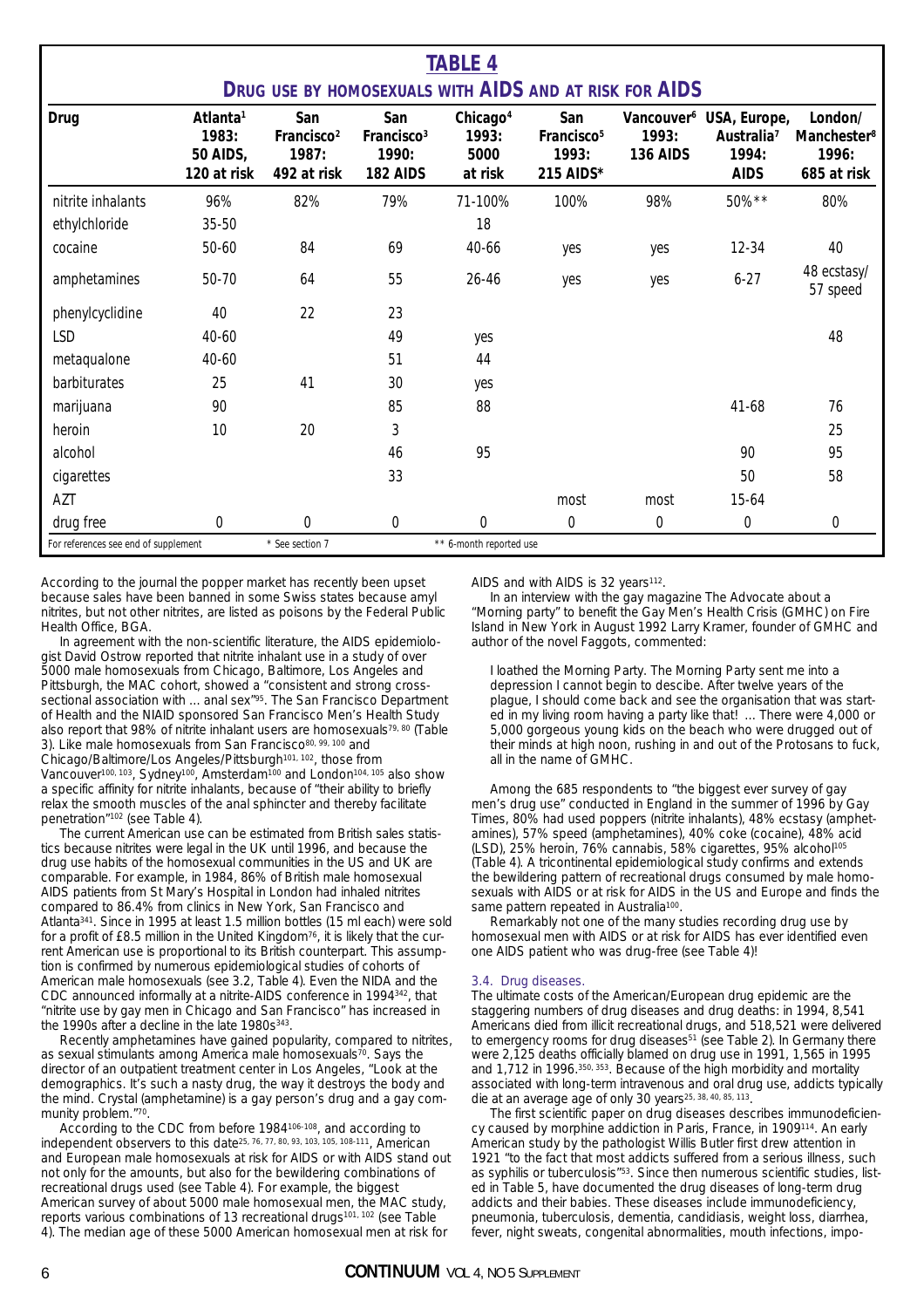tence, epileptic seizures, paranoia, lymphadenopathy, hemorrhages, hypertension and many others<sup>25, 39, 70, 115-122</sup>.

Table 5 also records the many overlaps between the well established drug diseases and the diseases embraced by the CDC's AIDS definition of 1993 (see 2.). These overlaps were unintentionally confirmed in August 1996 by a drug treatment specialist of the Federal Bureau of Prisons from Greenville, IL, at a seminar in Kona, Hawaii. The specialist reported that every one of the over 300 AIDS patients he treated over the past 10 years had been a drug user outside and often even inside the prison<sup>123</sup>

The pathogenicity of recreational drugs is the product of 1) direct drug biochemistry, and 2) indirect factors affecting the lifestyle of those addicted to illicit drugs.

1) Biochemistry of drug diseases. Cocaine, heroin and amphetamines each function as a catalyst of neurotropic reactions. Cocaine and heroin are natural compounds and amphetamines are synthetic adrenalins, used in Germany during World War II to suppress fatigue and anxiety in pilots and tank commanders<sup>124</sup>. A typical daily dose of 1-2 g of  $\overline{\text{cocaine}}^{66, 350}$ , or heroin<sup>121</sup> or amphetamine<sup>113</sup> consists of about 10<sup>21</sup> molecules, or 107 molecules for every one of the 1014 cells of the human body. At that concentration these catalysts are so active that recipients forget to eat, to drink, to sleep and lose many of the inhibitions that control undrugged life – the reason for their popularity and eventual pathogenicity.

The pathogenicity of cocaine and heroin is exhaustively documented in numerous pre-AIDS publications and in rare AIDS publications that acknowledge HIV-free AIDS (see Table 5). However, little is in the professional literature about the pathogenicity of amphetamines<sup>113</sup>. The toxicity of amphetamines, like that of many other new drugs, has been credited to HIV because amphetamines became popular only during the AIDS epidemic. Nevertheless, drug treatment specialists have informally descibed amphetamine diseases. Says one specialist from St. Vincent's Hospital in New York: "We are just starting to see heavy usage types in our emergency rooms in New York City. What's troubling about this drug isn't just the way it destroys the body – life expectancy for those intravenously injecting crystal is two years – but the bizarre psychotic symptoms that develop.<sup>"70</sup>. Even an orthodox AIDS specialist from AIDS project Los Angeles, now director of an AIDS foundation in France, acknowledges the pathogenicity of amphetamines, although coded in HIV-jargon, "there is ample evidence to suggest that crystal accelarates

#### **TABLE 5 DRUG DISEASES DIAGNOSED BEFORE THE AIDS ERA, AND IN HIV-FREE ADDICTS**

| <b>Disease</b>                                            | Drugs used* | AIDS-defining | Refs** |  |  |
|-----------------------------------------------------------|-------------|---------------|--------|--|--|
| immunodeficiency                                          | CHNA        | YES           | 1      |  |  |
| Kaposi's sarcoma                                          | N           | YES           | 2      |  |  |
| candidiasis                                               | C H         | <b>YES</b>    | 3      |  |  |
| pneumonia                                                 | CHN         | YES           | 4      |  |  |
| lymphadenopathy                                           | C H         | <b>YES</b>    | 5      |  |  |
| tuberculosis                                              | CН          | YES           | 6      |  |  |
| weight loss                                               | CН          | <b>YES</b>    | 7      |  |  |
| dementia/encephalopathy                                   | CН          | YES           | 8      |  |  |
| diarrhea                                                  | CН          | <b>YES</b>    | 9      |  |  |
| fever                                                     | CН          | YES           | 10     |  |  |
| spontaneous abortion,                                     |             |               |        |  |  |
| premature birth,                                          | C           | YES           | 11     |  |  |
| congenital abnormalities                                  |             |               |        |  |  |
| night sweats                                              | CН          |               | 12     |  |  |
| impotence                                                 | CН          |               | 13     |  |  |
| severe atherosclerosis                                    | А           |               | 14     |  |  |
| tooth loss/caries                                         | CН          |               | 15     |  |  |
| dematitis                                                 | CН          |               | 16     |  |  |
| hepatitis                                                 | CН          |               | 17     |  |  |
| epileptic seizures                                        | CН          |               | 18     |  |  |
| endocarditis                                              | CН          |               | 19     |  |  |
| bronchitis                                                | CН          |               | 20     |  |  |
| *A = amphetamines; C = cocaine; H = heroin; N = nitrities |             |               |        |  |  |

\*\*See end of supplement for refences

premature progession to full-blown AIDS in people dealing with HIV infection. Studies have shown that crystal eats T-cells for breakfast, lunch and dinner."70.

The pathogenicity of nitrite inhalants is the result of non-physiological chemical reactions. Nitrite inhalants react with all biological macromolecules, mutating and inactivating DNA and RNA, diazotizing proteins, killing vitamins and oxydizing hemoglobin to inactive methemoglobin25. At the recreational dose of 1 ml per day<sup>25, 125, 126</sup> the user introduces about  $10^{21}$  molecules into the lungs, or  $10^7$  molecules for every cell in the human body – enough for abundant toxicity. Under these conditions nitrites are cytotoxic and immunotoxic in animals and humans125, 127. The cytotoxicity of nitrites on the epithelial tissues of the lung are enhanced by the toxins of cigarette smoke, which also suppresses the immune system<sup>128</sup>. In addition to their cytotoxic potential, nitrites are among the best established mutagens and carcinogens<sup>129-132</sup>.

The pathogenicity of nitrites has been recognized long before the AIDS epidemic, and continues to be acknowledged even by orthodox HIV/AIDS researchers if only as a co-factor of HIV, the hypothetical source of all evil. For example, in view of the toxicity of nitrite inhalants, a prescription requirement was instated by the US Food and Drug Administration (FDA) in 1969133. The FDA also limits nitrites as food preservatives to less than 200 ppm (parts per million), because of direct toxicity and because "they have been implicated in an increased incidence of cancer"129 and because they are listed as carcinogens by the National Research Council since 1982132. In 1988 the NIDA published a monograph entitled "Health Hazards of Nitrite Inhalants" that warns about the AIDS risks, particularly Kaposi's sarcoma risks of nitrite inhalants<sup>55, 125</sup>. As a result of the NIDA monograph, the US Congress banned the sale of nitrites in 1988 citing an "AIDS link"134, a decision which was followed by the "Crime Control Act" in 1990 with a Public Law (100-690) 7, 25, 135

Based on the results of the NIAID-sponsored MAC study, AIDS epidemiologists David Ostrow et al. in 1993 expressed concern about the nitrite-AIDS connection: "From the earliest case control studies conducted by the Centers for Disease Control's (CDC) Task Force on Kaposi's Sarcoma and Opportunistic Infections (Jaffe et al., 1983) to recent studies of predictors of human immunodeficiency virus-type 1 (HIV) infection (Penkower et al., 1991), recreational psychoactive drug use has been associated with HIV-related illness or infection among homosexual men."102. In 1995, the National Institutes of Environmental Health Sciences reconfirmed the nitrite-AIDS hypothesis. Based on exposure of mice to isobutylnitrites (IBN) (poppers) for 15 weeks the Institute published in 1995, "The results suggest that, in the absence of impaired pulmonary host defenses, IBN produces significant and partially reversible suppression of systemic humoral immunity"<sup>136</sup>. And in the summer of 1996 the Royal Pharmaceutical Society first banned the sale of nitrites in the UK citing: "Our primary concerns were the health risks associated with the drug, including the suggestive links between poppers and Kaposi's sarcoma"137.

Also in 1996 a Swiss court convicted a sex offender for popper use because poppers cause "headache, arrhythmia, vertigo, fainting, paralysis, and unconsciousness". During the same year an official of the Swiss Public Health Office, BGA, stated to the gay interest journal aK that it was not possible yet to predict the health effects of popper use ("noch keine Risikoabschätzung des Poppers-Gebrauchs möglich"), although he acknowledged that a man had just died after inhaling two grams of amyl nitrite<sup>340</sup>.

2) Lifestyle factors contributing to drug pathogenicity. Many drug diseases are consequences not only of direct drug toxicity, but also of frequent drug-induced suppression of appetite causing malnutrition and sleep depravation,<sup>121</sup> both of which are the world's leading causes of immune suppression<sup>138</sup>. These health risks are compounded by poverty due to the enormous costs of illicit drugs. For example, an average cocaine habit of 1g per day costs \$800 per week<sup>66</sup>.

One of the first to ring the alarm about drug diseases among male homosexual drug users was the American writer John Lauritsen, author of Death rush, poppers and AIDS<sup>139</sup> and The AIDS War<sup>96</sup>. In The AIDS War Lauritsen descibed in 1993 the explosion of drug use in the gay scene in London:

Every Saturday night an estimated 2,000 gay men attend a dance club where drug consumption is the main activity. According to London sources, virtually 100 per cent of the men are on drugs, from 3.0 in the morning, when the club opens, until it closes many hours later. Especially popular is a variety of Ecstasy (amphetamines), whose ingredients are claimed to include heroin. Poppers are sold legally in London. No one seems to think they even count as drugs, as gay physicians, writing in the gay press, have said that poppers are harmless.

None of the major AIDS organisations have properly warned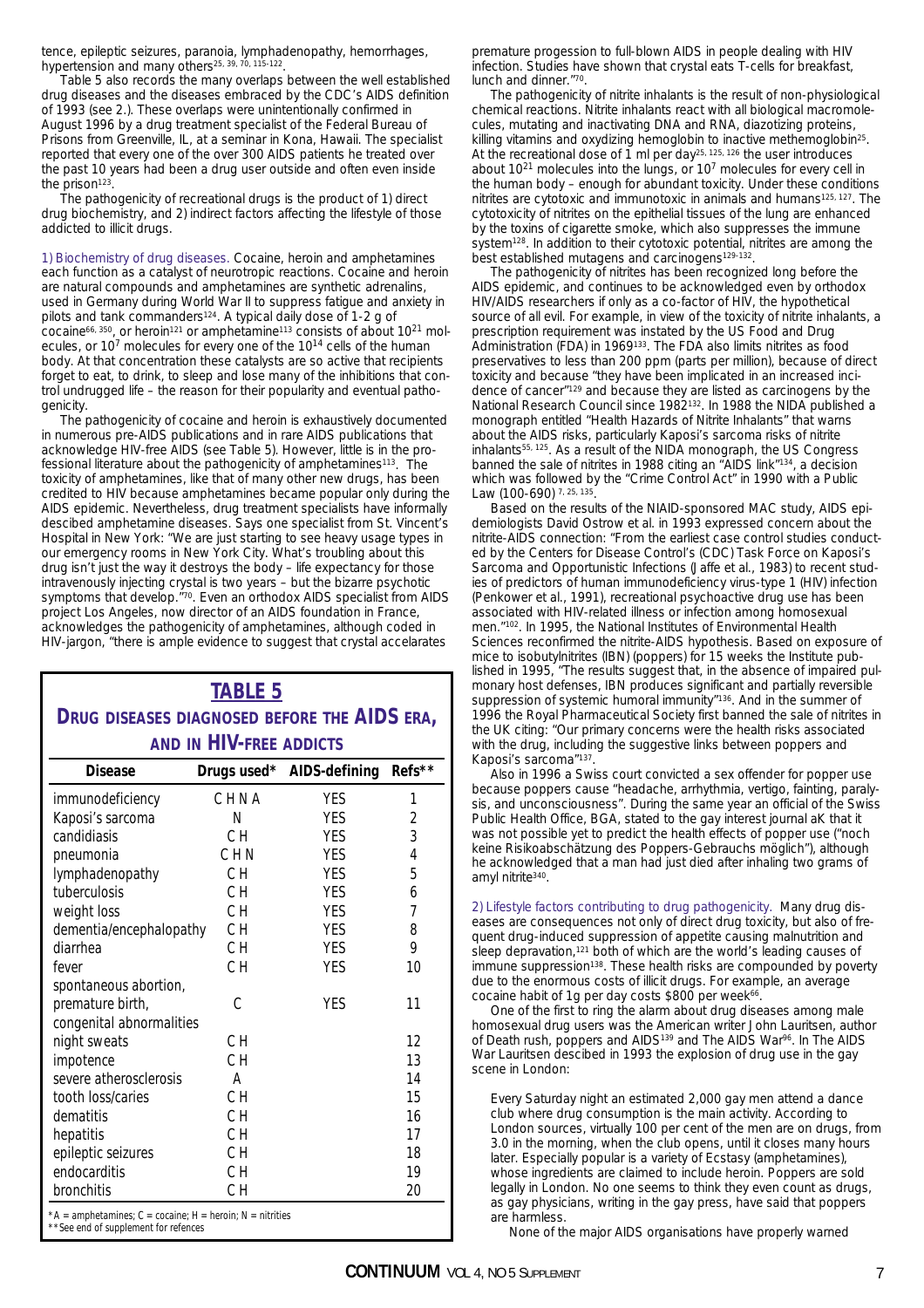about the dangers of drugs. At most, their risk-reduction literature has urged people to use alcohol and drugs in moderation, so as not to affect the 'judgement'. Drugs are portrayed as risky only to the extent that they might facilitate a lapse into 'unsafe sex'. Poppers – which cause genes to mutate, which cause severe anemia, which can kill through heart attacks, which suppress the immune system – are depicted as bad only if they cause someone to forget condoms.96.

But recently even the established gay press appears to show some concern that recreational drugs may do more than facilitate HIV infection. For example, the British magazine Gay Times cited in its survey of the bewildering drug use of male homosexuals in 1996 (Table 4) the concerns of a first aid officer from a London gay club:

I see some faces in the same dire state every week for years and I personally think there's gonna be an awful lot of very ill people in a few years time. Taking all these substances on such a regular basis cannot be good for you. Medically it can't. Sooner or later, something's got to give<sup>105</sup>.

And an article in 1996 in the American gay magazine The Advocate with the title "A deal with the devil" asked philosophically:

So why is it that in the gay world, where almost half the urban male population is dead or sick from an epidemic closely associated with substance use, there is such ambivalence about drugs that AIDS organizations profess to see nothing wrong with raising money from events that glamorize drug use? Why, despite the bitter legacy of AIDS, do we continue assuring ourselves that being gay means we have to be totally non-judgmental about the very things that have wiped us out?<sup>71</sup>

#### 3.5. Conclusion.

The chronology and epidemiology of the American and European drug epidemics, which affects primarily 25-54 year old males, coincide exactly with the AIDS epidemic. Moreover, a comparison of the long-established list of drug diseases with the CDC's long catalog of AIDS-defining diseases proves that drugs alone could be responsible for the AIDS epidemic (see Table 5). It is for this reason that throughout the epidemic drug-aware AIDS researchers found it difficult to distinguish between the drug and AIDS epidemics as the following titles of their articles indicate: 1) 1987: AIDS and intravenous drug use: the real heterosexual epidemic<sup>140</sup>

2) 1989: Cocaine abuse and acquired immunodeficiency syndrome: tale of two epidemics<sup>116</sup>

3) 1991: The Twin Epidemics of Substance Use and HIV20.

4) 1991: AIDS, drugs of abuse and the immune system: a complex immunotoxicological network<sup>119</sup>.

- 5) 1993: Entangled epidemics: cocaine use and HIV disease<sup>118</sup>.
- 6) 1995: New picture of who will get AIDS is dominated by addicts<sup>141</sup>.

7) 1996: Clinical features of drug use and drug use related to HIV39.

#### 4. THE EPIDEMIC OF AZT AND OTHER ANTI-HIV/AIDS **MEDICATIONS**

4.1. DNA terminators licensed as a cure.

In 1987 the American and European illicit drug epidemic had been joined by a new epidemic of toxic legal drugs, the DNA chain-terminators, such as AZT, that are prescribed to hundreds of thousands of HIV-positives together with a litany of other orthodox and unorthodox anti-HIV/AIDS drugs (see 4.2. and Table 6). In America, AZT was licensed in record time as an antiviral drug in 1987 by the Food and Drug Administration (FDA) based on studies conducted by its sister institutions from the Department of HHS, the National Cancer Institute<sup>142</sup> and the NIAID<sup>143</sup> together with the drug's manufacturer Burroughs Wellcome.

The fast approval of AZT– despite its inherent toxicity – was a major coup of AIDS researchers144. By going public more aggressively than any other scientists before, American AIDS researchers from the NIAID, NCI and CDC had mobilized patients, homosexual AIDS risk groups and journalists to demand protection from the predicted AIDS explosion at any cost. As a result of this pressure the FDA and AIDS researchers fast-tracked first the approval of AZT and then that of ever-more untested anti-HIV/AIDS drugs<sup>145</sup>. Surprisingly, all of these drugs were eagerly welcomed by the medical and public press and above all by unsuspecting AIDS patients. The politics behind the approval of AZT first by the FDA and the American medical orthodoxy, and then by the rest of the world has been described in two recent books, Good intentions<sup>146</sup> and Inventing the AIDS Virus<sup>10</sup>.

AZT and other DNA chain-terminators are now used both as AIDS

#### **TABLE 6 ANTI-HIV/AIDS DRUGS TAKEN BY HIV-POSITIVES1**

| Drug                                                                                                                                                                                                                                                                                                                                                     | HIV-positives (n=2,801) |  |  |  |
|----------------------------------------------------------------------------------------------------------------------------------------------------------------------------------------------------------------------------------------------------------------------------------------------------------------------------------------------------------|-------------------------|--|--|--|
| Anti-infectives (see below)                                                                                                                                                                                                                                                                                                                              | 1,584 (57%)             |  |  |  |
| Analgesics/antipyretics                                                                                                                                                                                                                                                                                                                                  | 1,539 (55%)             |  |  |  |
| <b>Vitamins</b>                                                                                                                                                                                                                                                                                                                                          | 1,307 (47%)             |  |  |  |
| Antihistamines                                                                                                                                                                                                                                                                                                                                           | 810 (29%)               |  |  |  |
| Antacids/antidiarrhetics/laxatives                                                                                                                                                                                                                                                                                                                       | 571 (20%)               |  |  |  |
| Anxiolytics/sedatives                                                                                                                                                                                                                                                                                                                                    | 517 (18%)               |  |  |  |
| Corticosteroids (topical/systemic)                                                                                                                                                                                                                                                                                                                       | 423 (15%)               |  |  |  |
| Sympathomimetics (adrenergics)                                                                                                                                                                                                                                                                                                                           | 381 (14%)               |  |  |  |
| Antidepressants/tranquilizers                                                                                                                                                                                                                                                                                                                            | 323 (12%)               |  |  |  |
| Antitussives/expectorants                                                                                                                                                                                                                                                                                                                                | 316 (11%)               |  |  |  |
| Electrolytic/caloric diuretics                                                                                                                                                                                                                                                                                                                           | 280 (10%)               |  |  |  |
| Cardiovascular                                                                                                                                                                                                                                                                                                                                           | 195 (7%)                |  |  |  |
| Vaccines                                                                                                                                                                                                                                                                                                                                                 | 133 (5%)                |  |  |  |
| None of the above (confirmed)                                                                                                                                                                                                                                                                                                                            | $0(0\%)$                |  |  |  |
| Anti-Infectives by name                                                                                                                                                                                                                                                                                                                                  |                         |  |  |  |
| Penicillins                                                                                                                                                                                                                                                                                                                                              | 550 (20%)               |  |  |  |
| Acyclovir                                                                                                                                                                                                                                                                                                                                                | 476 (17%)               |  |  |  |
| Topical antifungals                                                                                                                                                                                                                                                                                                                                      | 442 (16%)               |  |  |  |
| Erythromycin                                                                                                                                                                                                                                                                                                                                             | 376 (13%)               |  |  |  |
| Aerosolized pentamidine                                                                                                                                                                                                                                                                                                                                  | 260 (9%)                |  |  |  |
| Cephalosporins                                                                                                                                                                                                                                                                                                                                           | 254 (9%)                |  |  |  |
| Co-trimoxazole                                                                                                                                                                                                                                                                                                                                           | 246 (9%)                |  |  |  |
| Systemic antifungals                                                                                                                                                                                                                                                                                                                                     | 244 (9%)                |  |  |  |
| Tetracyclines                                                                                                                                                                                                                                                                                                                                            | 210 (7%)                |  |  |  |
| Miscellaneous B-lactam                                                                                                                                                                                                                                                                                                                                   | 83 (3%)                 |  |  |  |
| Dapsone                                                                                                                                                                                                                                                                                                                                                  | 84 (3%)                 |  |  |  |
| 1 Fogelman I, Lim L, Bassett R, Volberding P, Fischl MA, Stanley K, Cotton DJ, for the AIDS<br>Clinical Trials Group. Prevalence and patterns of use of concomitant medications among partic-<br>ipants in three multicenter human immunodeficiency virus type 1 clinical trials. Journal of<br>Acquired Immune Deficiency Syndromes 1994; 7: 1057-1063. |                         |  |  |  |

prophylaxis and therapy in the hope that they will terminate HIV DNA synthesis without terminating cell DNA synthesis<sup>147</sup>. However, there are several problems with this optimistic plan:

1) The licensing study conducted in 1986 by the National Cancer Institute (NCI) and Burroughs Wellcome has erroneously underestimated the toxicity of AZT for human cells a 1000-fold<sup>142</sup>! Although at least 7 independent studies have since pointed out this 1000-fold error<sup>148-154</sup>, the recommended prescription dose has only been reduced 3-fold, from 1.5 g of AZT per day in 1987 to 0.5 g now155, 156.

2) The initial success of the American clinical licensing study conducted by the NIAID and Burroughs Wellcome, that claimed a 19-fold reduced AIDS-mortality<sup>143</sup>, could not be reproduced by numerous independent studies from other countries, including the UK157, France<sup>158</sup>, The Netherlands<sup>159</sup>, Australia<sup>160</sup>, and also not by an independent American study that was not supported by the NIAID and Burroughs Wellcome<sup>161</sup>.

3) Contrary to the manufacturer's information, DNA chain-terminators, such as AZT, ddI, ddC, 3TC and d4T were not designed to kill viruses but to kill human cells. Most of them were originally synthesized over 30 years ago, long before AIDS was known, to kill human cells as cancer chemotherapy by terminating cellular DNA synthesis<sup>162</sup>. Thus DNA chain-terminators are inevitably cytotoxic<sup>144</sup>.

4) Even in the light of the HIV-AIDS hypothesis, AZT treatment as anti-HIV therapy is irrational. Since only about 1 in 1000 T-cells of AIDS patients is infected<sup>24, 25, 29-31</sup>, AZT will kill 999 uninfected T cells for every one that is infected<sup>144, 146, 163, 164</sup>. Such a therapeutic index predicts that AZT cannot be beneficial as an anti-HIV drug. Moreover, since HIV is postulated to cause AIDS by killing T-cells, it is irrational to kill the same HIV-infected cells twice – once with HIV and again with AZT<sup>25</sup>

5) Although AZT and other DNA chain terminators are prescribed since 1987 to healthy and ill HIV-positives for the rest of their lives, there are as yet no animal experiments that have ever tested to what degree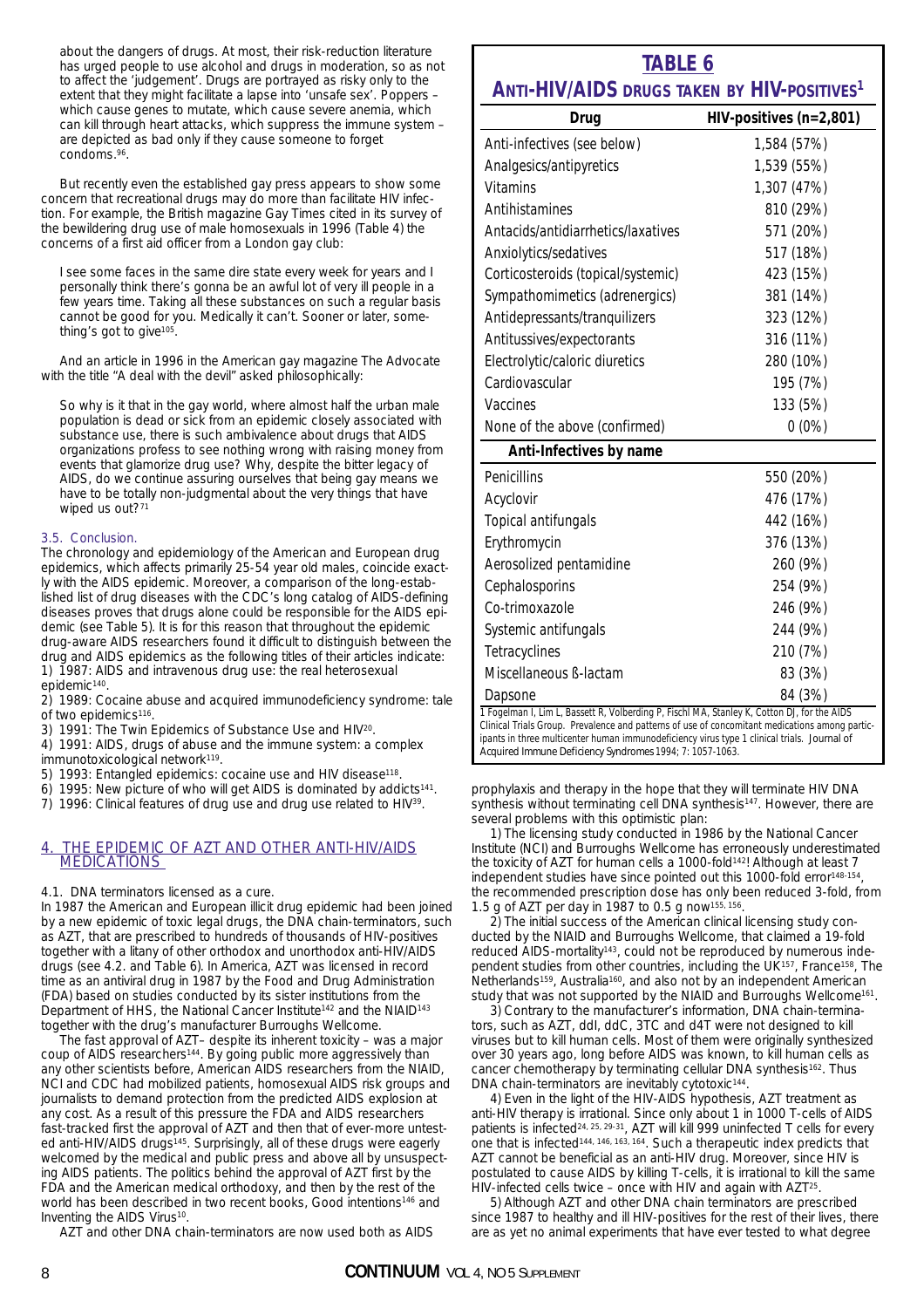these inevitably toxic substances accelerate death. Moreover, animal experiments would be necessary to determine how AZT and other antiviral prescription drugs interact with the many recreational drugs that are, or have been, consumed by most AZT recipients – a question that none of the licensing studies has even addressed. It is therefore not possible to know how HIV-positives could possibly benefit from AZT's hypothetical anti-HIV effects in view of its certain cell toxicity.

As of 1996 the DNA chain-terminators are prescribed in combination with another group of experimental anti-HIVdrugs, the protease inhibitors, under new labels, that give the impression that these "cocktails" are entirely new treatments<sup>28, 165-168</sup>. But the morbidity and mortality of the long-term consumption of protease inhibitors alone or in combination with DNA chain terminators has neither been determined in animals nor in humans. Surprisingly, the fate of the first two groups of AIDS patients that are claimed to have benefited by protease inhibitors published in two articles and two editorials in Nature in January 1995 has not been mentioned since32, 33, 344, 345. The absence of any follow-up of these promising claims is particularly odd since Nature has published numerous articles on AIDS and protease inhibitors.

#### 4.2. Epidemiology of AZT and supplemental anti-HIV/AIDS medications

1) AZT and other DNA chain-terminators. Every year since 1987 about 200,000 HIV-positive people are prescribed AZT and other DNA chainterminators as anti-HIV drugs for the rest of their lives<sup>25, 165</sup>. Because of the high cost (about \$10,000 per year) most AZT recipients are Americans or Europeans<sup>25, 28</sup>

As of 1996 about 1.8 million (200,000 HIV-positives per year over 9 years) Americans and Europeans have been on AZT for an average of 1 year. This is because within one to two years the average AZT recipient succumbs to the toxicities of AZT and of recreational drugs, and because many drop out after only a few months due to unbearable drug intoxication25, 155, 169. In the words of the HIV/AIDS establishment, "AZT loses its effect after a year or two because the virus becomes resistant"170. The above estimate is compatible with the total of \$2.5 billion in AZT sales by Glaxo/Burroughs Wellcome<sup>171</sup>. Since the wholesale price for a daily dose of 500 mg AZT per person for one year is \$2,000<sup>25</sup>, \$2.5 billion corresponds to 1.25 million years of AZT prescriptions since 1987.

Since recreational drugs are acknowledged AIDS risks<sup>13, 27</sup>, and since AZT is prescribed as AIDS prophylaxis and therapy, the epidemiology of AZT use is in fact similar to that of recreational drug use<sup>102, 125, 172</sup>. Although national statistics are not available, numerous studies indicate that the vast majority of AZT recipients are adult male homosexuals, and that a minority includes HIV-positive hemophiliacs, intravenous drug users<sup>86, 90</sup>, transfusion recipients and babies<sup>22, 23, 37, 173</sup> (see 7.9.). Only a few cases are from the general population<sup>10</sup>.

Even unborn American and French children and their HIV-positive mothers are now treated with AZT to prevent perinatal transmission of HIV44. Although the risk to such children of picking up HIV from their mothers is only about 25%, all HIV-positive mothers are injected with AZT during the second and third trimesters, as well as their babies for six weeks after birth to prevent HIV transmission. In other words 75% of developing fetuses of HIV-positive mothers are treated for 6 months with DNA chain-terminators, although they will never even pick up HIV; and their mothers are treated although they will not transmit HIV. The procedure has been promoted as a milestone in the prevention of AIDS174, 175. But the teratogenic risks of AZT do not justify this optimistic pronouncement (see 4.3, 7.9.).

The point that AZT functions like all other chemotherapies by killing all growing cells unselectively has not been lost to its manufacturer Glaxo Wellcome. Using the license earned for AIDS therapy, Glaxo Wellcome has recently also cornered the lucrative chemotherapy market for AZT. The British magazine Continuum describes the situation with some sarcasm in December 1995:

#### CLEVER DRUG OR IS IT THE MARKETING?

AZT, commonly described in the annals of the AIDS literature as an "antiretroviral" that "targets HIV-infected cells" looks set to carve out a new role for itself – attacking leukemia and psoriasis. Both conditions involve abnormal proliferation of cells.

A study published in the New England Journal of Medicine by researchers from the University of Southern California reports the use of AZT with interferon-alpha in 19 patients with adult T-cell leukemialymphoma176. The condition is said to be caused by HTLV-I, one of Robert Gallo's discoveries/inventions, a claim to be treated with caution therefore. They reported five remissions and 11 'major responses'. There was no control group. The logic goes that since AZT kills cells, particularly rapidly growing ones such as cancerous cells, then it will be effective. AZT was also used in a study of psoriasis sufferers by Madeleine Duric of the University of Texas, Houston. In four out of 12 sufferers most of the psoriasis was cleared up. The theory to support the finding is that since AZT stops cell replication it slows skin proliferation, which is normally rapid. Other researchers have said there are better treatments already available for psoriasis (so don't rush out and buy shares in Glaxo Wellcome just yet).

Glaxo Wellcome must be commended for creative marketing (we don't think) producing a drug that can kill any rapidly replicating cells in one lot of patients, and selectively, so we are told, kill HIV-infected cells in another lot of patients. Is it a clever drug or clever marketing? These results will have the additional benefit of rapidly replicating AZT sales<sup>177</sup>.

In other words AZT is now prescribed to cancer and psoriasis patients to kill growing cells by inhibiting cellular DNA synthesis. But according to Glaxo Wellcome, it is prescribed to HIV-positives and AIDS patients as a specific inhibitor of HIV DNA synthesis because it "interferes with the HIV viral RNA dependant DNA polymerase (reverse transcriptase) and thus inhibits viral replication. ... Chain termination has not been demonstrated with cellular alpha-DNA polymerase to this date"<sup>147</sup>. Thus Wellcome and the HIV/AIDS orthodoxy offer the same drug as inhibitor of cell DNA synthesis to cancer and psoriasis patients, and as a specific inhibitor of HIV DNA synthesis to AIDS patients. Clever marketing that is!

In view of this, one wonders how soon AZT will also be offered as an abortion pill, like methotrexate another chemotherapeutic drug<sup>178</sup> According to an FDA official the prescription of AZT as an abortion pill would not require a new license, because once approved by the FDA "it can be prescibed for dandruff."179.

2) Other anti-HIV/AIDS drugs. The consumption of AZT and other DNA chain terminators by healthy HIV-positives at risk for AIDS and AIDS patients is typically supplemented by a bewildering list of further prescription and over-the-counter drugs. A list of 23 anti-HIV/AIDS drugs taken by 2801 American HIV-positives, including 524 AIDS patients, is recorded in Table 640. Nearly all of these HIV-positives were male homosexuals (83%) or intravenous drug users (12%) who took those drugs because they wanted to prevent or cure AIDS.

A study entitled "Polypharmacy Among Patients Attending an AIDS Clinic: Utilization of Prescribed, Unorthodox, and Investigational Treatments" describes even higher drug use by 189 HIV-positives from San Francisco of which 94% were male homosexuals and 2% were intravenous drug users<sup>180</sup>. In telephone interviews 96% of these people reported prescription drugs, 67% over-the-counter drugs, 31% investigational drugs, 29% recreational drugs, and 29% "alternative" drugs. An average of 2.3 medications were taken simultaneously by healthy HIVpositives and 5.6 medications were taken simultaneously by those with AIDS symptoms. The authors of the study "conclude that use of polypharmacy among some AIDS clinic patients is common, could create an increased risk for adverse drug reactions, and may affect clinical drug trials."

Larry Kramer, the HIV-positive playwright and founder of the gay activist organization Act-Up, has described his own anti-HIV/AIDS polypharmacy under the title "Checking in, my chart"181. Following the advice of several AIDS luminaries such as Anthony Fauci, David Ho, Joseph Sonnabend, Alvin Friedman-Kien and others, Kramer composed his own polypharmacy of 19 drugs for an annual price tag of \$19,000<sup>145</sup>. This chart includes: "AZT [against AIDS], acyclovir [against genital herpes], Zantac, colchicine [mitosis blocker], propranolol, spironolactone, myphyston [liver cirrhosis and hepatitis], Eucerin, Moisturel, Retin-A, mycolog, flucinonide, sulfacet-r, Nizoral [fungal dermatitis], Hisminal and Humbid [bronchitis], and Shaklee vitamins, zinc, NAC" and a "turquoise stone which a fortune teller, many years ago, advised"<sup>181</sup>. Before developing AIDS and medical drug addiction, Kramer offered a client's eyeview of homosexual life-style, including a long list of the 56 most popular recreational drugs in his novel Faggots<sup>6, 10</sup>.

The polypharmacy of the AIDS patient and activist Peter Di Giulio from San Francisco, who suffers from weight loss, chronic diarrhea, skin ailments, and neuropathy, even exceeds that of Larry Kramer. At an annual cost of just over \$41,000 "Di Giulio has no choice but to organize his life around his medications": the DNA chain terminators d4T, 3TC (for HIV), Cytovene (for cytomegalovirus) and Zovirax (for herpes), the protease inhibitor Crixivan, the antifungals Diflucan and Septra (for PCP), anti-mycobacterials Biaxin and Myambutol, the anti-diarrheal Lomotil, Valium for anxiety, and an assortment of ten vitamins and supplements<sup>346</sup>.

The polypharmacy of adult HIV-positives even extends to children. The treatments prescribed to an American group of 20 boys and 22 girls serve as an example. These children were originally diagnosed as HIVpositive only at 7 years of age, but were HIV-positive from birth due to perinatally acquired HIV182. At the time of HIV diagnosis, 5 of 42 (12%) were also diagnosed with some AIDS-defining diseases. Yet all but 2 of the children were treated with anti-HIV/AIDS drugs. At an average of 11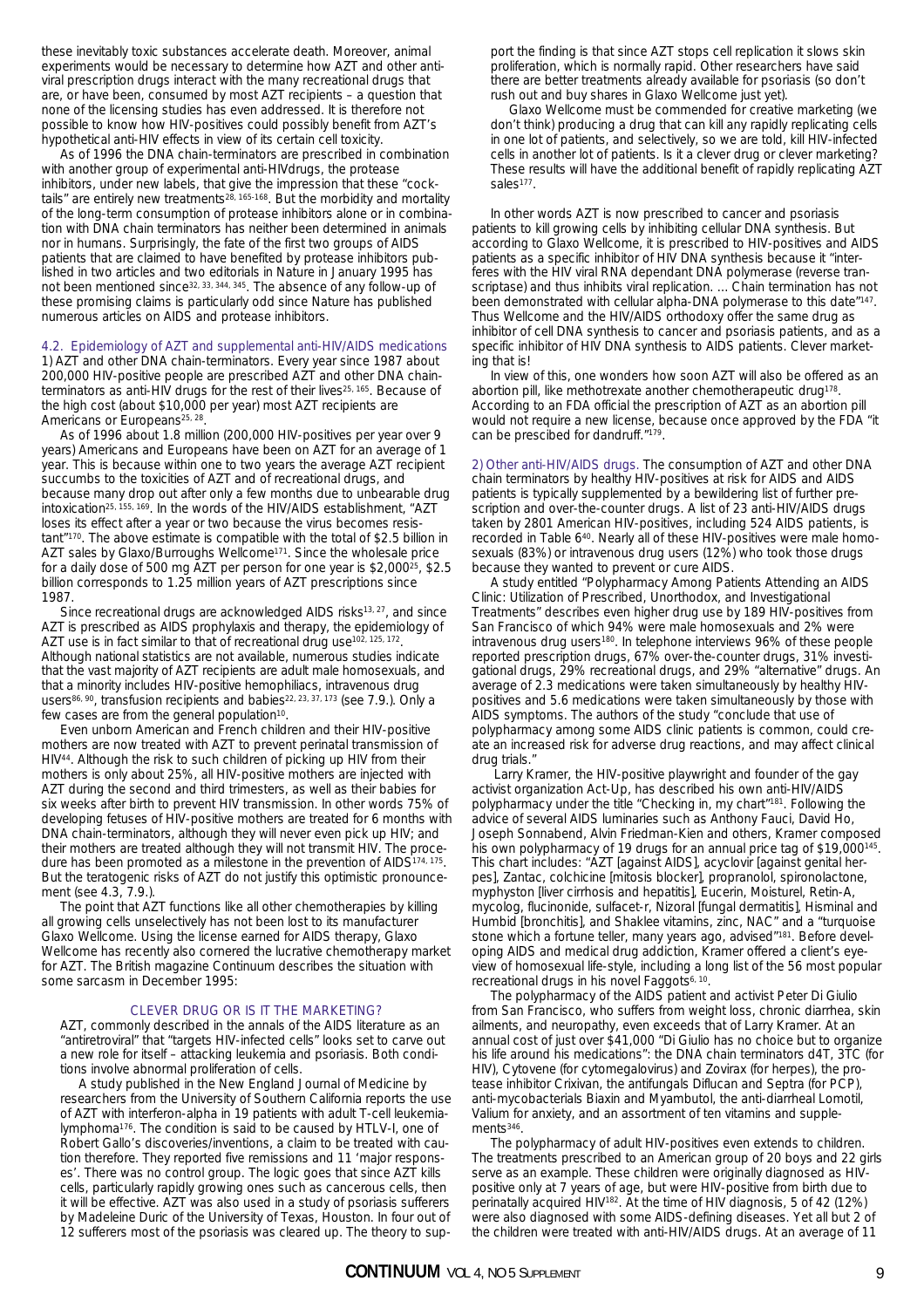years of age the following medications were administered to the children:

Most of the children are receiving multiple chronic medications, with 90.5% (38 of 42) receiving antiretroviral therapy, 78.6% (33 of 42) receiving PCP prophylaxis, 33.3% (14 of 42) receiving fungal prophylaxis, and 23.8% (10 of 42) receiving herpesvirus prophylaxis. Among the children receiving antiretroviral therapy, 78.9% (30 of 38) are receiving zidovudine [AZT]. Other medications frequently prescribed include meter dose inhalers for reactive airway disease in 33.3% (14 of 42) of patients and nutritional supplements for failure to thrive and wasting syndrome in 52.4% (22 of 42) of patients. Only 2 of the 42 children in the cohort are not receiving any medications, with 4 receiving one medication, 14 receiving two, 10 receiving between 3 and 5, and 12 receiving between 6 and 12 different medications daily. Sixtytwo percent (26 of 42) of the children receive monthly intravenous infusions of immunoglobulin<sup>182</sup>.

#### 4.3. Diseases caused by AZT and other anti-HIV medicines.

AZT functions as an analog of natural thymidine (T). If AZT is incorporated instead of T into a growing DNA chain, DNA synthesis terminates for lack of a 3'OH end, and the cell dies (see Fig. 3). A standard daily prescription of 0.5 g AZT corresponds to about  $10^{21}$  molecules per body, or 107 per human cell, enough to kill most growing cells, especially the fastest growing ones – the immune cells, red cells and epithelial cells – by terminating DNA synthesis<sup>154, 183</sup>. Stopping the regeneration of these cells over several days causes anemia, nausea, lymphocytopenia, hepatitis, and wasting disease<sup>25, 147, 184, 185</sup>. AZT also prevents mitochondrial DNA synthesis in non-proliferating cells. Specifically, non-renewal of mitochondrial DNA causes muscle atrophy, hepatitis, and dementia<sup>25, 112,</sup> 154, 186. In addition, AZT is carcinogenic25, 187. The long catalog of AZT diseases overlaps extensively with the CDC's even longer catalog of AIDSdefining diseases<sup>16</sup>

Considering the toxicity and mode of action of the DNA chain terminators, it is not surprising that to date the professional literature has yet to offer the first AIDS cure with AZT or the other anti-HIV drugs<sup>10, 24</sup>. In 1993, the British-French Concorde trial, the largest controlled study of

its kind, even buried the hope that AZT might prevent AIDS<sup>188</sup>. Instead, the final report of the trial confirmed in 1994 that AZT is not only unable to prevent AIDS, but even increases the mortality of recipients by 25% compared to the untreated controls<sup>155</sup>.

Once the ice of absolute control on AZT by the NIAID, NCI, and Glaxo Wellcome was broken by the non-American Concorde trial, a series of American and European studies confirmed and extended the predictable toxicity of AZT. Although in coded lan-

**Fig 3 Human DNA is a string of 109 A, T, C and Gs linked in a specific sequence**

a) normal DNA synthesis



b) DNA synthesis with the T-string snslog, AZT



guage and with disclaimers that a specific detrimental outcome does not discredit the presumed merits of AZT these results show that AZT not only fails to prevent AIDS, but actually causes AIDS diseases and accelerates death (see 7.9):

1) An American study of intravenous drug users observed in 1993 that, "The rate of CD4 lymphocyte depletion did not appear to slow after the initiation of zidovudine therapy…"86.

2) An Indian-English collaboration reported in 1994 that among 104 babies of AZT-treated pregnant women 8 aborted spontaneously, 8 were aborted "therapeutically" and another 8 were born with serious birth defects, including holes in the chest, abnormal indentations at the base of the spine, misplaced ears, triangular faces, heart defects, extra digits and albinism<sup>189</sup>. Zidovudine users in this study may have experienced more rapid CD4+ cell depletion. And according to the magazine Science an unpublished study from the National Cancer Institute in Bethesda MD "showed an increase in cancer in the offspring of pregnant mice treated with high doses of AZT."355 The article betrays the journal's bias for AZT therapy by implying a normal incidence of cancer in the offspring of mice which was reportedly increased by AZT. Obviously there is no detectable spontaneous incidence of cancer in newborn mice.

3) The American MAC study of 5000 male homosexual men observed that, "HIV dementia among those reporting any antiretroviral use (AZT, ddI, ddC, or d4T) was 97% higher than among those not using this antiretroviral therapy"<sup>112</sup>.

4) Another analysis of the of homosexual men from the MAC study revealed that AZT treatment increased the risk of pneumonia 2 to 4fold190.

5) And four years after introducing AZT prophylaxis against AIDS<sup>156</sup>, Paul Volberding et al. published in 1994 "the average time with neither a progression of disease nor adverse event was 15.7, 15.6, and 14.8 months for patients receiving placebo, 500 mg zidovudine, and 1500 mg zidovudine, respectively.<sup>"191</sup>. Thus even Volberding now confirms the Concorde study's conclusion that AZT does not prolong life or prevent AIDS, but instead accelerates AIDS.

6) An independent British study even found that AZT prophylaxis reduced survival from 3 to 2 years and also observed AZT-specific AIDS diseases, "wasting syndrome, cryptosporidiosis, and cytomegalovirus infection ... almost exclusively" in AZT-treated AIDS patients<sup>192</sup>. This result confirmed Concorde's observation, in particular the 25% higher mortality of those on AZT.

7) The results of AIDS prophylaxis by AZT proved even more devastating for American hemophiliacs: The AIDS risk of hemophiliacs on AZT was 4.5 times higher and their mortality was 2.7 times higher than that of untreated controls<sup>193</sup>.

8) The mortality of British HIV-positive hemophiliacs has increased even 10-fold since 1987, since most are subjected to AZT and other anti-HIV/AIDS treatments21-23, 37, 173.

9) In 1996 an American study from the National Institute of Child Health and Human Development concluded that AIDS prophylaxis with AZT also harms children: "In contrast with anecdotal clinical observations and other studies indicating that zidovudine favorably influences weight-growth rates, our analysis suggests the opposite."<sup>194</sup>

10) Even before the Concorde study a rare publication critical of AZT by the NCI reported in 1990 that AZT increased the annual lymphoma risk 50-fold compared to untreated controls<sup>187</sup>.

But despite the devastating evidence that AZT enhances morbidity and accelerates death by causing AIDS defining diseases on its own, the faith of the medical orthodoxy in FDA approved AZT seems unshakable. No news is bad enough to discourage AZT prescriptions<sup>28, 165</sup> (see 7.9.).

Nevertheless, recently a few mainstream AIDS doctors have openly registered dissent, although not in the form of dedicated articles. Says

Jay Levy, professor of medicine at the University of California at San Francisco, "With all the hoopla about antiviral drugs, and you get any virologist aside and they'll say this is not how we are going to win, it's high time we look at the immune system"195. Lecturing his medical students, another professor of medicine at the University of California at San Francisco, Donald Abrams, is even more direct according to a university magazine:

In contrast with many of my colleagues at SFGH [San

Francisco General Hospital] in the AIDS program, I am not necessarily a cheerleader for anti-retroviral therapy. I have been one of the people who's questioned, from the beginning, whether or not we're really making an impact with HIV drugs and, if we are making an impact, if it's going in the right direction.

chain terminates

Despite the promising evidence, definitive proof of protease inhibitors' efficacy can be provided only by randomized clinical trials with placebo. Because new antiviral drugs are continuously being developed, conducting such trials is virtually impossible due to the reluctance of patients to continue treatment with and "old" drug. Abrams spent the first half of his lecture describing analogous problems during the testing and approval of AZT, the first drug used in AIDS therapy.

AZT, a nucleoside analog, belongs to a class of drugs that inhibit DNA polymerization by terminating growing DNA chains. The study which demonstrated that AZT might be of benefit was a placebo control trial begun in 1986 involving 288 patients. Although the study was originally intended to last 24 weeks, it was cut short and unblinded half way through because of statistically significant differences in deaths between the two groups.

Abrams lamented that although "18 more people made it to this arbitrary milestone of four to eight months after pneumocystis... I didn't feel that this was showing that we were prolonging survival." Abrams blamed the "very powerful rhetoric" of the emerging community of AIDS activists, who demanded an end to clinical trials. "Somebody should write a book about the impact of that decision on HIV clinical trials history," added Abrams "because everything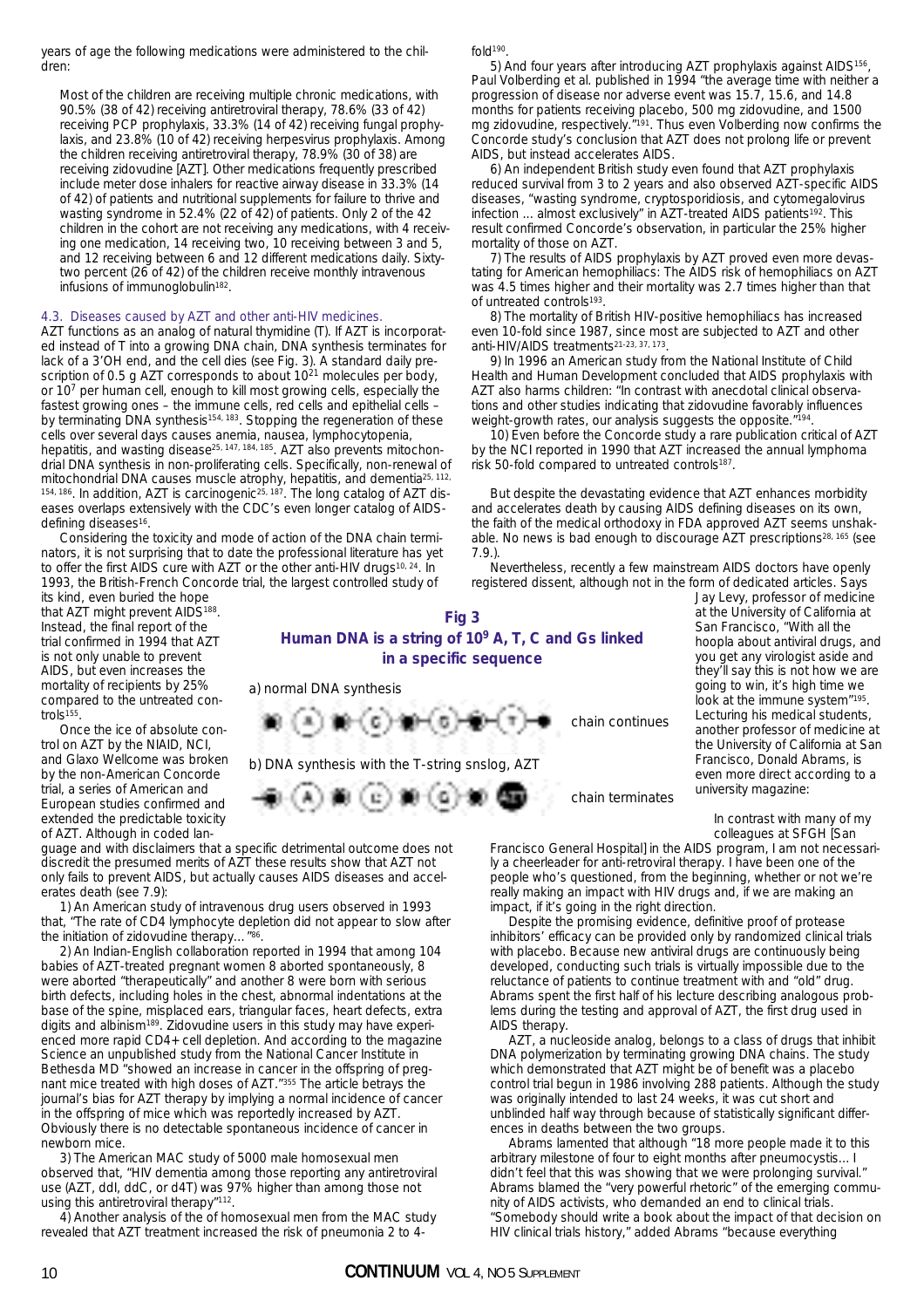changed because of that demand."

Abrams recounted his early misgivings about AZT, which loses its effect after a year or two because the virus becomes resistant. He was also disturbed by findings demonstrating that a high dose of AZT resulted in a smaller rise of CD4 cells than a lower dose. "Maybe if we just stop it altogether people will be better off," he said.

Members of the audience were surprised to learn of the paucity of solid, clinical research behind AZT and other nucleic acid chain terminators, which prevent infected T-cells from transcribing the RNA viral genome into DNA, thereby inhibiting viral pathogenesis. Abrams exposed the tragic farce of past AIDS research and therapy--people who thought they were doing something useful were actually wasting time and valuable resources.

How should the clinician apply the new therapies? Abrams described his approach with patients. "I have a large population of

people who have chosen not to take any antiretrovirals since I've been following them since the very beginning... They've watched all of their friends go on the antiviral bandwagon and die, so they've chose to remain naive [to therapy]. More and more, however, are now succumbing to pressure that protease inhibitors are 'it'... We are in the middle of the honeymoon period, and whether or not this is going to be an enduring marriage is unclear to me at this time, so, I'm advising my patients if they still have time, to wait."170.

Some of the most damning admissions to the existence of AZT-specific AIDS diseases come from the suppliers of the drug themselves. The warnings on the product label of an AZT bottle supplied by Sigma, a non-medical provider of the drug, points out, with skull and cross bones, AZTs toxicity to the bone marrow, the very source of T-cells (Fig. 4). Even the prisome patients and may eventually spoil the gains seen in most – especially given the trouble many patients have in keeping to the regimen of taking dozens of pills every day."355

#### 4.4. Conclusions.

Although AZT cannot prevent or cure AIDS, and although AZT and the other DNA chain terminators are among the most toxic drugs legally available, and although AZT is already known to cause AIDS diseases and accelerates death on its own, about 200,000 HIV-positive Americans are daily recipients of AZT. Most of these are healthy because there are no more than 50,000 to 75,000 American AIDS patients per year3. In addition most, perhaps all American HIV-positives at risk for AIDS also take other "concomitant medications"198 that have known immunosuppressive and other detrimental effects, such as cortisones, dapsone, pentamidine and others<sup>147, 183</sup>. Furthermore, most HIV-

#### **Fig 4 The label on a bottle of AZT from the** *Sigma* **Co.**



**The advisory on the label reads: "TOXIC. Toxic by inhalation, in contact with skin and if swallowed. Target organ(s): Blood bone marrow. If you feel unwell, seek medical advice (show the label where possible). Wear suitable protective clothing.**

mary provider of AZT, the Glaxo Wellcome company states in the Physicians Desk Reference that, "It was often difficult to distinguish adverse events possibly associated with zidovudine [AZT] administration from underlying signs of HIV disease..."147. Finally, the National Institutes of Child Health and Development recently confirmed that, "Zidovudine use is confounded by progression of HIV disease"194.

The inevitable damage caused by AZT prescriptions is compounded by many of the concomitant medicines taken by most, if not all HIV-positive Americans with AIDS and at risk for AIDS (Table 6). For example, some of the antiviral drugs like ganciclovir and acyclovir are also DNA chain terminators that are nearly as toxic as AZT196. As expected they were observed to produce "pancytopenia"<sup>197</sup> by killing hemopoietic cells, and to have "direct [toxic] effects on myeloid and erythroid progenitor cells"147, 198. Moreover, even American AIDS researchers are concerned that many of the anti-infectives used as anti-HIV/AIDS drugs have "nephrotoxic, cytotoxic, and myelosuppresive [effects], such as amphotericin B, co-trimoxazole, dapsone, interferon, pentamidine, vincristine, flucytosine, adriamycin, vinblastine, and others [which] could potentially increase the risk of hematologic toxicities in patients being treated with ZDV [AZT]"<sup>198</sup> (see also Table 6). In other words these drugs are immunosuppressive because they intoxicate and kill immune cells.

As yet there are no placebo-controlled human or even animal studies in the literature on the toxic effects of protease inhibitors, although over 60,000 Americans are daily users of the most popular brand347. However, the popular press acknowledges effects such as "suicidal thoughts, twitching, central nervous disorders…extreme nausea, hallucinations, intense trembling" after several months on the drug346. And the HIV/AIDS researcher Jerome Groopman of the Beth Israel Medical Center in Boston informed Newsweek in December 1996 that, "some patients have been 'showing signs of the benefits wearing off'" – an effect that is termed "crashing" by the magazine. Even the surrogate markers of presumed benefits of protease inhibitors, like decreased "viral load"32, 33, 344 , are lost over several months as "viral load has shot back up again and no one knows why"347. In an article "The media's love affair with AIDS research: Hope vs. hype" even Science now makes a careful retreat from the hype of protease inhibitors: "From the moment researchers first reported these data...they raised red flags. Not only are these studies small and ongoing...Also drug-resistant strains of HIV [the HIV orthodoxy's euphemism for drug toxicity] already have taken over in

positive and HIV-negative people at risk for AIDS also consume bewildering combinations and doses of recreational drugs (see 3.). In other words, most Americans at risk for AIDS and with AIDS are walking pharmacies, consuming excessive doses of toxic recreational and toxic medical drugs.

#### 5. DRUG-AIDS HYPOTHESIS

Since drugs are the only new health risk of Americans and Europeans since the 1970s, and AIDS is the only new epidemic, it is proposed here that the drug epidemic is the cause of the American and European AIDS epidemic. The hypothesis is:

All AIDS diseases in America and Europe that exceed their longestablished, normal backgrounds (i.e. >95%) are caused by the longterm consumption of recreational drugs, such as cocaine, heroin, nitrite inhalants, and amphetamines, and by prescription of anti-HIV drugs, such as AZT.

Hemophilia-AIDS, transfusion-AIDS, and the extremely rare AIDS cases of the general population reflect the normal incidence plus the AZT-induced incidence of these diseases under a new name. The rarity of AIDS in the general population is the product of (a) the low-frequency of AIDS defining diseases in Americans who do not use drugs or have congenital diseases, and (b) the low incidence of HIV-antibody in only 1 in 300 individuals tested (see 2, Fig. 1).

African AIDS is a new name for old diseases caused by malnutrition, parasitic infections and poor sanitation<sup>10, 25</sup>

The key to the drug hypothesis is that with drugs, the dose makes the poison<sup>199</sup>. Only long-term consumption accumulates sufficient dosage to cause AIDS-defining diseases. Occasional or short-term recreational drug use causes first the desired euphoria which is followed either by reversible diseases or by no diseases at all. That is why it takes 20 years of smoking to acquire the tabacco dose for lung cancer or emphysema, 20 years of drinking to acquire the alcohol dose for liver cirrhosis, and 10 years of drug use to acquire the toxic dose leading to AIDS. In other words, drugs used at recreational doses are slow pathogens.

In contrast to drugs, infectious agents are self-replicating, and hence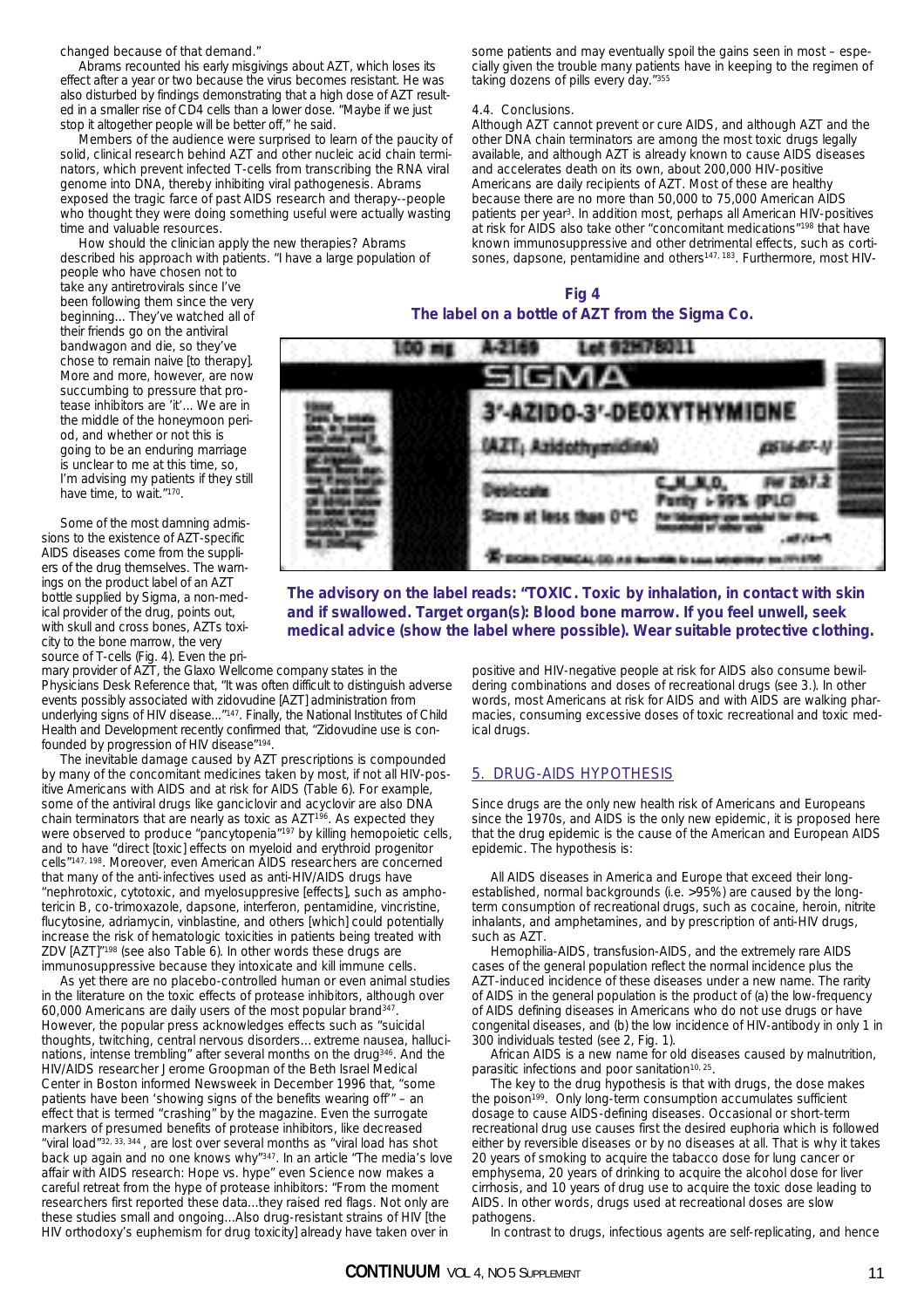(if at all) fast pathogens. By multiplying exponentially in the body pathogenic infectious agents generate sufficient doses of toxic substances to cause diseases within days or weeks<sup>49, 200</sup>. Thus, microbes are either fast pathogens or no pathogens at all.

Hardly anybody remembers that from 1981 to 1984, before the HIV hypothesis became national dogma, recreational drugs such as nitrite and ethylchloride inhalants, cocaine, heroin, amphetamines, phenylcyclidine, and LSD, were proposed by epidemiologists and toxicologists as the causes of AIDS. The reason for the early suspicion of drugs was simple. Nearly all AIDS patients were either male homosexuals who had used these drugs as aphrodisiacs and psychoactive agents, or were heterosexual intravenous drug users<sup>106, 125, 127, 133, 139, 201-206</sup>. Before April 1984 many independent investigators and even scientists from the CDC in Atlanta considered AIDS a collection of drug diseases.

For example, between 1981 and 1982 the former CDC head James Curran stated, "At this point our best clue to the cause of the disease was 'poppers'<sup>"207</sup>. Curran's clue was gleaned from anecdotal evidence including the first two Kaposi's sarcoma patients seen by Dr. Alvin Friedman-Kien, professor of dermatology at New York University. Both of these patients were male homosexuals who "had a multiplicity of sexual partners over an extended period of time as well as using a variety of recreational drugs – cocaine, marijuana, LSD, THC, MDA, and amyl nitrite." Friedman-Kien regularly called CDC officials to report his experience with AIDS: "…as patients started coming in, it turned out that all of them, 100 percent, had been using amyl nitrite"207. The CDC's AIDS researcher Harold Jaffe, now director of the HIV/AIDS division, also reported, through information gathered anecdotally, that over 90% of the surviving AIDS patients he talked to admitted regular nitrite use<sup>106, 207</sup>.

Evidence continued to mount strongly supporting a correlation between nitrite use and AIDS. This included two Lancet articles, one by NIH researchers James Goedert, William Blattner et al.<sup>127</sup>, another by an English team81, the data collected by Harry Haverkos of the CDC's Kaposi's sarcoma opportunistic infection (KSOI) task force, and an abundance of prior studies on the immunotoxic effects of nitrates and nitrites<sup>125</sup>

Drugs seemed to be the most plausible explanation for the restriction of AIDS to risk groups, because drug consumption was the only dangerous common denominator of male and female intravenous drug users and male homosexuals. This original drug-AIDS hypothesis was euphemistically called the "lifestyle hypothesis"208.

The drug-AIDS hypothesis was just as plausible then as it is now. Drug toxicity provides chemically plausible causes of disease. Based on their intrinsic chemical properties drugs used by AIDS patients are either indirectly toxic, cytotoxic, mutagenic (genotoxic), carcinogenic, or a combination of these. And, since its appearance in 1981 AIDS coincides exactly, both chronologically and epidemiologically, with the American and European drug use epidemics (see 3. and 4.).

However, since the enthusiastic acceptance of the HIV hypothesis by the Secretary of HHS and the press in April 1984, the drug hypothesis has been suppressed and discredited by the medical and scientific establishment, by the public press and by AIDS activists, and all federal funding for the drug hypothesis has been terminated<sup>6, 10, 11, 95, 209</sup> (see 7.). Asked in 1996 about the CDC's negligence in considering the drug-AIDS connection, Curran, now dean of the School of public Health at Emory University in Atlanta, told the Wall Street Journal, "treating drug addiction wasn't directly part of the CDC's mandate, stopping the spread of AIDS among needle-sharing addicts 'fell between the cracks'"27. In the preceeding paragraph the article reports that, "the CDC's biggest single prevention program, AIDS prevention ... accounted for \$589 million ". But that was all spent on HIV, not a nickel was left for drugs.

In view of the popularity of the national HIV-AIDS dogma, five of the six early American proponents of the drug hypothesis, Blattner, Curran, Friedman-Kien, Goedert and Jaffe converted to the HIV hypothesis, without even offering a scientific refutation of the drug hypothesis. Haverkos survived as a semi-proponent of the drug hypothesis by adopting HIV as a cofactor<sup>78</sup>.

But despite its poor press the drug hypothesis stands scientifically unrefuted. Indeed, the efforts to refute the drug hypothesis have instead provided new data to support it109, 110, 210, 211 (see 7.). **PREDICTIONS ARE PROVING THE DRUG-HYPOTHESIS** 

A good hypothesis must predict and explain the outcome of man's or nature's experiments. According to Feynman, "nature's phenomena will agree or disagree with your theory". The following examples document that the drug hypothesis predicts and explains the American and European AIDS epidemic exactly.

#### 6.1. American and European AIDS restricted to recreational drugs and AZT.

The drug hypothesis predicts that all AIDS-defining diseases that exceed

their long-established normal background (i.e. >95%) are restricted to recreational and anti-HIV drug users. The rare AIDS cases from the general population, including hemophiliacs and transfusion recipients<sup>212</sup> represent the spontaneous and AZT-induced incidence of AIDS defining diseases in these groups under the new name AIDS<sup>22, 23, 25</sup> (see 5.).

Indeed, the following positive and negative evidence confirms this prediction. Even the CDC acknowledges that a third of the over 500,000 American AIDS patients are intravenous drug users<sup>3</sup>. Prior to 1983 the CDC had also confirmed that the remaining two thirds of American AIDS patients were male homosexuals who had all used a multiplicity of recreational drugs, above all nitrite inhalants, amphetamines and cocaine106 (Table 4). After 1984, by which time the CDC had adopted the HIV hypothesis, independent publications continued to document illicit recreational drug use by American and European homosexual AIDS patients (see 3. and Table 4). Since 1987 a large percentage of HIV-positive male homosexuals also took anti-HIV drugs, above all AZT, as AIDS prophylaxis or therapy (see 4. and 7. and Table 6).

Negative evidence further supports this assessment. Despite the over 100,000 papers published on HIV and AIDS, the AIDS establishment has never been able to demonstrate that even a small group of healthy HIV-positive Americans or Europeans, who had neither used recreational drugs nor antiviral drugs such as AZT, either developed AIDS or developed more AIDS defining diseases than an HIV-free control group213. All studies linking HIV to AIDS investigate people with lifethreatening health risks such as drug addiction, hemophilia or exotic lifestyles.

No controlled study in the medical literature has found any HIV-positives any sicker or dying sooner than matched HIV-negative controls<sup>10, 25</sup>. Yet, such groups could be easily recruited from the US Army that annually rejects 1 out of 1000 healthy applicants just for having antibodies against HIV213.

Although the CDC offers rare AIDS cases outside the drug risk groups as examples for drug-free AIDS, that institution has never been able to provide the control statistics to prove that these cases exceed the normal low background in the drug-free population<sup>3</sup>. If matched groups – that only differ in HIV – are ever compared, the mortality of the HIV-positives is exactly the same as that of the HIV-negatives, as for example American transfusion recipients<sup>214</sup>, sub-Saharan Africans<sup>41</sup>, and intravenous drug users<sup>38, 40, 85</sup>.

Thus drugs explain the restriction of AIDS to risk groups, precisely.

#### 6.2. Nine out of ten American/European AIDS patients are males.

The drug hypothesis predicts that American and European AIDS is predominantly male, because males consume over 78% of the hard injected drugs (Table 3)<sup>52, 60</sup>, over 98% of nitrite inhalants<sup>79, 80</sup> and most of the AZT (see 3., 4. and 7.).

Indeed, the CDC reports that 87% of all American AIDS patients are males215. And the sex ratio of the European AIDS epidemic is a mirror image of the American drug epidemic<sup>25</sup>. This sex distribution is the sum of the following constituents:

1) The CDC reports that a third of all American AIDS patients are intravenous drug users<sup>3</sup>. According to the NIDA, the US Department of HHS and the Bureau of Justice Statistics, and the White House 75- 78% of intravenous drug users are males25, 51, 52, 60, 84 (see 3. and Table 3).

2) The CDC also reports that nearly two thirds, over 60%, of all American AIDS patients are male homosexuals<sup>216</sup>. Based on selfanswered questionnaires<sup>217</sup> (of the CDC and independent investigators) all of these were frequent users of nitrite inhalants, ethylchloride inhalants, amphetamines, cocaine, and other drugs that facilitate sexual contacts, particularly anal intercourse. Indeed, not a single drug-free AIDS case has ever been identified (see 3. and Table 4).

Since intravenous drug users, who are 75% male, make up one-third of all AIDS patients, and male homosexuals make up almost two-thirds of all American AIDS patients, the drug hypothesis explains why 87% of all American AIDS patients are males. The same applies to the European AIDS epidemic.

#### 6.3. AIDS and deaths from recreational drugs have the same age distribution.

The drug hypothesis predicts that the age distributions at death from AIDS and from recreational drugs coincide.

Indeed, this prediction is already proved. In 1994, 89% of all American AIDS cases<sup>3</sup>, and 82% of all American drug deaths fell into the age group between 25 and 54 years<sup>60</sup>. In 1990, 82% of the cocainerelated and 75% of the morphine-related hospital emergencies were 20- 39 years old, again overlapping very closely with the age distribution of AIDS patients<sup>218</sup>. Moreover, according to the same sources, 77% of the drug deaths and 82% of the AIDS cases in 1994 were males – a remarkable coincidence (Table 3).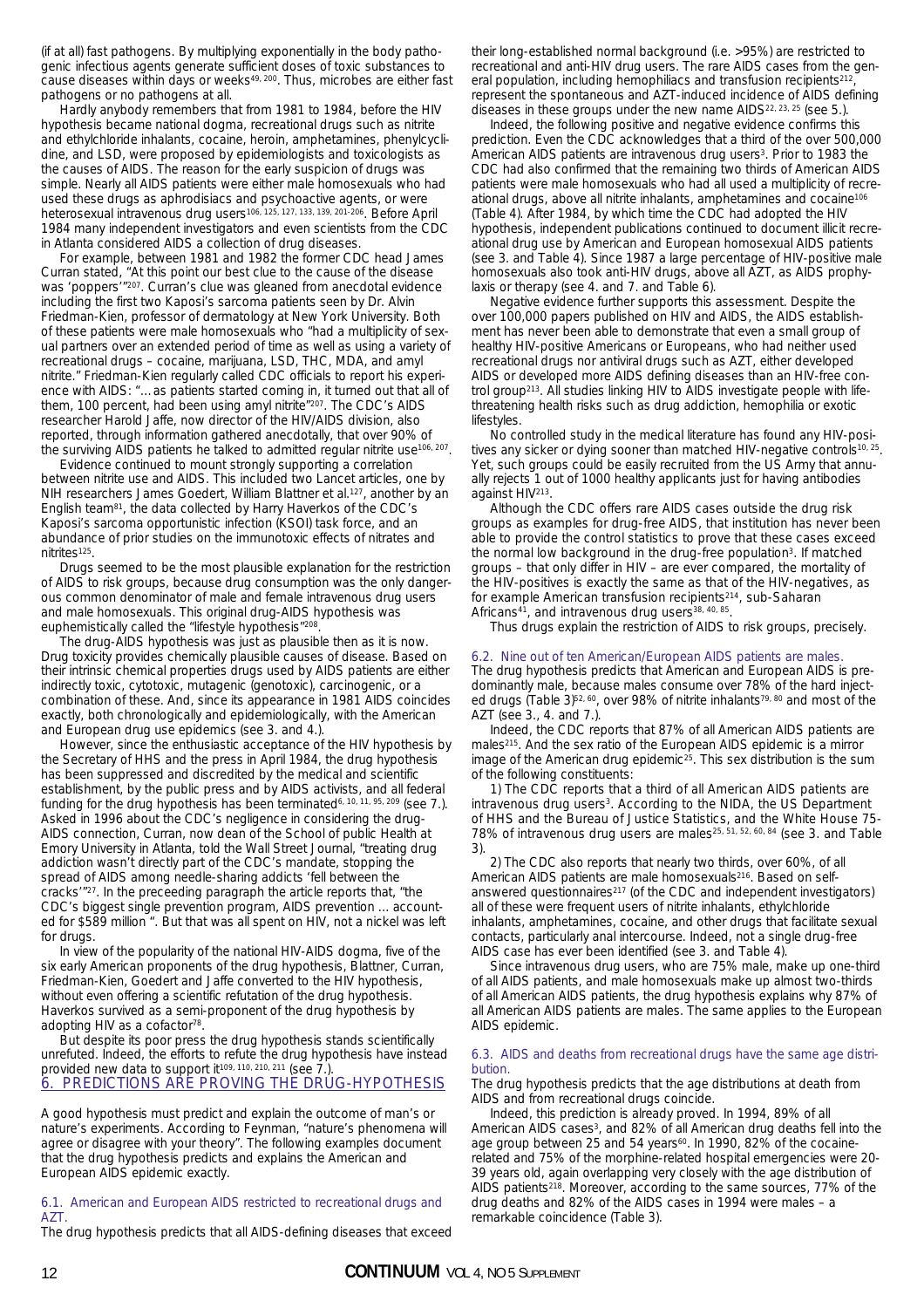#### 6.4. Pediatric AIDS caused by maternal drug addiction.

The drug hypothesis predicts AIDS in babies who shared intravenous drugs and AZT with their mothers – regardless of HIV.

In fact, over 80% of pediatric AIDS cases in America and Europe are babies born to mothers who were intravenous drug users<sup>25, 194, 219-221</sup> Since 1989, many were also prescribed AZT and other anti-HIV drugs after birth (see 4. and 6.9.). The remainder reflects the normal low incidence of AIDS-defining diseases among newborns, particularly among newborns of poor and homeless mothers.

#### 6.5. Why AIDS now?

The drug hypothesis predicts that American and European AIDS is new because it is a direct consequence of the drug use epidemics that spiraled after the Vietnam war, from negligible numbers in the 1970s to currently about 20 million illict drug users in America (see 3.). Allow a grace period of several years for recreational drugs to achieve the dosage needed to cause irreversible disease<sup>25</sup> and you can date the origin of AIDS in 1981 (see 3. and 6.7). In addition, the drug hypothesis predicts that additional AIDS cases were generated since 1987 by the epidemic of AZT prescriptions for 220,000 HIV-positives<sup>25</sup> (see 4.).

According to the CDC's HIV/AIDS Surveillance Reports, AIDS in America increased from a few dozen cases annually in 1981 to about 50,000-75,000 since 1990<sup>212</sup> (Fig. 1). The peak in 1992 and 1993 also reflects several increases in the list of AIDS-defining diseases; the last of which increased this list to 30 in 1993<sup>16</sup> (Fig. 1). After 1993 the annual incidence of AIDS cases has leveled off and even appears to decline (Fig 1). A comparison of Figures 1 and 2 graphically underscores the parallels between the AIDS and drug epidemics since 1981. Thus American and European AIDS is new because the drug epidemic is new. In fact, both the newness and slope of the AIDS epidemic are predicted by the newness and slope of the drug epidemic, as postulated by the drug-AIDS hypothesis.

#### 6.6. Risk group-specific AIDS diseases.

The drug hypothesis predicts drug-specific AIDS diseases and explains the following risk-group-specific AIDS diseases as drug-specific AIDS diseases:

1) Kaposi's sarcoma specific for male homosexual nitrite users. Kaposi's sarcoma as an AIDS diagnosis is 20 times more common among homosexuals who use nitrite inhalants than among AIDS patients who are intravenous drug users, or hemophiliacs<sup>35, 125</sup>

According to the drug hypothesis Kaposi's sarcoma is a nitrite-specific AIDS disease. Indeed, male homosexuals are 58-times more likely to use nitrite inhalants as sexual and mental stimulants than heterosexuals<sup>79</sup> (see 3.). Due to their carcinogenic potential, nitrites were originally proposed as the cause of Kaposi's sarcoma203, 205. The fact that up to 32% of Kaposi's sarcomas of homosexual men can be diagnosed as pulmonary Kaposi's sarcoma222, 223, lends additional support to the nitrite-Kaposi's sarcoma hypothesis, because the lungs are the primary site of exposure to nitrite inhalants. Meduri et al. point out that the "pulmonary involvement by the neoplasma has been an unusual clinical finding" in the Kaposi's sarcomas of male homosexuals compared to all "classic" Kaposi's sarcomas224. Indeed, "aggressive and life-threatening" Kaposi's sarcoma, particularly pulmonary Kaposi's sarcoma, is exclusively observed in male homosexuals<sup>223-226</sup>. Pulmonary Kaposi's sarcoma had never been observed by Moritz Kaposi, nor by anyone else prior to the AIDS epidemic<sup>227</sup>.

Moreover, it appears that the nitrite-induced AIDS-Kaposi's sarcoma and the classic, spontaneous Kaposi's sarcomas are entirely different cancers under the same name. The "HIV-associated" Kaposi's sarcomas observed in male homosexuals are "aggressive and lifethreatening"225, often located in the lung and fatal within 8-10 months after diagnosis<sup>222-224, 226</sup>. The classic "indolent and chronic" Kaposi's sarcomas are only diagnosed on the skin of the lower extremities and hardly progress over many years15, 224, 228. Nevertheless, the distinction between classic and AIDS-Kaposi's sarcoma is rarely ever emphasized and may have escaped many observers due to the "difficulty in premortem diagnosis", and because "pulmonary Kaposi's sarcoma was indistinguishable from opportunistic pneumonia..."226.

The immunotoxicity and cytotoxicity of nitrites also explains the proclivity of male homosexual nitrite users for pneumonia, which is the most common AIDS disease in the US and Europe25, 125 (Table 1). The cytotoxic effects of nitrites are compounded by the immunotoxins and cytotoxins of cigarette smoke. For example, in two groups of otherwise matched HIV-positive male homosexuals, cigarette smokers developed pneumonia twice as often as non-smokers over a period of 9 months128.

2) High mortality and specific diseases of intravenous drug users. High mortality and tuberculosis, pneumonia, mouth infections, immunodeficiency, lymphadenopathy, candidiasis, fever, weight loss and dementia are each characteristic of intravenous drug users<sup>25, 85, 115, 117, 119, 120</sup> (see 3.) and AIDS patients (see Table 5).

A recent review article has tried to resolve the "confusion [that] may arise as to the aetiology of specific symptoms" from intravenous drug use and from HIV, "since they may mimic each other"<sup>39</sup>. But, after confirming that drug use causes lymphadenopathy, diarrhea, dementia, epileptic seizures, impotence, tuberculosis and other clinical features by itself, the article fails to resolve the confusion (see 3.). Since it lacks drug-free HIV-infected patients with the specific diseases of intravenous drug users, the confusion remained. In other words, the article confirmed, despite its intent, once more that AIDS diseases of intravenous drug users are drug diseases.

Because of drug-induced diseases intravenous drug users only reach a very low average age. A German study found the average age at death of intravenous drug users was 29.6 years for HIV-free and 31.5 years for HIV-positive addicts in 1995<sup>38</sup>. American studies show that both HIVpositive and negative intravenous drug users die between the ages of 25 and 48 years<sup>40</sup>, and from the same AIDS-defining and other diseases in 198885. The average age at death of amphetamine addicts was also determined to be about 30 years<sup>113</sup>. Thus drugs, not HIV, determine the specific diseases and high mortality of intravenous drug users.

#### 3) Low birth weight and mental retardation of AIDS babies. Low birth weight, mental retardation and immunodeficiency for lack of B-cells are specific AIDS diseases of AIDS babies<sup>212</sup>.

According to the drug hypothesis these are drug diseases because 80% of American/European babies with AIDS are born to mothers who were intravenous drug users during pregnancy<sup>25, 50, 194, 221</sup>. Moreover, HIV-free "crack babies" of drug-addicted mothers have exactly the same diseases as HIV-positive infants<sup>229</sup> (see 6.8.). The remaining 20% are due to congenital diseases such as hemophilia, and infant morbidity and mortality due to poverty<sup>25</sup>.

#### 4) Anemia, wasting, lymphoma and high mortality of AZT recipients.

Anemia, leukopenia, lymphoma, pancytopenia, diarrhea, weight loss, hair loss, impotence<sup>25</sup>, muscle atrophy, dementia, hepatitis<sup>184</sup>, and pneumocystis pneumonia190 are specific AIDS diseases typical of those prescribed AZT and other DNA chain terminators. They are all predictable consequences of the termination of DNA synthesis (see 4.).

Indeed, compared to untreated controls AZT recipients have 50 times more often lymphoma<sup>187</sup>, die either 2.4-times more often<sup>193</sup> or 25% more often155, or live only 2 years instead of 3 with AIDS with the above diseases<sup>192</sup> (see 7.8). And babies treated with AZT before birth develop birth defects or are aborted, and those treated after birth experience "a negative effect on growth"194 (see 7.8).

#### 6.7. Not all drug users develop AIDS.

The drug hypothesis predicts that drug diseases only occur after a pathogenic threshold of drug toxicity has been accumulated over a lifetime. Short term users of drugs at recreational doses will experience either no diseases or reversible diseases.

In adults it takes about 10 years of injecting or oral use of heroin, cocaine and amphetamines to develop tuberculosis, bronchitis, pneumonia, irreversible or hardly reversible weight loss, and other druginduced diseases<sup>113, 115, 117, 230-234</sup>. The time lag from initiating a habit of inhaling nitrites to acquire Kaposi's sarcoma has also been determined to be 7 to 10 years<sup>25, 35, 108, 133</sup>. Clearly, irreversible damage is achieved much faster in a developing fetus than in a fully developed adult.

Since most recreational drug users give up drugs for personal, economic, and health reasons before they experience serious medical consequences, only a fraction will develop drug diseases<sup>121</sup>. Thus the 500,000 individuals annually delivered to hospitals for reversible drug diseases, and the 50,000 to 75,000 for irreversible AIDS diseases<sup>50</sup> are only a small fraction of the over 20 million American illict drug users. Likewise, the 600-800 annual American AIDS babies<sup>3</sup> are only a small fraction of the 221,000 that are born to American mothers who use drugs during pregnancy<sup>50</sup> (see 3.).

In addition, only a fraction of the 220,000 HIV-positive persons on daily prescriptions of AZT and other anti-HIV drugs, that, like AZT, are designed to kill human cells, are annually converted to AIDS patients<sup>155</sup>. The annual percentage of healthy AZT-recipients developing AIDS is not published, but can be estimated at 25 to 35% considering that out of 220,000 on AZT between 50,000 and 75,000 Americans each year develop AIDS (Fig. 1).

Thus the American AIDS patients are those 50,000 to 75,000 of the 20 million recreational drug users and the 220,000 AZT recipients who have achieved the highest lifetime doses of toxicity – just like the lung cancer and emphysema patients reflect the highest lifetime tobacco dose among the 50 million smokers in the US235.

6.8. Non-correlations between HIV and AIDS.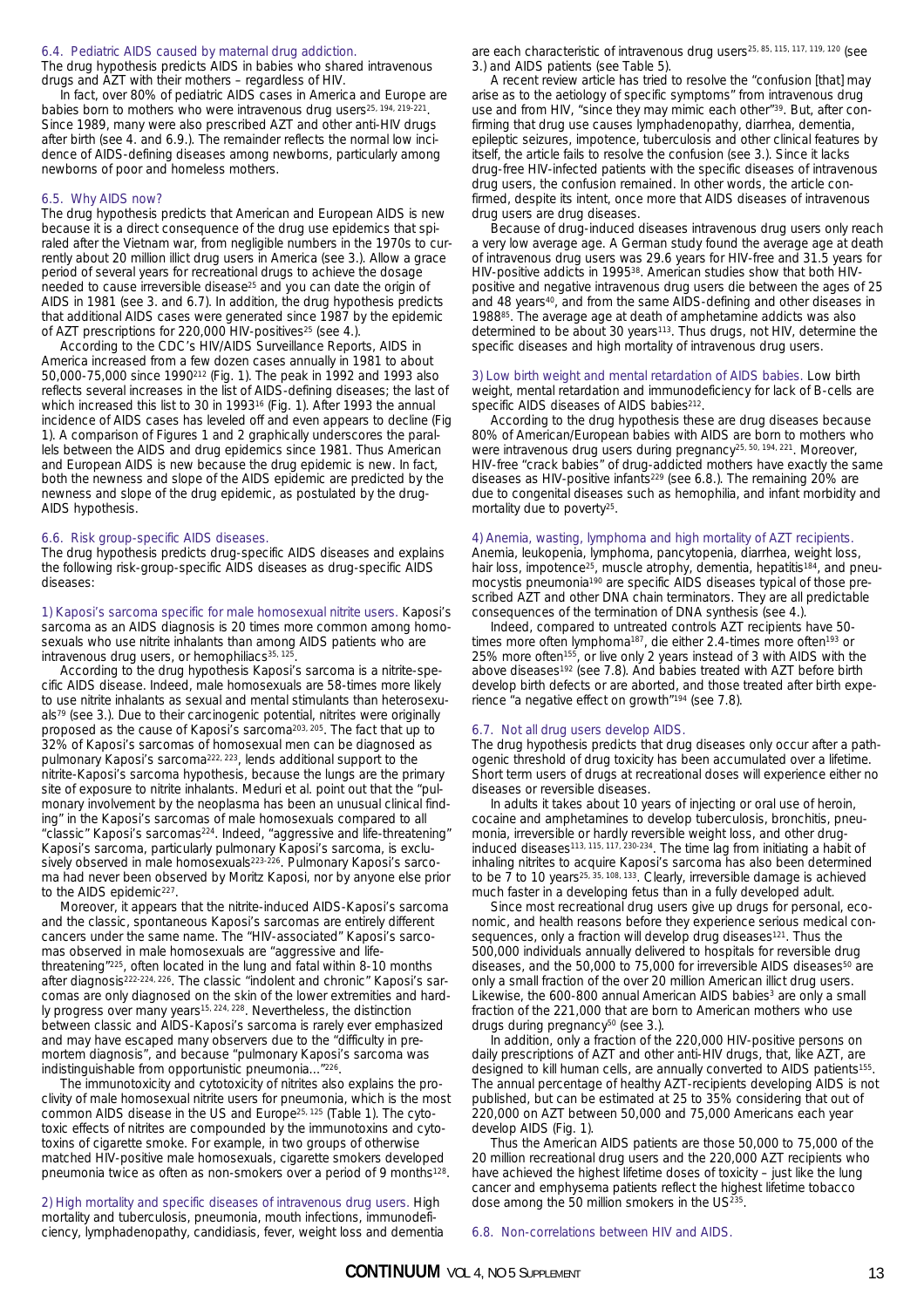The drug hypothesis predicts (a) HIV without AIDS, (b) AIDS before HIV, and (c) AIDS without HIV. Each of these predictions is confirmed. 1) Long-term survivors or "non-progressors". In view of the appearance of growing numbers of HIV carriers who are healthy even 15 years after infection, the HIV orthodoxy has created a new category of HIV carriers, termed long-term survivors or "long-term non-progressors"236. Many publications confirm this prediction.

The first mainstream paper on long-term survivors described a healthy male homosexual blood donor and five blood recipients who by 1992 had survived HIV for 10 to 12 years<sup>237</sup>. The HIV orthodoxy has therefore proposed that the existence of the non-progressors is due to non-virulent, mutant strains of HIV and that such viruses would be ideal vaccine strains. However, these optimistic proposals were not backed up by functional evidence for non-virulence<sup>236, 238</sup>

According to the drug hypothesis the non-progressors should be HIV-positive people who are not using recreational drugs or AZT. For example, the HIV-researchers David Ho et al. inadvertantly provided the key to long-term survival: "none had received antiretroviral therapy"239. Likewise, Alvaro Munoz reported that not one of the long-term survivors of the largest federally funded study of male homosexuals at risk for AIDS, the MAC study, had used AZT<sup>240</sup>. Another orthodox HIV study acknowledged "only 38% of the HLP [healthy long-term HIV-positives] had ever used zidovudine or other nucleoside analogues compared with 94% progressors". Clearly the wording "had ever used" implies that AZT had been discontinued after a short traumatic, but reversible experience.

Independent scientists document that in addition to abstaining from antiviral drugs long-term survivors are those who have given up or never taken recreational drugs<sup>241-243</sup>. Timothy Hand, from the Ogelthorpe University in Atlanta GA, adds much weight to this view:

While healthy, 'non-progressing' HIV carriers are considered rare (and doomed), they may in fact vastly outnumber the sick and dying. This is certainly implied by the ubiquitous estimate of HIV prevalence in America of one million. Long-term AIDS survival is now a hot topic in the literature, and anecdotal reports<sup>244, 245</sup> as well as numerous scientific studies<sup>99, 239, 246-252</sup> suggest that most long-term survivors have shunned antiviral drugs. This point is often understated in these studies, and is not made in the titles or abstracts. In David Baltimore's editorial on 2 of these studies, avoidance of antivirals was not mentioned at all<sup>253</sup>. Needless to say, none of these studies was funded by a pharmaceutical firm.

Interestingly, nearly all of these studies suggest a protective role of cytotoxic CD8+ T-cells and/or natural killer cells in healthy survivors. Many focus on the importance of maintaining cell-mediated immunity, rather than on "killing HIV". Thus HIV infection per se seems to entail little danger, unless it is followed by antiviral thera $py^{254}$ .

Similar observations have been made by the late homosexual AIDS activist Michael Callen:

In researching his 1990 book Surviving AIDS, Callen interviewed nearly fifty people who had lived for many years not just after being pronounced HIV-positive, but after an AIDS diagnosis. He found that only four had ever used AZT; three of those had since died, and one was dying of AZT-induced lymphoma. But the overwhelming majority of long-term survivors had somehow managed to resist the enormous pressure to take AZT.

The pressure did not just come from doctors, Callen told the Amsterdam meeting<sup>7, 255</sup>, but from a certain segment of AIDS activism that seemed driven by a 'drugs-into-bodies' mentality. 'I feel many AIDS activist friends who are in the forefront of this frenzy are very misleading to people with AIDS, who are frightened and desperate. They only seem to talk about two possible outcomes of taking experimental drugs: one is that it works and one that it does not work. There is a third, apparently much more common possibility, which is that you will be worse off than if you did nothing at all. And nobody likes to talk about that because it is so unpleasant'. He had seen the devastation wreaked by AZT, watching with horror as friends with AIDS 'turn the colour of boiled ham from AZT poisoning, endure the melting away of their muscles, become transfusion dependent, and experience drug-induced psychosis'. Yet his perception of a person diagnosed with AIDS in 1992 was that 'they would sell their grandmother into slavery to get a slot in the latest drug-of-the-month clinical trial'.

Another feature of the long-term survivors was that they rejected the predominant scientific view that HIV-positivity meant inevitable decline of the immune system towards an early death7.

In December 1995 The Advocate, the largest national gay magazine, published the story of Dennis Leoutsakas, a man who is HIV-positive

"for at least 17 years [but] doesn't have AIDS – and no one knows why"256. According to the article, "most HIV researchers have insisted that HIV infection will, in almost every case, eventually lead to AIDS" – a belief underscored by their preferred term for nonprogressors: slow progressors.

Wearing his HIV blinkers the author of the article fails to see the formula for Leoutsakas' "slow progression": "Leoutsakas, 47: A former IVdrug user who last shared a needle in 1978 ... first tested positive in 1987. He has a T-cell count ... between 650 and 950. In addition, Leoutsakas has had none of the opportunistic infections that define AIDS – no pneumonia, no Kaposi's sarcoma, no fungal infections, nada. Leoutsakas says doctors have attempted to explain his case by theorizing that, like the Australians<sup>237</sup>, he is infected with a weakened form of HIV – but it's really just speculation." ... "Leoutsakas has no theory of his own – and no special formula for his well-being. He's never taken AZT or any other antiretroviral drugs." No more IV-drugs, no antiretroviral drugs – but "no formula for his well-being"!

And in October 1996 even an orthodox professor of medicine at the University of California at San Francisco taught his medical students the secret of long-term survival with HIV (see 4.): "I have a large population of people who have chosen not to take any antivirals since I've been following them since the very beginning... They've watched all of their friends go on the antiretroviral bandwagon and die, so they've chose to remain naive to therapy. More and more, however, are now succumbing to pressure that protease inhibitors are it ... We are in the middle of the honeymoon period, and whether or not this is going to be an enduring marriage is unclear to me at this time, so I'm advising my patients if they still have time, to wait."170

Unknowingly the vast majority of HIV-positives are long-term survivors! Worldwide, they number 17 million, including 1 million HIV-positive, healthy Americans and 0.5 million HIV-positive, healthy Europeans<sup>257, 258</sup>. Most of these must have been HIV-positive for at least 10 years now because the numbers of the Americans and Europeans have not changed during the period 1984 to 1988 when the epidemic of HIV-testing began in the respective countries<sup>25, 28</sup>.

Since no more than 6% of the 17 million people worldwide with antibodies to HIV have developed AIDS over the last 7 to 10 years, the risk of AIDS to an HIV-carrier is less than 1% per year<sup>258</sup>. However, even this low figure is not corrected for the normal occurence of the 30 AIDSdefining diseases in HIV-free controls. There is not a single controlled study in the vast AIDS literature proving that HIV-positive people who are not drug users have a higher morbidity or mortality than HIV-free controls<sup>10, 213</sup> (see 7., Tables  $4$  and 5).

Another totally drug-free group of long-term survivors is the 200 American chimpanzees who have been inoculated with HIV since 1983. As of 1997 not even one of these had developed AIDS although they are just as susceptible to HIV as their human cousins<sup>354</sup>.

To save the reputation of the "deadly virus" in the face of long-term survivors, orthodox HIV researchers have already posted warnings that "regrettably ... the proportion of individuals who might demonstrate such a benign course is very small"<sup>259</sup>. Others have postulated rare HIV attenuating mutations without providing functional evidence<sup>236, 238</sup>. Gallo et al. went even further by postulating human mutants, who fall victim of HIV because they lack "major HIV-suppressive factors"260. According to Gallo's hypothesis most American homosexuals, hemophiliacs and intravenous drug users are mutants!

2) Drug users developing AIDS prior to HIV infection. Prospective studies have demonstrated that the T-cells of male homosexuals using psychoactive drugs and sexual stimulants may decline prior to infection with HIV. For example, the T-cells of 37 homosexual men from San Francisco declined steadily prior to HIV infection for 1.5 years from over 1200 to below 800 per µl<sup>261</sup>. Some even had fewer than 500 T-cells 1.5 years before seroconversion<sup>262</sup>. Although recreational drug use was not mentioned in these articles, other studies of the same cohort of homosexual men from San Francisco described extensive use of recreational drugs including nitrites80, 107, 109, 140, 263. Likewise, 33 HIV-free male homosexuals from Vancouver, Canada, had "acquired" immunodeficiency prior to HIV infection264. Again this study did not mention drug use, but in other articles the authors reported that all men of this cohort had used nitrites, cocaine and amphetamines<sup>47, 103, 265</sup>.

The MAC study reported that about 450 (16% of 2795) HIV-free, homosexual American men from Chicago, Baltimore, Pittsburgh and Los Angeles had acquired immunodeficiency, having less than 600 T-cells per µl, prior to HIV infection<sup>101</sup>. Many HIV-positive and -negative men of this cohort had essentially the same degree of lymphadenopathy: "Although seropositive men had a significantly higher mean number of involved lymphnode groups than seronegative men (5.7 compared to 4.5 nodes, p<0.005), the numerical difference in the means is not striking"266. According to previous studies on this cohort, 71% of these men had used –based on self reporting– nitrite inhalants, in addition to other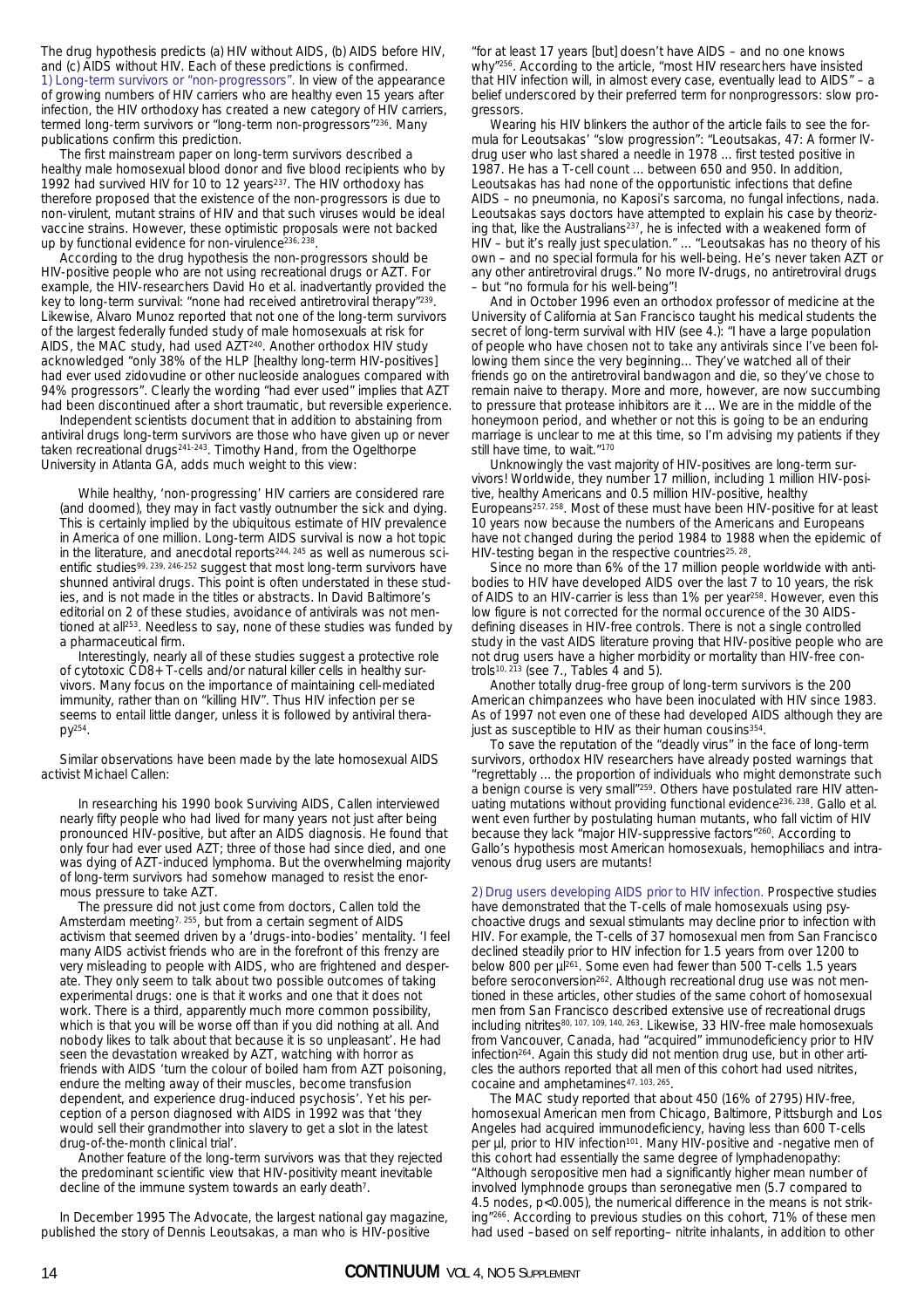drugs266; 83% had used one drug, and 60% had used two or more drugs during sex in the previous six months<sup>267</sup>

Indeed, not a single prospective study of male homosexual cohorts at risk for AIDS ever measured drug use directly. Instead, each relied only on self reporting, using questionnaires that focused on recent use of a few selective drugs<sup>31, 47, 217, 263</sup> (see 7.). By contrast, all HIV tests were based on experimental methods that maximize positivity such as antibodies against the virus instead of the virus itself, or amplification of fragments of viral nucleic acid instead of standard infectivity tests (see 7.).

Another study of the same cohort observed that the risk of developing AIDS correlated with the frequency of receptive anal intercourse prior to and after HIV infection<sup>268</sup>, which correlates directly with the use of nitrite vasodilaters (see 3.)25, 98, 102, 125, 269.

Thus, in male homosexuals at risk for AIDS, AIDS often precedes infection by HIV, not vice versa. Since the cause must precede the consequence, drug use remains the only plausible, group-specific choice to explain "acquired" immunodeficiencies prior to HIV. If male homosexuality were to cause immunodeficiency, about 10% of the adult American male population should have AIDS<sup>25, 270</sup>, and the disease should have been well established long before 1981.

Prospective studies of intravenous drug users also document T-cell losses prior to infection by HIV. For example, among intravenous drug users in New York "the relative risk for seroconversion among subjects with one or more CD4 [T-cell] count <500 cells/ul compared with HIVnegative subjects with all counts >500 cells/µl was 4.53"<sup>271</sup>. A similar study from Italy showed that a low number of T-cells was the highest risk factor for HIV infection<sup>272</sup>. Again, a decrease in T-cells is a risk factor for HIV infection, and not vice versa.

This confirms the hypothesis that HIV is a marker of drug consumption, rather than the cause of AIDS: the more drugs are consumed intravenously or as an aid to sex, the higher is the risk of HIV infection<sup>25</sup>.

3) HIV-free AIDS. Intravenous drug users, their babies, male homosexuals consuming aphrodisiac and psychoactive drugs, hemophiliacs, and poor Africans develop the same AIDS-defining diseases with or without HIV. One summary of the AIDS literature describes over 4,621 clinically diagnosed AIDS cases who were not infected by HIV47. Additional cases are described that are not in this summary220, 262, 263, 266, 273, 274. They include intravenous drug users, male homosexuals using aphrodisiac drugs like nitrite inhalants, hemophiliacs developing immune suppression from long-term transfusion of foreign proteins contaminating factor VIII, and Africans subject to malnutrition, parasitic infection and poor sanitation23, 47.

The following examples of clinical AIDS in HIV-free male homosexuals (1-9), and in intravenous drug users and their babies (10-26) illustrate this point:

1) The first five AIDS cases, diagnosed in 1981 before HIV was known (i.e. presence of HIV is speculative), were male homosexuals who had all consumed nitrite inhalants and presented with Pneumocystis pneumonia and cytomegalovirus infection<sup>275</sup>.

2) In 1985, and again in 1988, Haverkos analyzed the AIDS risks of 87 male homosexual AIDS patients with Kaposi's sarcoma (47), Kaposi's sarcoma plus pneumonia (20) and pneumonia only (20)<sup>205, 276</sup>. All men had used several sexual stimulants, 98% had used nitrites. Those with Kaposi's sarcomas reported 2 times more sexual partners and 4.4 times more receptive anal intercourse than those with only pneumonia. The median number of sexual partners in the year prior to the illness was 120 for those with Kaposi's and 22 for those with pneumonia only. The Kaposi's cases reported 6-times more amylnitrite and ethylchloride use, 4-times more barbiturate use, and 2-times more methaqualone, lysergic acid and cocaine use than those with pneumonia only. Since no statistically significant differences were found for sexually transmitted diseases among the patients, the authors concluded that the drugs had caused Kaposi's sarcoma.

Although the data for Haverkos' analysis had been collected before HIV was known, Haverkos' conclusion is valid. This is because the development of AIDS was drug dose dependent, and thus was either sufficient or at least necessary for AIDS. Indeed, HIV was found in only 31%277, 43%278, 279, 48%280, 49%281, 56%264, and 67%107 of cohorts of homosexuals at risk for AIDS in Amsterdam, Chicago-Washington DC-Los Angeles-Pittsburgh, Boston, San Francisco and Canada respectively, that developed the same AIDS diseases as described by Haverkos.

3) A 4.5 year tracking study of 42 homosexual men with lymphadenopathy but not AIDS reported that 8 had developed AIDS within 2.5 years<sup>202</sup> and 12 within 4.5 years of observation<sup>282</sup>. All of these men had used nitrite inhalants and other recreational drugs including amphetamines and cocaine, but they were not tested for HIV. The authors concluded that "a history of heavy or moderate use of nitrite inhalant before study entry was predictive of ultimate progression to AIDS"202. Thus drug doses of 2.5 to 4.5 years were necessary for AIDS.

4) Before HIV was known, three controlled studies compared 20 homosexual AIDS patients to 40 AIDS-free controls<sup>203</sup>, 50 patients to 120 controls106 and 31 patients to 29 controls204 to determine AIDS risk factors. Each study reported that multiple "street drugs" were used as sexual stimulants. And each study concluded that the "lifetime use of nitrites"<sup>106</sup> were 94% to 100% (!) consistent risk factors for AIDS<sup>204</sup>.

5) A 27-58-fold higher consumption of nitrites by male homosexuals compared to heterosexuals and lesbians<sup>79, 283</sup> correlates with a 20-fold higher incidence of Kaposi's sarcoma<sup>35, 284</sup> and a higher incidence of all other AIDS diseases in male homosexuals compared to most other risk groups (Tables 3 and 4). Again, drug use proved to be necessary for AIDS.

6) After the discovery of HIV, 5 out of 6 HIV-free male homosexuals from New York with Kaposi's sarcoma reported the use of nitrite inhalants<sup>285</sup>. Soon after, another 6 cases of HIV-free Kaposi's sarcoma were reported in an HIV-free "high risk population" from New York<sup>286</sup> This indicates directly that HIV is not necessary and suggests that drugs are sufficient for AIDS.

7) In 1992, two HIV-free, male homosexuals, erroneously treated with AZT because of a false positive HIV-antibody test, developed fatal AIDS including pneumonia and muscle atrophy. Their case was described in the Oakland Tribune and in the New York Native because of a malpractice suit against Kaiser Hospital and the manufacturer of AZT, but was not followed up by the media, suggestive of a settlement<sup>287</sup>. One of us has testified in three legal cases against AZT therapy, and in each case settlements were reached that barred further publicity.

8) A rare, recent publication describes 4 HIV-free, male homosexual AIDS patients with Kaposi's sarcoma in the New England Journal of Medicine273. This publication was published in the orthodox literature at the same time as a "new Kaposi's sarcoma virus" was considered by the AIDS establishment. This shows that the HIV orthodoxy can accept HIV-free AIDS cases, but only at the expense of substituting another AIDS virus in the place of HIV<sup>288</sup>.

9) An independent re-analysis of the database of male homosexual AIDS patients from San Francisco who had used nirtrite inhalants, amphetamines, cocaine, and other recreational drugs in addition to AZT originally described in 199380, 289, identified 45 HIV-free patients with AIDS defining diseases that had been omitted from the original study110.

10) Among intravenous drug users in New York representing a "spectrum of HIV-related diseases," HIV was only observed in 22 out of 50 pneumonia deaths, 7 out of 22 endocarditis deaths, and 11 out of 16 tuberculosis deaths85

11) Pneumonia was diagnosed in 6 out of 289 HIV-free and in 14 out of 144 HIV-positive intravenous drug users in New York<sup>290</sup>

12) Among 54 prisoners with tuberculosis in New York state, 47 were street-drug users, but only 24 were infected with HIV<sup>291</sup>

13) In a group of 21 long-term heroin addicts, the ratio of helper to suppresser T-cells declined during 13 years from a normal of 2 to less than 1, which is typical of AIDS<sup>5, 292</sup>, but only 2 of the 21 were infected by HIV<sup>232</sup>.

14) Thrombocytopenia and immunodeficiency were diagnosed in 15 intravenous drug users on average 10 years after they became addicted, but 2 were not infected with HIV<sup>231</sup>

15) The annual mortality of 108 HIV-free Swedish heroin addicts was similar to that of 39 HIV-positive addicts, i.e. 3–5%, over several years<sup>293</sup>

16) A survey of over a thousand intravenous drug addicts from Germany reported that the percentage of HIV-positives among drug deaths (10%) was exactly the same as that of HIV-positives among living intravenous drug users<sup>294</sup>. Another study from Berlin also reported that the percentage of HIV-positives among intravenous drug deaths was essentially the same as that among living intravenous drug users, i.e. 20–30%295. This indicates that drugs are sufficient for and that HIV does not contribute to AIDS-defining diseases and deaths of drug addicts.

17) Lymphocyte reactivity and abundance was depressed by the absolute number of injections of drugs not only in 111 HIV-positive, but also in 210 HIV-free drug users from Holland<sup>296</sup>.

18) The same lymphadenopathy, weight loss, fever, night sweats, diarrhea and mouth infections were observed in 49 out of 82 HIV-free, and in 89 out of 136 HIV-positive, long-term intravenous drug users in New York<sup>297</sup>

19) Among intravenous drug users in France, lymphadenopathy was observed in 41 and an over 10% weight loss in 15 out of 69 HIV-positives. The numbers were 12 and 8, respectively, out of 44 HIVnegatives<sup>233</sup>. The French group had used drugs for an average of 5 years, but the HIV-positives had injected drugs about 50% longer than the negatives.

20) Among 97 intravenous drug users in New York with active tuberculosis, 88 were HIV-positive and 9 were HIV-negative; and among 6 "crack" (cocaine) smokers with tuberculosis, 3 were HIV-negative298.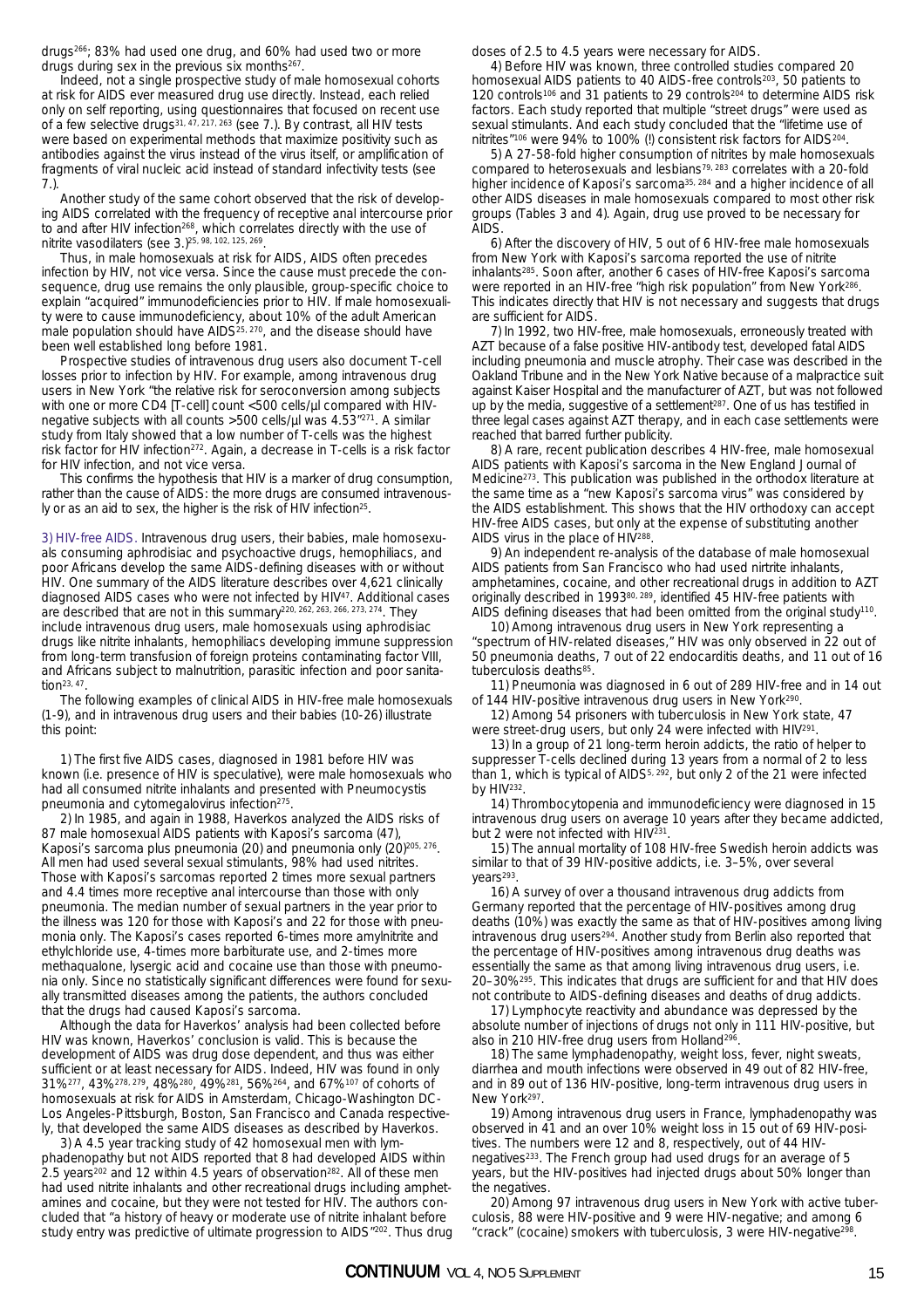21) Among heroin addicts from New York, having injected an average of 5.7 years, natural killer cell activity was reduced 2-fold and T4/T8 cell ratios from 2 to 1.589

22) A survey of the causes of death of 412 intravenous drug users from New Jersey, revealed many HIV-free cases, including at least 48 pneumonias, 35 tuberculoses, and 6 encephalopathies<sup>40</sup>

23) Similar neurological deficiencies were observed among 12 HIVinfected and 16 uninfected infants of drug-addicted mothers (Thomas Koch, UC San Francisco, personal communication)299. Moreover, babies with and without HIV, but from HIV-positive mothers, had lower psychomotor indices than babies from HIV-free mothers. The probable reason is that HIV is again a marker for the cumulative dose of intravenous drugs consumed by the mother<sup>25</sup>.

24) The psychomotor indices of infants "exposed to substance abuse in utero" were "significantly" lower than those of controls, "independent of HIV status." Their mothers were all drug users but differed with regard to drug use during pregnancy. The mean indices of 70 children exposed to drugs during pregnancy were 99 and those of 25 controls were 109. Thus maternal drug use during pregnancy impairs children independent of HIV<sup>300</sup>

The same study also reports a "significant difference" based on the HIV status of these children. The mean score of 12 HIV-positives was 88 and that of 75 negatives was 102. As is typical for the AIDS establishment, HIV-positive babies of non-drug using mothers were grouped with those from drug-using mothers (see 7.). But although the study did not break down the scores of the HIV-positive infants based on "exposure to substance abuse in utero", it documented that 4 of the 12 HIV-infected infants were "above average," i.e. 100-114 – and that 4 of the 12 mothers did not inject drugs during pregnancy!

25) Ten HIV-free infants born to intravenous drug-addicted mothers had the following AIDS-defining diseases "failure to thrive, persistent generalized lymphadenopathy, persistent oral candidiasis, and developmental delay..."301

26) One HIV-positive and 18 HIV-free infants born to intravenous drug-addicted mothers had only half as many leukocytes at birth than normal controls. At 12 months after birth, the capacity of their lymphocytes to proliferate was 50- 70% lower than that of lymphocytes from normal controls<sup>302</sup>.

Each of these non-correlations between HIV and AIDS is predicted by the hypothesis that recreational drugs and other non-contagious risk factors cause AIDS.

#### 6.9. Discontinuation of drug use either stabilizes or cures AIDS.

The drug hypothesis predicts that termination of drug use stabilizes or cures AIDS diseases, except for those that have reached a critical threshold of no return. Indeed, this has been documented in several examples:

1) AZT-recipients. Ten out of 11 HIV-positive, AZT-treated AIDS patients recovered cellular immunity after discontinuing AZT in favour of an experimental vaccine<sup>303</sup>. Two weeks after discontinuing AZT, 4 out of 5 AIDS patients recovered from myopathy<sup>304</sup>. Three of four AIDS patients recovered from severe pancytopenia and bone marrow aplasia 4-5 weeks after AZT was discontinued<sup>305</sup>.

2) Heroin/cocaine-addicts. The incidence of AIDS diseases among HIVpositive intravenous drug users over 16 months was 19% (23/124) and only 5% (5/93) among those who stopped injecting drugs<sup>234</sup>. The T-cell counts of HIV-positive intravenous drug users from New York dropped 35% over 9 months, compared to HIV-positive controls who had stopped injecting<sup>88</sup>.

3) Recreational and anti-HIV/AIDS drugs. The health of male homosexuals is stabilized or even improved by avoiding recreational drugs. For example, in August 1993 there was no mortality during 1.25 years in a group of 918 British HIV-positive homosexuals who had "avoided the experimental medications on offer" and chose to "abstain from or significantly reduce their use of recreational drugs, including alcohol<sup>"242</sup> Assuming an average 10-year latent period from HIV to AIDS, and a random distribution of infection times prior to AIDS, the virus-AIDS hypothesis would have predicted about 116 (918/10 x 1.25) AIDS cases among 918 HIV-positives over 1.25 years. Indeed, the absence of mortality in this group over 1.25 years corresponds to a minimal latent period from HIV to AIDS of over 1,148 (918 x 1.25) years. On July 1, 1994, there was still not a single AIDS case in this group of 918 HIV-positive homosexuals (J. Wells, London, personal communication).

Another "good example that medicines hurt more than they help is the story of Roger Cobb, co-chairman of the consumer caucus for the Commission on AIDS Care, Service and Treatment for Philadelphia and nine surrounding counties. 'Sixty days after I started substance abuse

treatment, I learned that I was HIV-positive,' recalls Cobb, who had used crack and cocaine, among a smorgasbord of other drugs, for more than 21 years. 'A little while later I started treatment with AZT for about 14 months.' It was during this time that he developed what he calls 'the look.' 'I had the sunken face, the ashy skin; I lost weight – everything. Against my doctor's advice, I decided AZT was not for me, so I decided to try something else.' And 'the look'? 'The look is fabulous now,' says the 40-year-old, who is working on his master's degree in social work. 'I'm back to me'"348.

4) Recreational drug users. The T-cells of 29% of 1,020 HIV-positive male homosexuals and intravenous drug users in a clinical trial even increased over 2 years<sup>306</sup>. These HIV-positives belonged to the placebo arm of an AZT trial for AIDS prevention and thus were not treated by AZT. It is probable that under clinical surveillance the 29% whose T-cells increased, despite HIV, have given up or reduced immunosuppressive recreational drug use in the hope that AZT would prevent AIDS (see 4.2).

5) AIDS babies, born to drug-addicted mothers, recover. HIV-positive babies, born to mothers who were intravenous drug users during pregnancy, provide the best controlled examples for the prediction that termination of drug use prevents, or cures AIDS – despite the presence of HIV. For example, Blanche et al. have observed for three years 71 HIVpositive newborns who had shared intravenous drugs with their mothers prior to birth. After three years, 61 of these HIV-positive children were healthy, although some had developed "intermittent" diseases from which they had recovered during their first 18 months. Contrary to the HIV hypothesis, the T-cells of these children increased after birth from low to normal levels – despite the presence of HIV.

Only 10 of these children developed encephalopathy and other AIDS-defining diseases of which 9 died during their first 18 months of life. The study points out that the baby's risk of developing AIDS was related "directly with the severity of the disease in the mother at the time of delivery".

The recovery of babies born with AIDS symptoms from maternal drug use was apparently impaired by iatrogenic intoxication with AZT and other anti-AIDS drugs, "prophylactic treatment [with] ... sulfamethoxazale and zidovudine [AZT] was started earlier and was more frequent among the children born to mothers with class IV disease (AIDS)"307. Based on the severity of their symptoms about 60% of the children were treated prophylactically with AZT "for at least one month", and 50% were treated with sulfa-drugs<sup>307</sup>.

A very similar picture emerges from a collaborative European study of HIV-positive newborns<sup>308</sup>. The study reports that over 60% of congenitally-infected children were healthy at 6 years after birth – although many had experienced transient AIDS diseases, such as pneumonia, bacterial infections, candidiasis and cryptosporidial infection during the first year after birth. About 20% of the HIV-positive children had died or developed long-term AIDS during the first year after birth, and another 20% during the second and third years – and that is exactly the percentage that was "treated with zidovudine [AZT]", 10% before 6 months of age and 40% by 4 years<sup>308</sup>.

Although this study does not even mention the health and health risks of the mothers, previous reports from the European Collaborative Study group have documented that "nearly all children were born to mothers who are intravenous drug users"25, 219. In 1991, the European Collaborative Study group reported that 80% of the children with pediatric AIDS were born to mothers who were intravenous drug users<sup>220</sup>. The 1991-study further points out that "children with drug withdrawal symptoms" were most likely to develop diseases, and that children with no withdrawal symptoms but "whose mothers had used recreational drugs in the final 6 months of pregnancy were intermediate" in their risk to develop diseases<sup>220</sup>.

An American study reports that during the first 18 months after birth a group of HIV-positive babies lagged on average behind a control group of HIV-free infants in all developmental parameters<sup>194</sup>. But the study also reports intravenous and other drug use by the mothers, and that "up to 60% at 18 months" of HIV-posities were on AZT. By 18 months 40% of the HIV-positive babies had apparently completely recovered from maternal drugs, despite HIV, because they were neither treated with AZT nor were any deaths reported. However, up to 60% apparently had suffered intermittent diseases from AZT and residual damage of maternal drug use. Thus the normal performance of 40% of the HIV-positive group, 18 months after withdrawal from maternal drugs, was hidden by the subnormal performance of the HIV-group that was an average of AZT recipients and untreated babies (see 7.7).

It follows that discontinuation of recreational and antiretroviral drugs before a critical threshold is reached prevents or even cures AIDS in HIV-positives.

In sum, this chapter documents that the drug-AIDS hypothesis correctly predicts all facts of American/European AIDS, while the HIV-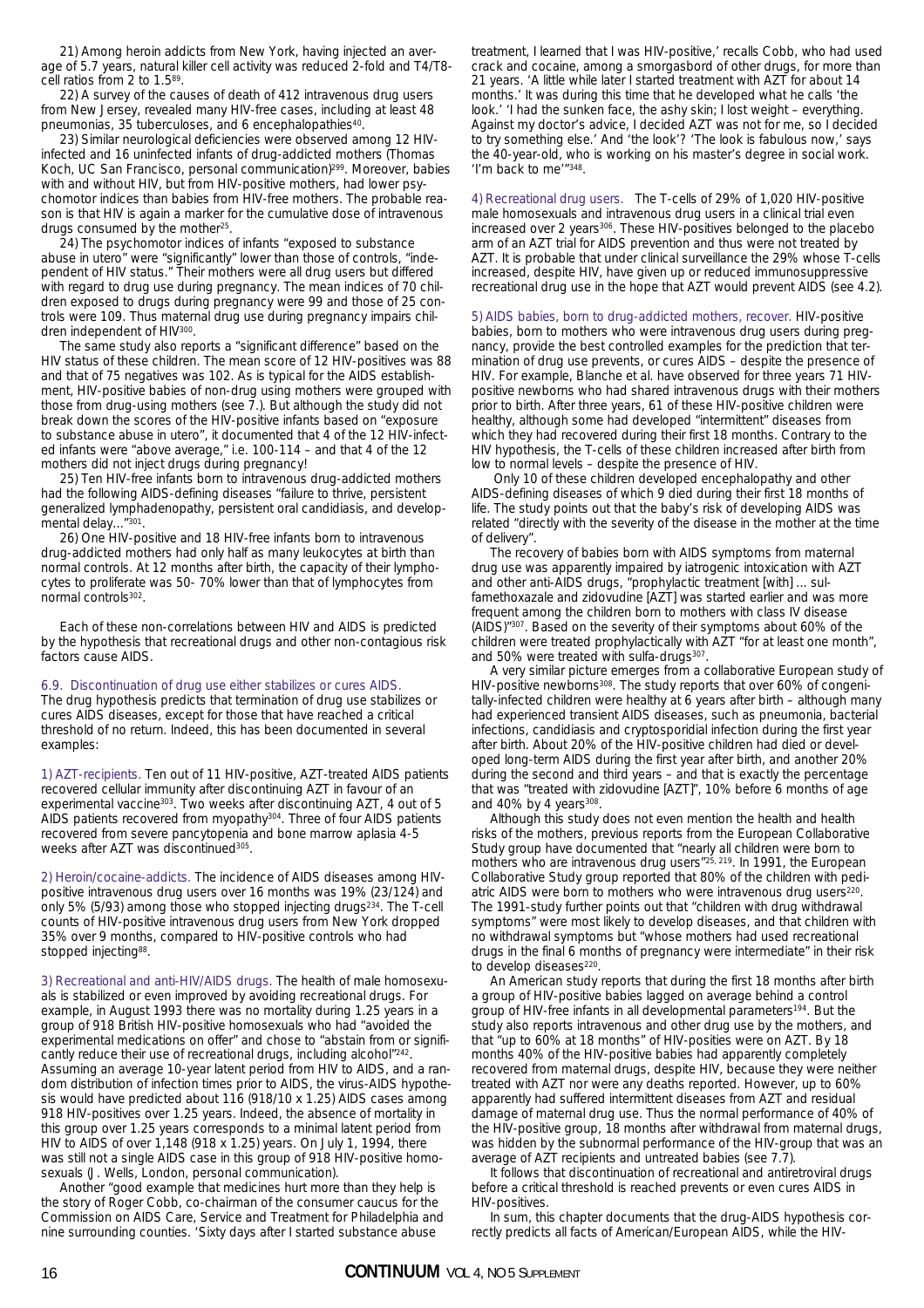#### 7. HOW THE HIV/AIDS ORTHODOXY DIVORCES DRUGS FROM AIDS

Despite abundant evidence for drug pathogenicity, the orthodox medical literature almost unanimously disregards diseases from recreational drugs. Wearing their HIV/AIDS blinkers, AIDS researchers even fail to make the drug connection when matched groups of drug users, differing only in HIV, have the same diseases and high motrtality. Whereas, the diseases and high mortality of HIV-positive drug users are credited to HIV, those of HIV-negatives are credited to other microbes and even to contaminants of street drugs rather than to the psychoactive drugs themselves<sup>38, 39, 85, 288, 309</sup> (see 3, and below).

But even when drug use is recognized as a direct AIDS risk, the role of drugs is divorced from AIDS by unscientific manipulations including misrepresentations, double-standards, omissions of facts and controls and outright censorship. The following examples substantiate these assertions:

#### 7.1. Disregarding drugs.

Although 3.6 million Americans are regular users of cocaine and at least 0.6 million are addicted to heroin (see 3) and a third of the 500,000 American AIDS patients are confirmed long-term intravenous drug users<sup>3, 10, 25</sup>, the pathogenic effects of long-term cocaine and heroin use are not studied anywhere in the US and Europe10, 15, 25, 116. But at least 100,000 American PhDs and MDs are studying the hypothetical pathogen HIV<sup>116</sup>.

A tendentious article in Science described the mood perfectly in 1994 with the quote from a distinguished HIV/AIDS toxicologist, "heroin is a blessedly untoxic drug"15. But unbeknown to Science and its readers, growing numbers of American entertainment stars and junkies are dying from heroin. In the same year in which Science described the "blessedly untoxic" heroin, the US Dept. of HHS recorded 2910 male and 601 female heroin "decedents" (see 3.1 and Table 2) 60. The stories of some were just described in the San Francisco Chronicle under the title "Heroin is in fashion – and death statistics prove it"310

Uninformed or even misinformed (see below) by the trusted medical orthodoxy, the general public and even those who have a direct interest or mandate to warn against drug use are unaware of drug diseases. For example, the Bureau of Justice Stastistics, the Drug Strategies foundation and drug control officials from the White House who published The National Drug Control Strategy: 1996 never warn about the medical consequences of drug use, except that they might lower vigilance against infection by HIV and other microbes<sup>27, 51, 52, 54, 73</sup> (see 3.3).

Although the National Drug Control Study: 1996 is concerned about the safety of "America's [non-drug using] citizens" because "Hardcore drug users frequently are 'vectors' for the spread of infectious diseases such as hepatitis, tuberculosis, and HIV." 52, the Study misses the point that drugs cause the immunodeficiency necessary for these microbes to be pathogenic. It is for this reason that hardcore drug users are virtually the only "American citizens" who are victims of these microbes.

Although inhaling nitrites has been illegal in the US since 1988, because of an "AIDS link"(see 3), inhaling has been practised by at least 4.2 million Americans in 1992, according to a survey of the National Institute on Drug Abuse<sup>81</sup>. In spite of this, nitrites are not listed as an illegal drug category of their own by the Bureau of Justice Statistics<sup>51</sup>, Drug Strategies<sup>50</sup>, the Drug Abuse Warning Network (DAWN) of the US Department of HHS<sup>60, 82</sup>, or the President's National Drug Control Study: 1996 52.

Although the majority of American AIDS patients – male homosexuals, and probably all Kaposi's sarcoma patients – have been using cytotoxic and carcinogenic nitrite inhalants and many other toxic recreational drugs, non-injected drugs are not reported as an AIDS risk category by the CDC's HIV/AIDS Surveillance Reports. But no HIV infection "category" is too small to be left out of the Surveillance Reports, as for example the less than 10 annual male AIDS cases that reportedly result from "sex with a person with hemophilia"311

The San Francisco Chronicle just demonstrated the consequences of the orthodox blindness to the drug-AIDS connection under the title "HIV hits former USSR - a small city's story,"349. The journal is shocked that "half of the town's drug-injecting subculture is believed to be infected [by HIV]" and that "AIDS will be more common here than America". But neither the journal nor the journalist even gave a thought to the possibility that "to shoot raw opium" may be the cause of the predicted AIDS epidemic.

#### 7.2. Misrepresentation of facts, example 1.

The CDC provides the first example of misrepresenting facts to dissociate drugs from AIDS. After the publication in April 1983 of two different

AIDS viruses in Science, one by Gallo (HTLV-I)312 the other by Montagnier<sup>313</sup> (now termed HIV), the CDC was ready to abandon the drug hypothesis. But in view of the overwhelming correlations between drugs (particularly nitrites) and AIDS, functional evidence was necessary to discard the drug hypothesis in favor of viral AIDS.

To accomplish this transition the CDC commissioned a study of the immune effects of nitrite inhalants on mice and published the results in an anonymous one-page-paper in the CDC's house journal, the Morbidity Mortality Weekly Reports<sup>314</sup>. The study concluded that, "None of the animals exposed to IBN (isobutyl nitrite) showed any evidence of immunotoxic reactions. Methemaglobinemia [oxidation of hemoglobin] was noted in animals exposed to 300 ppm (parts per million) of IBN, and some evidence of thymic atrophy, possibly stress-related..." The study was apparently published in a hurry because "... detailed histologic examinations have not been completed." Yet the CDC concluded with the authority of its office that, "…these drugs are not responsible for the basic immune defects characteristic of AIDS.

The CDC's action was exceptional on several grounds: 1) Rather than following its usual practice of reporting AIDS information supplied by other researchers and institutes this time the CDC conducted its own experimental study on AIDS.

- 2) The CDC study referenced two Lancet papers as the initial evidence of a correlation between nitrites and AIDS. But until then the CDC had not refuted or attempted to refute publications from others.
- 3) The CDC's anonymous investigators exposed mice to a concentration of nitrites that is orders of magnitude below that inhaled recreationally126. According to a reporter who interviewd one of the investigators of the CDC study in 1994, "Lewis explained that, in determining the dose, they had to adjust it below the level where they were 'losing' the mice..."95 – a fact that might have been useful to include in the text of a paper that concluded that, "drugs are not responsible for ... AIDS"314.
- 4) Considering that T-cell deficiency is the hallmark of AIDS, it is hard to understand how the CDC could dismiss "thymic atrophy" in nitrite exposed mice as "stress related".

#### 7.3. Misrepresentation of facts, example 2.

In an effort to dissociate the new American drug epidemic from the new AIDS epidemic the office of the director of AIDS research of the NIAID, Anthony Fauci, also published an anonymous paper, "The relationship between the Human immunodeficiency Virus and the Acquired Immunodeficiency Syndrome, "13. The paper claims that drugs cannot cause AIDS, because AIDS is new but drug use is old. The NIAID asserts that, "a temporal association between the onset of the extensive use of recreational drugs and the AIDS epidemic is also lacking. The wide-spread use of opiates in the United States has existed since the middle of the 19th century. ... the number of individuals aged 25 to 44 years reporting current use of marijuana, cocaine, inhalants, hallucinogens and cigarettes declined between 1974 and 1992, while the AIDS epidemic worsened."

However, the NIAID's information is hard to reconcile with information from the Bureau of Justice Statistics, the White House, the Department of HHS Drug Abuse Warning System, the NIDA and even private investigators (see Tables 2 and 3, Fig. 2). These and other sources document that:

- 1) The American drug epidemic of the "middle of the 19th century" had declined after World War I and completely ended during World War II51.
- 2) The percentage of drug users at the peak of the early American drug epidemic was significantly smaller than the current one, namely 250,000 addicts out of 75 million Americans in 190051, 54 compared to 20 million addicts out of 250 million now<sup>50, 51</sup>.
- 3) The amounts consumed in the early epidemic were much lower, about 11 tons of cocaine for 90 million Americans in 1906, compared to about 400 tons for 250 million now (see 3. and Fig. 2).
- Before World War I, nearly a third of all Americans died from pneumonia, tuberculosis and other AIDS defining diseases, and the average age at death of Americans was about the same as that of AIDS patients now<sup>1, 315</sup>. Thus, drug-AIDS mortality would have been hidden in the normal background mortality from the dominant infectious diseases of that time.

It follows that either the NIAID, or many others including the Bureau of Jusice Statistics, the Department of HHS, the NIDA, the White House as well as non-governmental sources misrepresent the facts. Even the major source of drug use in the NIAID's anonymous report, David Courtwright's Dark Paradise: Opiate Addiction in America Before 1940, documents that the number of American opium addicts had dwindled to a few thousand, mostly doctors, by 1940, and that drug arrests had fallen below 3000 per year by that time53.

7.4. Different standards of verification for HIV and drugs.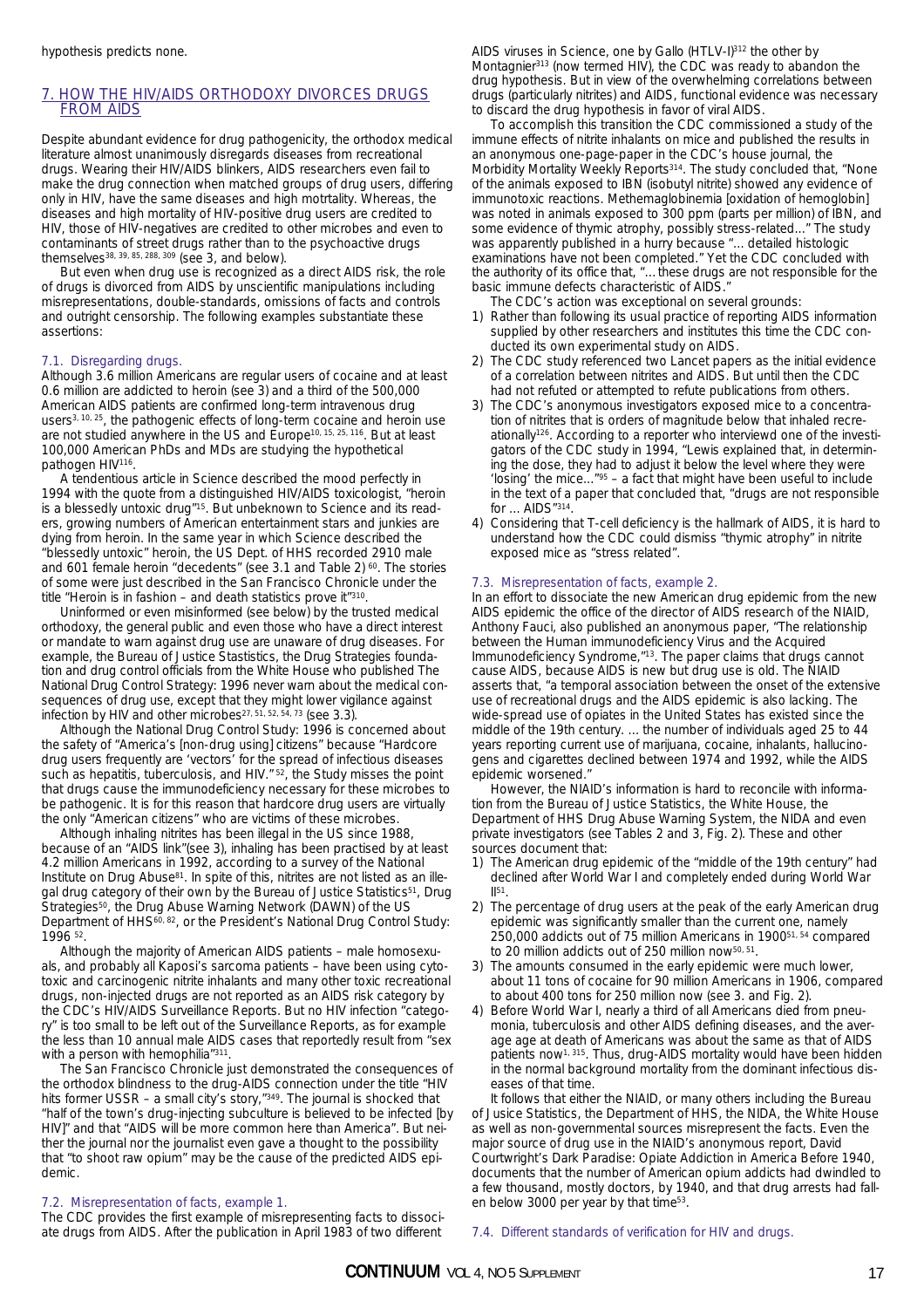Since infectious HIV is virtually never detectable in AIDS patients, AIDS epidemiologists accept antibodies against the virus as evidence for the virus25, 30, 46. However, antibodies signal virus neutralization – the reason why infectious HIV is undetectable in most AIDS patients. Thus evidence for a prior defeat of the virus with antiviral immunity, is taken as evidence for a current or future viral disease. However, the principal of vaccination teaches just the opposite: antiviral immunity is the only current and future protection against viruses. The search for HIV is further biased in favor of being positive, because antibodies against many other microbes will register as anti-HIV antibodies due to the inherent false positive rate of all antibody tests47, 316, 317. Thus antibodies are grossly exaggerated standards for the presence of a virus.

To determine recreational drug use AIDS epidemiologists rely only on "self-reporting", instead of using standard drug tests<sup>217, 263</sup>. This epidemiological honor system is certain to minimize drug-AIDS connections because people tend to forget and to deny socially unacceptable behavior like drug use. Indeed, denial is one of the first indications of all addictions. According to drug treatment experts: "deception is the rule in the illicit drug market place..."121. Thus, unverified questionnaires are underestimates of drug use.

Moreover, comparisons between HIV and other possible causes of AIDS are 100% biased in favor of HIV because of the HIV-based AIDS definition (see 2). According to this definition HIV/AIDS researchers are entitled to exclude HIV-free AIDS cases from their AIDS statistics. Thus, citing 100% HIV-AIDS correlations as proof for the HIV hypothesis is not only misleading but is in fact deceptive<sup>34</sup>. It is, therefore, not surprising that even the most popular recreational drugs of a given risk group, like nitrite inhalants among male homosexuals<sup>80, 103</sup> (Table 4), lose out against HIV when studied by HIV/AIDS epidemiologists. An unbiased search for the cause or causes of AIDS would first define AIDS diseases clinically, and then report the coincidences with all the suspected causes.

Based on the presumptuous HIV-AIDS definition and the double standards of verification for drug use and HIV, two articles have recently refuted "Duesberg's drug-use hypothesis"80 (see 7.5) One of these was even commissioned as a commentary by Nature<sup>80</sup>, and was sponsored by the NIAID, the other was published in The Lancet<sup>103</sup>. For further emphasis the articles were accompanied by international press releases to enhace their impact on unsuspecting non-AIDS professionals and the general public209, 318-320.

#### 7.5. Omission of facts and controls.

The conclusion of the Nature commentary that all claims that drugs cause AIDS "have no basis in fact" was not only based on questionable standards of verification, but also on the omission of crucial facts and controls<sup>80</sup>. For example:

- 1) The authors proudly display, on a blue colored background, a graph of "drug-free", HIV-positive AIDS patients losing their T cells over time. The graph demonstrates that the authors are clearly aware that a drug-free control group of HIV-positive AIDS patients is necessary to refute the drug hypothesis of AIDS, while at the same time supporting the orthodox view that HIV causes AIDS. However, the drugfree group reported by the authors proved to be an empty set, as no drug-free AIDS patients were recorded in the Nature commentary109, 321. Our independent analysis of the data base also failed to identify the missing group of drug-free AIDS patients<sup>110, 209</sup>. Despite our challenge in The Lancet<sup>211</sup>, Genetica<sup>110</sup>, and Science<sup>322</sup>, to this date the authors have failed to come up with an explanation as to the origin of their drug-free group<sup>323</sup>
- The re-investigation of the database of the Nature commentary further revealed that 45 drug-using, HIV-free patients had been omitted from the paper, although they had AIDS defining diseases<sup>110</sup>. This brazen manipulation of the facts was legitimised with the CDC's HIV antibody-based AIDS definition<sup>323</sup> (see 2).
- 3) The Nature commentary also omitted the fact that 73% of the HIVpositive AIDS patients were on AZT. However, in response to our challenge the authors acknowledged the AZT prescriptions 2 years later<sup>289</sup>

Thus the drug hypothesis was refuted by claiming non-existing, drugfree AIDS patients, by hiding HIV-free AIDS patients, and by omitting widespread AZT use by AIDS patients.

Numerous other epidemiologists have also investigated "HIV disease progression"<sup>100</sup> to AIDS in drug users<sup>86, 87, 90-92, 99, 102, 104, 267 without offering</sup> drug-free controls. Indeed, there is not a single epidemiological study in the bulging AIDS literature that ever described a group of HIV-positive people, without confounding health risks like drug use or hemophilia, progressing from HIV to AIDS<sup>10, 213</sup>. This absence of drug-free controls is the single most damaging flaw of AIDS epidemiology.

For example, Alcabes et al. conclude from a study of HIV-positive intravenous drug users from New York that, "The results of this analysis provide evidence for a mechanism by which the clinical factors that predict more rapid progression to AIDS, such as bacterial infection, might work, and why other factors, such as drug injection, are unrelated to AIDS risk"86. But no control is offered for drug-free AIDS.

Based on analyses of HIV-positive intravenous drug users, "with 45% injecting at least once per day," Margolick et al. conclude "that progression of HIV-1 infection in IV drug users, as reflected in the decline of CD4 cell counts, is no more rapid than that reported for other risk groups"90. In an effort to exclude the role of drugs in AIDS, the authors pointed out that in a particular six-month survey interval there was no "effect of active vs inactive drug use" on T-cell loss. However, there was no verification for "inactive" drug use, and no informatiom as to whether "inactive" street drug use was substituted by methadone, which is itself immune suppressive<sup>324</sup>. Moreover there was no effort to determine the cumulative lifetime drug dose of active or "inactive" drug users that is essential to evaluate drug pathogenicity. There was also no information as to whether "other risk groups" included drug-free controls.

Moreover, a "Tricontinental" study from San Francisco, Vancouver, Amsterdam and Sydney that was sponsored by the American NIAID claimed that cohorts of HIV-positive male homosexuals using batteries of recreational drugs including, "alcohol, tobacco, cannabis, nitrites, cocaine and amphetamines" in addition to AZT developed AIDS from HIV infection alone without offering a population of drug-free HIV-patients as a control. The study concluded that, "None of the presented hazards is significant." Although the study reported that, "there were no appreciable differences in the use of alcohol, tobacco or nitrites," it insisted that, "Notably, nitrite use was not associated with disease progression, and the use of tobacco appears not to be related to progression to AIDS or P. carinii pneumonia (data for the latter not shown)"<sup>100</sup>. A remarkable "Tricontinental" conclusion!

Likewise, the NIAID-sponsored MAC study of male homosexuals published that there is "No evidence for a role of alcohol or other psychoactive drugs in accelerating immunodeficiency in HIV-1 positive individuals"101 although it had never identified even one drug-free, HIV-positive homosexual with AIDS in 10 years<sup>82</sup>. Indeed, a recent report from the MAC study, published in the Journal of Substance Abuse seems to contradict their earlier message: "Men who combined volatile nitrite (popper) use with other recreational drugs were at highest risk both behaviorally and in terms of human immunodeficiency virus-1 (HIV) seroconversion throughout the study." All of the 500-800 homosexual men at "highest risk" studied had used nitrites, in addition to various combinations of 12 other recreational drugs<sup>102</sup>

Because of their complete disregard for the medical consequences of drug use, most AIDS epidemiologists do not even look for a drug-free AIDS case although many acknowledge bewildering drug use (see Tables 4 and 6). An event at a conference on the role of nitrites in Kaposi's sarcoma in 1994 illustrates this bias perfectly. Asked whether there was even one AIDS patient who never used drugs, an investigator of the largest group of male homosexuals ever studied for "HIV disease progression," the MACS cohort, responded, "I never looked at the data in this way"82, 95. But the MAC study, which is supported by the NIAID with several million dollars annually, has repeatedly recorded heavy drug use for over 10 years (Table 4)<sup>101, 102, 267</sup>.

However, until drug-free controls are available, conclusions that HIV rather than drugs cause AIDS are un-informed speculations. In fact the sheer multiplicity of epidemiological studies describing "HIV-disease progression" only in drug users from San Francisco<sup>80, 100</sup>, Vancouver<sup>100, 325</sup>, Chicago – Los Angeles – Baltimore – Pittsburgh101, 102, Sydney100, Milan<sup>92</sup>, Amsterdam<sup>100</sup>, London<sup>104</sup> can hardly be an accident. It suggests that drugs are causing AIDS.

To avoid the pitfalls of confounding variables of HIV, matched groups must be compared that differ only in one variable326. Thus an appropriate statistical analysis of the role of drugs in AIDS would compare two groups of HIV-positives (or two groups of HIV-negatives) matched for all variables but drug use. Based on Feynman's standards of science, there are three contending explanations why so many AIDS-epidemiologists have omitted drug-free controls: (a) either they are ignorant of drug toxicity, or (b) they are ignorant of confounding variables in epidemiological studies, or (c) there are no drug-free AIDS cases, because drugs cause AIDS.

#### 7.6. Confounding "confounding viariables".

The Nature commentary also demonstrates the "proper methods" used by HIV researchers to eliminate "confounding variables" such as drug use from the non-confounding variable HIV<sup>80</sup>.

In view of the "fact" that homosexual men who were "heavy" nitrite users had twice as much Kaposi's sarcoma as those who were "light" users, the authors argued as follows: "This crude association is apparently the basis for Duesberg's hypothesis. Further analysis of the data reveals a similar association between drug use and HIV positivity, and when controlled for HIV serostatus, there is no overall effect of drug use on AIDS. A similar effect, a marginal association that drops after control-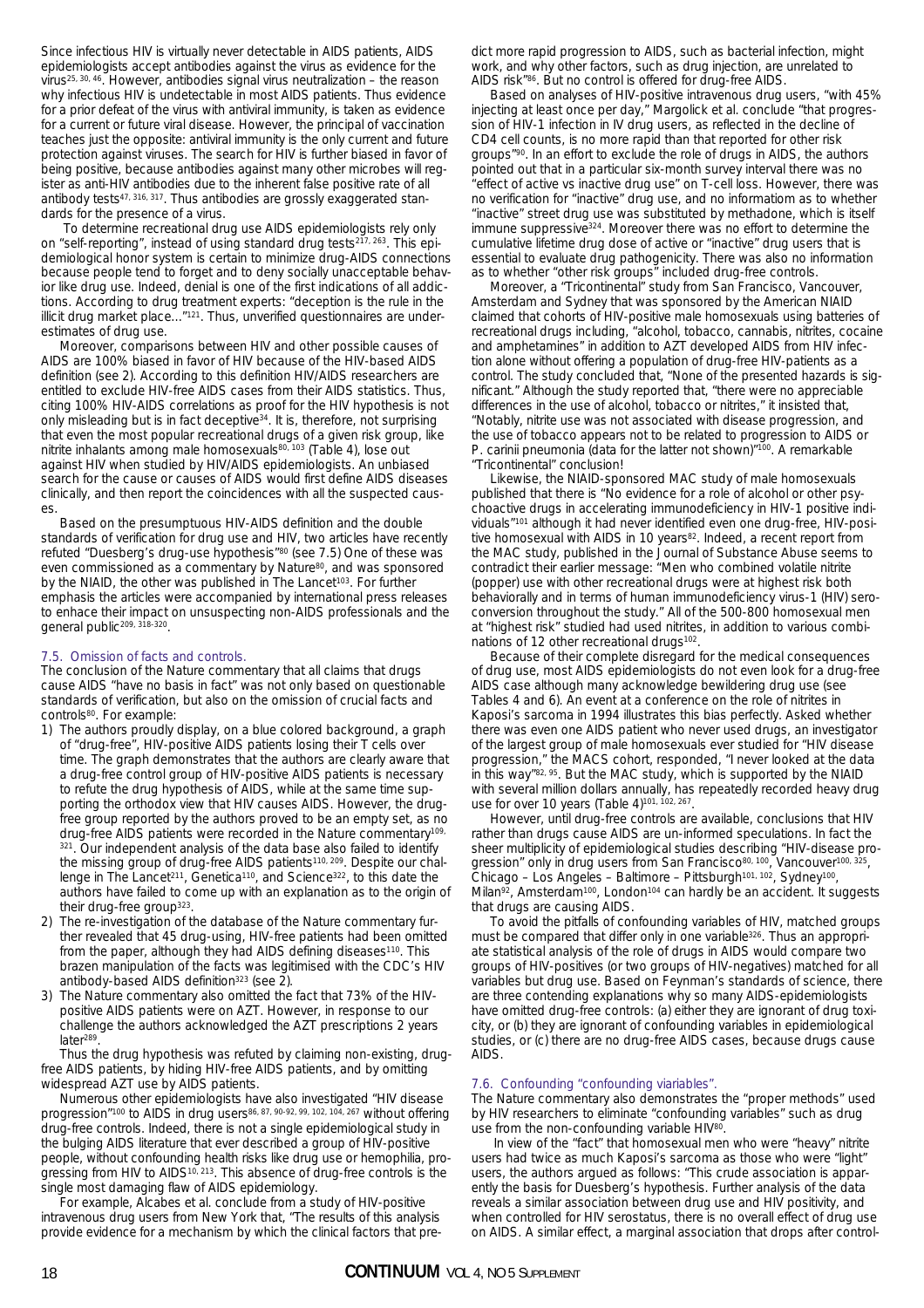ling for HIV serostatus, is seen in cases which end in Kaposi's sarcoma. Thus when proper methods are used to assess the role of confounding variables, there is no evidence of a drug effect<sup>"80</sup>. With this reasoning the article proudly rejected the drug hypothesis with, "such claims have no basis in fact." The anti-drug bias of Nature is so pervasive that the editor openly censored<sup>327</sup> all critics pointing out confounding by drug use<sup>109, 110,</sup> 210, 328. However, The Lancet allowed two critical letters46, 211.

Called to task on the possibility of confounding two years later in Science, the authors simply restated their conclusion without lifting the secret of their "proper methods": "The standard statistical methods that we used to differentiate cause from confounding factors showed, in this case, that HIV was the cause and that drug-use association was spurious"323.

In short, Nature has refuted the drug hypothesis by first commissioning a commentary that relied on AIDS patients who had all (!) used a multiplicity of recreational drugs in addition to AZT, and then by openly censoring all objections to its methodological flaws and unscientific manipulations – a bewildering achievement coming from the world's oldest science journal.

#### 7.7. Grouping drug-using with non-drug using HIV-positives.

This manipulation credits the diseases of drug users to non-drug users within the same study group of HIV-positive people. For example, HIVpositive babies who either shared recreational drugs with their mothers or received AZT from their doctors are grouped with babies who neither received drugs from their mothers nor AZT, and the diseases of the HIVpositive "group" as a whole are then compared to those of HIV-free babies194, 300, 307 (see 6.9). But mothers of HIV-free babies typically have not used cocaine, nor are HIV-free babies ever treated with AZT25.

Likewise, the mortality of groups of HIV-positive hemophiliacs who on average have received many more immunosuppressive transfusions than HIV-negatives and of which most are now treated with AZT and other toxic antiviral drugs, is compared to that of untreated, HIV-free hemophiliacs (see 7.8)21-23, 37, 173. Naturally, all excess mortality from immunosuppressive transfusions, AZT and other anti-HIV/AIDS drugs is credited to HIV. This practice obscures the role of drugs and other noncontagious risk factors in AIDS in favor of HIV.

#### 7.8. Hiding evidence that AZT accelerates death, eleven examples.

In an effort to hide the emerging tragedy, the medical establishment either trivializes or disclaims the evidence that AZT causes diseases and accelerates death. An analysis of several of the above cited examples of AZT-accelerated morbidity and mortality (see 4) documents this assertion

1) The observation that among male homosexuals, "HIV dementia among those reporting any antiretroviral use (AZT, ddI, ddC, or d4T) was 97% higher than among those not using this antiretroviral therapy" is interpreted by its authors with little concern for percentages: "This effect was not statistically significant"112

2) The stunning results that HIV-positive hemophiliacs on AZT have 4.5-times more AIDS and have a 2.4-times higher mortality than untreated HIV-positive hemophiliacs, is excused by the NIH researcher James Goedert, the former proponent of the nitrite-AIDS hypothesis (see 3), with the casual explanation, "probably because zidovudine was administered first to those whom clinicians considered to be at highest risk"193. But, although AZT apparently increased the morbidity and mortality of hemophiliacs significantly, Goedert et al. did not question the appropriateness of AZT therapy.

3) Darby et al. report in Nature in 1995 that the mortality of HIV-positive British hemophiliacs increased 10-fold since the introduction of AZT in 1987173. The authors acknowledge that "treatment, by prophylaxis against Pneumocystis carinii pneumonia or with zidovudine [AZT] has been widespread" in HIV-positive hemophiliacs. But instead of even considering that these drugs could have play a role in accelerating the deaths of hemophiliacs, they argued that "HIV-associated mortality has not been halted by these treatments"173. They failed to explain why HIV-associated mortality would have risen 10-fold only after the introduction of AZT and other anti-AIDS therapies in 1987, rather than in the two decades before 1985 during which HIV was unknowingly transfused into hemophiliacs together with clotting factor<sup>23</sup>

4) Saah et al. explain their observation that male homosexuals on AZT have a two- to four-fold higher risk of Pneumocystis pneumonia than untreated controls as follows: "Zidovudine was no longer significant after T-helper lymphocyte count was considered, primarily because nonusers had higher cell counts..."190. The fact that an inhibitor of DNA synthesis designed to kill human cells would reduce lymphocyte counts was not mentioned.

5) An evaluation of AIDS prophylaxis with AZT produced in 1994 the following results: "the average time with neither a progression of disease nor adverse event was 15.7, 15.6, and 14.8 months for patients receiving placebo, 500 mg zidovudine, and 1500 mg zidovudine, respectively.

…After 18 months, the 500-mg group gained an average of 0.5 month without disease progression, as compared with the placebo group, but had severe adverse events 0.6 month sooner." On this basis the authors concluded that, "…a reduction in the quality of life due to severe side effects of therapy approximately equals the increase in the quality of life associated with a delay in the progression of HIV disease"191. It remains unclear, however, how one gains 0.5 months "without disease progression" while one has "severe adverse effects" 0.6 months sooner.

In view of this one wonders why since 1994 at least 220,000 mostly healthy, HIV-positive people continue to receive AZT, either by itself or combined with other drugs like protease inhibitors, all of which have no therapeutic value and cost the patient or tax payer over \$12,000 per year<sup>25</sup>

6) The blunt result that AZT prophylaxis reduced survival from 3 to 2 years, and caused "wasting syndrome, cryptosporidiosis, and cytomegalovirus infection ... almost exclusively" in AZT-treated AIDS patients, was interpreted like this: "The study of patients who progress from primary HIV infection to AIDS without receiving medical intervention gives insights into the effects of medical intervention on presentation and survival after developing an AIDS defining illness". But the nature of these "insights" was not revealed by the authors<sup>192</sup>.

7) The largest test of AIDS prophylaxis with AZT of its kind, the Concorde trial, found no prophylactic value, but instead revealed a 25% higher mortality in AZT recipients than in untreated controls<sup>329</sup>. In view of these awkward results Seligmann et al. reached the patronizing conclusion: "The results of Concorde do not encourage the early use of zidovudine [AZT] in symptom-free HIV-infected adults"155.

8) A study that treated HIV-positive, intravenous drug users from New York with AZT observed: "The rate of CD4 lymphocyte depletion did not appear to slow after the initiation of zidovudine therapy…". This led to the conclusion: "Our data failed to provide evidence for an effect of zidovudine on the depletion of CD4+ lymphocytes, but the direction of the modeling results suggested that zidovudine users in this sample may have experienced more rapid CD4+ cell depletion"86.

9) As of 1994 the American NIAID and the CDC promoted the prevention of maternal HIV transmission with AZT44, 174, 175, 330. But the costs of the hypothetical triumph of reduced HIV transmission in terms of birth defects and abortions were omitted from the reports of the original trial<sup>174, 175, 330-333</sup>. However a study from outside the US reported 8 spontaneous abortions, 8 therapeutic abortions and 8 serious birth defects, including holes in the chest, abnormal indentations at the base of the spine, misplaced ears, triangular faces, heart defects, extra digits and albinism among the babies born to 104 AZT-treated women. But these bewildering results were interpreted as just "not proving safety, thus lending tenuous support to the use of this drug"189.

Indeed, "spontaneous" or therapeutic abortion as a result of AZT was not an unforseeable accident. A review in The Lancet on "non-surgical abortion" documents that chemotherapeutic drugs, like methotrexate, have been used to abort normal and ectopic pregnancies since 1952<sup>178</sup>. The article concedes early "concerns over teratogenicity", but concludes: "used correctly, the method could bring great benefits"<sup>178</sup>

10) In 1996, the American National Institute of Child Health and Human Development reported the consequences of AIDS prophylaxis with AZT for HIV-positive babies: "In contrast with anecdotal clinical observations and other studies indicating that zidovudine favorably influences weight-growth rates, our analysis suggests the opposite. Because our analysis of zidovudine effect on standardized growth outcomes was based on limited numbers of patients (no more than 10 at any one visit with prior zidovudine use) and because we could not control for stage of HIV disease in the study design, the result indicating no effect or a negative effect of zidovudine on growth should be interpreted with caution. Presumably, zidovudine use is confounded by progression of HIV disease. The observation that standardized LAZs [length for age scores] were lower after the start of zidovudine therapy than before may suggest merely that sicker infants received zidovudine. However, our findings suggest that the widely held view that antiretroviral treatment improves growth in children with HIV disease needs further study"194. Thus AZT toxicity was shifted to HIV.

But if the lower health standards of AZT-treated babies were due to prior "HIV disease", it would have been necessary to conclude that AZT failed to reverse or even maintain the "HIV disease" of these babies. But that possibility was not mentioned nor apparently even considered by the AZT-doctors. Moreover, the likelihood that AZT was the cause of the babies' diseases was obscured by averaging the diseases of AZT-treated with those of untreated HIV-positive babies (see 7.7).

11) The disquieting observation that AZT increases the annual lymphoma risk of HIV-positives 50-fold, from 0.3 to 14.5%, per year was resolved by the NCI director, Samuel Broder and his collaborators, by claiming a victory for AZT: "Therefore, patients with profound immunodeficiency are living longer [on AZT], theoretically allowing more time for the development of non-Hodgkin lymphoma or other malignancies"187.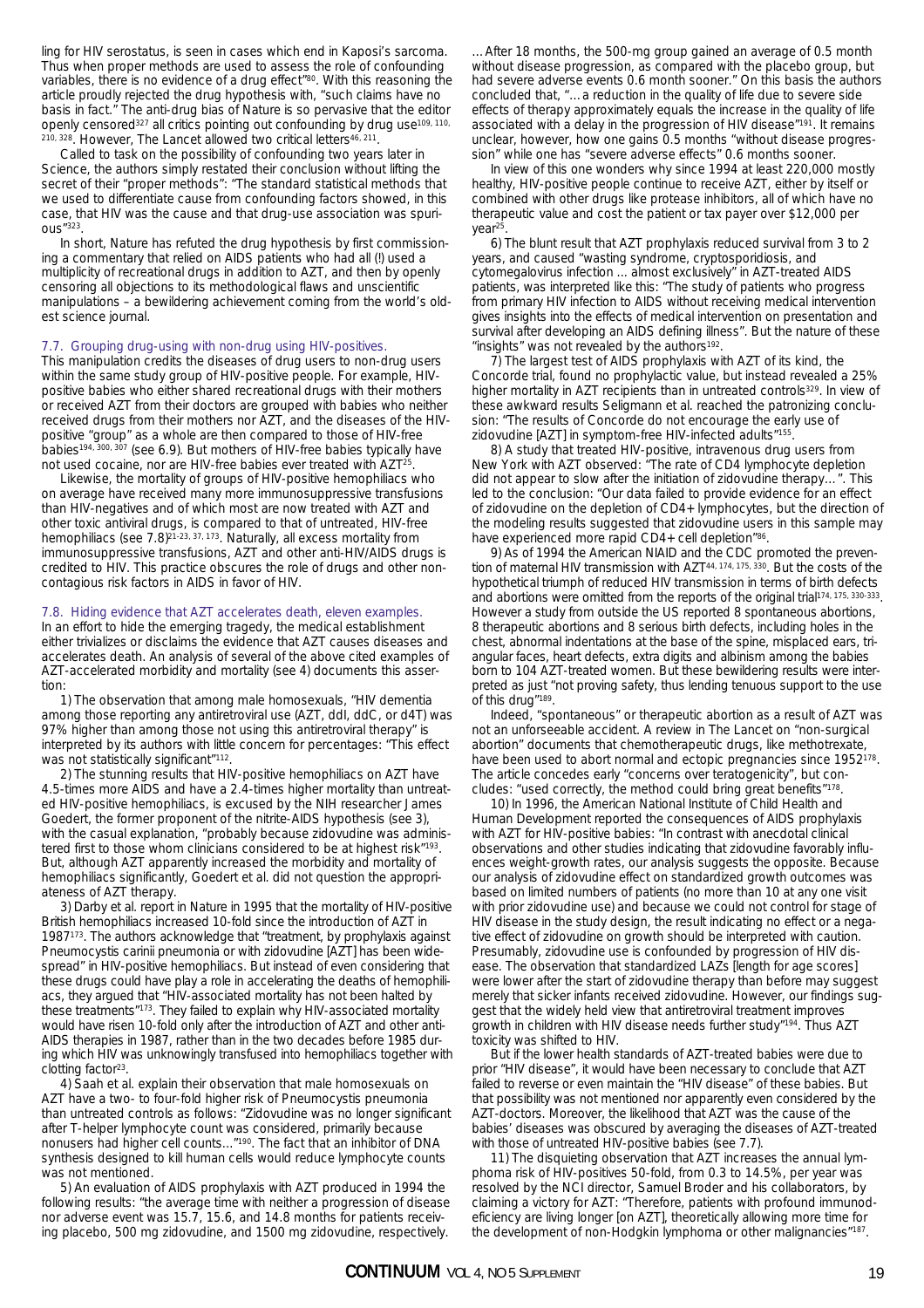#### 7.9. Conclusions.

HIV/AIDS scientists fall far short of Feynman's standard, "to try to give all the information to help others to judge the value of your

contribution...It's not dishonest; but the thing I'm talking about is not just a matter of not being dishonest, it's a matter of scientific integrity, which is another level." HIV/AIDS scientists ought to inform others that the overwhelming correlation between drugs and AIDS can not be just a coincidence, and that the literature already documents that the drugs used by AIDS patients can cause each of the 30 AIDS-defining diseases and deaths.

#### 8. A POSSIBLE SOLUTION AT LAST

It is concluded that the HIV hypothesis has been unproductive and nonpredictive because AIDS is neither an infectious epidemic nor caused by HIV. Thus, far from solving AIDS, the HIV hypothesis has actually escalated the epidemic by monopolizing AIDS reasearch and therapy, and by delivering harmful medications. As the theoretical basis of all anti-AIDS treatments the HIV hypothesis is solely responsible for over 1 million year-long prescriptions of AZT and all other toxic antiviral drugs that have never cured an AIDS patient. On the contrary, AZT and other anti-HIV/AIDS drugs have been shown to accelerate death.

The HIV hypothesis is also responsible for the promotion of recreational drug use. By ignoring, obscuring and even directly refuting in the professional literature, the possibility that nitrites, cocaine and heroin could cause diseases, the medical orthodoxy misinforms a vulnerable and trusting public about the medical consequences of recreational drug use15, 80, 325. The long arm of the international AIDS establishment even reaches out specifically to the public with targeted press releases to convince everybody that drugs are harmless as long as they are taken with clean needles and condoms to protect against HIV infection<sup>319, 320</sup> 334. This misinformation campaign and the campaign that clean needles for unsterile street drugs (!) and condoms protect against all medical consequences of drug use encourage rather than discourage recreational drug use by the unsuspecting public<sup>7, 10, 96</sup>

By contrast, our independent analysis of the AIDS epidemic reveals that AIDS is simply the clinical consequence of the American/European drug epidemic. The drug hypothesis resolves all long-standing paradoxes and contradictions of the HIV-hypothesis and predicts AIDS exactly, the hallmark of a good hypothesis. Therefore, it should have a very high priority in AIDS research. Drug toxicity could be tested experimentally in animals, and in human cells in tissue culture. In addition, drug toxicity could be tested epidemiologically in humans who are addicted to recreational drugs or are prescribed AZT. Such tests could be conducted at a microscopic fraction of the cost that is now invested in the HIV hypothesis.

According to the drug hypothesis AIDS would be entirely preventable and at least partially curable, if:

1) AZT and all other anti-HIV drugs were banned,

2) illicit recreational drug use was terminated,

3) AIDS patients were treated for their specific diseases with proved medications, e.g. tuberculosis with antibiotics, Kaposi's sarcoma with conventional cancer therapy, and weight loss with good nutrition.

In addition to saving about 50,000 to 75,000 lives per year from AIDS, the drug hypothesis could save the American tax payer up to \$23 billion annually. Eight of the \$23 billion are spent on AIDS treatment, research and education based on the unproductive HIV hypotheasis<sup>335</sup> 336, and \$15 billion are spent on the War on Drugs50, 52, 61, 335, 336. The War on Drugs is "primarily focused on supply control efforts"50,52, but has failed completely to stop the American drug epidemic.

But if the wars on AIDS and drugs were based on the health consequences of long-term drug use, they could be just as successful as the federal anti-smoking program. Based on education that smoking causes lung cancer, emphysema and heart disease, smoking has dropped in the US from 42% of the adult population in 1965 to 25% in 1995235. And only 15.5% of Californians smoked regularly in 1995, down from 26% in 1984. In view of this the CDC's director of the Office of Smoking and Health proudly announced, "Not only are these states [California and others] doing something right, but other states are looking at them and seeing that this works"337. Thus by adopting the drug-AIDS hypothesis the CDC could also win the war on AIDS.

However, there are an number of monumental obstacles, 15 years in the making, that block the possible solution of AIDS based on the drug hypothesis:

1) The HIV/AIDS orthodoxy's annual budget of \$8 billion from the US taxpayer alone,

2) The thousands of AIDS organizations, including countless public health and activist careers and the tens of thousands of scientific reputations that are exclusively built on HIV<sup>7, 10</sup>

3) The numerous medical and social benefits available to HIV-positive activists and patients<sup>338</sup>,

4) The staggering commercial interests in HIV-tests, over 20 million tests per year at \$ 50 or more in the US alone, HIV-vaccines and anti-HIV drugs.

5) The prospects of numerous complaints and malpratice suits against the HIV/AIDS orthodoxy from those who were told they are destined to die based on HIV tests or were helped to die with AZT,

6) The prospect of a profound loss of confidence of the American public in its medical and scientific elite<sup>7, 10</sup>.

Thus the current HIV/AIDS orthodoxy cannot afford the drug hypothesis, and must do everything in its power to keep it from being presented to the American people.

Likewise, the \$15 billion federal establishment that conducts the War on Drugs would risk its large budget and thousands of career positions if the War on Drugs were won in the name of the hypothesis that drugs cause AIDS.

In sum, the drug hypothesis is testable and predicts that AIDS is entirely preventable and treatable by controling drug use. The solution of AIDS and significant progress in the War on Drugs are as close as a very testable and affordable non-HIV/AIDS hypothesis.

#### Acknowledgements.

We thank Fred Cline, Harry Haverkos, Phil Johnson, Serge Lang, Russell Schoch and Richard Strohman for information and advice, and Siggi Duesberg for review and preparation of the manuscript. This investigation was supported in part by the Council for Tobacco Research, USA, and private donations from Robert Leppo, San Francisco, Tom Boulger, Los Angeles, Carol J. Wilhelmy, San Mateo, the participants of the Anthony Robbins Life Mastery University 1995 and 1996, Robbins Research International, San Diego, and a foundation that prefers to remain anonymous.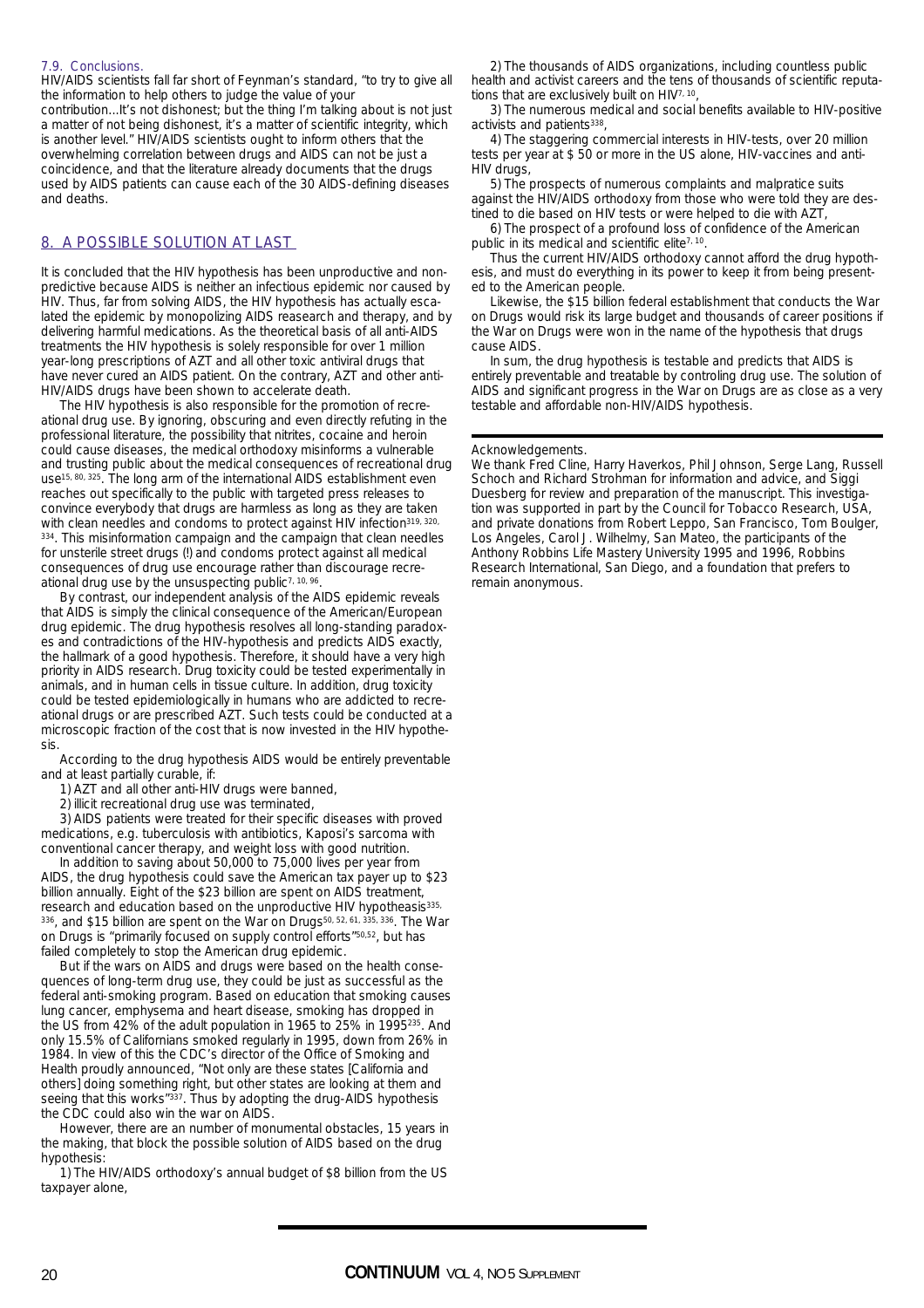#### **References**

1. Moberg CL, Cohn ZA. Rene Jules Dubos. Sci Am 1991; 264: 66-74.

2. Feynman R. Surely you must be joking, Mr. Feynman. Bantam, New York, 1985. 3. Centers for Disease Control and Prevention. U.S. HIV and

AIDS cases reported through December 1995. HIV/AIDS Surveillance Report 1995; 7: 1-39.

4. Institute of Medicine, National Academy of Sciences. Conf-<br>ronting AIDS. National Academy Press, Washington, DC, 1986.<br>5. Institute of Medicine. Confronting AIDS—Update 1988.<br>National Academy Press, Washington, DC, 1988

7. Hodgkinson N. AIDS: the failure of contemporary science.

Fourth Estate, London, 1996.<br>8. Rothman S. Remarks on sex, age and racial distribution of<br>Kaposi's sarcoma and on possible pathogenic factors. Acta<br>Unio Int Contra Cancrum 1962; 18: 326.<br>9. Oettle AG. Geographical and raci

Inc., Washington, 1996.<br>11. Horton R. Truth and heresy about AIDS. The New York<br>Review 1996; 43: 14, 16-20, May 23.<br>12. Institute of Medicine. Confronting AIDS. National Academy<br>Press, Washington, DC, 1986.<br>13. Anonymous (

Immunodeficiency Virus and the Acquired Immunodeficiency Syndrome (1996), National Institute for Allergy & Infectious Diseases, Bethesda, MD.

14. Altman LK. Researchers believe AIDS virus is found. New York Times (New York) 1984: C1, C3, April 24. 15. Cohen J. The Duesberg Phenomenon. Science 1994; 266: 1642-1649.

16. Centers for Disease Control and Prevention. 1993 revised classification system for HIV infection and expanded surveillance

case definition for AIDS among adolescents and adults. Morb<br>Mort Weekly Rep 1992; 41(No. RR17): 1-19.<br>17. Duesberg PH. Infectious AIDS – stretching the germ theory<br>beyond its limits. Int Arch Allergy Immunol 1994; 103: 131

19. Bregman DJ, Langmuir AD. Farr's law applied to AIDS pro-<br>jections. J Am Med Assoc 1990; 263: 50-57.<br>20. National Commission on AIDS. The Twin Epidemics of<br>Substance Use and HIV. July 1991.<br>21. Duesberg P. Is HIV the ca

346: 1371-1372.

23. Duesberg P. Foreign-protein-mediated immunodeficiency in hemophiliacs with and without HIV. Genetica 1995; 95: 51-70. 24. Duesberg P. How much longer can we afford the AIDS virus monopoly?, in AIDS: virus or drug-induced?, P. Duesberg (eds.) Kluwer, Dordrecht, Netherlands, 1996; 241-270.

25. Duesberg PH. AIDS acquired by drug consumption and other noncontagious risk factors. Pharmacology & Therapeutics 1992; 55: 201-277.

26. Drotman DP, Peterman TA, Friedman-Kien AE. Kaposi's sar-<br>coma. How can epidemiology help find the cause?<br>Dermatoepidemiology 1995; 13: 575-582.<br>27. Bennett A, Sharpe A. AIDS fight is skewed by federal cam-<br>paign exagge

P. H. Duesberg (eds.) Kluwer Academic Publishers, Dordrecht/Boston/London, 1996; 111-125. 31. Craddock M. HIV: Science by press conference, in AIDS:

virus- or drug induced?, (eds.) Kluwer, Dordrecht, Netherland, 1996; 127-130. 32. Ho DD, Neumann AU, Perelson AS, Chen W, Leonard JM,

Markowitz M. Rapid Turnover of Plasma Virions and CD4 Lymphocytes in HIV-1 Infection. Nature 1995; 373: 123-126. 33. Maddox J. Duesberg and the new view of HIV. Nature 1995;

373: 189.<br>
21. Duesberg P, Horton R. "The AIDS Heresy": an exchange.<br>
31. Duesberg P, Horton R. "The AIDS Heresy": an exchange.<br>
35. Beral V, Peterman TA, Berkelman RL, Jaffe HW. Kaposi's<br>
sarcoma among persons with AIDS:

Beil JK, Moore LG, Massey JW, Williams NM. HIV-related deaths<br>from selected infectious diseases among persons without AIDS<br>in New Jersey. Journal of Acquired Immune Deficiency<br>Syndromes 1994; 7: 1074-1078.<br>41. Kitange HM,

mortality in Tanzania. BMJ 1996; 312: 216-220.<br>42. Peterman TA, Stoneburner RL, Allen JR, Jaffe HW, Curran<br>JW. Risk of human immunodeficiency virus transmission from<br>heterosexual adults with transfusion-associated infectio

the primary infection in epidemics of HIV infection in gay chorts. J<br>Acquired Immune Deficiency Syndromes 1994; 7: 1169-1184.<br>44. Connor EM, Sperling RS, Gelber R, Kiselev P, Scott G,<br>O'Sullivan MJ, VanDyke R, Bey M, Shear

Jimenez E, O'Neill E, Bazin B, Delfraissy J-F, Culnane M, Coombs R, Elkins M, Moye J, Stratton P, Balsley J, Pediatric AIDS Clinical Trials Group Protocol 076 Study Group. Reduction

of Maternal-Infant Transmission of Human Immunodeficiency<br>Virus Type 1 With Zidovudine Treatment. New Engl J Med 1994;<br>431: 1173-1180.<br>45. Duesberg PH. Retroviruses as carcinogens and pathogens:<br>expectations and reality. C

51. Bureau of Justice Statistics. Drugs, crime, and the justice system. U.S. Dept. of Justice, Washington DC, 1992. 52. Clinton W, The White House. The National Drug Control<br>Strategy: 1996. The White House, Washington DC, 1996.<br>53. Courtwright DT. Dark Paradise: opiate addiction in America<br>before 1940. Harvard University Press, Cambridg

55. Haverkos HW, Dougherty J. Health hazards of nitrite inhalants. Am J Med 1988; 84: 479-482. 56. Siegel R. New patterns of cocaine use: changing doses and

routes, in Cocaine use in America: epidemiologic and clinical perspectives, N. Kozel and E. Adams (eds.) NIDA Research Monographs, Washington DC, 1985; 57. Schuster C. Cocaine use in America: epidemiological and

clinical perspectives, in NIDA Research Monograph Series, NIDA<br>US Department HHS (eds.) US Dept. HHS, 1985; v.<br>58. Kozel NJ, Adams EH. Epidemiology of drug abuse: An<br>overview. Science 1986; 234: 970-974.<br>59. Meddis SV. Her

60. U.S. Department of Health & Human Services. Annual Medical Examiner data. Data from the Drug Abuse Warning Network (DAWN) 1994; 1-82, 1994.

61. Office of National Drug Control Policy. Drugs & Crime Data.<br>Drugs & Crime Clearinghouse 1996; July 1996.<br>62. Perlman D. Cocaine Emergencies Hit Record. SF Chronicle<br>(San Francisco) 1996: A1, A9, May 1.<br>63. Bureau of Ju

Washington, DC, 1989.<br>65. Anderson W. Drug Smuggling. U. S. General Accounting<br>Office, Washington, DC, 1987.<br>66. Schnoll SH, Karrigan J, Kitchen SB, Daghestani A, Hansen<br>66. Schnoll SH, Karrigan J, Kitchen SB, Daghestani A

Statistics Prove It. San Francisco Chronicle (San Francisco) 1996: A1-A8, Jul 30. 70. Sadownick D. Kneeling at the Crystal Cathedral. Genre

1994; 40-45, 86-90, December/January 1994.

71. Rotello G. A deal with the devil. The Advocate 1996; 96,<br>October, 15.<br>72. Russell S. 'Speed' Hospitalizations Soar. SF Chronicle (San<br>Francisco) 1996: A13, A15, July 2.<br>73. Drug Strategies. Keeping Score. Keeping Score

77. Young I. Hell Bent ... or Heavenly Scent? Continuum 1995; 3: 22-25.

78. Bethell T. AIDS and Poppers, in AIDS: Virus- or Drug Induced?, P. Duesberg (eds.) Kluwer Academic Publishers, Dordrecht, 1996; 315-323.

79. San Francisco Department of Public Health, Lesbian & Gay Substance Abuse Planning Group. Lesbian, Gay and Bisexual Substance Abuse Needs Assessment. 1991, August. 80. Ascher MS, Sheppard HW, Winkelstein Jr W, Vittinghoff E. Does drug use cause AIDS? Nature 1993; 362: 103-104. 81. McManus TJ, Starrett LA, Harris JRW. Amyl Nitrite Use by

Homosexuals. Lancet 1982; 503.<br>82. Lauritsen J. NIH reconsiders nitrites' link to AIDS.<br>Biotechnology 1994; 12: 762-763.<br>83. Haverkos HW, Drotman DP. NIDA Technical Review: Nitrite<br>Inhalants. NIDA, Washington, D.C & CDC, A

unpublished.

84. U.S. Department of Health & Human Services. Annual emer-<br>gency department data 1993. Data from the Drug Abuse<br>Warning Network (DAWN) 1993; 81-110.<br>85. Stoneburner RL, Des Jarlais DC, Benezra D, Gorelkin L,<br>Sotheran JL,

in intravenous drug users in New York City. Science 1988; 242:<br>916-919.<br>86. Alcabes P, Schoenbaum EE, Klein RS. Correlates of the rate of decline of CD4+ lymphocytes among injection drug users<br>of decline of CD4+ lymphocyte tors for T4 cell loss in a cohort of intravenous drug users. AIDS 1987; 1: 105-111.

89. Novick DM, Ochshorn M, Ghali V, Croxson TS, Mercer WD, Chiorazzi N, Kreek MJ. Natural killer cell activity and lymphocyte subsets in parenteral heroin abusers and long-term methadone maintenance patients. The Journal o

men and injecting drug users. Archives of Internal Medicine<br>1994; 154: 869-875.<br>92. Galli M, Lazzarin A, Saracco A, Balotta C, Castagna A, Negri<br>C, Ridolfo AL, Uberti-Foppa C, Corbellino M, Moroni M. Clinical<br>and immunolog

S176. 93. Mirken B. Everything you always wanted to know about pop-pers; the "gay drug" is still here despite a ban, and so is the con-troversy. San Francisco Frontiers Newsmagazine 1995; 14: 16-

19, July 20.<br>94. St. Angelo M. Duesberg's Questions About HIV/AIDS Merit<br>Answers. Windy City Times 1996: 12, April 11.<br>95. Lauritsen J. NIDA meeting calls for research into the pop-<br>95. Lauritsen J. NIDA meeting calls for

York, 1993.

97. Shilts R. And the Band Played On. St. Martin's Press, New York, 1987.

98. Ostrow DG. Substance abuse and HIV infection. Psychiatric<br>Manifestations of HIV Disease 1994; 17: 69-89.<br>99. Buchbinder SP, Katz MH, Hessol NA, O'Malley PM,<br>Holmberg SD. Long-term HIV-1 infection without immunologic<br>pr

747-758.<br>101. Kaslow RA, Blackwelder WC, Ostrow DG, Yerg D,<br>Palenicek J, Coulson AH, Valdiserri RO. No evidence for a role of<br>alcohol or other psychoactive drugs in accelerating immunodefi-<br>ciency in HIV-1-positive individ

102. Ostrow DG, Beltran ED, Joseph JG, DiFranceisco W, Wesch J, Chmiel JS. Recreational drugs and sexual behavior in the Chicago MACS/CCS cohort of homosexually active men. Journal of Substance Abuse 1993; 5: 311-325.

103. Schechter MT, Craib KJP, Montaner JSG, Le TN, O'Shaughnessy MV, Gelmon KA. Aetiology of AIDS. Lancet 1993; 341: 1222-1223.

104. Lau RKW, Jenkins P, Caun K, Forster SM, Weber JN,<br>McManus TJ, Harris JRW, Jeffries DJ, Pinching AJ. Trends in sexu-<br>al behaviour in a cohort of homosexual men: a 7 year prospective-<br>study. International Journal of STD September.

106. Jaffe HW, Choi K, Thomas PA, Haverkos HW, Auerbach DM, Guinan ME, Rogers MF, Spira TJ, Darrow WW, Kramer MA, Friedman SM, Monroe JM, Friedman-Kien AE, Laubenstein LJ, Marmor M, Safai B, Dritz SK, Crispi SJ, Fannin SL, Orkwis JP, Kelter A, Rushing WR, Thacker SB, Curran JW. National case-control study of Kaposi's sarcoma and Pneumocystis carinii

pneumonia in homosexual men: Part 1, Epidemiologic results.<br>Ann Intern Med 1983; 99: 145-151.<br>107. Darrow WW, Echenberg DF, Jaffe HW, O'Malley PM, Byers<br>RH, Getchell JP, Curran JW: Risk factors for human immunode-<br>ficiency

TN, O'Shaughnessy MV. HIV-1 and the aetiology of AIDS. Lancet 1993; 341: 658-659.

112. Bacellar H, Munoz A, Miller EN, Cohen BA, Besley D,<br>Selnes OA, Becker JT, McArthur JC. Temporal trends in the inci-<br>dence of HIV-1-related neurologic diseases: Multicenter AIDS<br>Cohort Study, 1985-1992. Neurology 1994;

Striatal dopamine nerve terminal markers in human, chronic metamphetamine users. Nature Medicine 1996; 2: 699-703. 114. Achard C, Bernard H, Gagneux C. Action de la morphine

sur les proprietes leucocytaires; leuco-diagnostic du morphin-isme. Bulletin et Memoires de la Societe Medicale des Hopitaux de Paris 1909; 28, 3rd Series: 958-966.

115. Pillari G, Narus J. Physical effects of heroin addiction. Am J<br>Nursing 1973; 73: 2105-2109.<br>116. Lerner WD. Cocaine abuse and acquired immunodeficiency<br>116. Lerner WD. Cocaine abuse and acquired immunodeficiency<br>syndr

1376-1380. 118. Larrat PE, Zierler S. Entangled epidemics: cocaine use and HIV disease. J Psychoactive drugs 1993; 25: 207-221. 119. Pillai R, Nair BS, Watson RR. AIDS, drugs of abuse and the immune system: a complex immunotoxicological network. Arch Toxicol 1991; 65: 609-617.

120. Mientjes GHC, van Ameijden EJC, Weigel HM, van den Hoek JAR, Countinho RA. Clinical symptoms associated with seroconversion for HIV-1 among misusers of intravenous drugs: comparison with homosexual seroconverters and infected and non-infected intravenous drug misusers. BMJ 1993; 306: 371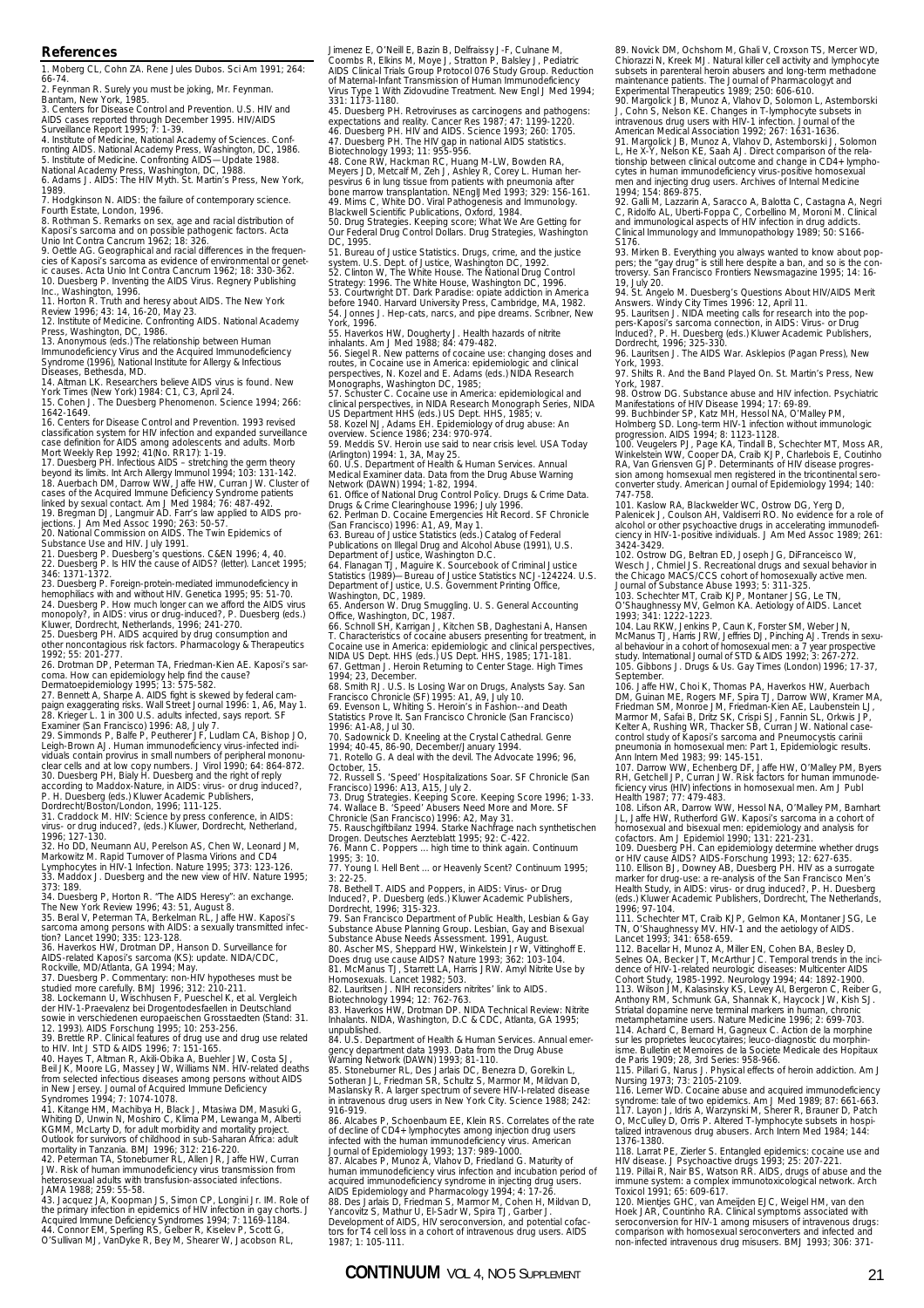373.

121. Wesson D, Smith D. Cocaine: treatment perspectives, in<br>Cocaine Use in America: epidemiologic and clinical perspectives<br>N. Kozel and E. Adams (eds.) NIDA US Dept. HHS, Washington,

DC, 1985. 122. Muñoz A, Vlahov D, Solomon L, Margolick JB, Bareta JC, Cohn S, Astemborski J, Nelson KE. Prognostic indicators for development of AIDS among intranvenous drug users. JAIDS 1992; 5: 694-700.

123. Clair DA. Drug treatment specialist of the Federal Bureau of

Prisons, Greenville IL. personal communication, August 1996.<br>124. Weil A, Rosen W. Chocolate and morphine. Houghton<br>Mifflin Co., Boston, 1983.<br>125. Haverkos HW, Dougherty JA (eds.) Health Hazards of<br>Nitrite Inhalants (1988 Dept. Health & Human Services, Washington, DC, 1988; 75-79.<br>127. Goedert JJ, Neuland CY, Wallen WC, Greene MH, Mann<br>DL, Murray C, Strong DM, Fraumeni JF, Jr., Blattner WA. Amyl<br>nitrite may alter T lymphocytes in homosexual

128. Nieman RB, Fleming J, Coker RJ, Harris JR, Mitchell DM.<br>The effect of cigarette smoking on the development of AIDS in<br>HIV-1-seropositive individuals. AIDS 1993; 7: 705-710.<br>129. Lewis RJS. Food additives handbook. Van

132. National Research Council. Diet, nutrition, and cancer. National Acad. Press, Washington, D.C., 1982. 133. Newell GR, Mansell PWA, Spitz MR, Reuben JM, Hersh

EM. Volatile nitrites: Use and adverse effects related to the cur-<br>rent epidemic of the acquired immune deficiency syndrome. Am<br>J Med 1985; 78: 811-816.<br>134. Cox GD. County health panel urges 'poppers' ban, cites<br>AIDS link

Kaposi's sarcoma. JAIDS 1990; 3: Supplement 1, S47-S50.<br>136. Ratajczak HV, Thomas PT, House RV, Gaworski CL,<br>Sherwood RL, Luster MI, Hagen KL, Abdo K, Jackson CD,<br>Roycroft J, Aranyi C. Local versus Systemic Immunotoxicity

1995; 27: 177-184. 137. Pink Paper. Shops on their guard after poppers sale legal setback. The Pink Paper (London) 1996: June 28.

138. Seligmann M, Chess L, Fahey JL, Fauci AS, Lachmann PJ,<br>L'Age-Stehr J, Ngu J, Pinching AJ, Rosen FS, Spira TJ, Wybran<br>J. AIDS—an immunologic reevaluation. N Engl J Med 1984; 311:

1286-1292.<br>139. Lauritsen J, Wilson H. Death Rush, Poppers and AIDS.<br>Pagan Press, New York, 1986.<br>140. Moss AR. AIDS and intravenous drug use: the real hetero-<br>sexual epidemic. Br Med J 1987; 294: 389-390.<br>141. Kolata G. N

February 28.<br>142. Furman PA, Fyfe JA, St Clair M, Weinhold K, Rideout JL,<br>Freeman GA, Nusinoff-Lehrman S, Bolognesi DP, Broder S,<br>Mitsuya H, Barry DW. Phosphorylation of 3'-azido-3'-<br>deoxythymidine and selective interactio with human immunodeficiency virus reverse transcriptase. PNAS

1986: 83: 8333-8337.<br>143. Fischl MA, Richman DD, Grieco MH, Gottlieb MS,<br>Volberding PA, Laskin OL, Leedon JM, Groopman JE, Mildvan<br>D, Schooley RT, Jackson GG, Durack DT, King D, the AZT<br>Collaborative Working Group. The eff

1987: 235: 1462-1463.<br>145. Kramer L. A good news/bad new AIDS joke. New York<br>Times (New York) 1996: 26, Sunday, July 14.<br>146. Nussbaum B. Good Intentions: How Big Business, Politics,<br>and Medicine are Corrupting the Fight A

147. Physicians' Desk Reference. Retrovir. Medical Economics Co., Orandell, NJ, 1994. 148. Mansuri MM, Hitchcock MJM, Buroker RA, Bregman CL,

Ghazzouli I, Desiderio JV, Starrett JE, Sterzycki RZ, Martin JC.<br>Comparison of in vitro biological properties and mouse toxicities<br>of three thymidine analogs active against human immunodefi-<br>ciency virus. Antimicrobial Age

149. Lemaître M, Guetard D, Henin Y, Montagnier L, Zerial A. Protective activity of tetracycline analogs against the cytopathic effect of the human immunodeficiency viruses in CEM cells. Res enect of the numan immunodenciency viruses in Central<br>Virol 1990; 141: 5-16.<br>150. Avramis VI, Markson W, Jackson RL, Gomperts E

150. Avramis VI, Markson W, Jackson RL, Gomperts E.<br>Biochemical pharmacology of zidovudine in human T-lym-<br>Biochemical pharmacology of zidovudine in human T-lym-<br>phoblastoid cells (CEM). AIDS 1989; 3: 417-422.<br>El Kouni MH.

1990; 63-73.

152. Inoue T, Tsushita K, Itoh T, Ogura M, Hotta T, Saneyoshi M,<br>Yoshida S, Saitoh H, Tomoda Y, Nagai Y. In vitro bone marrow<br>toxicity of nucleoside analog against human immunodeficiency<br>virus. Antimicrob Agents Chemother

Comparative toxicities in murine fetal liver and bone marrow ery-throid progenitor cells. Life Sci 1989; 45: iii-vii. 154. Chiu D, Duesberg P. The Toxicity of Azidothymidine (AZT) on Human and Animal Cells in Culture at Concentrations Used for Antiviral Therapy. Genetica 1995; 95: 103-109. 155. Seligmann M, Warrell DA, Aboulker J-P, Carbon C,

Darbyshire JH, Dormont J, Eschwege E, Girling DJ, James DR,

Levy J-P, Peto PTA, Schwarz D, Stone AB, Weller IVD, Withnall R, Gelmon K, Lafon E, Swart AM, Aber VR, Babiker AG, Lhoro S, Nunn AJ, Vray M. Concorde: MRC/ANRS randomised double-blind controlled trial of immediate and deferred zidovudine in symptom-free HIV infection. Lancet 1994; 343: 871-881.<br>156. Volberding PA, Lagakos SW, Koch MA, Pettinelli C, Myers<br>MW, Booth DK, Balfour HH, Jr., Reichman RC, Bartlett JA,<br>Hirsch MS, Murphy RL, Hardy WD, Soeiro R, Fischl and Infectious Disease. Zidovudine in asymptomatic human<br>immunodeficiency virus infection: A controlled trial in persons<br>with fewer than 500 CD4-positive cells per cubic millimeter. N<br>Engl J Med 1990; 322: 941-949.<br>157. Mi

1988; ii: 1195-1196. 158. Dournon E, Matheron S, Rozenbaum W, Gharakhanian S, Michon C, Girard PM, Perrone C, Salmon D, DeTruchis P, Leport C, the Claude Bernard Hospital AZT Study Group. Effects

of zidovudine in 365 consecutive patients with AIDS or AIDS-<br>related complex. Lancet 1988; ii: 1297-1302.<br>159. van Leeuwen R, van den Hurk PJ, Jöbis GJ, van der Wouw<br>PA, Reiss P, Eeftinck Schattenkerk JKM, Danner SA, Lange long-term use of zidovudine in patients with symptomatic human immunodeficiency virus type 1 infection. Genitourin Med 1990;

66: 418-422.<br>160. Swanson CE, Cooper DA, the Australian Zidovudine Study<br>Group. Factors influencing outcome of treatment with zidovudine<br>of patients with AIDS in Australia. AIDS 1990; 4: 749-757.<br>161. Hamilton JD, Hartigan

AIDS Treatment. A controlled trial of early versus late treatment<br>with zidovudine in symptomatic human immunodeficiency virus<br>infection. N Engl J Med 1992; 326: 437-443.<br>162. Horwitz JP, Chua J, Noel M. Nucleosides.V. The

163. Lauritsen J. Poison by Prescription—The AZT Story. Asklepios Press, New York, 1990. 164. Wyatt EA. Rushing to Judgement. Barron's 1994; 23-27,

August, 15.

165. Hall CT. AIDS advances boost drugmaker. San Francisco Chronicle (San Francisco) 1996: E1-E2, August 1. 166. Day M. Hype, hope and HIV. New Scientist 1996; 151: 28-

31. 167. Rasnick D. Inhibitors of HIV protease useless against AIDS because HIV doesn't cause AIDS. Reappraising AIDS 1996; 4: 1-4.

168. Altman L. Scientists display substantial gains in AIDS treat-

ment. New York Times (New York) 1996: 1A, July 11.<br>169. Duesberg PH, Schwartz JR. Latent viruses and mutated<br>oncogenes: no evidence for pathogenicity. Progress in Nucleic<br>Acid Research and Molecular Biology 1992; 43: 135-2 170. Tanaka M. Abrams cautious on use of new AIDS drugs. Synapse 1996; 41: 1, 5. 171. Continuum. Drugs Boost. Continuum 1996; 4: 3,

July/August. 172. Selik RM, Buehler JW, Karon JM, Chamberland ME, Berkelman RL. Impact of the 1987 revision of the case definition of acquired immune deficiency syndrome in the United States. J

AIDS 1990; 3: 73-82.<br>173. Darby SC, Ewart DW, Giangrande PLF, Dolin PJ, Spooner<br>RJD, Rizza CR, on behalf of the UK Haemophilia Centre<br>Directors' Organisation. Mortality before and after HIV infection in<br>the complete UK pop

174. The Lancet. Zidovudine for mother, fetus, and child: hope<br>or poison? Lancet 1994; 344: 207-209.<br>175. Cotton P. Trial Halted After Drug Cuts Maternal HIV<br>Transmission Rate By Two Thirds. JAMA 1994; 271: 807.<br>176. Gill 332: 1744-1748.

177. Continuum. Clever drug or is it the marketing? Continuum 1995; 3: 2, November/December. 178. Potts M. Non-surgical abortion: who's for methotrexate.

Lancet 1995; 346: 655-656. 179. Bethell T. The Cure that Failed. National Review 1993; 33-

36, May 10. 180. Greenblatt RM, Hollander H, McMaster JR, Henke CJ.

Polypharmacy among patients attending an AIDS clinic: utilization of prescribed, unorthodox, and investigational treatments. Journal of Acquired Immune Deficiency Syndromes 1991; 4: 136-143. 181. Kramer L. Checking in, my chart. POZ 1994; 92-93,

August/September.<br>182. Grubman S, Gross E, Lerner-Weiss N, Hernandez M,<br>McSherry GD, Hoyt LG, Boland M, Oleske JM. Older Children<br>and Adolescents Living with Perinatally Acquired Human Immunodeficiency Virus Infection. Pediatrics 1995; 95: 657-663.<br>183. Merck Research Laboratories. The Merck Manual of<br>Diagnosis and Therapy. Merck & Co., Inc., Rahway, NJ, 1992.<br>184. Freiman JP, Helfert KE, Hamrell MR, Ste

Hepatomegaly with severe steatosis in HIV-seropositive patients.<br>AIDS 1993; 7: 379-385.<br>185. McLeod GX, Hammer SM. Zidovudine: Five Years Later.<br>Annals of Internal Medicine 1992; 117: 487-501.<br>186. Parker WB, Cheng YC. Mit

61.<br>187. Pluda JM, Yarchoan R, Jaffe ES, Feuerstein IM, Solomon<br>D, Steinberg S, Wyvill KM, Raubitschek A, Katz D, Broder S.<br>Development of non-Hodgkin lymphoma in a cohort of patients<br>with severe human immunodeficiency vir

282.<br>188. Aboulker J-P, Swart AM. Preliminary analysis of the<br>Concorde trial. The Lancet 1993; 341: 889-890.<br>189. Kumar RM, Hughes PF, Khurranna A. Zidovudine Use in<br>Defects. Journal of Acquired Immune Deficiency Syndromes

190. Saah AJ, Hoover DR, Peng Y, Phair JP, Visscher B, Kingsley LA, Schrager LK, for the Multicenter AIDS Cohort Study. Predictors for failure of Pneumocystis carinii pneumonia prophylaxis. JAMA 1995; 273: 1197-1202.

191. Lenderking WR, Gelber RD, Cotton DJ, Cole BF, Goldhirsch A, Volberding PA, Testa MA. Evaluation of the quality of life associated with Zidovudine treatment in asymptomatic Human Immunodeficiency Virus infection. N Engl J Med 1994;

330: 738-743. 192. Poznansky MC, Coker R, Skinner C, Hill A, Bailey S, Whitaker L, Renton A, Weber J. HIV positive patients first pre-

senting with an AIDS defining illness: characteristics and survival.<br>British Medical Journal 1995; 311: 156-158.<br>193. Goederf JJ, Cohen AR, Kessler CM, Eichinger S, Seremetis<br>SV, Rabkin CS, Yellin FJ, Rosenberg PS, Aledort

infants born to women infected by human immunodeficiency<br>virus. The Journal of Pediatics 1996; 128: 58-67.<br>195. Pennisi E, Cohen J. Eradicating HIV from a patient: not just<br>a dream? Science 1996; 272: 1884.<br>196. Douglas RG

197. Jacobson MA, de Miranda P, Gordon SM, et al. Prolonged pancytopenia due to combined ganciclovir and zidovuduine ther-apy. J Infect Dis 1988; 158: 489-490.

198. Fogelman I, Lim L, Bassett R, Volberding P, Fischl MA, Stanley K, Cotton DJ, for the AIDS Clinical Trials Group. Prevalence and patterns of use of concomitant medications among participants in three multicenter human immunodeficien-cy virus type 1 clinical trials. Journal of Acquired Immune Deficiency Syndromes 1994; 7: 1057-1063.

199. Ottoboni A. Dose makes the poison. Van Nostrand & Reingold/ Int. Tompson Publishing, 1991. 200. Fenner F, McAuslan BR, Mims CA, Sambrook J, White DO.

The Biology of Animal Viruses. Academic Press, Inc., New York, 1974.

201. Krieger T, Caceres CA. Wall Street Journal 1985: October

24.<br>202. Mathur-Wagh U, Enlow RW, Spigland I, Winchester RJ,<br>Sacks HS, Rorat E, Yancovitz SR, Klein MJ, William DC,<br>Mildwan D. Longitudinal study of persistent generalized lym-<br>phadenopathy in homosexual men: Relation to a William DC, D'Onofrio S, Dubin N. Risk factors for Kaposi's sar-<br>coma in homosexual men. Lancet 1982; i: 1083-1087.<br>204. Newell GR, Mansell PWA, Wilson MB, Lynch HK, Spitz MR,<br>Hersh EM. Risk factor analysis among men refer 14: 81-91.

205. Haverkos HW, Pinsky PF, Drotman DP, Bregman DJ.<br>Disease manifestation among homosexual men with acquired<br>Immunodeficiency syndrome: a possible role of nitrites in<br>Kaposi's sarcoma. J Sex Trans Dis 1985; 12: 203-208.<br>2

207. Fettner AG, Check WA. The Truth about AIDS: Evolution of an Epidemic. Holt, Rinehart and Wilson, New York, 1985. 208. Oppenheimer GM. Causes, cases, and cohorts: The role of epidemiology in the historical construction of AIDS, in AIDS: The Making of a Chronic Disease, E. Fee and D. M. Fox (eds.)<br>University of California Press, Berkeley, 1992; 49-83.<br>209. Lang S. HIV and AIDS: Have we been misl

210. Craddock M. A critical appraisal of the Vancouver men's<br>study; does it refule the drugs/AIDS hypothesis?, in AIDS: virus<br>or drug-induced, P. H. Duesberg (eds.) Kluwer Academic<br>Publishers, Dordrecht, Netherland, 1996;

213. Duesberg P. "The Duesberg-Phenomenon": Duesberg and<br>Other Voices (letter). Science 1995; 267: 313.<br>214. Ward JW, Bush TJ, Perkins HA, Lieb LE, Allen JR,<br>Goldfinger D, Samson SM, Pepkowitz SH, Fernando LP, Holland<br>PV,

1989: 321: 947-952.<br>215. Centers for Disease Control and Prevention. U.S. HIV and<br>215. Centers for Disease Control and Prevention.<br>HIV/AIDS Surveillance Report 1994; 6: 1-27.<br>216. Centers for Disease Control. Update: acqui

219. Mok JQ, De Rossi A, Ades AE, Giaquinto C, Grosch-<br>Woerner I, Peckham CS. Infants born to mothers seropositive for<br>human immunodeficiency virus. Lancet 1987; i: 1164-1168.<br>220. European Collaborative Study. Children bo

Lancet 1991; 337: 253-260.<br>221. Rodriguez EM, Mofenson LM, Chang B-H, Rich KC, Fowler<br>MG, Smeriglio V, Landesman S, Fox HE, Diaz C, Green K,<br>Hanson IC, for the Women and Infants Transmission Study.<br>Association of maternal

222. Irwin DH, Kaplan LD. Pulmonary manifestations of acquired<br>immunodeficiency syndrome-associated malignancies. Seminars<br>in Respiratory Infections 1993; 8: 139-148.<br>223. Gill PS, Akil B, Coletti P, Rarick M, Louriero C,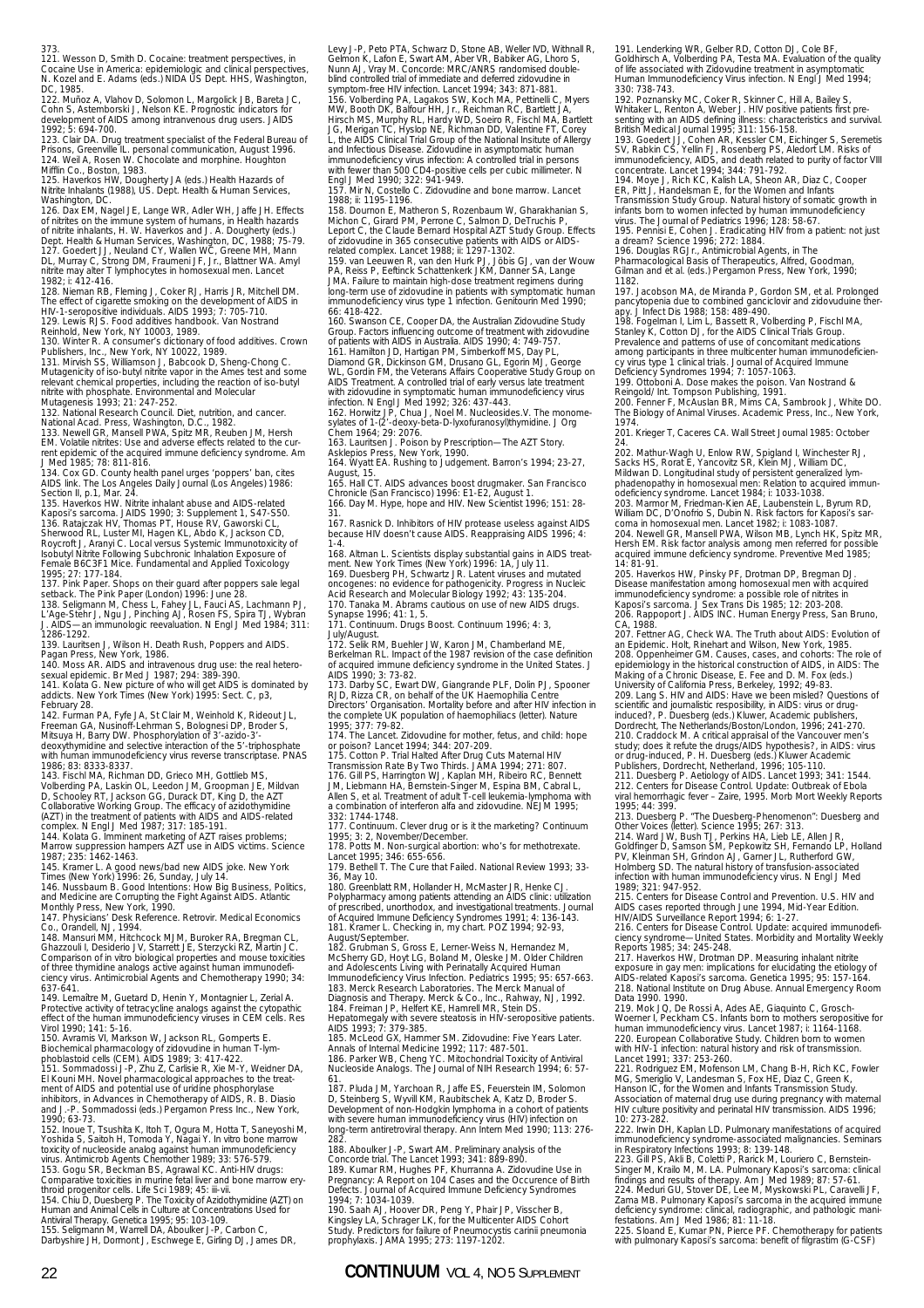in supporting dose administration. Southern Medical Journal

1993; 86: 1219-1224. 226. Garay SM, Belenko M, Fazzini E, Schinella R. Pulmonary manifestations of Kaposi's sarcoma. Chest 1987; 91: 39-43. 227. Kaposi M. Idiopathisches multiples Pigmentsarkom der Haut. Archiv für Dermatologie und Syphilis 1872; 2: 265-273. 228. Drotman DP, Haverkos H. What Causes Kaposi's

Sarcoma? Inquiring Epidemiologists Want to Know.<br>
Epidemiology 1992; 3: 191-193.<br>
Epidemiology 1992; 3: 191-193.<br>
Epidemiology 1992; 3: 191-193.<br>
230. Schuster CR. Foreword, in Cocaine: Pharmacology, Effects<br>
and Treatment

cell surface receptors and antigenic markers. Annals of the New<br>York Academy of Sciences 1987: 496: 711-721.<br>233. Espinoza P, Bouchard I, Buffet C, Thiers V, Pillot J, Etienne<br>JP. High prevalence of infection by hepatitis

stop injecting or follow a programme of maintenance treatment with methadone. Br Med J 1990; 301: 1362-1365. 235. Associated Press. Study Finds Ex-Smokers Still Risk Lung

Cancer. San Francisco Chronicle (San Francisco) 1995: A5, May

23. 236. Cohen J. New clues found to how some people live with

HIV. Science 1995; 270: 917-918.<br>237. Learmont J, Tindall B, Evans L, Cunningham A,<br>Cunningham P, Wells J, Penny R, Kaldor J, Cooper DA. Long-<br>term symptomless HIV-1 infection in recipients of blood prod-<br>ucts from a singl

tyions. Lancet 1995; 346: 1357.<br>239. Cao Y, Quin L, Zhang L, Safrit J, Ho DD. Virologic and<br>Immunologic Characterization of Long-Term Survivors of Human<br>Immunodeficiency Virus Type 1 Infection. N Engl J Med 1995;

332: 201-208.<br>
240: Munoz A. Disease progression 15 percent of HIV-infected<br>
240. Munoz A. Disease progression 15 percent of HIV-infected<br>
men will be long-term survivors. AIDS Weekly, (News Report)<br>
1995: May, 15 & 29: 5-

247. Munoz A, Kirby AJ, He YD, Margolick JB, Visscher BR,<br>Rinaldo CR, Kaslow RA, Phair JP. Long-term survivors with HIV-<br>Timection: incubation period and longitudinal patterns of CD4+<br>lymphocytes. Journal of Acquired Immun in serum and maintenance of high HIV-1 p24-specific but not V3-specific antibody levels. Journal of Infectious Diseases 1995; 171: 811-821.

250. Montefiori DC, Pantaleo G, Fink LM, Zhou JT, Zhou JY, Bilska M, Miralles GD, Fauci AS. Neutralizing and infection-enhancing antibody responses to human immunodeficiency virus type 1 in long-term nonprogressors. Journal of Infectious Diseases 1996; 173: 60-67. 251. Harrer T, Harrer E, Kalams SA, Elbeik T, Staprans SI,

Feinberg MB, Cao Y, Ho DD, Yilma T, Caliendo AM, et al. Strong<br>cytotoxic T cell and weak neutralizing antibody responses in a<br>subset of persons with stable nonprogressing HIV type 1 infec-<br>tion. Aids Research and Human Ret

252. Garbulgia AR, Salvi R, Dicaro A, Cappiello G, et al. In vitro activation of HIV RNA expression in peripheral blood lympho-cytes as a marker to predict the stability of non-progressor sta-tus in long-term survivors. AIDS 1996; 10: 17-21.

253. Baltimore D. Lessons from people with nonprogressive HIV infection (editorial; comment). N Engl J Med 1995; 332: 259- 260.

254. Hand TH. Antiviral Drugs versus Long-Term Survival; Why antiviral drugs cannot resolve AIDS. Reappraising AIDS 1996; 4:  $1 - 4.$ 

255. Maddox J. Rage and confusion hide role of HIV. Nature

1992; 357: 188-189,<br>256. Simmons T. Living on the edge. The Advocate 1995;<br>December: 25-28, December 26.<br>257. Merson MH. Slowing the spread of HIV: Agenda for the<br>1990's. Science 1993; 260: 1266-1268.<br>258. World Health Org

260. Cocchi F, DeVico A, Grazino-Demo A, Arya SK, Gallo RC,<br>Lusso P. Identification of Rabntes, Mip-1a, and Mip-1b as the<br>major HIV-suppressive factors produced by CD8+ T cells.<br>Science 1995: 270: 1811-1815.<br>261. Lang W, P

Winkelstein W, Royce R, Levy JA. Clinical, Immunologic, and<br>Serologic Findings in Men at Risk for Acquired<br>Immunodeficiency Syndrome. JAMA 1987; 257: 326-330.<br>263. Ellison BJ, Downey AB, Duesberg PH. HIV as a surrogate

marker for drug-use: a re-analysis of the San Francisco Men's<br>Health Study. Genetica 1995; 95: 165-171.<br>264. Marion SA, Schechter MT, Weaver MS, McLeod WA,<br>Boyko WJ, Willoughby B, Douglas B, Craib KJP,

O'Shaughnessy M. Evidence that prior immune dysfunction pre-<br>disposes to human immunodeficiency virus infection in homo-<br>sexual men. JAIDS 1989; 2: 178-186.<br>265. Archibald CP, Schechter MT, Le TN, Craib KJP, Montaner<br>JSG,

Immunodeficiency Virus: clinical manifestations and their relationship<br>to immunodeficiency. Ann Intern Med 1987; 107: 474-480.<br>267. Ostrow DG, Van Raden MJ, Fox R, Kingsley LA, Dudley J,<br>Kaslow RA, the Multicenter AIDS Coh

151: 330-341. 271. Des Jarlais DC, Friedman SR, Marmor M, Mildvan D, Yancovitz S, Sotheran JL, Wenston J, Beatrice S. CD4<br>Lymphocytopenia among injecting drug users in New York City.<br>J Acquir Immune Defic Syndr 1993; 6: 820-822.<br>272. Nicolosi A, Musico M, Saracco A, Molinari S, Ziliani N,<br>L Northern Italy, 1987-1989. Epidemiology 1990; 1: 453-459. 273. Moore PS, Chang Y. Detection of Herpesvirus-like DNA Sequences in Kaposi's Sarcoma in Patients With and Those Without HIV Infection. N Engl J Med 1995; 332: 1181-1185. 274. Weiss SH, Weston Klein C, Mayur RK, Besra J, Denny TN. Idiopathic CD4+ T-lymphocytopenia. Lancet 1992; 340: 608- 609.

275. Gottlieb MS, Schanker HM, Fan PT, Saxon A, Weisman JD,

Pozalski J. Pneumocystis pneumonia—Los Angeles. Morbidity<br>and Mortality Weekly Reports 1981; 30: 250-252.<br>276. Haverkos HW. Kaposi's sarcoma and nitrite inhalants, in<br>Psychological, Neuropsychiatic and Substance Abuse Aspe

278. Graham NMH, Zeger SL, Park LP, Phair JP, Detels R, Vermund SH, Ho M, Saah AJ, Multicenter AIDS Cohort Study. Effect of zidovudine and Pneumocystis carinii pneumonia prophylaxis on progression of HIV-1 infection to AIDS. Lancet 1991; 338: 265-269. 279. Seage GR, Mayer KH, Horsburgh CR, Holmberg SD, Moon

MW, Lamb GA. The relation between nitrite inhalants, unprotected<br>receptive anal intercourse, and the risk of human immunodeficien-<br>cy virus infection. J Am Epidemiol 1992; 135: 1-11.<br>280. Winkelstein W, Jr., Lyman DH, Padi

321-325.<br>281. Lemp GF, Payne SF, Rutherford GW, Hessol NA,<br>Winkelstein W, Jr., Wiley JA, Moss AR, Chaisson RE, Chen RT,<br>Feigal DW, Thomas PA, Werdegar D. Projections of AIDS mor-<br>bidity and mortality in San Francisco. J Am 263: 1497-1501.

282. Mathur-Wagh U, Mildvan D, Senie RT. Follow-up of 4 1/2 years on homosexual men with generalized lymphadenopathy. NEJM 1985; 313: 1542-1543.

283. San Francisco Department of Public Health, Lesbian & Gay Substance Abuse Planning Group. Gay Men, Lesbians and their Alcohol and Other Drug Use: A Review of the Literature. 1991

September. 284. Selik RM, Starcher ET, Curran JW. Opportunistic diseases reported in AIDS patients: frequencies, associations, and trends.

AIDS 1987; 1: 175-182.<br>285. Friedman-Kien AE, Saltzman BR, Cao Y, Nestor MS,<br>Mirabile M, Li JJ, Peterman TA. Kaposi's sarcoma in HIV-nega-<br>tive homosexual men. Lancet 1990; 335: 168-169.<br>286. Safai B, Peralta H, Menzies K,

population. VII International Conference on AIDS. 1991. 287. Anonymous. Patient accuses Kaiser. Oakland Tribune 1992; December 1.

288. Cohen J. Is a new virus the cause of KS? Science 1994;

266: 1803-1804,<br>289. Ascher MS, Sheppard HW, Winkelstein Jr. W. AIDS-associ-<br>ated Kaposi's sarcoma (letter). Science 1995; 267: 1080.<br>290. Selwyn PA, Feingold AR, Hartel D, Schoenbaum EE,<br>Adderman MH, Klein RS, Freidland S

291. Braun MM, Truman BI, Maguire B, Di Ferdinando GT, Jr.,<br>Wormser G, Broaddus R, Morse DL. Increasing incidence of<br>tuberculosis in a prison inmate population, associated with HIV-<br>infection. J Am Med Assoc 1989; 261: 393

lance case definition for acquired immunodeficiency syndrome.<br>JAMA 1987: 258: 1143-1154.<br>293. Annell A, Fugelstad A, Ágren G. HIV-prevalence and mor-<br>293. Annell A, Fugelstad A, Ágren G. HIV-prevalence and mor-<br>tality in r

294. Püschel K, Mohsenian F. HIV-1-prevalence among drug deaths in Germany, in Drug Addiction and AIDS, N. Loimer, R. Schmid and A. Springer (eds.) Springer-Verlag, New York, 1991; 89-96.

295. Bschor F, Bornemann R, Borowski C, Schneider V. Monitoring of HIV-spread in regional populations of injecting drug users—the Berlin experience, in Drug Addiction and AIDS,

N. Loimer, R. Schmid and A. Springer (eds.) Springer-Verlag,<br>New York, 1991; 102-109.<br>296. Mientjes GH, Miedema F, van Ameijden EJ, van den Hoek<br>AA, Schellekens PTA, Roos MT, Coutinho RA. Frequent injecting impairs lymphocyte reactivity in HIV-positive and HIV-negative drug users. AIDS 1991; 5: 35-41. 297. Des Jarlais DC, Friedman SR, Hopkins W. Risk reduction of

the acquired immunoefectioncy syndrome among intravenous<br>
R. P. Galea, B. F. Lewis and L. Baker (eds.) National Health<br>
R. P. Galea, B. F. Lewis and L. Baker (eds.) National Health<br>
Publishing, Owings Mills, MD, 1988; 97-1

abusing mothers . J Pediatr 1987; 111: 230-235.<br>303. Scolaro M, Durham R, Pieczenik G. Potential molecular<br>competitor for HIV. Lancet 1991; 337: 731-732.<br>304. Tiil M, MacDonnell KB. Myopathy with human immunodefi-<br>ciency v

acquired immunodeficiency syndrome (AIDS). Ann Intern Med 1987; 107: 502-505.

306. Hughes MD, Stein DS, Gundacker HM, Valentine FT, Phair<br>JP, Volberding PA. Within-Subject Variation in CD4 Lymphocyte<br>Count in Asymptomatic Human Immunodeficiency Virus<br>Infection: Implications for Patient Monitoring. J

307. Blanche S, Mayaux M-J, Rouzioux C, Teglas J-P, Firtion G,<br>Monpoux F, Ciraru-Vigneron N, Meier F, Tricoire J, Courpotin C,<br>Vilmer E, Griscelli C, Delfraissy J-F, The French Pediatric HIV<br>Infection Study Group. Relation

308. The European Collaborative Study. Natural History of<br>Vertically Acquired Human Immunodeficiency Virus-1 Infection.<br>Pediatrics 1994: 94: 815-819.<br>309. Friedman SR, Jose B, Deren S, Des Jarlais DC, Neaigus A.<br>Risk Facto

142: 864-874. 310. Evenson W. Heroin's in fashion – and death statistics prove it. San Francisco Chronicle (San Francisco) 1996: A1, A8, July 30. 311. Centers for Disease Control and Prevention. U.S. HIV and AIDS cases reported through June 1996. HIV/AIDS Surveillance

Report 1996; 8: 1-33. 312. Gallo RC, Sarin PS, Gelmann EP, Robert-Guroff M, Richardson E. Isolation of human T-cell leukemia virus in acquired immune deficiency syndrome (AIDS). Science 1983;

220: 865-867.<br>313. Montagnier L, Chermann JC, Barré-Sinoussi F, Chamaret<br>S, Gruest J, Nugeyre MT, Rey F, Dauguet C, Axler-Blin C,<br>Vézinet-Brun F, Rouzioux C, Saimot G-A, Rozenbaum W,<br>Gluckman JC, Klatzmann D, Vilmer E, Gri

Characterization and possible role in lymphadenopathy and<br>acquired immune deficiency syndromes, in Human T-Cell<br>Leukemia/Lymphona Virus; The Family of Human T-<br>Lymphotropic Retroviruses: Their Role in Malignancies and<br>Asso

1984; 363-379.<br>314. Centers for Disease Control. An evaluation of the immuno-<br>10xic potential of isobutyl nitrite. MMWR 1983; 32: 457-464.<br>315. McKeown T. The Role of Medicine: Dream, Mirage, or<br>Nemesis? Princeton Universi

to cause false-positie HIV antibody test results. Continuum (London) 1996; 4: 5. 317. Papadopulos-Eleopulos E, Turner VF, Papadimitriou JM. Is a positive Western blot proof of HIV infection? Biotechnology 1993; 11: 696-707.

318. Kolata G. Anthropologists suggest cannibalism is a myth.<br>Science 1986; 232: 1497-1500.<br>319. Stolberg S. Studies rebut controversial AIDS theory. Los<br>Angeles Times (Los Angeles) 1993: A18, March 11.<br>320. Perlman D. Bio

341: 957-958.<br>322. Duesberg P. AIDS Data. Science 1995; 268: 350-351.<br>323. Ascher M, Sheppard HW, Winkelstein W. AIDS Data.<br>Science 1995; 268: 351-352.<br>324. Klimas NG, Blaney NT, Morgan RO, Chitwood D, Milles K, Lee<br>H, Fle

325. Schechter MT, Craib KJP, Gelmon KA, Montaner JSG, Le TN, O'Shaughnessy MV. HIV-1 and the aetiology of AIDS. Lancet 1993; 341: 658-659.

326. Smith GD, Phillips AN. Confounding in epidemiological studies: why "independent" effects may not be all they seem. BMJ 1992; 305: 757-759.

327. Maddox J. Has Duesberg a right of reply? Nature 1993; 363: 109. 328. Koliadin V. Duesberg: rights and wrongs. Nature 1993;

364: 96.<br>329. Birkett N. \*The Duesberg phenomenon": Duesberg and<br>other voices. Science 1995; 268: 315.<br>330. Farber C. AIDS – Words from the Front. SPIN Magazine<br>1995; 189-193, 214-215, April.<br>331. Ostrom N. Early Intervent

Gone? New York Native 1995; 35-39, August 28.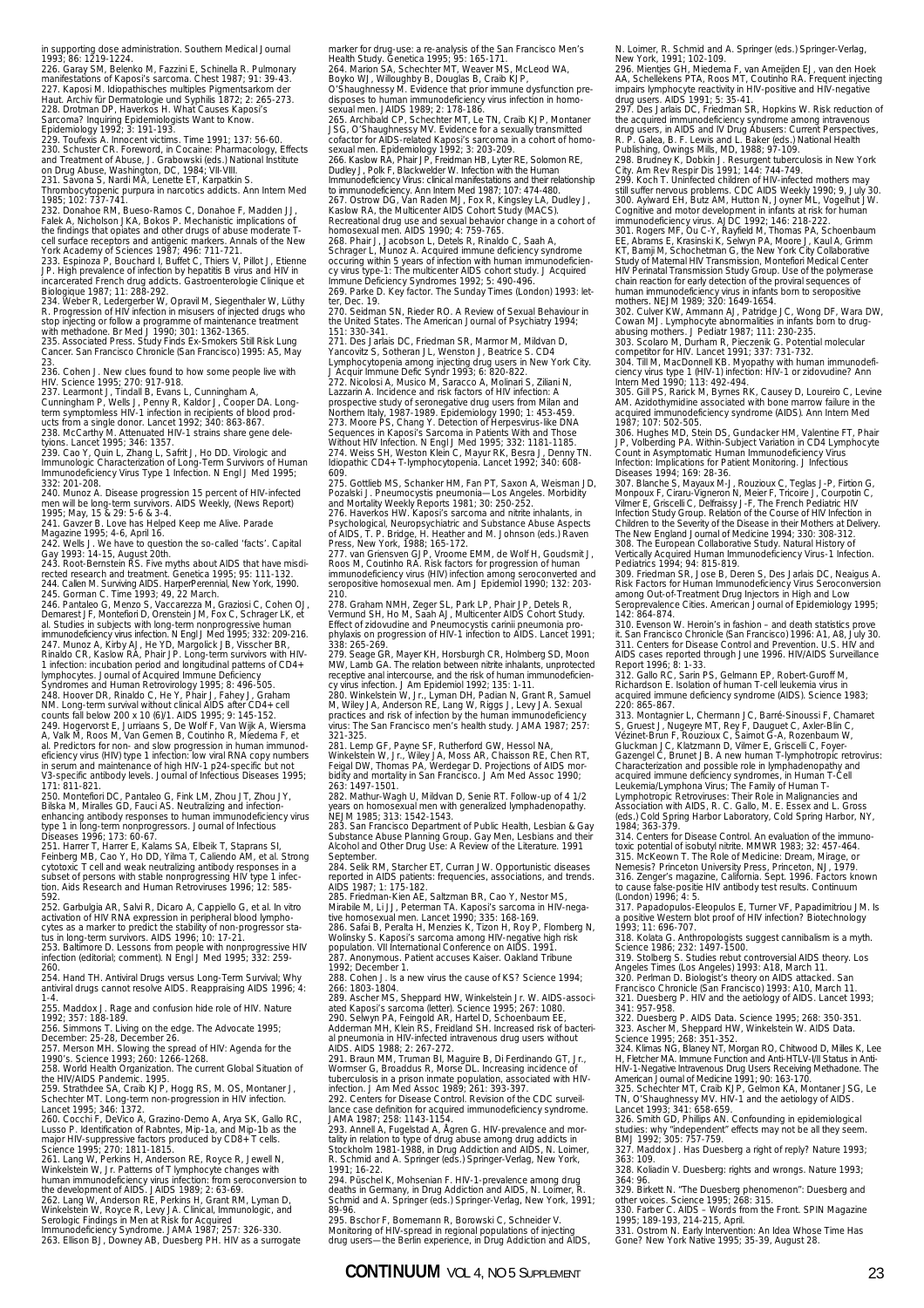332. Ostrom N. Nightmare on AZT Street. New York Native

1995; 34-36, September 4. 333. Duesberg P. Duesberg responds (letter). The Scientist 1995: 13, September 4.

334. Kolata G. Debunking doubts that HIV causes AIDS. The New York Times (New York) 1993: A11, March 11. 335. Gutknecht G. Letter to Dr. Fauci. (Washington, D.C.) 1995:

March 24

336. AIDS Weekly. Government Congressman questions funding for AIDS research. AIDS Weekly (electronic version) 1995; May, 22. 337. Chronicle SF. California winning war on cigarette smoking. San Francisco Chronicle (San Francisco) 1996: A3, Nov. 8, 1996. 338. McCormack TP. The AIDS benefits handbook: everything

you need to know to get social security, welfare, medicaid,<br>medicare, food stamps, housing, drugs, and other benefits. Yale<br>University Press, New Haven, 1990.<br>339 Haverkos HW, Drotman DP. NIDA technical review: nitrite<br>inh

19, October November.<br>341 McManus TJ, Starrett LA, Harris JRW. Amyl Nitrite Use by<br>Homosexuals. Lancet 1982; i: 503.<br>342 Lauritsen J. NIH reconsiders nitrites' link to AIDS.<br>Biotechnology 1994; 12: 762-763.<br>183 Haverkos HW

unpublished. 344 Wei X, Ghosh SK, Taylor ME, Johnson VA, Emini EA, Deutsch P, Lifson JD, Bonhoeffer S, Nowak MA, Hahn BH, Saag MS, Shaw GM. Viral dynamics in human immunodeficiency virus type 1 infection. Nature 1995; 373: 117-122. 345 Wain-Hobson S. Virological mayhem. Nature 1995; 373:

 $102$ 346 Tuller D. Uncertain life after certain death. San Francisco Chronicle (San Francisco) 1996: 1-5 zone 6, November 24. 347 Leland J. The end of AIDS? Newsweek 1996; 64-73, December 2.

348 Freeman E. HIV does not cause AIDS. HealthQuest 1996; 35-49, Fall 1996.

349 Kramer A. HIV hits former USSR – a small city's story. San Francisco Chronicle (San Francisco) 1996: A1 & A11, November

26. 350 Springer Verlag (1996) 50 Jahre Springer – 50 Jahre

Zeitzeuge. Axel Springer Verlag, Hamburg.<br>251. Fietz, M. (1997) Haschisch an der Spitze; SPD: Mildere<br>Strafen für Drogenhaendler. Die Welt Jan. 8, ppp. 1,2.<br>352. AIDS-Forschung (1996) AIDS Zentrum im Robert Koch<br>Institut. Affen. Der Spiegel (Germany) 1997; 9: 216-217, 24 February. 355. Cohen J. The media's love affair with AIDS research: Hope vs. hype. Science 1997; 275: 298-299.

#### TABLE 4 References

1) Jaffe, H. W., Choi, K., Thomas, P. A., Haverkos, H. W., Ouerbach, D. M., Guinan, M. E., Rogers, M. F., Spira, T. J., Darrow, W. W., Kramer, M. A., Friedman, S. M., Monroe, J. M., Friedman-Kien, A. E., Laubenstein, L. J. 3) Lifson, A. R., Darrow, W. W., Hessol, N. A., O'Malley, P. M., Barnhart, J. L., Jaffe, H. W. and Rutherford, G. W. (1990) Kaposi's sarcoma in a cohort of homosexual and bisexual men:

epidemiology and analysis for cofactors. Am. J. Epidemiol. 131:<br>221-231.<br>4) Kaslow RA, Blackwelder WC, Ostrow DG, Yerg D, Palenicek<br>J, Coulson AH, Valdiserri RO. No evidence for a role of alcohol<br>or other psychoactive drug 3429; Ostrow DG, Beltran ED, Joseph JG, DiFranceisco W, Wesch J, Chmiel JS. Recreational drugs and sexual behavior in the Chicago MACS/CCS cohort of homosexually active men. Journal of Substance Abuse 1993; 5: 311-325; Ostrow, D. G., Van Raden, M. J., Fox, R., Kingsley, L. A., Dudley, J., Kaslow, R. A. and the Multicenter AIDS Cohort Study (MACS) (1990) Recreational drug use and sexual behavior change in a cohort

of homosexual men. AIDS 4: 759-765.<br>5) Ascher, M. S., Sheppard, H. W., Winkelstein Jr, W. and<br>Vittinghoff, E. (1993) Does drug use cause AIDS? Nature<br>(London) 362: 103-104. Ellison, B. J., Downey, A. B. and<br>Duesberg, P. H. virus- or drug induced?, pp. 97-104, Duesberg, P. H. (ed.)<br>Kluwer Academic Publishers, Dordrecht, The Netherlands.<br>6) Schechter, M. T., Craib, K. J. P., Gelmon, K. A., Montaner, J.<br>S. G., Le, T. N. and O'Shaughnessy, M. V. the drugs/AIDS hypothesis? In: AIDS: virus or drug-induced, pp. 105-110, Duesberg, P. H. (ed.) Kluwer Academic Publishers, Dordrecht, Netherland.

7) 1. Veugelers PJ, Page KA, Tindall B, Schechter MT, Moss AR, Winkelstein WW, Cooper DA, Craib KJP, Charlebois E, Coutinho RA, Van Griensven GJP. Determinants of HIV disease

**Publication of this paper was made possible by the generous financial support of Eleni Papadopulos-Eleopulos, Valendar Turner and John Papadimitriou.**

progression among homsexual men registered in the tricontinenseroconverter study. American Journal of Epidemiology 1994; 140: 747-758. 8) Gibbons, J. (1996) Drugs & Us. Gay Times (London)

September, p17-37.<br>Refer to authors listed below

Refer to authors listed below<br>1965: Refer to authors listed below<br>1.6 Achard et al., 1909; Terry and Pellens, 1928; Briggs et al.,<br>1967; Sapira, 1968; Harris and Garett, 1972; Geller and<br>Stimmel, 1973; Pillari and Narus, 1

Haverkos and Dougherty, 1988a; Archer et al., 1989; Friedman-Kien et al., 1990; Marquart et al., 1991.

3. Pillari and Narus, 1973; Stoneburner et al., 1988; Rogers et

al., 1989. 4. Gottlieb et al., 1981; Jaffe et al., 1983; Selwyn et al., 1988; Stoneburner et al., 1988; Ettinger and Albin, 1989; Mientjes et

Dobkin, 1991; Hayes et al., 1994.

7. Pillari and Narus, 1973; Des Jarlais et al., 1988; Brettle, 1996.<br>8. Stoneburner et al., 1988; Koch, 1990; Aylward et al., 1992;<br>Larrat and Zierler, 1993; Hayes et al., 1994; Brettle, 1996. 9. Des Jarlais et al., 1988; Muñoz et al., 1992; Brettle, 1996. 10. Des Jarlais et al., 1988; Ettinger and Albin, 1989; Brettle, 1996.

11. Fricker and Segal, 1978; Lifschitz et al., 1983; Alroomi et al., 1988; Rogers et al., 1989; Toufexis, 1991; Finnegan et al., 1992; Larrat and Zierler, 1993.

12. Des Jarlais et al., 1988; Brettle, 1996. 13. Larrat and Zierler, 1993; Brettle, 1996. 14. Wilson et al., 1996.

15. Pillari and Narus, 1973. 16. Pillari and Narus, 1973; Brettle, 1996. 17. Dismukes et al., 1968; Pillari and Narus, 1973; Layon et al.,

1984.

18. Brettle, 1996. 19. Layon et al., 1984; Stoneburner et al., 1988; Mientjes et al., 1993; Brettle, 1996. 20. Ettinger and Albin, 1989; Lerner, 1989; Brettle, 1996.

20. Ettinger and

–Achard, C., Bernard, H. and Gagneux, C. (1909) Action de la morphine sur les proprietes leucocytaires; leuco-diagnostic du morphinisme. Bulletin et Memoires de la Societe Medicale des Hopitaux de Paris 28, 3rd Series: 958-966. –Alroomi, L. G., Davidson, J., Evans, T. J., Galea, P. and Howat,

R. (1988) Maternal narcotic abuse and the newborn. Arch. Dis.

Child. 63: 81-83.<br>–Archer, C. B., Spittle, M. F. and Smith, N. P. (1989) Kaposi's<br>sarcoma in a homosexual—10 years on. Clin. Exper. Dermatol.<br>14: 233-236.

–Aylward, E. H., Butz, A. M., Hutton, N., Joyner, M. L. and Vogelhut, J. W. (1992) Cognitive and motor development in

infants at risk for human immunodeficiency virus. Am. J. Dis.<br>Child. 146: 218-222.<br>- Braun, M. M., Truman, B. I., Maguire, B., Di Ferdinando, G. T.,<br>Jr., Wormser, G., Broaddus, R. and Morse, D. L. (1989) Increasing<br>inciden "mainline" heroin addiction. Lancet ii: 1227-1231. –Brown, S. M., Stimmel, B., Taub, R. N., Kochwa, S. and Rosenfield, R. E. (1974) Immunologic dysfunction in heroin addicts. Arch. Intern. Med. 134: 1001-1006.<br>–Brudney, K. and Dobkin, J. (1991) Resurgent tuberculosis in<br>New York City. Am. Rev. Respir. Dis. 144: 744-749.<br>–Courtwright, D. T. (1982) Dark Paradise: opiate addiction in<br>Amer reduction of the acquired immunodeficiency syndrome among<br>intravenous drug users. In: AIDS and IV Drug Abusers: Current<br>Perspectives, pp. 97-109, Galea, R. P., Lewis, B. F. and Baker,<br>L. (eds.) National Health Publishing,

enteral use of drugs. J. Am. Med. Assoc. 206: 1048-1052. –Donahoe, R. M., Bueso-Ramos, C., Donahoe, F., Madden, J. J., Falek, A., Nicholson, J. K. A. and Bokos, P. (1987) Mechanistic implications of the findings that opiates and other<br>drugs of abuse moderate T-cell surface receptors and antigenic<br>markers. Ann. N.Y. Acad. Sci. 496: 711-721.<br>-Espinoza, P., Bouchard, I., Buffet, C., Thiers, V.

(1992) Perinatal exposure to cocaine: Human studies. In: Cocaine: Pharmacology, Physiology and Clinical Strategies, pp. 391-409, Lakoski, J. M., Galloway, M. P. and White, F. J. (eds.)

CRC Press, Boca Raton, FL.<br>-Firooznia, H., Seliger, G., Abrams, R. M. and et al. (1973)<br>Disseminated extrapulmonary tuberculosis in association with<br>heroin addiction. Radiology 109: 291-296.<br>-Fricker, H. S. and Segal, S. ( –Geller, S. A. and Stimmel, B. (1973) Diagnostic confusion from lymphatic lesions in heroin addicts. Ann. Intern. Med. 78: 703- יייצי<br>705

–Gottlieb, M. S., Schanker, H. M., Fan, P. T., Saxon, A., Weisman, J. D. and Pozalski, J. (1981) Pneumocystis pneumo-

al., 1993; Hayes et al., 1994; Brettle, 1996.<br>5. Geller and Stimmel, 1973; Pillari and Narus, 1973; Espinoza<br>et al., 1987; Des Jarlais et al., 1988; Brettle, 1996.<br>6. Firooznia et al., 1973; Courtwright, 1982; Layon et al.

Stoneburner et al., 1988; Braun et al., 1989; Brudney and nia—Los Angeles. Morbidity and Mortality Weekly Reports 30:

250-252. –Harris, P. D. and Garret, R. (1972) Susceptibility of addicts to infection and neoplasia. New. Engl. J. Med. 287: 310.<br>–Haverkos, H. W. (1988) Kaposi's sarcoma and nitrite inhalants.<br>In: Psychological, Neuropsychiatric and Substance Abuse<br>Aspects of AIDS, pp. 165-172, Bridge, T. P., Hea

–Haverkos, H. W. and Dougherty, J. A. (eds) (1988b) Health Hazards of Nitrite Inhalants. 83, US. Dept. Health & Human Services, Washington, DC.

–Haverkos, H. W., Pinsky, P. F., Drotman, D. P. and Bregman, D. J. (1985) Disease manifestation among homosexual men with

acquired immunodeficiency syndrome: a possible role of nitrites<br>in Kaposi's sarcoma. J. Sex. Trans. Dis. 12: 203-208.<br>-Hayes, T., Altman, R., Akili-Obika, A., Buehler, J. W., Costa, S.<br>J., Beil, J. K., Moore, L. G., Massey

–Jaffe, H. W., Choi, K., Thomas, P. A., Haverkos, H. W.,<br>Auerbach, D. M., Guinan, M. E., Rogers, M. F., Spira, T. J.,<br>Darrow, W. W., Kramer, M. A., Friedman, S. M., Monroe, J. M.,<br>Friedman-Kien, A. E., Laubenstein, L. J.,

National case-control study of Kaposi's sarcoma and<br>Pneumocystis carinii pneumonia in homosexual men: Part 1,<br>Epidemiologic results. Ann. Intern. Med. 99: 145-151.<br>-Koch, T. (1990) Uninfected children of HIV-infected mothe

cocaine use and HIV disease. J Psychoactive drugs 25: 207-<br>221

221.<br>–Layon, J., Idris, A., Warzynski, M., Sherer, R., Brauner, D.,<br>Patch, O., McCulley, D. and Orris, P. (1984) Altered T-lympho-<br>cyte subsets in hospitalized intravenous drug abusers. Arch.<br>–Lerner, W. D. (1989) Cocaine

663. –Lifschitz, M. H., Wilson, G. S., Smith, E. O. and Desmond, M. M. (1983) Fetal and postnatal growth of children born to narcot-

ic-dependent women. J. Pediatr. 102: 686-691. –Louria, D. B. (1974) Infectious complications of nonalcoholic drug abuse. Annu. Rev. Med. 25: 219-231.

–Marquart, K.-H., Engst, R. and Oehlschlaegel, G. (1991) An 8- year history of Kaposi's sarcoma in an HIV-negative bisexual man. AIDS 5: 346-348.

–McDonough, R. J., Madden, J. J., Falek, A., Shafer, D. A., Pline, M., Gordon, D., Bokof, P., Kuehnle, J. C. and Mandelson, J. (1980) Alteration of T and null lymphocyte frequencies in the peripheral blood of human opiate addicts: in vivo evidence of opiate receptor sites on T lymphocytes. J. Immunol. 125: 2539- 2543.

–Mientjes, G. H., Miedema, F., van Ameijden, E. J., van den<br>Hoek, A. A., Schellekens, P. T. A., Roos, M. T. and Coutinho, R.<br>A. (1991) Frequent injecting impairs lymphocyte reactivity in HIV-<br>positive and HIV-negative drug of intravenous drugs: comparison with homosexual seroconvert-ers and infected and non-infected intravenous drug misusers. Br. Med. J. 306: 371-373.

–Muñoz, A., Vlahov, D., Solomon, L., Margolick, J. B., Bareta, J. C., Cohn, S., Astemborski, J. and Nelson, K. E. (1992) Prognostic indicators for development of AIDS among intranvenous drug users. J. Acquir. Immune Defic. Syndr. 5: 694-700. –Novick, D. M., Ochshorn, M., Ghali, V., Croxson, T. S., Mercer, W. D., Chiorazzi, N. and Kreek, M. J. (1989) Natural killer cell activity and lymphocyte subsets in parenteral heroin abusers and long-term methadone maintenance patients. The Journal of Pharmacologyt and Experimental Therapeutics 250: 606-610. –Pillai, R., Nair, B. S. and Watson, R. R. (1991) AIDS, drugs of abuse and the immune system: a complex immunotoxicological network. Arch. Toxicol. 65: 609-617.

-Pillari, G. and Narus, J. (1973) Physical effects of heroin addic-<br>tion. Am. J. Nursing 73: 2105-2109.<br>-Rogers, M. F., Ou, C.-Y., Rayfield, M., Thomas, P. A.,<br>Schoenbaum, E. E., Abrams, E., Krasinski, K., Selwyn, P. A.,<br>M immunodeficiency virus in infants born to seropositive mothers. N. Engl. J. Med. 320: 1649-1654.

–Sadownick, D. (1994) Kneeling at the Crystal Cathedral. Genre December/January 1994, p40-45, 86-90. –Sapira, J. D. (1968) The narcotic addict as a medical patient.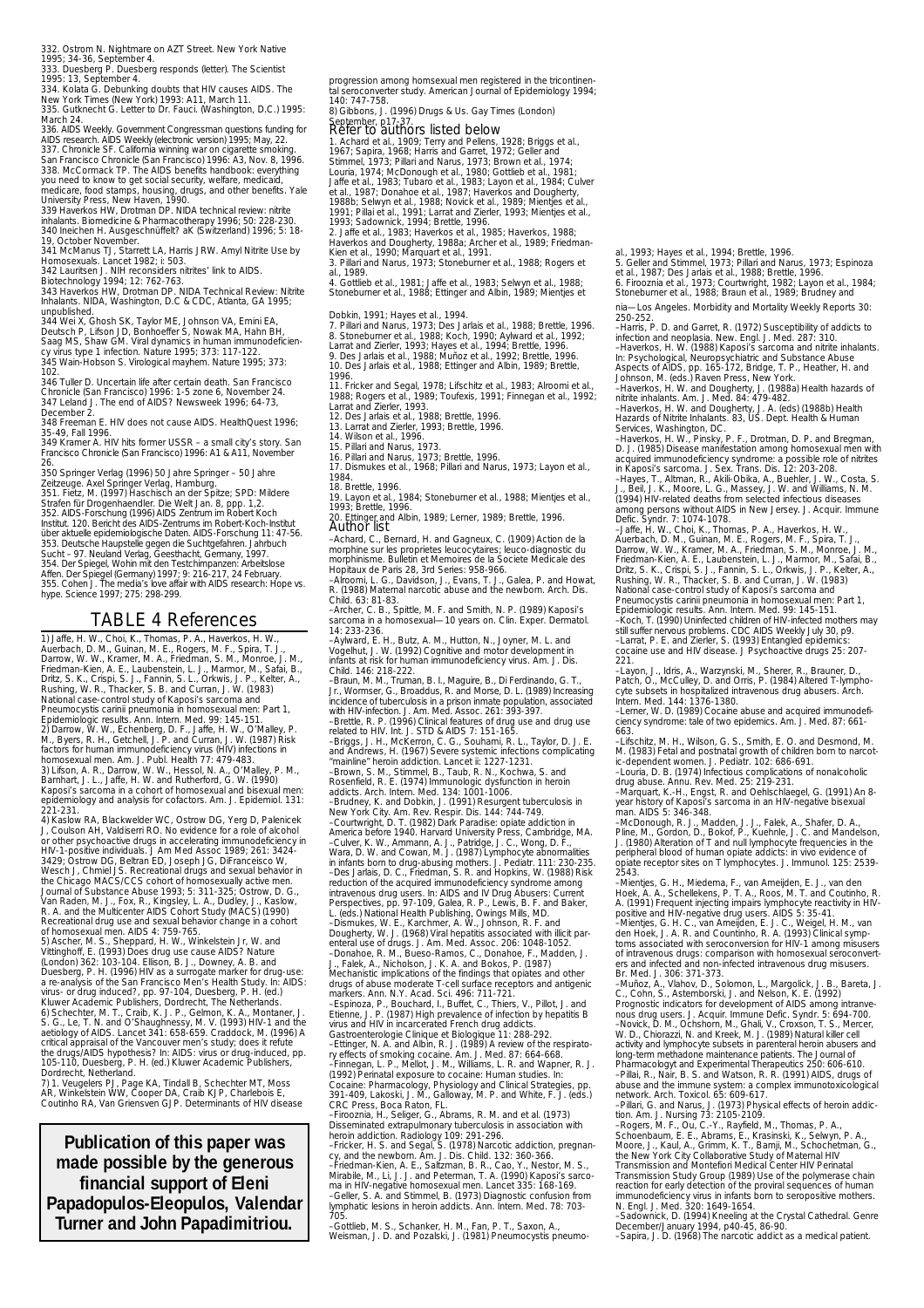#### **The AIDS Cult Essays on the Gay Health Crisis John Lauritsen & Ian Young, Editors Published by Asklepios (Pagan Press) ISBN O-943742-10-2 paperback. US\$15**

The AIDS Cult offers essays that<br>examine the psycho-social<br>origins of the 'HIV/AIDS' belief<br>system. The opening essay, 'The<br>fantasy group origins of AIDS' by<br>the late Caspar Schmidt, a psychoanalyst he AIDS Cult offers essays that examine the psycho-social origins of the 'HIV/AIDS' belief system. The opening essay, 'The fantasy group origins of AIDS' by with a practice in New York, written in 1984, was astonishingly prophetic of our current rethinking of the 'AIDS' construct.

Ian Young, in the preface, states that 'HIV believers' and 'AIDS critics' have ignored the psycho-social factors that have arguably contributed to the unnecessary deaths of thousands. Schmidt nominates 'AIDS' as a "bio-psycho-social disorder" and contends that 'AIDS' is psychologically contagious, being 'spread' through mass-hypnosis rather than microbes. He proposes that chronic and inescapable fear can elicit a biochemical reaction in the body, which in time causes "psychogenically-reduced cellmediated immunity." For Schmidt, 'AIDS' can be explained through the concept of group fantasy – people are collectively in a trance: "I would like to present the evidence available to me in support of the hypothesis: a) that AIDS is a typical example of epidemic hysteria, b) that the epidemic has at its core an unconscious group delusion, which can be called the group-fantasy of scapegoating, c) that the combination of these unconscious group tensions brought about a subtle and sophisticated, but nevertheless sacrificial witch hunt, in which the participants were the Moral Majority, d) that these attacks resulted in an epidemic of depression based mostly on shame; e) that the core sign of AIDS, the reduction of cellmediated response, is one of the typical vegetative signs of severe depression; f) that the epidemic represents, in the group's unconscious fantasies, an equivalent war, during which the group keeps careful count of the sacrifices; g) and finally that, since the epidemic is psychogenic, the prediction can be made that the group will decide when it should be over (when they have 'had enough'), a decision which will be broadcast to the group members through the media, so that after a suitable lag period the epidemic will resolve and the incidence will descend from epidemic to endemic levels."

The epidemic of group hysteria is specific to certain groups, therefore 'AIDS' cannot be an epidemic of pathogenic origin. Schmidt lists numerous examples

#### Alex Russell

of workplace group hysteria where the 'sufferers' imagine that they have been poisoned: "This shared fantasy of a poison threat is found in all cases of epidemic hysteria...these fantasies are culture-specific in contents, based on the theory of disease for each culture... From mediaeval Spain through to Nazi Germany, Jews were believed to poison wells, or were blood poisoners of the group. In southern Italy people were bitten by tarantulas, thus poisoning their blood for life..." The 'poison threat' is registered psychically as an external assault analogous to outside 'invasion' of the imaginary 'HIV'. An 'HIV positive' test result or an 'AIDS' diagnosis may trigger psychosomatic symptoms which are then misinterpreted as 'HIV'-driven dementia.

Co-editor Lauritsen expands the argument that psychosis and psychosomatic conditions are induced by the psychological terrorism of 'HIV/AIDS' propagandists: "Highly sophisticated psychological techniques are being used to make gay men perceive themselves as sick, and become sick, in order to qualify as consumers of AZT. The 'Living With HIV' campaign is, quite literally, a form of voodoo" – or government approved euthanasia. Schmidt observed that his 'AIDS' patients suffered syndromes of long-standing stress connected with guilt feelings about their sexuality and suffered from intense, socially induced shame resulting in histories of psychosomatic complaints and a 'suicide syndrome'. Psychosomatic symptoms are solutions for anxieties of psychotic intensity which is why so many gay men needed the demon icon 'HIV'. Thus the group fantasy of 'HIV/AIDS' unified a fragmented gay community with the solidarity of pseudodisease-identity: 'I'm HIV'.

'HIV/AIDS' diagnosis initiates psychosomatic conditions as well as psychotic fantasies; belief in an early death will result in an early death. Michael Ellner and Andrew Cort's chapter, 'Programmed To Die: Cultural Hypnosis & AIDS' focuses on the psychic powers of bone-pointing (voodoo death) as a contributory factor in causing the premature deaths of the 'true HIV/AIDS believers'. It is intrinsic that one 'believes' in 'HIV/AIDS' for the hex to work; as the authors state: "The hex is

harmless to a non-believer, but to a believer it is deadly. After having a bone pointed at them, healthy people go home and obediently die". Voodoo death, or bone-pointing are cultural practices originating in Haiti, Africa and Australia and are now practised at the Terrence Higgins Trust and Project Inform; instead of the bone, they point a Living Will form at you.

George N. Hazlehurst's chapter, 'AIDS as Information Disease', examines how the 'AIDS' establishment – through ignorant doctors, counsellors and journalists – has programmed thousands to die a premature death via its dis-information and propaganda. Hazlehurst states: "These people need to be deprogrammed if they are to recover...the probability that such a plan could succeed is far from certain, especially in the presence of continuing negative propaganda by the establishment and the continuing attraction of the cult-like mass of HIV+ true believers in a certain death". The acronym 'HIV' has penetrated the unconscious of millions to such a profound extent that the announcement that 'HIV' never existed will inevitably cause massive trauma in the 'loss' of such an identity-totem.

Freud's thesis on the Death Instinct as auto-destructiveness fits the psychological profile of many 'HIV' believers. We need to reprogramme 'AIDS' counsellors away from their Kubler-Ross style bone pointing strategies. Cass Mann, in 'Deadly Counsels', chillingly asks: "How many of the deaths, especially suicides, of people with 'AIDS' have been caused by the deadly psycho-pathology underlying most 'AIDS' counselling?" **c**

**Readers can obtain** *The AIDS Cult* **at the specially discounted price of £7.50 per copy including p+p by contacting** *Continuum*

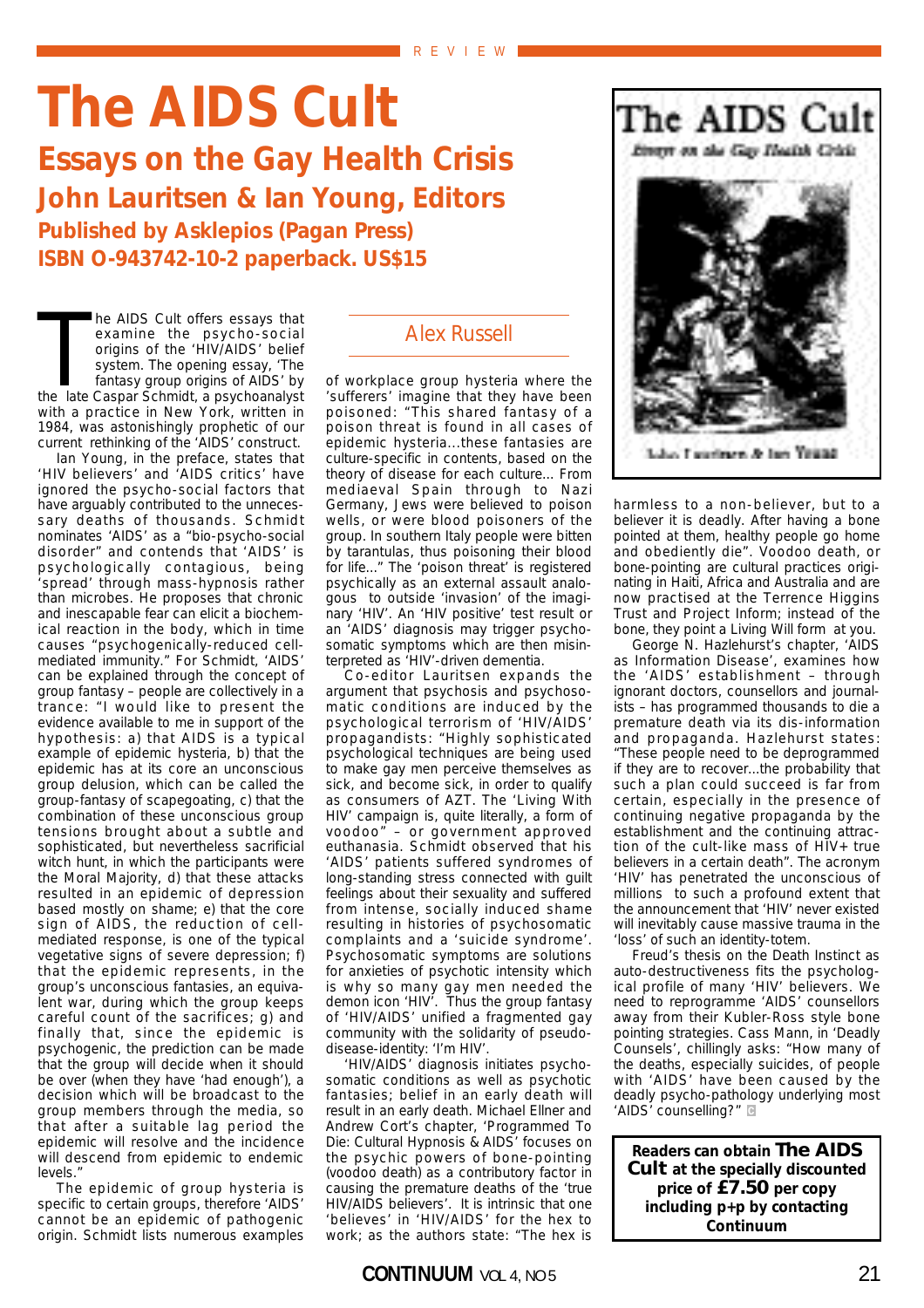## *THE AIDS CULT and its seroconverts*

part 2

#### Ian Young

*This is part 2 of an essay of which the first part was featured in the last issue of* Continuum. A*n expanded version of the whole article appears in* The AIDS Cult: Essays on the Gay Health Crisis, *edited by John Lauritsen and Ian Young (Asklepios, Box 1902, Provincetown, MA 02657-0245, USA.) See Review in this*

"Purposely, the twenty-something boys, who have never known a sex life without AIDS, fatalistically expose themselves to HIV as a test of ritual manhood" —Jack Fritscher, Mapplethorpe: Assault with a Deadly Camera, 1994

"Deliver me from blood gatherers, O God, Thou art the God of my health." —Book of Common Prayer

ric Rofes of the National Gay and Lesbian<br>Force, who provides an introduction to HIV<br>Negative, describes himself and other antil<br>negative gay men, the "population of supp<br>survivors," as people "left to walk the earth<br>robot ric Rofes of the National Gay and Lesbian Task Force, who provides an introduction to HIV Negative, describes himself and other antibodynegative gay men, the "population of supposed survivors," as people "left to walk the earth like everything's fine while we are actually numb, cut off from our emotions." This contrasts vividly with the dark, *issue.* **b** our emotions." This contrasts vividly with the dark, Muzil remarked vampiric glamour of AIDS. Walt Odets refers to "the that "the baths **The much** appeal of illness." All these attitudes fuel the desire to seroconvert.

Another common observation made of HIV testing is that testees often doubt or question their Negative results, but seldom their Positive ones. The psychologist Rachel Schochet found that the more bereavements men had experienced, the more they tended to doubt their own Negative status – and the more they engaged in unprotected sex.

This doubting of Negative results is built into the administration of the testing system itself. Positive results, we are told (falsely), are never wrong, but Negative results may be "premature" or "false Negatives", or unreflective of the alleged virus' supposed "window of opportunity". And so when we test Negative, we are encouraged to restrain any relief we might feel, and to return regularly to the Test Site. If we did not keep coming back like a yoyo, presumably we would snap our strings and go careening off, cavalierly spreading HIV around, to ourselves or to others, typhoid Mary off on a bender. In fact, the AIDS System, by failing to support thoughtful self-knowledge, and by subliminally suggesting that a Positive outcome is inevitable and desirable, encourages the behaviour it claims to prevent. The constant state of anxiety it instills damages both the mental faculties and the immune system.

The HIV antibody test (usually called "the HIV test" or "the AIDS test") is surrounded by an enormous amount

of stress, with unfortunate immunological consequences. "Paul Fielding", a pseudonymous gay man quoted by Johnston, makes the point that "you weren't supposed to have stress, because stress could destroy your Tcells...So you had to try to smile living in a pressure cooker."

Warnings about "risk groups" and "risk behaviours" strike a profoundly ambiguous note in a society where risk is associated with entrepreneurial behaviour, glamorous chance-taking and competition, and is highly valued. Risking danger has always provided a test of manhood for rebellious youth: practising "unsafe sex" is a challenge, a way of accepting a dare, a contemporary version of the "chicken run" depicted in Rebel Without a Cause.

The French writer Hervé Guibert, wrote of his lover Muzil, who routinely visited the baths for sex, in spite of

his poor health. Muzil remarked that "the baths have never been more popular, and now they're fantastic. The danger lurking everywhere has created new complicities, new tenderness, new solidarities. Before, no one ever said a word; now we talk to one another. We all know exactly why we're there."

*vaunted safe sex and AIDS education programs have been a spectacular failure*

The "danger lurking" is of

course the demonized "AIDS virus" whose alleged propensity for "lurking", "hiding", and other "clever" behavior is said to explain the many cases of HIV Negative AIDS. And the men are there to live dangerously.

Pervasive pressure to seroconvert has produced the phenomenon of the compulsive repeat tester, the uninfected individual who is caught on a "testing treadmill", making frequent visits to a Test Site, or to several Test Sites ("Is it a good lab?") and always doubting Negative results. Johnston discusses an attempt in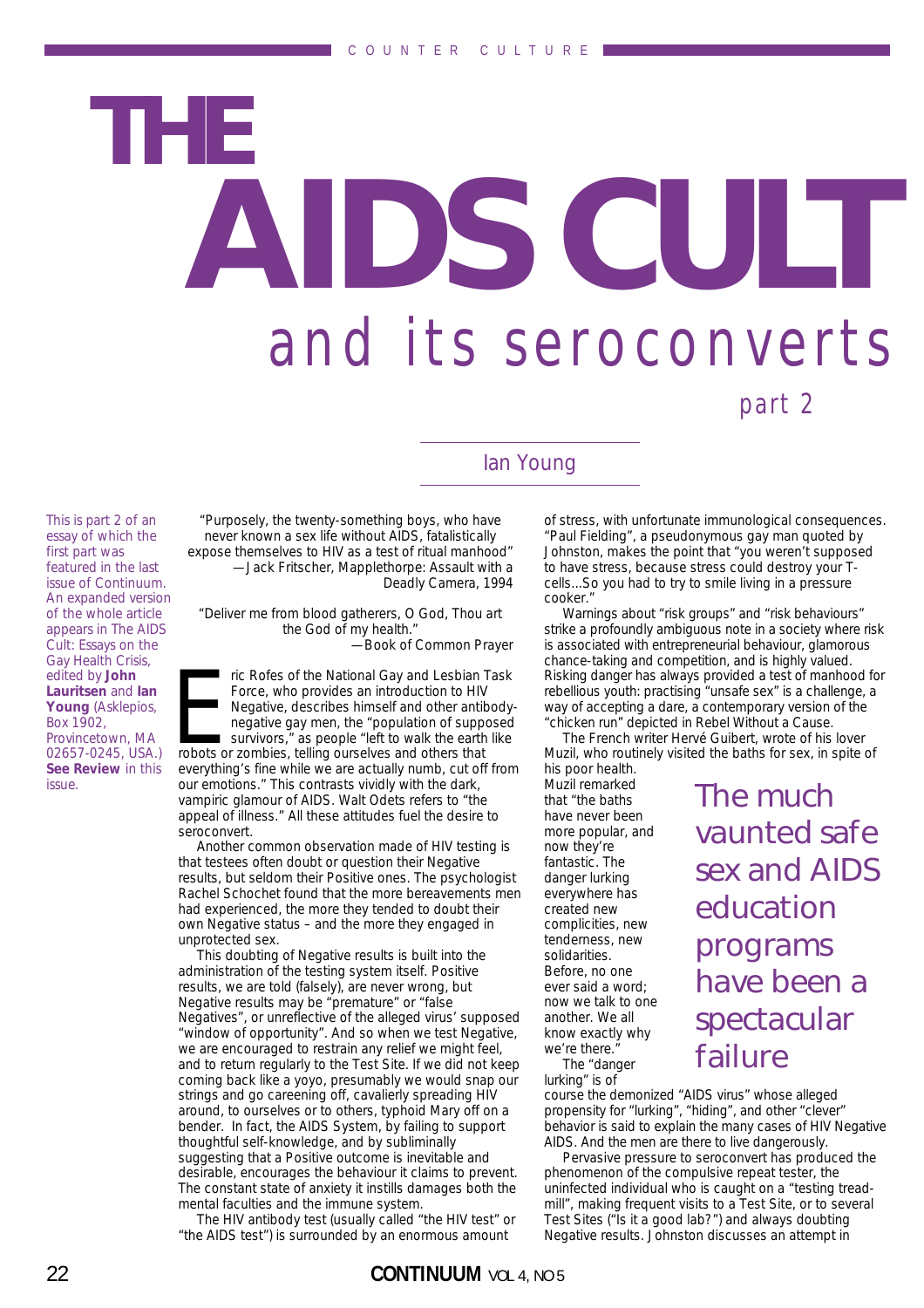Boston to start a discussion group for such compulsive retesters. "The group didn't work, because they all wanted individual attention...They didn't want their story to compete with anybody else's, because their story was the most important." A compulsive need for attention is easily met by the ministrations of the AIDS industry, which is set up to provide all the attention needed, once seroconversion is achieved. The compulsive retester is a seroconvert in the making.

The much vaunted Safe Sex and AIDS Education programs of the Eighties and Nineties have been a spectacular failure. They are as counterproductive as the campaign against unmarried teenage pregnancies in the Black community – and for the same reason: the underlying causes of the phenomena remain unaddressed.

In my own city, Toronto, promiscuous unsafe sex is a popular feature of the bathhouses which have been springing up again over the past few years. Some of them are now licenced to sell beer, which they supplement, unofficially, with poppers and crack cocaine (smoke it in your room) as additional perques. Here too, the rate of seroconversion among young men – and subsequent entry into the ramshackle labyrinth of the AIDS System – is climbing. And Xtra's obituary column isn't getting any smaller.

It is becoming apparent that the actual consequences of the AIDS System are at variance with its stated aims. There are unconscious factors at play here – unidentified, even unacknowledged. "Something is happening to us which no-one wants to face."

Odets describes the AIDS System's current approach to prevention as based on a "public health/social marketing model" composed of relentless propaganda ("Information and Education") and the utilization of what he delicately describes as "selected community leaders" to mould group behavior. Complex psychosocial issues are avoided; feelings about sex and death, personal worth, goals, intimacy and human needs remain for the most part unexplored outside a relatively few independent therapy groups. Its simplistic strategy is based on the assumptions that sex for gay men is merely a mechanical procedure without human meaning, and that immune suppression can be contracted only through intimate contact with the blood or semen of an "infected" partner. (Public concerns about saliva, tears and sweat are occasionally expressed, but so far have been fairly successfully dismissed.)

The nature of the relationship of "HIV" to AIDS has been a subject of fierce dispute, though the debate has been rather one-sided: the skeptics (who include a scattering of scientists and three Nobel prizewinners) present detailed critiques, which the HIV fundamentalists either ignore or respond to with abuse. If, as seems increasingly likely, "HIV" turns out not to be the sole cause of AIDS, every AIDS Education program on the continent will have to be rethought from the ground up and some people might even be cleaning out their desks. Naturally, critiques of HIV dogma are vehemently resisted by the growing army of HIV support staff.

The question of how Positive results are achieved seems equally problematic. HIV Positive test results have frequently registered in individuals who have been exposed to certain pathogens such as malaria, or who have suffered a recent bout of influenza. The current tests, it seems, are not as specific as they might be. A ground-breaking paper from Australia, published in Bio/technology in June of 1993 demonstrated that the favored "AIDS tests" fail three basic criteria: they are not specific, there is no standard interpretation, and their results are not reproducible.

In addition, several series of research experiments have shown that under certain conditions, lab animals may develop antibodies to "parts of HIV" without ever having been in contact with the virus. When some animals in a group were exposed to proteins and developed antibodies, other, unexposed, animals in the same "cohort" also began to test Positive. Could gay men, too, be developing antibody Positive status in resonance with already "infected" members of their Cohort? If so, it might help to explain the increasing number of "anomalous seroconversions" now being reported.

The issue of drugs (both legal and illegal) provides another example of poorly examined assumptions generating a dangerously simplistic approach. Official AIDS education literature almost always warns that recreational drugs may "impair judgment" and so "lead to unsafe sex", but the health risks and immunosuppressive qualities of many drugs are seldom mentioned. In the absence of community-based programs to counter heroin use, we are simply urged to bleach, and never share, the hygienically wrapped needles generously distributed by AIDS organizations. Many physicians regard drugs and alcohol as "coping mechanisms" and sanction their abuse by troubled gay patients. Kicking a drinking or drug habit, like giving up promiscuous sex, is regarded as a near impossibility for gay men, and

substance abuse programs (particularly if peer-run) are often regarded as threatening to the doctor-patient relationship.

The version of public health marketing that dominates AIDS Education is patterned on the treatment of addictive/compulsive disorders. This is hardly surprising as the medical establishment has traditionally assumed that gay men necessarily regard sex as a mechanical process without deeper meaning. Educational proposals that attempt to address spiritual matters are dismissed as unrealistic. Inquiry into the reasons for addictive/compulsive behavior would entail an examination of socioeconomic pressures, motivations and group beliefs – and is usually ruled out as too difficult, too dangerous or too expensive.

We encourage what we assume. The current AIDS System fosters the addictive/compulsive

psychology that social beliefs ascribe to gay men, and group behavior is then played out according to social expectations, alternating between two phases representing control and release.

The compulsive, Control phase involves strict abstinence or avoidance – in this case, rigid adherence to the proclaimed principles of Safe Sex, which are presented as unclear, yet essential – even when there is no apparent reason for them, as with sex between Negative partners. This attitude generates tension, confusion, demoralization and suspicion.

In the second, addictive, Release phase, the restrictive psychic controls become too stressful and collapse into a "slip" or "binge", involving deliberate self-exposure to "HIV" and other pathogens, often under the influence of immunosuppressive substances and mental states. Attempts are made to prevent, minimize, postpone or substitute for the Release phase. But such simplistic attempts at enforcing control (whether by propaganda or legal injunctions) rarely work, and when they fail, guilt feelings are reinforced. The notorious failure of most "diet" plans provides a typical example.

One of Odets' most astute insights is that social organizations often act as containers for forbidden feelings. Shared, organizationally approved feelings are



*Ian Young was born in London. His involvement in the gay movement, as activist, writer and publisher, began in the 1960s. His books include the ground-breaking gay psychohistory* The Stonewall Experiment*, as well as poetry, literary anthologies, bibliography and history. Director of a communications consultancy firm and a frequent contributor to the gay press, he lives in Toronto and Banff, Alberta.*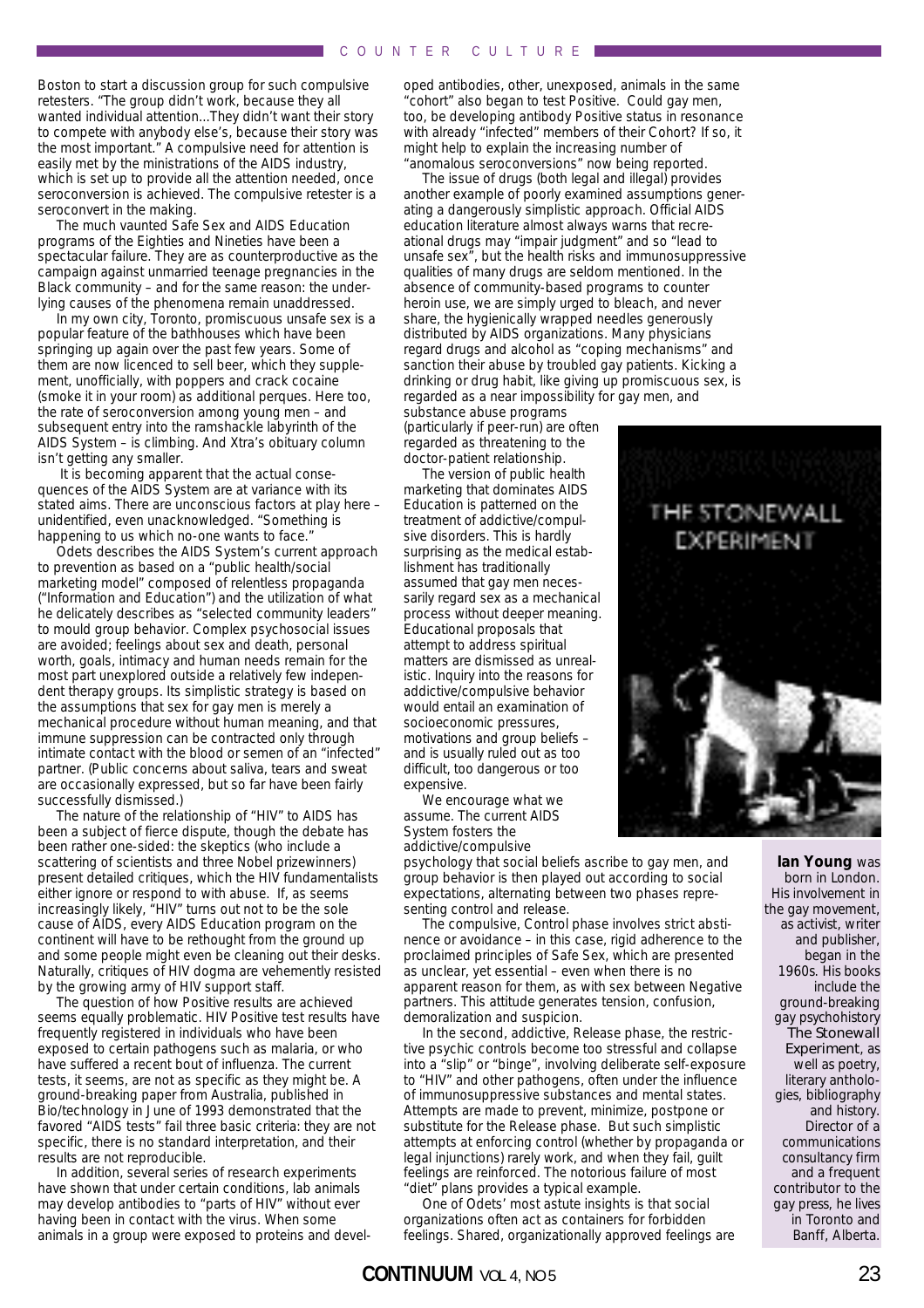substituted for genuine ones; emotional impoverishment is masked, and anger repressed. Rather than encouraging thoughtfulness and understanding on the part of gay men, current AIDS Education programs have insisted on politically correct scripts, placing us in the familiar role of dependent children.

Odets sees HIV-diagnosed gay men as allowing themselves to be cast in the role of the "needy" child in a family, with antibody Negative men assuming the role of the resentful, "needless" child, desperate for his share of attention from parental figures. If the sick sibling is perceived as getting all the attention, one solution is to become sick oneself. The metaphor of gay men as children or perpetual juveniles is not new; of late, even gay protesters have adopted it: "acting up" is, after all, what children do to get attention.

And there is something else going on here. The growing ranks of seroconverts are approaching the seroconversion process as an opportunity for something that young men, and especially young gay men, in our society, desperately need – an initiatory rite of passage.

Our society's ideology is a consumerist one, and its rituals tend to be the vapid pseudo-activities of consumerism – shopping, smoking, television watching, package holidays. But rites of passage (coming of age, for example) demand a special kind of ritual to mark the transition from one psychological and social state to another. Apart from the melancholy duties of draft and voter registration, the only such rituals now generally available to young men involve the acquisition of a driver's licence and a first car (either purchased or stolen).

Rites of passage signal the ritual death of the old self and a symbolic rebirth into a new identity, accepted and honored by the community. For young gay men, "coming out" once served this function, but as secrecy about being gay has lessened and sexual categories are blurring, coming out has become less meaningful to young gays, and unsettlingly inconclusive. For the most part, significant gay rites of passage have simply been unavailable. Instead, we are offered rituals of addiction and compulsion, which we adopt as our own. Seroconversion fills the need for a gay rite of passage.

Journalist and AIDS dissident Celia Farber has aptly called HIV "a demon, which we worship with our terror" and attempt to placate with buildings, organizations, conferences, and global programs. No such cult can continue for over a decade without developing its own forms of ritual obeisance, and the AIDS system has proved to be no exception.

The HIV testing ceremony is highly ritualized, demanding a visit to a special, rather fearsome place – a sacred place, the Test Site – with priests and acolytes in attendance: the various physicians, psychiatrists, social workers, peer counsellors and AIDS workers hovering or bustling about, many wearing their white robes of office.

The ceremony involves a literal blood sacrifice, drawn with a hypodermic needle by a nurse or paramedic. Some initiates faint. It is accompanied by highly structured readings from sacred texts – AIDS Education and Safe Sex scripts. It incorporates a Time of Trial – the stressful period of several days or weeks involved in waiting for one's results. During this time, one's thoughts are concentrated almost continuously on "HIV" as the shared object of fear and devotion. And – if the test is passed, if the results are Positive – one is embraced into the community with new status, HIV Positive status, and increased attention. One enters the AIDS System, "the HIV/AIDS Community".

The very way we look at the phenomenon of AIDS has its psychological consequences. Belief in HIV as the cause of AIDS has led not only to a vast, self-perpetuating AIDS industry, but to the establishment of a medico-religious cult.

A recent issue of a Canadian gay magazine contained a news item about a Toronto gay man, Sean Martin, who had been diagnosed as HIV Positive. A year later, a second test reversed the verdict, and Martin is quoted as saying that though the HIV Positive friends he had made were "very nice to me about it", telling them he was Negative was one of the toughest things he'd ever done. He couldn't help feeling that he was "abandoning" them, he said, and his new status made him feel he was "breaking the faith."

In his classic study of modern initiatory behaviors, the psychologist Luigi Zoja writes that "the archetypal need to transcend one's present state at any cost...is especially strong in those who find themselves in a state of meaninglessness, lacking both a sense of identity and a precise social role." This description appears to fit many of the men interviewed in Odets' and Johnson's books; it is particularly applicable to seroconverts.

The gay health crisis has reached a stage in which seroconversion has become institutionalized as the most important rite of passage in the life of a gay man. Significantly, its place in consumer society is a paradoxical one. The seroconvert who adopts the Positive Lifestyle is, like the drug addict, someone who participates in social ritual, but denies the dominant social imperative – to be a "responsible" economic being. His Positive status gives him the permission and the means to solve one of the perennial problems of youth – how to conform and rebel at the same time.

In his consideration of drugs and ritual, Zoja points out that in our society, the addict "is not absent from the economic picture, but rather present in a destructive way." The seroconvert is also motivated to be "present in a destructive way." He drops out of the workaday world to live on disability or viatical benefits – income predicated on the assumption, the tacit agreement, that he will soon die. And after he "progresses" to "full-blown AIDS" he is even more "present in a destructive way."

This suicide by degrees, abetted by so many forces, is the latest manifestation of the Homosexual as Sacrificial Victim, an idea embodying remnants of ancient themes of ritual sacrifice. The Sacrificial Victim has finally become aware of his role, but as yet unable to slough it off, has begun to accede to it with some degree of deliberation. The seroconvert sets out to prove himself worthy of the sacrificial ritual, the testing, that he undergoes. This quest exemplifies what Zoja calls the "negative sacrifice, where only the destructive part of the act survives, and which is carried out by that person we call a negative hero." Of course, there is a positive side as well. The afflicted homosexual also becomes a "cross carrier", taking onto himself a complex of rejected and projected group feelings, fears and impulses. With his death, all these are, temporarily, exorcised.

In the classic pattern of initiation, desire for the death of the old self is followed by symbolic rebirth and the welcoming of the new self into the community of initiated peers. In the self-sacrifice of the seroconvert, this process is inverted: the old, negative self, rather than being overcome and sloughed off, is incorporated, with all its negativity, into the new self, who, instead of being enriched with new life, assumes new burdens of guilt and early death – burdens which novels, movies and folklore have long projected onto the figure of the Homosexual.

Seroconversion induces both the expectation of a short life and the feeling that one's desirability as a lover is diminished. It is a combination that frequently leads to the feeling: I'm dying and no-one will want me, so I may as well party with whatever short time I have left. And so the party becomes a Dance of Death. In his book The Savage Garden, the novelist and diarist Paul Reed muses that many of his friends "have resumed a life that is in many ways similar to the life we pursued a decade ago – the gym, an afternoon rest...the clubs...The difference is that we now no longer work to pay the bills, we simply collect our disability checks. And we no longer feel that this is the beginning of a hot, fast life. It may be the last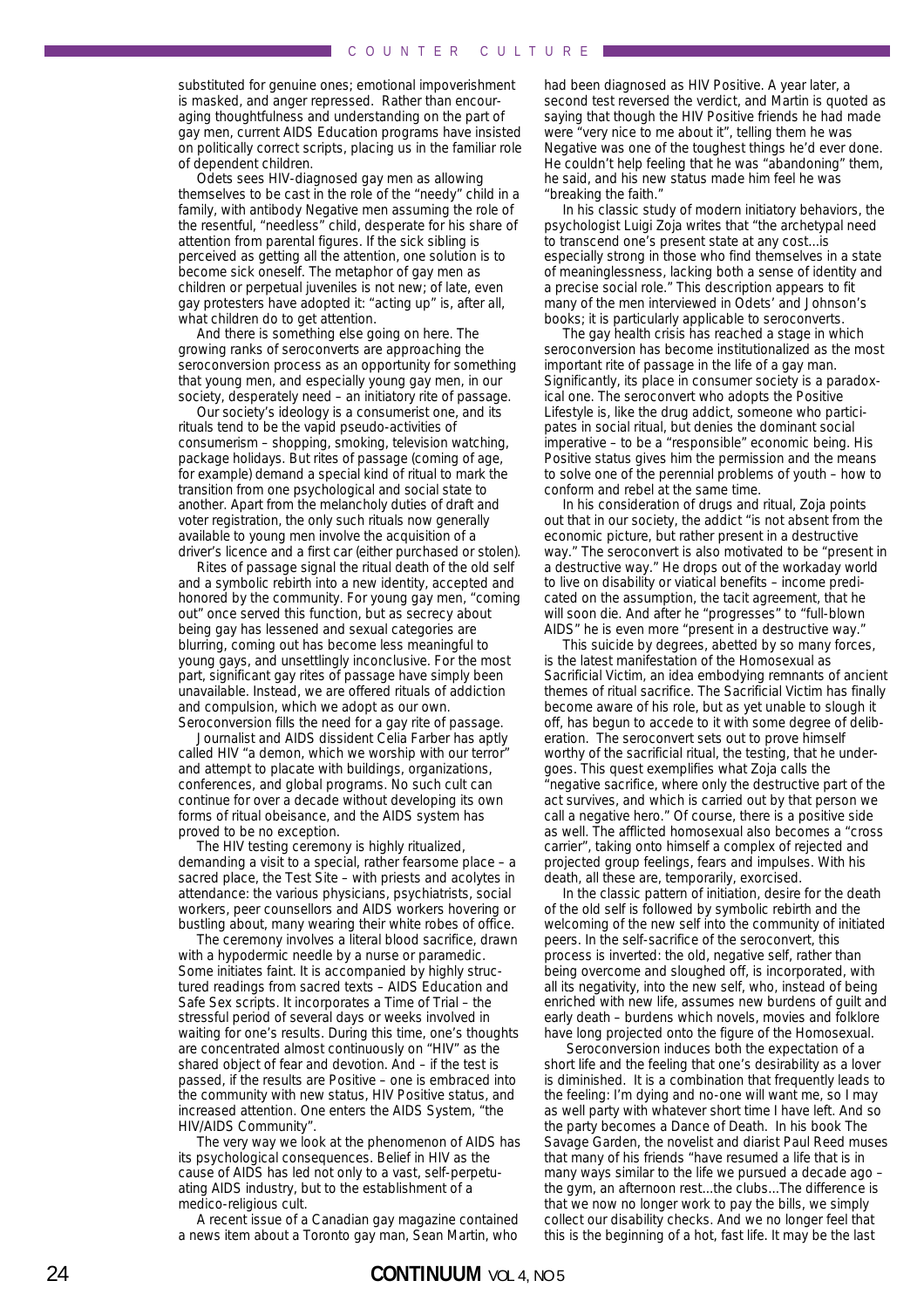#### COUNTER CULTURE

party, the final fling."

In the Nineties, that final, AIDS-related "fling" has become both a phobia and a macabre obsession. One gay club in Manhattan recently hosted a creepy and popular new event called "Res-Erection", which consisted of a go-go boy feigning death in a pseudo-Victorian setting while "horny revelers circled him and felt him up." Tres fin de siecle!

It is becoming painfully evident that the AIDS Establishment's admonition to gay men to stay healthy is proving less effective than its subliminal inducements to seroconvert, to enter a system predicated on early death. Old assumptions about the homosexual's social status as scapegoat and victim are easily assimilated by the "victim culture" of the Nineties which encourages troubled individuals to seek relief from their problems by adopting the role of irresponsible victim – which illness, addiction or past abuse is felt to confer.

It is curious that the authors of both these studies apparently believe that, in Odets' words, "a quirk of nature and timing has brought this epidemic to gay communities." One can only wonder which epidemic is being referred to. AIDS? Or the "psychological epidemic" that has grown up alongside it? Or are these concurrent epidemics merely aspects of the same overall pattern of psychoimmune disturbance – with the same underlying psychic, socioeconomic and environmental causes?

The health crisis in the gay community did not begin with the onset of AIDS in 1981; it was preceded by many years of psychological disturbance and chronic depression, reactions to a homophobia that was endemic and corrosive. In the Seventies, the already high instance of alcoholism and venereal disease among gay men was compounded by epidemics of drug abuse, hepatitis and intestinal parasites. By the first notices of what would come to be called AIDS, the immune systems of most gay men living the lifestyle that was promoted to them had already been severely compromised.

In the early Nineties, the psychohistorian, medical researcher and AIDS activist Casper Schmidt noted a pattern of psychoimmunological events in many of the gay men who develop AIDS. Their immune disturbances, he found, began with chronic depression, rooted in childhood unhappiness and related to socially induced guilt, internalized homophobia and a protracted "fight or flight" syndrome. As these feelings somatized into the body, the result was a chronically increased level of cortisol production, a steady depletion of T-cells, frantic overproduction of antibodies, and eventual immune collapse.

The evidence presented by Johnston and Odets suggests a continuation of this pattern into a second generation, with the ominous difference that now, with the phenomenon of the seroconvert, gay men's identification of illness and early death as their destiny has moved more fully into group consciousness. Accepting the subliminal logic of HIV fundamentalism, gay men are beginning to see seroconversion and entry into the AIDS System as a gesture of solidarity with their fellows, a rite of passage, and a political act.

It is unlikely that anyone with a strong sense of selfworth would deliberately seek to seroconvert. But for a gay man who has internalized the negative judgements placed on him by family and society, it may well be "a lot simpler to think about (having) AIDS than about being gay." The film Interview with the Vampire, a work replete with coded references to a variety of contemporary fears (euthanasia, AIDS, immigration, gay families) contains the telling line: "If you think you deserve to die and you don't kill yourself, that makes you evil." To many, the evils of AIDS seem preferable to the perceived evil of living as a homosexual. AIDS itself may be horrible, but contracting AIDS is a relatively easy – and pleasurable – form of suicide.

AIDS today is not what it was in the early Eighties when the term was coined to avoid the embarrassing acronym GRID – Gay Related Immune Disorder. The definition has changed: illnesses which were once considered key AIDS symptoms are now excluded if HIV is judged not to be present; even the official record now lists well over 4,000 such cases. Pelvic inflammatory disorder in women may now result in an AIDS diagnosis if HIV is shown or assumed to be present. T-cell counts, ignored in the early years of AIDS, are now combined with the ever-changing list of disorders to produce diagnoses on a "one from column A, two from column B" basis. Pneumocystis carinii, long considered a protozoa, is now acknowledged to be a fungus. Consensus is growing that Kaposi's sarcoma, long regarded as almost a hallmark of AIDS in gay men, is not caused by HIV, and investigations into a suspected "KS virus" are underway. The most popular AIDS drug, AZT, has been discredited, and physicians are reduced to offering their antibody Positive patients the experimental drug (or "cocktail") of the moment on a "try it, you might like it" basis. Many of these drugs are highly toxic, especially when combined, and their "side-effects" read like a list of AIDS symptoms. In short, things are a mess. Meanwhile, the AIDS conveyor belt rolls on, providing employment for an everincreasing army of support personnel. And every week, the roll of sick and dying young men grows longer.

Gay men have long served as repositories for a complex of group fears and fantasies about sex,

sickness and death. Psychohistorian Lloyd deMause has drawn attention to society's periodic killing off of "its own id-representatives, its youth, who represent itself in the life-phase when it was most sexual and most aggressive." In the past, this filicidal syndrome has usually been acted out through war. The frequent employment of war metaphors in AIDS literature of all kinds suggests that in the Eighties and Nineties, AIDS is

*Gay men have long served as repositors for a complex of group fears and fantasies about sex*

taking the place of war, or has become a new kind of war. Under the veneer of a compassionate liberalism, psychobiochemical assault is being inflicted on gay men: not as a conscious intention, but as the result of policies predicated on certain unconsciously held ideas.

It is time to rethink this crisis, to begin to understand how we might extricate ourselves from the nightmare that has overtaken us, and enveloped us now for almost two decades. We will not understand the phenomenon of the seroconvert until we begin to investigate the destructive hold of unconscious belief systems in which we all participate. Until then, all the AIDS Education and Safe Sex Information in the world will not prevent new cohorts of young men from summoning up their courage and heading from the Test Site to the tattoo parlor to take up their cross.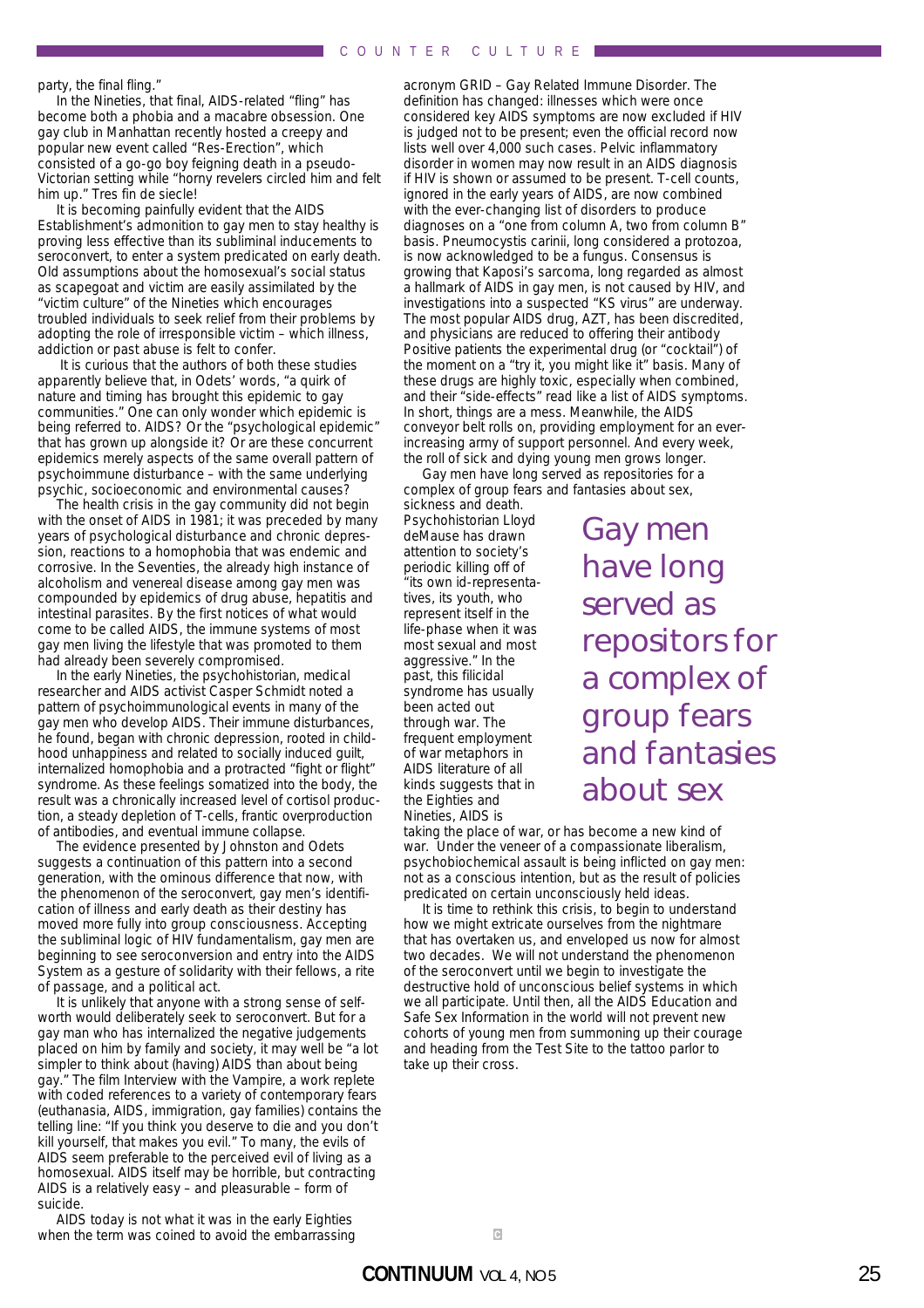## Near Enough *is* Good Enough?



*Leading AIDS-dissident retrovirologist PETER DUESBERG defends the existence of HIV*



*Continuum*'s Virus Isolation Challenge launched on 1st December 1995

I am honoured by the profound and passionate reactions of Hodgkinson, Lanka and Papadopulos-Eleopulos *et al.* to my letter on the existence or the non-existence of HIV*1-3*. However, I cannot surrender to the HIV-non-existentialists for the following two scientific reasons:

1) The weakest point of the HIV-non-existentialists is their failure to explain the origin of "19 sequences encompassing the full-length, 10kb-HIV-1 genome"*<sup>3</sup>* and "19 full-length HIV genomes"*1*. Hence Papadopulos *et al*'s unanswered question: "Can one exclude the possibility that the 19 'full length HIV genomes' described so far, even if they all had the same length of 9150 bp [base pairs] and identical sequences are nothing more than a chance finding among the many molecular species present in the cultures, or even the uncultured lymphocytes....?"*3*, that were "taken from AIDS patients and AIDS risk groups", as Hodgkinson points out.*<sup>1</sup>*

—Yes, one can exclude that. Remember the odds of coming up with even one nucleotide sequence of 9150 bp by chance are astronomically low, namely 1 in 4<sup>9150</sup> which is very very close to zero (see my letter in the July/August *Continuum4*). The chance of coming up 19-times with the same HIV-DNAs, even "from cultures treated with chemical or physical oxidants"*<sup>3</sup>* are another 19 orders of magnitude lower than finding it once by chance. Indeed the odds are much much lower than finding 19 guys on this planet with the same phone numbers.

Science offers but one rational origin for such sequences appearing "very occasionally"*<sup>1</sup>* in species, namely viruses or other infectious agents. Thus the virus hypothesis is not a "specious"*<sup>1</sup>* explanation for the origin of 9150 bp DNA that is "very occasionally" found in AIDS patients.

2) The HIV-non-existentialists also fail to realize that available isolation efforts have already adequately identified the 9150 bases as the genome of a virus. In order to "isolate" a given infectious agent, one needs no more than to isolate it from all other, possibly contaminating, infectious agents – this is in fact Koch's second postulate.

Since viruses have an extracellular and intracellular existence, viruses can be isolated from two entirely different sources:

(i) Viruses have been traditionally isolated from extracellular fluids. Such viruses may be contaminated by extracellular proteins, nucleic acids and possibly other microbes. Montagnier's original isolate of HIV from extracellular fluids is an example. Indeed, Montagnier's isolate appears to meet functional standards of isolation adequately, because two of the world's leading retrovirologists, Robert Gallo of the NIH and Robin Weiss of the Chester Beatty have re-isolated *only* HIV from Montagnier's virus stock*5,6*. If Montagnier's virus had been grossly contaminated by other viruses or microbes, those would have been found by Gallo and Weiss.

(ii) Since the 1980s viruses can also be isolated as infectious nucleic acids from infected cells. Such infectious nucleic acids initiate replication of virus in uninfected cells from which new virus particles are subsequently released. In this case viral nucleic acid is contaminated by cellular nucleic acid, and possible other intracellular viruses.

As I pointed out in my Missing Virus Reward claim in the July/August *Continuum,* infectious HIV DNA has been isolated from infected cells several times by molecular cloning*4*. This cloned, infectious HIV DNA of 9150 bases represents an almost theoretical isolation, as it is a 100,0000-fold purification from all nucleic acids of the cell and its possible viruses. This is because the human cell contains 1 million kilobases of DNA and HIV only 10. Contrary to Papadopulos *et al*'s slogan – "No isolation no cloning" – cloning is isolation, and is in fact the most rigorous isolation science has to offer for retroviruses.

Thus the high standards of virus isolation from extracellular materials postulated by Papadopulos *et al.* and Hodgkinson may be relevant for crystallographers or chemists who want to analyze the structure of a virus, but are not relevant for functional isolation.

In view of this I hope to liberate the minds of HIV dissidents from HIV for the cause that unites us all – the solution of AIDS. It seems tragic that over 99% of AIDS researchers study a virus that does not cause AIDS and that the few who don't are now engaged in a debate over the existence of a virus that doesn't cause AIDS. **c**

#### References

- 
- 
- 
- 1. Hodgkinson N. Origin of the specious. *Continuum* 1996; 4:<br> **September/October**, pp17-18<br>
2. Lanka S. Collective falloy; Rethinking HIV. *Continuum* 1996; 4:<br> **September/October**, pp19-20<br> **September/October, pp19-20**<br>
- **September/October**, Supplement pp1-24, . 4. Duesberg PH. Duesberg's HIV. *Continuum* 1996; **4: July/August**, pp8-9 5. Weiss R. Provenance of HIV strains. *Nature* 1991; **349**:374
- 
- 6. Cohen J. HHS: Gallo guilty of misconduct. *Science* 1993; **259**: 168-170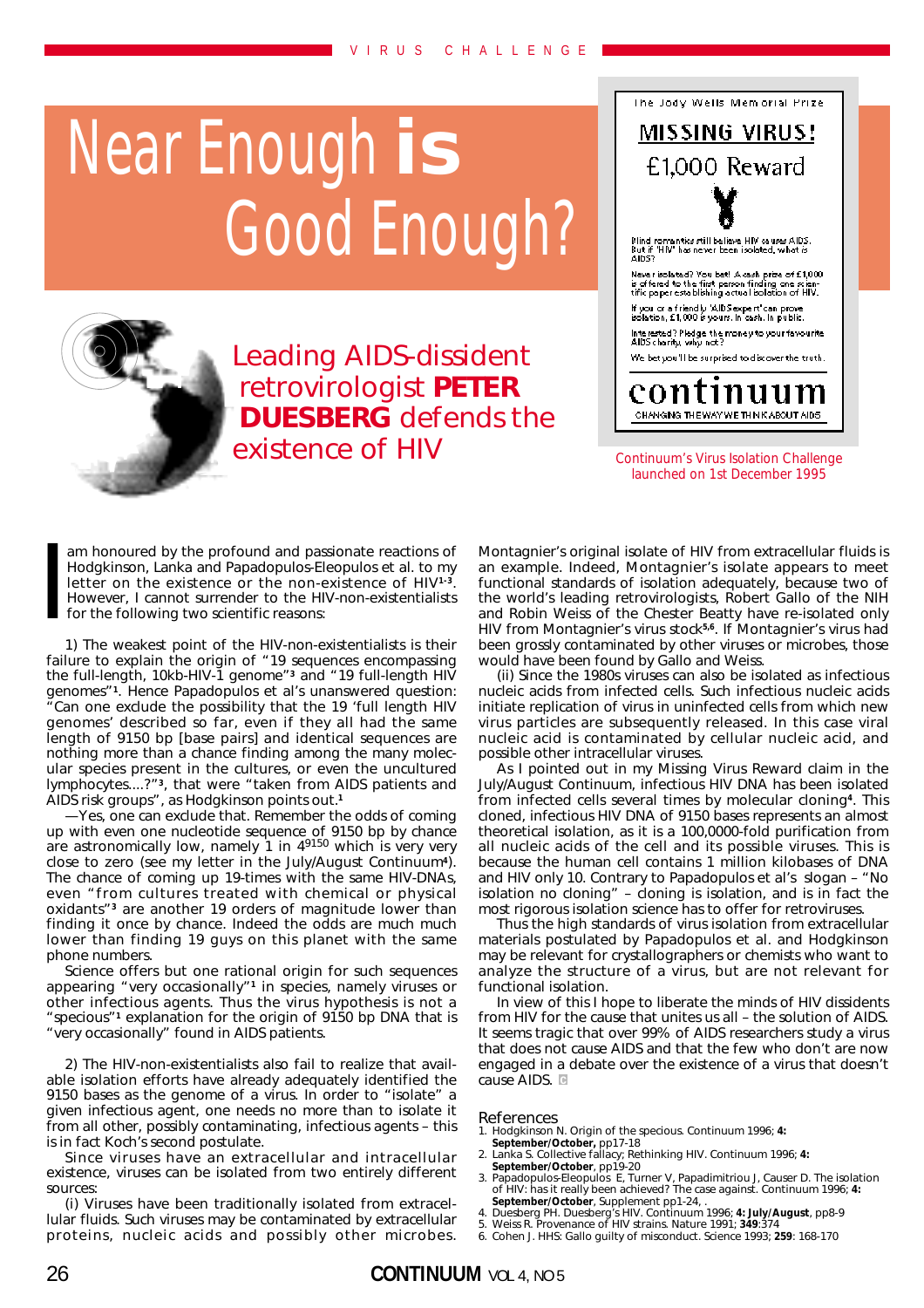## **Why** *no* **whole v irus ?**

*Eminent AIDS-analysts, biophysicist ELENI ELEOPULOS and colleagues, answer Peter Duesberg's criticism of their case that HIV has never been isolated*



**We gratefully acknowledge Peter<br>Duesberg's criticisms of our pa<br>achieved<sup>2"</sup> 1 Before responding it will be Duesberg's criticisms of our paper "HIV Isolation: Has it really been achieved?''.1 Before responding it will be useful to define some terms and objectives.** 

#### **Virus**

**A virus has two distinct properties, one physical and the other behavioural. A virus is a microscopic particle able to generate exact copies of itself when placed inside a living cell, that is, the particle is infectious.** 

**Those who espouse the viral theory of AIDS accept that a viral particle, and not a naked protein or DNA or RNA fragment, is transmitted from person to person and is both necessary and sufficient to induce the several dozen laboratory abnormalities and diseases that constitute the clinical AID syndrome.**

#### **Isolation**

**The essence of isolation is the separation of desired matter from all other matter not the object of concern.** 

**Isolation of a putative viral particle is necessary to:** 

- **(a) document and analyse its constituents;**
- **(b) conduct experiments in order to prove it is infectious and thus a virus;**
- **(c) obtain reagents (proteins and nucleic acids) for diagnostic and other uses**
- **(d) prove that the pathological effects, if any, are due to the virus and nothing else.**

#### **1 19 'HIV' genomes 19 'HIV' genomes**

**"...the weakest point of the HIV-non-existentialists is their failure to explain the origin of "19 sequences encompassing the full-length, 10-kb-HIV-1 genome" and "19 full-length HIV genomes"".** 

(a) Let us repeat that the claim of the existence of "19 sequences encompassing the full length, 10-kb-HIV-l genome", "19 full-length HIV genomes" is not one of our making but that of the HIV experts we quote. The same experts accept that of the "19 full-length HIV genomes", no two are the same either in sequence or even in length;

(b) The question we set out to answer in our critique was not what is the origin of the 19 full-length HIV-1 sequences but does the presently available data prove that these sequences represent the genome of a unique, exogenous retrovirus, HIV? The answer, we repeat, is NO.

Nonetheless, although it was not our task to determine the origin of these sequences, we did present a number of alternative mechanisms that science offers as a "rational origin for such sequences" in addition to "viruses or other infectious agents".

#### **2 Odds of assembly Odds of assembly**

**"Remember the odds of coming up with even one nucleotide sequence of 9150 bp by chance are astronomically low, namely, 1 in 4<sup>9150</sup> which is very close to 0."** 

It is apparent that we and Peter Duesberg are referring to two entirely different systems, one completely random and the other heavily biased by cell and culture conditions. True, the probability of assembling a particular sequence of RNA (DNA) of 9150 bases randomly selecting each of the four nucleotides is one in 49150. However, this statistical reasoning bears no resemblance to how nucleic acid polymers are assembled either *in vivo* or *in vitro* and thus on the probability of finding a particular unique sequence. That this is the case is best illustrated by Spiegelman's minivariant, a 220-nucleotide stretch of RNA of unique length and sequence which was discussed in our *Continuum* paper. The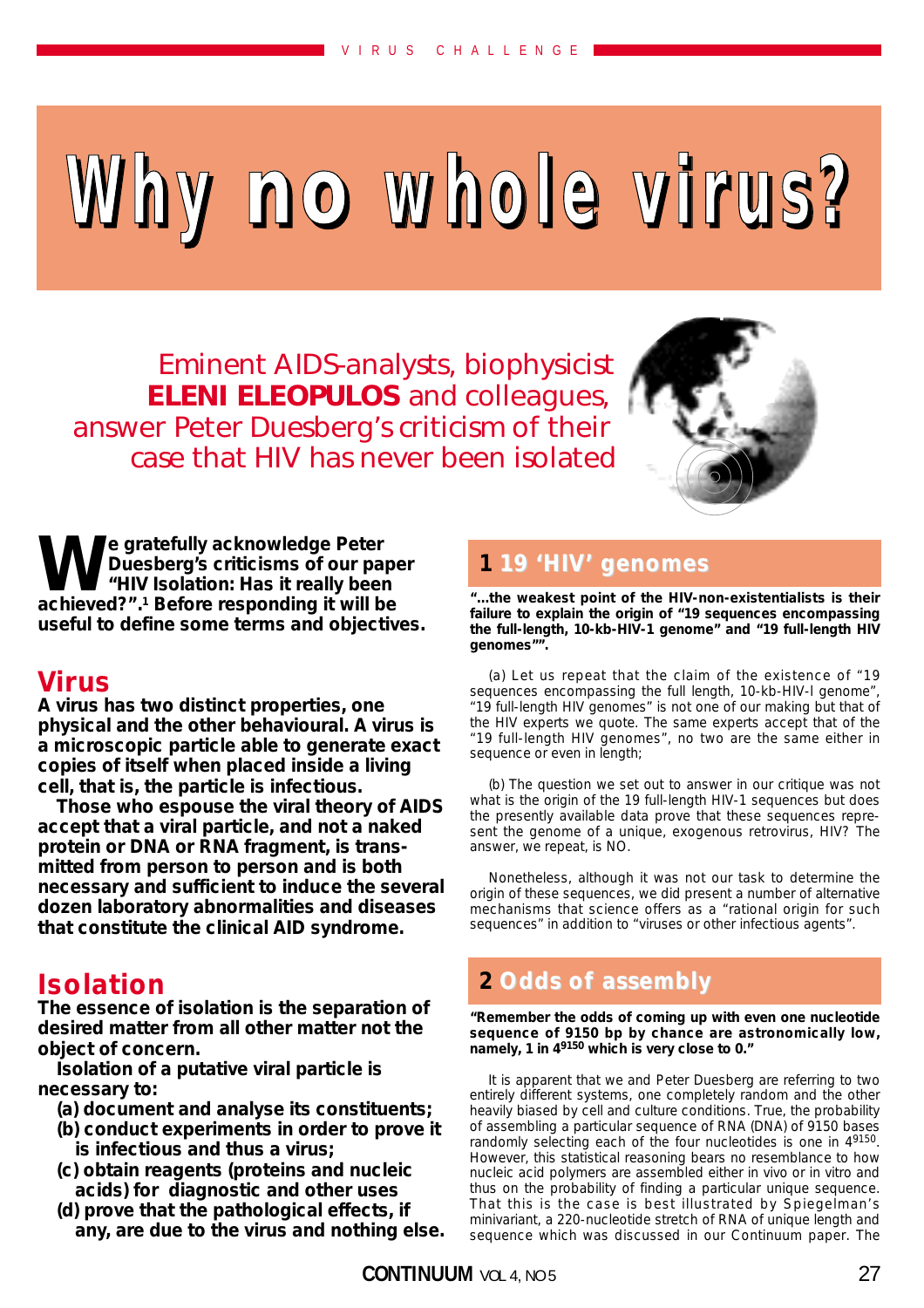probability of assembling such a unique RNA stretch by chance is 1 in 4220, also "very close to 0", yet, under certain conditions in the laboratory, the Spiegelman minivariant is frequently produced indicating that the assembly of nucleotides is anything but a random process. Furthermore, the 19 unique sequences do not have to be assembled from the four, individual nucleotides. They may result, for example, by recombination of:

(a) stretches of pre-existing cellular DNA sequences;

(b) stretches of DNA sequences of endogenous retroviruses which form 1% of the cellular DNA, a phenomenon accepted to take place quite frequently and to result in the assembly of novel genomes. It is also accepted that the conditions affect the recombination both qualitatively and qantitatively.

It is significant that as far back as 1985 both Gallo and Montagnier accepted that it is not possible to generate "HIV" and the effects attributed to it unless the cells are activated (stimulated) and that this year Chermann and his colleagues showed that the infected cultures contain fragments of the "HIV genome" but after PHA stimulation there is an increase in the "full-length genome" and a concomitant decrease in the fragments.2 Whatever the odds may be of obtaining by chance the conditions necessary to generate "even one nucleotide sequence of 9150 bp", it is certain not 1 in 49150

#### **3 Viral genome iral genome**

**"The non-HIV-existentialists also fail to realize that available isolation efforts have already adequately identified the 9150 bases as the genome of a virus".**

In our extensive search of the HIV literature we could not find even one reference, (although it is possible we may have missed some), in which the HIV genome was reported to of 9150 nucleotides. The closest length was reported Montagnier's group who, in 1984, reported it to be 9.1 to 9.2 kbases and, in 1985, as 9193 bases.<sup>3,4</sup> If the 9150 base DNA is the genome of a virus

### Do You Want A **GREENER Life?**

tricate live in a more material and environm santly impount our quality of life.

r carchally at sit the way we use out to and other merical and non-material room ic to get much more out of life by using low and for

e al PSRMACULTURE - de des atord way of Bring, using Nature as our model, ki polonički pisatelji

s and practice of pe c. animated a. In encourage and to be reason ous part of the set ur und

#### SENID FOR FREE FULL CATALOGUE OF OVER 150 BOOKS & VIDEO

Tel: 0017051 596300 Tax: 0017051 585834

then an absolutely necessary but not sufficient condition is that the virus in all infected individuals will have a length of 9150 bases. Yet, two HIV genomes of the same length have yet to be reported. More importantly, the length of an RNA (DNA) fragment, no matter how often such a fragment is detected, provides no information regarding its origin. The only way to prove it belongs to a unique virus is to isolate a viral particle and demonstrate it has a genome of 9150 bases. This has not been done and the "available isolation efforts" do not contain even suggestive evidence let alone proof that a 9150 base long RNA is a constituent of a particle, any particle much less a viral particle.

#### **4 Koch's postulate s postulate**

**"In order to isolate a given infectious agent, one needs no more than to isolate it from all other, possible contaminating, infectious agents, this is in fact Koch's second postulate".**

At the Xth International Medical Congress held in Berlin in 1890, in response to the question as to how to obtain irrefutable proof that a bacterium caused a specific disease, Robert Koch included in his answer the requirement that "The pathogen must be isolated and bred in adequate numbers in pure culture."5 Apart from omitting the second part, "bred in adequate numbers in pure culture", Peter Duesberg's definition of isolation is somewhat obscure. Can a physician for example, claim to have isolated his patient with hepatitis by placing him in a room with patients who may have coronary artery disease, fractures or appendicitis, but none of whom have infectious diseases? In fact, in 1987,<sup>6</sup> Peter Duesberg himself defined the second Koch postulate as, "it [the pathogen] must be isolated from the host and grown in pure culture", that is, in the absence of "all other, possible contaminating" agents including non-infectious agents.

#### **5 Re-isolating 'HIV' Re-isolating 'HIV'**

**"Montagnier's original isolate of HIV from extracellular fluids is an example. Indeed, Montagnier's isolate appears to meet functional standards of isolation adequately, because two of the world's leading retrovirologists, Robert Gallo of the NIH and Robin Weiss of the Chester Beatty have re-isolated only HIV from Montagnier's virus stock. If Montagnier's virus had been grossly contaminated by other viruses or microbes those would have been found by Gallo and Weiss".** 

There is no evidence in Montagnier's "original isolate" which proves isolation of a virus no matter how liberal a definition one applies to the word "isolation". As far as "functional isolation" is concerned, suffice it to say:

(a) In 1983, like Gallo in 1984, Montagnier reported HIV as a "typical type-C RNA tumor virus"7 having a characteristic "cylindrical core".8 By 1985 it was reported that the nucleotide sequences between Montagnier's first HIV isolate, LAV-1 BRU and Gallo's first isolate, HTLV-IIIB, "differ by less than 1% overall".9 Even though Montagnier had sent supernatant(s) from LAV-1 "infected" culture(s) to the Gallo laboratory, "with the express understanding that it could be used for biomedical, biological and molecular biological studies", neither Montagnier nor Wain-Hobson considered such differences as proving Gallo's HTLV-IIIB was LAV-1 BRU and in February 1986 wrote, "Thus there is only a single AIDS retrovirus, and LAV, HTLV-III and ARV represent different isolates of the same virus" (italics ours).9

Indeed, if there "is only a single AIDS retrovirus", a unique retrovirus, then genomic differences of "less than 1%" should be the rule, not the exception. However, unexpectedly, not long afterwards it was discovered that "If you were to test two HIV-positive people at random and analyse the genetic material of their strains, they would differ, on average, by about 13 per cent".<sup>10</sup> As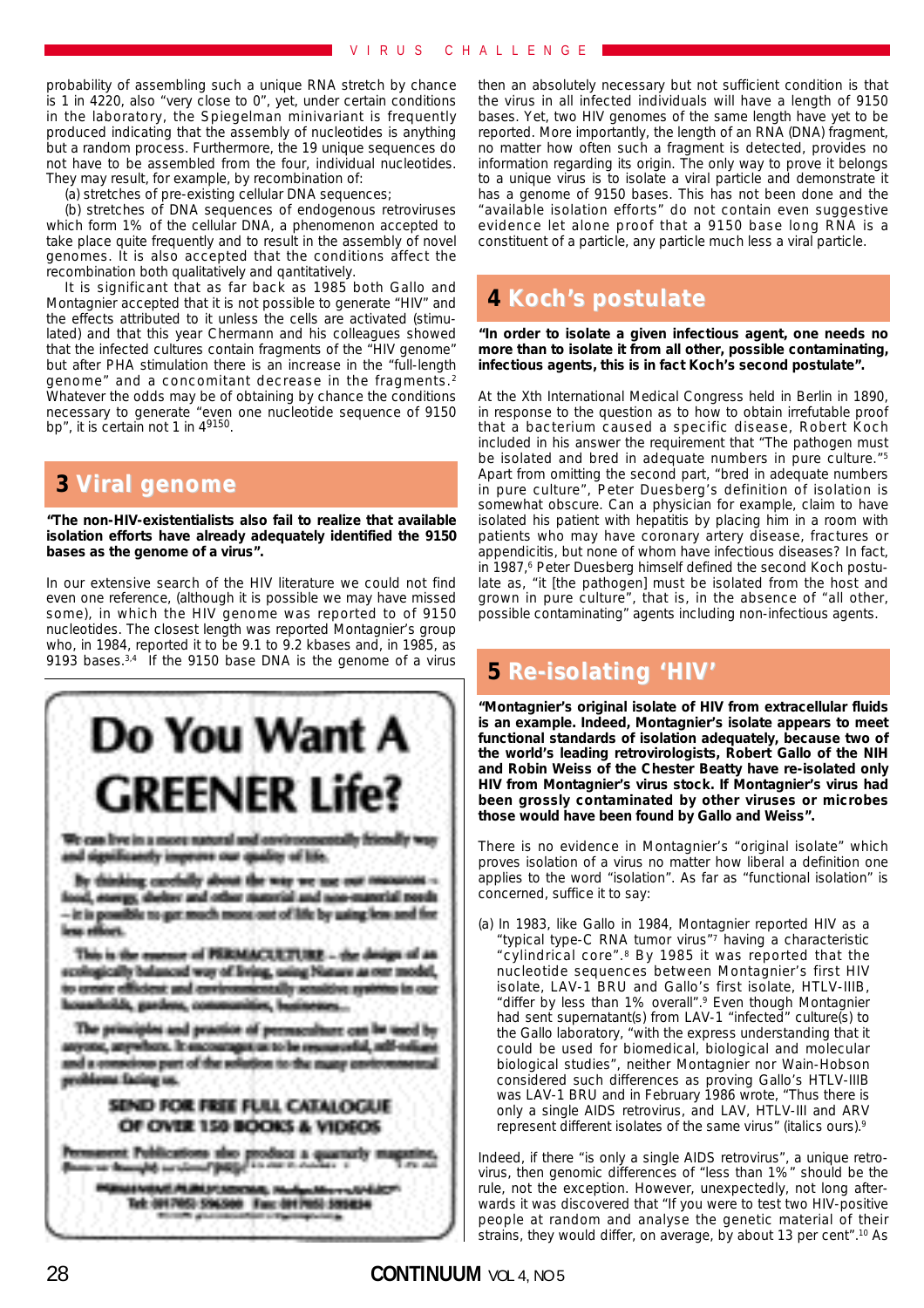a result, the French accused Gallo of misappropriating their strain which they had sent to him in 1983. In other words, Gallo's isolate of HTLV-IIIB was not a "different isolate" of HIV but LAV-1 BRU which Gallo transmitted to the permanent cell line HT (HUT78). At the same time they suggested that HIV-1 including their LAV-1 BRU is not a "typical type-C RNA tumor virus" but "possibly a lentivirus", that is, a taxonomically distinct retrovirus containing a conical core. Although there was no proof, this suggestion was soon accepted as fact by almost everybody apart from Gallo's group which for many years insisted that HIV belonged to the same family as HTLV-I and that it is a type-C particle. Furthermore, as already mentioned, the length of LAV-1 BRU was reported to be 9.1 to 9.2 kb (9193) while that of HTLV-IIIB as 9749.11 By 1991, Gallo et al including Chermann presented evidence including sequence analysis, which showed "that Gallo's IIIB did not come from the Pasteur Institute".10, 12

- (b) In January 1991 Weiss stated that he "cannot exclude the possibility" that his isolate, CBL1, is either Montagnier's LAV-1 BRU or Gallo's HTLV-IIIB. The reasons given were:
	- (i) nucleotide sequences representing 2,443 nucleotides (one quarter of the "HIV genome") in env, tat, and nef, showed that CBL1 "has 98.0% amino acids in common with LAV-1 BRU and 97.8% with HTLV- IIIB (BH10 clone), whereas the similarity in the same regions between BH10 and BRU is 98.3%. The tat sequence was most variable, with 94.2% of the CBL1 sequences identical to both BRU and BH10";13
	- (ii) "...monoclonal antibodies raised against CBL1 gag proteins do not distinguish between CBL1, BRU and  $IIIIB$ ".<sup>13</sup>

However:

- (i) the genomic differences reported by Weiss are greater than "the less than 1%" differences reported between LAV- 1 BRU and HTLV-IIIB;
- (ii) should not the antibodies raised against one strain of HIV react with all the other strains? If different strains of HIV can be distinguished by an antibody test then how can one perform HIV antibody tests without having an antibody test for each strain?
- (iii) a few months later other British researchers reported that "CBL-1 and HTLV-IIIB show striking differences in their biological properties".14

Given the above data it is not possible to claim that Gallo and Weiss re-isolated Montagnier's virus. In fact, the groups do not agree between themselves as to the crucial questions of which samples were given and received, and even less as to which samples were sequenced.<sup>10,12</sup>

In addition, there are two basic scientific reasons which make it impossible for Gallo and Weiss to "have re-isolated only IIV from Montagnier's virus stock":

- (i) To isolate HTLV-IIIB Gallo used the H9 (HUT78) cell line. However, evidence exists that the H9 cell line releases retrovirus-like particles even when not "infected with HIV''.15 Furthermore, the HUT78 cell line was established from a patient with "malignancies of mature T4 cells" , a disease which, according to Gallo, is caused by the exogenous retrovirus, HTLV-I. Indeed, as far back as 1983, he claimed to have shown that the HUT78 cell line contained HTLV-I proviral sequences.16 Weiss obtained his "CBL-l material" from the leukaemic cell line CEM, a cell line shown to harbor retrovirus even when not infected with "HIV".17
- (ii) One aspect on which all HIV experts concur is that gpl20 is indispensable for HIV infectivity. Suffice it to quote from Jay Levy's and Wain-Hobson's most recent

papers. "The likely steps in HIV infection are as follows. The CD4-binding site on HIV-1 gpl20 interacts with the CD4 molecule on the cell surface. Conformational changes in both the viral envelope and the CD4 receptor permit the binding of gpl20 to another cell-surface receptor, such as CCR5. This second attachment brings the viral envelope closer to the cell surface, allowing interaction between gp41 on the viral envelope and a fusion domain on the cell surface. HIV fuses with the cell. Subsequently, the viral nucleoid enters into the cell, most likely by means of other cellular events. Once this stage is achieved, the cycle of viral replication begins"<sup>18</sup> (italics ours). "HIV-encoded gpl20 recognizes the hostencoded CD4 receptor. This interaction leads to a conformational chage in gpl20, allowing it to bind to a second receptor, CCR-5...At some point to be defined, the amino acid terminus of gp41 is uncovered allowing penetration of the host cell membrane and fusion of the viral and host cell membranes. Stripped of its lipid protection, the capsid complex moves into the cytoplasm, and reverse transcription is initiated''.19

We could find no data regarding the type of "material" Weiss received from Montagnier. The samples received by Gallo "were cell-free supernatants of LAV cultures". However, as Hans Gelderblom and others have attested, cell-free viral particles do not contain knobs, (spikes), that is, gpl20.20, 21 This makes it impossible not only for Gallo to "have re-isolated only" HIV-l BRU but even to have transmitted it to his cultures. Given the facts that:

- (i) AIDS patients and those at risk are diagnosed as infected with many agents. These include cytomegalic inclusion virus, Epstein- Barr virus, herpes simplex virus and Hepatitis B virus. The latter is present not only in hepatocytes but like, "HIV", also in T-lymphocytes.<sup>22, 23</sup> It is also accepted that most cultures contain Mycoplasma;<sup>29</sup>
- (ii) To "infect" their cultures, Montagnier, Gallo and Weiss did not use "pure HIV" or even the material which from the cultures banded in sucrose density gradients at 1.16 gm/ml, but "cell-free" culture fluids;

it would have been a miracle, if they had looked, for "Montagnier's virus" to have not "been grossly contaminated by other viruses or microbes" and for Gallo and Weiss not to have found such agents irrespective of which strain of "HIV", Montagnier's or theirs, they had "re-isolated".

#### **6 All cells have RNA All cells have RNA**

**"...viruses can also be isolated as infectious nucleic acids from infected cells"**.

Viruses are not mere nucleic acids. Neither can the introduction of nucleic acids into cells and their reproduction be considered as proof for viral infection. If:

- (a) one starts with a presumption, but no proof, that a cell is infected with a unique retrovirus;
- (b) chooses from its RNA a fragment of arbitrary length, and calls it retroviral RNA
- (c) inserts the RNA (cDNA)into a cell and reproduces the same RNA (cDNA) and interprets this as infection;
- (d) construes (a)-(c) as proof of isolation of a unique retrovirus;

then, given the fact that the same steps can be achieved with any cellular RNA (DNA), one would have no choice but to consider every single fragment of cellular RNA (DNA) as retroviral, and that all cells are nothing more than an assembly of retroviruses.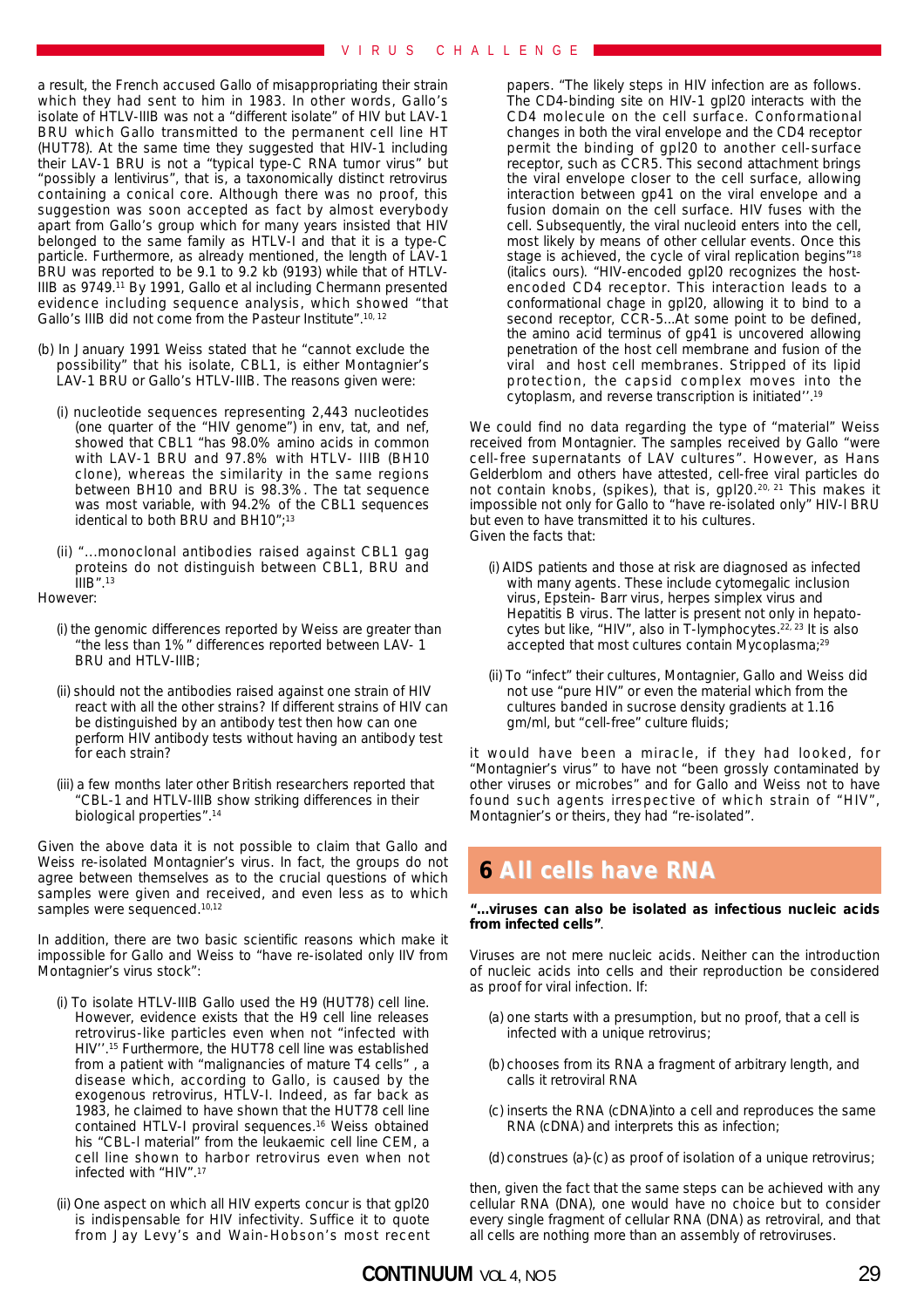#### **7 Others**

**"...such infectious nucleic acids initiate replication of virus in uninfected cells from which new virus particles are subsequently released".** 

This may be the case with the genome of other infectious agents but this has never been shown for the genome of HIV.

#### **8 Cloning Cloning**

**"...infectious HIV DNA has been isolated from infected cells several times by molecular cloning".** 

This matter has been discussed at length in our Continuum paper. Suffice here to stress two points:

Retroviruses are not "cloned, infectious HIV DNA of 9150 bases" but "enveloped viruses with a diameter of 100-120 nm budding at cellular membranes. Cell released virions contain condensed inner bodies (cores) and are studded with<br>projections (spikes, knobs)".<sup>25</sup> projections Furthermore, such particles share the physical property of banding at a density of 1.16 gm/ml in sucrose density gradients, a fact long used in their isolation . Cloning of a virus is defined as obtaining EXACTLY the same virus by introducing its genome into a cell. However, to date, nobody has reported such particles by "cloning, infectious HIV DNA of 9150 bases", or DNA of any other length. In fact, nowhere in the HIV literature can one find particles which have "a diameter of 100-120 nm" AND which are "studded with projections (spikes, knobs)", let alone such particles banding at 1.16 gm/ml in sucrose density gradients. Since cloning is a process leading to the production of an exact copy of whatever object one starts with, how can one claim cloning of something before there is proof that it ever existed?

#### **References**

- 1. Papadopulos-Eleopulos E, Turner VF, Papdimitriou JM, Causer D. The Isolation of HIV: Has it really been achieved? The case against. Continuum 1996; Vol 4 No 3: ls-24s.
- 2. Giselle S, Xu X, Chenine AL, Chermann JC, et al. Populations of defective HIV-1 genomes in PBMC cells infected in vivo. XIth International AIDS Conference. Vancouver, 1996. DocID: Tu. A. 513D
- 3. Wain-Hobson S, Sonigo P, Danos O, Cole S, et al. Nucleotide sequence of the AIDS virus, LAV. Cell 1985; 40:9-17.
- 4. Alizon M, Sonigo P, Barré-Sinoussi P, Chermann JC, et al. Molecular cloning of lymphadenopathy-associated virus. Nature 1984; 312: 757-760 .
- 5. Grafe A. A history of experimental virology. Heidelberg: Springer-Verlag, 1991: 343. 6. Duesberg PH. Retroviruses as carcinogens and
- 
- pathogens: Expectations and reality. Cancer Res 1987; 47 (1st March): 1199-1220. 7. Barré-Sinoussi F, Chermann JC, Rey F. Isolation of
- a T-Lymphotrophic Retrovirus from a patient at Risk for Acquired Immune Deficiency Syndrome (AIDS).
- Science 1983; 220:868-871. 8. Gallo RC, Sarin PS, Kramarsky B, Salahuddin Z, et
- al. First isolation of HTLV-III. Nature 1986; 321:119.
- 9. Wain-Hobson S, Alizon M, Montagnier L. Relationship of AIDS to other retroviruses. Nature 1985; 313:743.
- 10. Brown P. The strains of the HIV war. New Scientist 1991; (25th May):14-15. 11. Ratner L, Haseltine W, Patarca R, Bloggs, et al.
- Complete nucleotide sequence of the AIDS virus, HTLV-III. Nature 1985; 313:277-284.
- 12. Guo HG, Chermann JC, Walters D, Hall L, et al. Sequence analysis of original HIV-1. Nature 1991; 349:745-746.
- 13. Weiss RA. Provenance of HIV strains. Nature 1991; 349:374.
- 14. Wrightham M, Sewell HF, Walker F, Pennington TH. Functional heterogeneity of CBL-1 and HTLV-IIIB. Lancet 1991; 337:987-988.
- 15. Dourmashkin RR, O'Toole CM, Bucher D, Oxford JS. The presence of budding virus-like particles in human lymphoid cells used for HIV cultivation. VIIth International Conference on AIDS. Florence: 1991:122. 16. Wong-Staal F, Hahn B, Manzuri V, Colombini S, et al. A survey of human leukemias for sequences of a human retrovirus. Nature 1983; 302:626-628. 17. Minassian A, Merges M, Garrity R, Nagashima K, et al. Induction of a SMRV-like retrovirus from a human T-cell line after treatment with the mutagen

#### **SUMMARY**

What does one have to do and how hard does one have to plead in order to obtain answers to fundamental questions regarding a retrovirus which has menaced the world and in whose name hundreds of thousands of people have died or been poisoned?

#### For example:

1. How is it possible to transmit a cell-free retrovirus, "HIV", when it is accepted that:

- (i) gp 120 is absolutely necessary for the virus to enter the cell and for the "cycle of viral replication to begin";
- (ii) to date nobody has reported the existence of cell-free particles with the dimensions of retroviral particles possessing knobs, that is, gp 120?

2. How can one claim that AIDS patients and those at risk are infected with a unique retrovirus, HIV, when to date nobody has even reported in fresh, cultured tissue, or tissue co-cultures, particles fulfilling the principal morphological and physical characteristics of retroviral particles?

We agree with Peter Duesberg that "the cause that unites us all" is finding a solution to AIDS. With this our aim we were among the first to put forward non-infectious factors as agents to explain AIDS in gay men and furthermore we were the first to propose a non-infectious theory with a unifying mechanism to explain the development of AIDS in all risk groups.*<sup>26</sup>* Indeed, our theory also predicts a non-infectious explanation for the phenomena which others have inferred as "isolation" of a novel retrovirus from AIDS patients. However, once HIV was accepted as the causative agent, we realised that the single most important obstacle in finding the explanation for AIDS is the belief in HIV. For this reason, from the beginning and unlike anybody else, we have critically analysed the data which claim proof for the existence of a unique, exogenous retrovirus, HIV, in AIDS patients and have always maintained that no such proof exists.

#### **Eleni Papadopulos-Eleopulos1, Valendar F. Turner2, John M. Papadimitriou3, David Causer1:** l Department of Medical Physics,

- 2 Department of Emergency Medicine, Royal Perth Hospital, Perth, Western Australia; 3 Department of Pathology, University of Western Australia.
- Voice int + 61 9 2243221 Fax int + 61 9 2243511

ethyl-methyl-sulfonate. J Acquir Immun Defic Syndr 1993; 6 (No 6):738.

18. Levy JA. Infection by human immunodeficiency virus-CD4 is not enough. NEJM 1996; 335:1528-1530. 19. Wain-Hobson S. One on one meets two. Nature 1996; 384:117-118.

20. Hausmann EHS, Gelderblom HR, Clapham PR, Pauli G, et al. Detection of HIV envelope specific antibodies by immunoelectron microscopy and correlation with antibody titer and virus neutralizing activity. J Virol Meth 1987; 16:125-137. 21. Gelderblom H, Reupke H, Winkel T, Kunze R, et al.

MHC-Antigens: Constituents of the Envelopes of Human and Simian Immunodeficiency Viruses. Zeitschrift für Naturforschung 1987; 42C:1328-1334. 22. Chang LJ, Pryciak P, Ganem D, Varmus HE. Biosynthesis of the reverse transcriptase of hepatitis B viruses involves de novo translational initiation not ribsomal frameshifting. Nature 1989; 337:364-368. 23. Varmus H. Retroviruses. Science 1988; 240:1427- 1435.

24. Lemaitre M, Guetard D, Henin Y, Montagnier L, et al. Protective activity of tetracycline analogs against the cytopathic effect of the human immunodeficiency viruses in CEM cells. Res Virol 1990; 141:5-16. 25. Papadopulos-Eleopulos E, Turner VF, Papdimitriou JM,Causer, D. Virus Challenge. Continuum 1996; 4:24-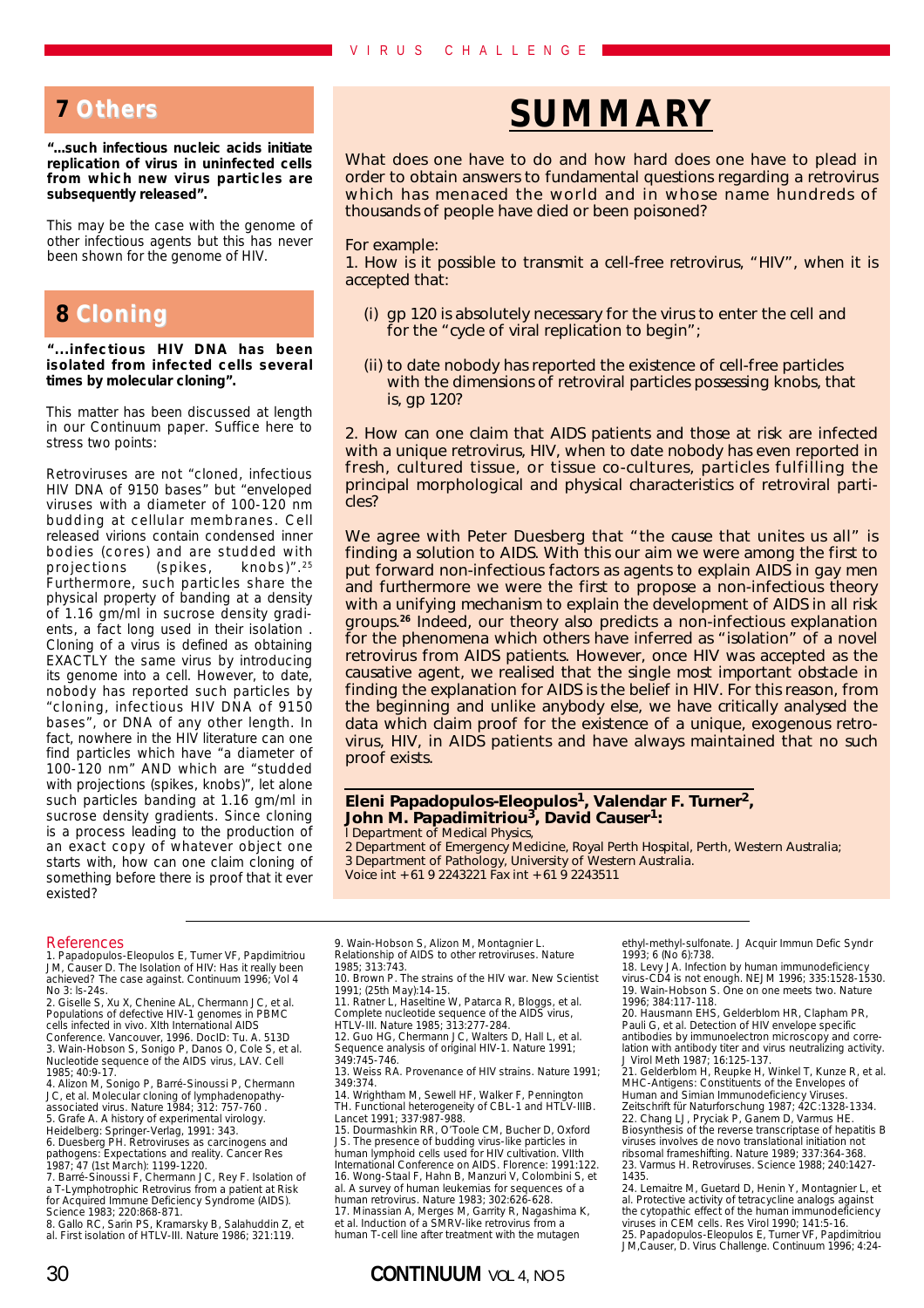## No viral identification :. **no cloning as proof of isolation!**



*Virologist STEFAN LANKA was a principal collaborator in the isolation of marine virus* ectocarpus siliculosis*, published in* Virology *in 1995. He maintains claims of HIV isolation meet none of the scientific standards required for proof of its existence*

T he latest reaction of Peter Duesberg<sup>1</sup> to the ascertainment that "HIV" does not exist<sup>2</sup>, and to the thorough line of argument that all claims about and characteristics ascribed to "HIV" do not withstand specific scientific examination<sup>3</sup>, raises questions:

—Why does he so vehemently defend something for which there are not only no proofs but also no necessity, and which has pushed millions of people into fear of a retroviral plague transmitted through sex and blood?

—Why do "HIV"-virologists never subject their "viruses" to the same generally accepted standard techniques of molecular biology as all other virologists and biologists do?

In his latest monograph of 5.11.96 Peter Duesberg introduces a more untenable claim than ever, which neither he nor anybody else can substantiate, to suggest again that there is a genetic entity "HIV": he equates cloning, a standard technique of multiplying a given genetic sequence, with virus isolation and the existence of "HIV"!

After the question of the existence of "HIV" was first posed and people began to rethink "HIV" and to understand that with the available, exact identification techniques of Genetics, Biochemistry and Virology not a single aspect of the existence of "HIV" has been proved, apparently there was a desire quickly to postulate new criteria for its existence. That this new line of argument is put by Peter Duesberg, known for his critique of the idea of an infectious AIDS yet otherwise one of the godfathers of retrovirology is revealing.

But the quicksand beneath Duesberg's construct is visible:

—when instead of referring to the established criteria of structural identification, he now postulates functional criteria: "cloning (multiplying) is isolation", though the thing to be cloned has never been identified as part of "HIV". No structural criteria with which one can exactly identify genuine biological entities are to be used

in the case of "HIV" – no analysis of the form and size of an isolated virus, the kind and composition of its proteins (e.g. if one wants to use the proteins in an approved antibody-test), its genetic substance (e.g. if one wants to carry out the test-tubeexperiments which Duesberg cites or do viral-load measurements). We are encouraged arbitrarily to believe in only the repetition of processes, which ad hoc were ascribed to be viral attributes.

—when he claims there are at least 19 full-length HIV genomes – that 19 molecules of the complete genetic substance of "HIV" exist in this world though this has not been shown or claimed in a single scientific publication.

For the purpose of secure identification of a virus, the right means – the means of structural isolation – have to be applied before one carries out functional examinations with parts of the virus. For a clear understanding of this important argument, the main terms are again briefly explained here:

A virus is an acellular form of organism, being no more and no less than a piece of genetic substance (according to a given species of virus, always of the same length) and a covering surrounding the genetic substance, composed mainly of proteins (according to a given species of virus, always of the same form and size). Viruses are stable because they have to leave cells or even the organism in order to infect other cells or organisms anew. Using centrifugation techniques it is no problem to separate viruses from all contaminating components and in doing so to isolate them - then photograph them, then represent their proteins and genetic substance in a direct way.

In the case of "HIV" this has not been done up to today, for "HIV" as a whole or therefore for any of its components – its proteins or genetic substance<sup>2,3</sup>.

The scientific conclusion is that the existence of "HIV" has so far not been proved; the logical explanation, given that all character-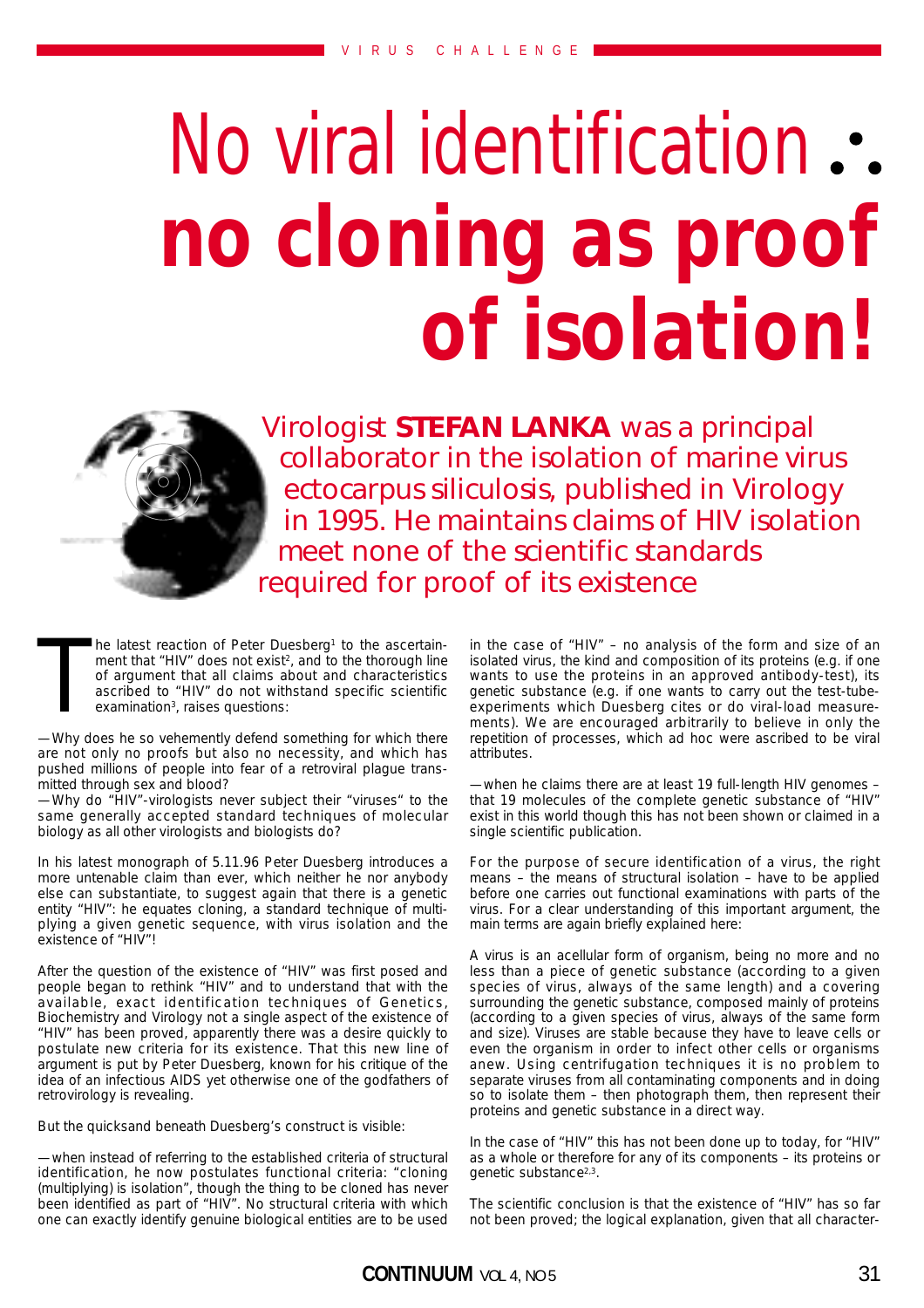istics ascribed to "HIV" are well-known cellular entities and characteristics, is that "HIV" never was, and the claim of the existence of "HIV" is not sustainable.

The idea which led to the claim that HIV exists is based on a decisive false assumption. From 1970 on some scientists and much of the public were led to believe that since a certain biochemical function, reverse transcription with its then unfamiliar mode of action, did not fit the dominant world picture of genetics, it would be explained only through the claim of the existence of a new class of viruses, the retroviruses. The shock of reverse transcription was that it is possible to make genetic substance out of messenger substance, which until then was believed to be impossible. However, that the detection of reverse transcription is not, as some research directions still assume, a sign of certain death, e.g. HIV=AIDS=Death (Gallo, Ho and colleagues), or a reference to the "most harmless viruses in the world" (Duesberg) was proved when it was shown that reverse transcription reflects a repair mechanism of damage in cellular genetic material – in one revealing experiment, the chromosomes of yeast<sup>5</sup>. So,tragically, in 1970 the detection of a healing process gave birth to the idea of a new class of viruses and eventually "HIV", because astonishingly researchers were not willing to rethink their models or listen to what nature has to tell them. The stubbornly held notion that reverse transcription was inevitably "retroviral" was first employed in the war against cancer as "cell-multiplying viruses", then as the opposite, in the war against (medically induced) AIDS as "cell-killing viruses".

It is of the greatest importance in this context that "HIV" researchers – when trying to detect the activity of reverse transcription which is always the first step in the attempt to identify "retroviral" structures and characteristics, instead of using the natural genetic messenger material, the RNA-genome of the virus which should be there if the viruses existed – always use, without any explanation why, synthetic messenger-material

It has been long known that what "AIDS" researchers have presented as photos of "HIV" show normal cellular particles in use for export/import and other tasks*7*. As those particles are designed, in contrast to viruses, for cellular use only, they are very unstable when removed from their context, and not able to be isolated and photographed in an isolated state. Genuine viruses are so stable that it is easy, in order to prove successful isolation, to photograph them directly as three dimensional particles in the electron microscope without prior chemical fixation. In contrast, the cellular-transport and other particles are so unstable (excluding cell organelles like Mitochondria, the energy producing sites which are able to be isolated in a stable form) they can only be photographed in a chemically fixed state, in cells, tissues or in supernatants. As these particles are not isolated and therefore are together with other materials – the chemically fixed and resin-embedded cells, tissues or liquids – the mixed material has to be cut in very thin sections (Ultrathin sections) to be able to see anything – it's not possible in the electron microscope to look through thicker sections. Of course existing viruses can be photographed in ultrathin sections too but, and this is the point, in their isolated form.

All that have been shown to us "HIV" are ultrathin sections of cellular particles*2, 3*.

templates<sup>6</sup>. Above all it is known that those templates are not specific for the process of reverse transcription – that they are efficiently recognised and transcribed by the normal, common, cellular genetic-material-producing enzymes as well<sup>3</sup>.

The whole idea of "HIV" would collapse if it was possible to bring this fact to public attention.

It should be clarified: it is very normal that genetic material – DNA, natural or artificially multiplied – when put onto cells is able to enter those cells, may integrate itself into the cells' chromosomes and eventually may be activated to produce its proteins. The idea of vaccination with "naked DNA" (to which I strongly

object for various reasons) is based on these known mechanisms. To add a DNA clone to cells and later to prove its presence and probable activity is nowadays a standard experiment in lectures on biology but in no way a proof for the existence of "HIV".

So one can only guess why molecular biologist Peter Duesberg refers to such a standard experiment as proof of the existence of "HIV". As the group around Eleni Eleopulos et al. has shown3 neither he nor anybody else has shown that the genetic pieces of "HIV" used in the transfection experiments he cites<sup>9</sup> were isolated out of a virus. Only if researchers were able to multiply from cells exactly that genetic material which previously had been isolated from a virus, only then the claim of virus detection would be valid: virus-isolation logically always goes first. Or may anybody postulate new viruses, sprinkling his or her genetic material onto cells, detecting this material in the cells and claiming a new virus? A repeated artefact remains an artefact. To call such re-detected DNA "infectious DNA" is conspicuously misleading.

When Peter Duesberg refers explicitly<sup>1</sup> to a publication in which we read, "...tested blood cells of 409 antibody-positives including 144 AIDS patients and 265 healthy people. In addition 131 antibody-negatives were tested. HIV-specific DNA subsets ... were found in 403 of the 409 antibody-positives, but none of the antibody-negative people"10 while these claims and statements are not at all substantiated in the further reading<sup>3</sup>, it becomes obvious that he simply cannot have correctly read this publication which clearly touches clinical aspects, and that he thereby risks grossly violating his scientific ethics.

And when those ethical gentlemen, Duesberg's colleagues, "two of the world's leading retrovirologists Robert Gallo and Robin Weiss"1 are invoked – without doubt about their claims either – for having "re-isolated only HIV from Montagnier's virus stock" without recognising any further contamination, Peter Duesberg's pseudo-rationale needs an explicit comment:

—If one looked for other "retroviruses" in Montagnier's stock, they would be found in great numbers these days. The human genome carries thousands of such genes that can be traced back to the action of reverse transcription<sup>3</sup> and were named "retroviral elements" by "retrovirologists" in an ad hoc decision<sup>2</sup>. —In Robert Gallo's humiliated hunt for a credible new retrovirus, he was not taking care over or notice of "grossly contaminating viruses" but instead mixed up together – it actually happened – the materials of 10 patients, in order to be able to create "HIV"2. —Gallo himself wrote in the very important statement of the 27th

September 1983 (after the decisive conference in Cold Spring Harbour!): " ... the virus described by Montagnier I have never seen [sic], and I guess that he has a mixture out of two. On the other side some of his data are interesting but not at all conclusive ..."11.

When Duesberg urges: "As I pointed out in my Missing Virus reward claim in the July/August Continuum, infectious HIV DNA has been isolated from infected cells several times by molecular cloning"1, he himself is honest enough to claim that this "infectious HIV DNA" has been isolated not out of "AIDS"-patients but from special "infected cells". He conceals that those cells underwent a very particular treatment, and had DNA added before2, 3. He cites only literature in which ex-cathedra the same claim as his is made without a single reference that the importuned "infectious HIV DNA" was detected in or isolated from a virus<sup>3</sup>. Predictably, three references - Fisher et al., Barnett et al. and Levy et al.  $-$  which Duesberg cites<sup>1</sup> to support his claims reveal that phenomenon typical of AIDS research: in the headline and the abstract of the publication things are exactly named and specific claims are made that are wholly unsubstantiated in the further text. One has only to read the smallprint of the technical comments (examples are commented on in ref. 3, n.b. pages 16-18) to see and understand the misconceptions behind them. When Duesberg lends his reputation and charismatic authority to such duplicitous science with its fatal consequences, without any reflection of the detailed critique3 and especially without any analysis in his field of expertise it is very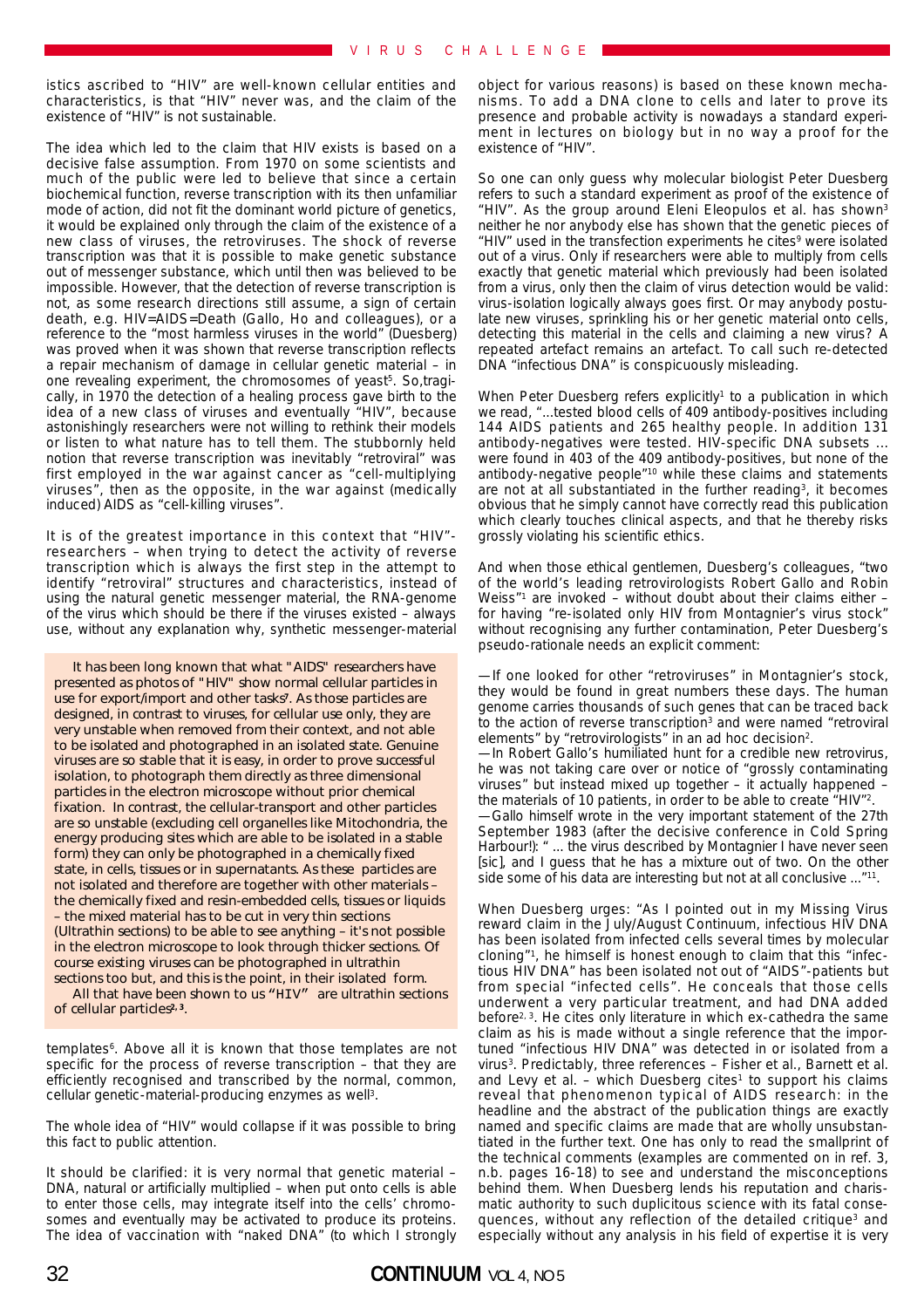precarious and alarming. The explanation for his contrived insistence with highly technical and quasi-exact vocabulary that contrary to the complete case of Papadopulos et al.3, there is somewhere out there a "HIV", detectable only through cloning because "cloning ... is in fact the most rigorous isolation science has to offer for retroviruses", may be that though a genuine retrovirus "HIV" has never identified, "retrovirologist" Duesberg can't or doesn't want to admit it – for reasons that may not be obscure.

But it is increasingly beyond indulgence that Duesberg piles up claims of 19 complete genomes (complete genetic sequences) of "HIV" which it has been possible to artificially multiply in the form



*Electron micrograph of HIV showing infectious gp120 knobs? Actually, normal sub-cellular vesicles – transport "balloons" – grown in a test tube. (Molecular Biology of the Cell, 1994)*

of clones, then, to build up theories of probability bereft of significance gives the impression that they all have the same length when no scientist before him has ever claimed this, ever seen such things or of course ever published such claims. In the only reference he could have meant<sup>4</sup> it's enough to read the title "Recovery of virtually full-length HIV-1 provirus of diverse subtypes from primary virus cultures using the polymerase chain reaction", to understand that Duesberg wildly appropriates references that seem suitable for his purpose without actually knowing them. The cited method, the polymerase chain reaction (PCR), is not able to construct something like a viral genome12. It certainly has to be clarified that concocted and size-selected genetic molecules like "HIV"-clones can never "represent an almost theoretical isolation" somehow on account of their lengths being in a proportion of 1 to 100,000 against the length of the full human genetic material. Such clones result from the process of concocting smaller molecules, produced in a test tube using the cellular genetics and cellular enzymes, and then, to present a "whole" sequence, uniting the smaller sequences in theory, on paper, or in a computer, following a blueprint from the arbitrary rules of retrovirology.

It beggars amazement how one may state ex cathedra that ".. the high standards of virus isolation ... may be relevant for crystallographers or chemists ... but are not relevant for functional isolation", when it is those unspecified "HIV" proteins created in cultured cells when "HIV"-researchers tried to induce reverse transcriptase activity that are used in the "AIDS"-test, which is an instrument of sentence over death and life. What by God is then relevant in this kind of "science"? "Not relevant for functional

isolation"! What for heavens sake is meant by "functional"? That the "AIDS"-test works when one believes in its function?

And it is incomprehensible how "AIDS" expert Prof. Duesberg continues to discuss "AIDS" as if there were an autonomous clinical picture which one may call "AIDS". Every concerned person knows by now that "AIDS" has a different meaning on every continent, with its different causes. "AIDS" is an inadmissible artificial diagnosis: it has been legitimised through the introduction of "HIV" as a constructed cause. The AIDS-myth with its exploitation of the fear of an alleged deadly sex-plague has been blindly launched into the realm of seemingly scientifically-based biological fact through the pseudo-rational "HIV" detection technique. But the two terms according to the rules of construction depend on each other. The clarification of the question whether "HIV" exists, with the most secure method of identification available (and this would be only the isolation of complete "HI-viruses") is a sine qua non for dismantling the massdelusional trance called "AIDS". Only then may the task of research with the needed temperance and precision, into the causality of the concrete disease complexes behind "AIDS", be addressed14.

**c** The danger that the "AIDS"-critical movement splits or temporarily weakens over the question whether "HIV" exists is therefore secondary, and in any case subordinate to, the right to life of every person. The common matter is to secure the human rights of every stigmatised person, not a personal cult. The human rights do include free, and in this case essential, access to information. Censorship – and worse, misleading, for political or personal reasons, be it ignorance or the "will not to know" – is endangering human lives. It is urgent. "The one who comes too late is punished by life" (general political knowledge). Those who too late or never receive essential knowledge may die in the throes of an "AIDS" diagnosis or commit suicide (sad, bad wisdom amongst HIV+s and PWAs). That "HIV" has never been identified as secure biological matter is of the greatest importance and must immediately be told to every stigmatised person. No HIV – no false diagnosis AIDS – no death sentence – no false treatment – no unnecessary suffering – no needless dying, but new chances for people who for complex reasons got seriously ill, amongst them being labelled as "AIDS"-cases and "HIV" positives at all, and then falling victim to medical shortsightedness based on laboratory-technical constructs.

There is no (HI-)Virus. Stupid?

#### **References**

1 Peter Duesberg: Duesberg's answer of 5.11.1996 in Continuum Vol 4, No 5, February/March 1997.

2 Stefan Lanka: Fehldiagnose AIDS? Bisher konnte das AlDS-Virus nicht isoliert werden. Wechselwirkung, 48-53, Dezember 1994.

Stefan Lanka: HIV – reality or artefact? Continuum Vol 3, No 1, 4-9, April/May 1995.<br>Stefan Lanka: HIV debate. Continuum Vol 3, No 2, 4-7 + 27-30, June/July 1995<br>3 Eleni Papadopulos-Eleopulos, Valendar F. Turner, John M. P

Causer: The isolation of HIV: Has it really been achieved? The case against.<br>Continuum Vol 4, No 3, Supplement 1-24, September/October 1996.<br>4 M. O. Salimen et al.: Recovery of virtually full-length HIV-1 provirus of diver

subtypes from primary virus cultures using the polymerase chain reaction. Virology 213, 80-86, 1995.

5 Jef D. Boeke: A little help for my ends. Nature Vol 328, 579-581, 17 October 1996. Shu-Chun Teng et al.: Retrotransposon reverse-transcriptase-mediated repair of

chromosomal breaks. Nature Vol 328, 641-644,17 October 1996. 6 Brian W. J. Mahy and Hillar O. Kangro: Virology Methods Manual. Academis Press, 1996. check any textbook on cell-biology, ref. 2+3 and e.g.

7 Randy Schekman and Lelio Orci: Coat Proteins and Vesicle Budding. Science, Vol 271, 1526-1533, 15 March 1996

8 Eleni Papadopulos-Eleopulos, Vaiendar F. Turner, John M. Papadimitriou, David Causer: Reply to Duesberg's letter of 5.11.1996. Continuum Vol 4, No 5, February/March 1997.

9 Peter Duesberg: Peter Duesberg responds. Continuum, Vol 4, No 2, 8-9, July/August 1996.

10 J.B. Jackson et al.: Human immunodeficiency virus type 1 detected in all seropositive symptomatic and asymptomatic individuals. Journal of Clinical

Microbiology 28, 16-19, 1990. 11 Robert Gallo in a letter to Prof. Deinhardt dated 27.9.1983. In: Abschlussbericht des HlV-Bluter-Untersuchungsausschusses, Deutscher Bundestag, Drucksache

12/8591, Dokument 36, Seite 312, 25.10.1994 12 Christine Johnson: Viral Load and the PCR. Continuum Vol 4, No 4, 32-37, November/December 1996.

13 Heinrich Kremer und Stefan Lanka: Vorsicht AlDS-Medizin – Lebensgefahr! (Attention AlDS-Medicine – Mortal danger! a translation is available at Continuum/London). Raum & Zeit 79, 81-90,1996.

14 Heinrich Kremer: Acquired latrogenic Death Syndrome (AIDS). Continuum Vol 4, No 3, 8-13, November/December 1996.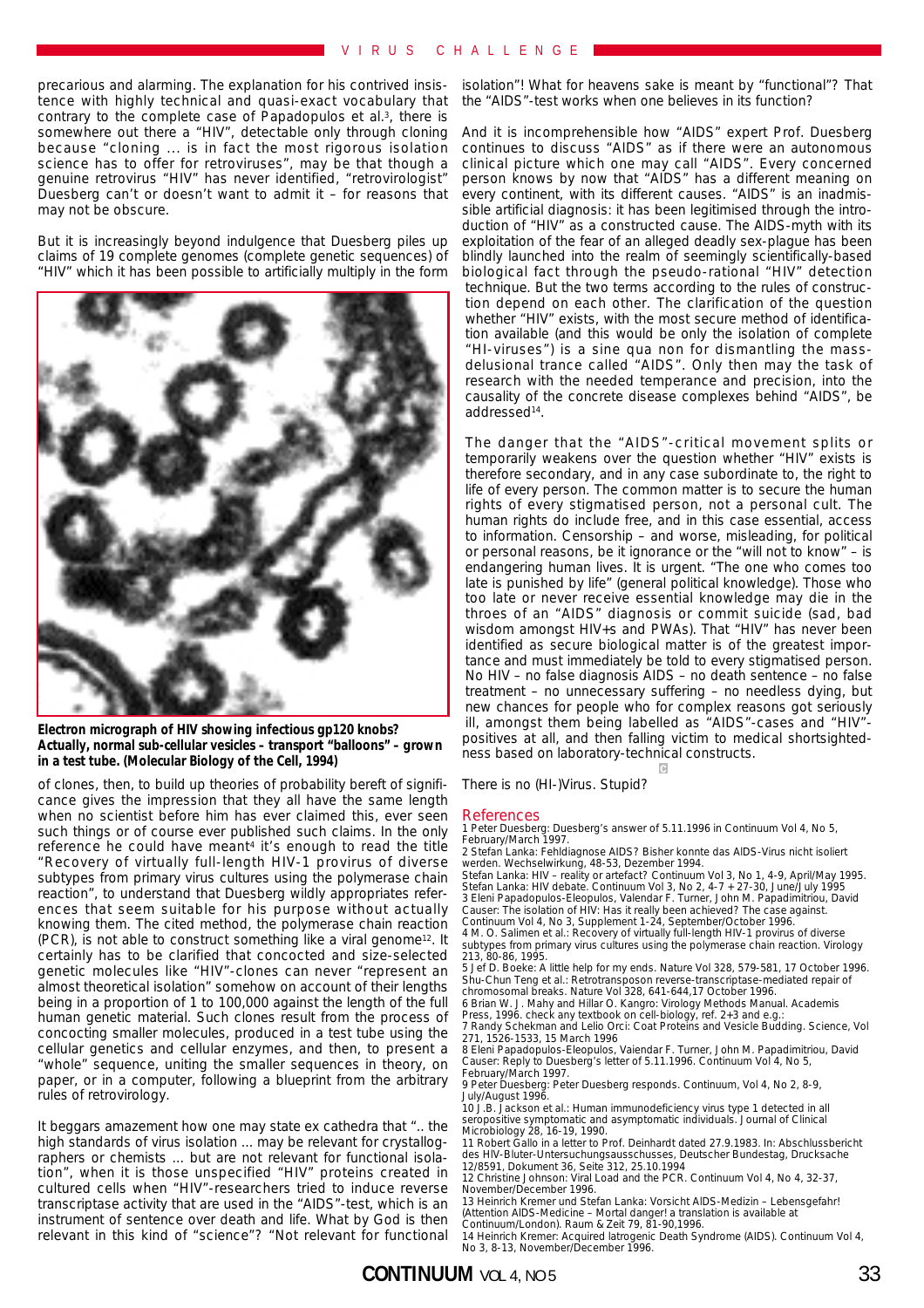## Vitamins1 Mi –essential

#### Boo Armstrong

Itamins have had so much good press in recent years<br>that you could be forgiven for thinking that here was yeanother miracle in a bottle. Vitamins are important,<br>crucially so; they cannot be made in our bodies, and<br>combined itamins have had so much good press in recent years that you could be forgiven for thinking that here was yet another miracle in a bottle. Vitamins are important, crucially so; they cannot be made in our bodies, and combined with all the other nutrients that you should be level of health if you are healthy, but to heal yourself when you are sick.

Given the modern attitudes towards health and disease where "drugs cure diseases", it is sometimes easy to step onto a slightly alternative path by substituting your medical drug habit for a vitamin one. However, there is a much more fruitful road to tread.

There are huge amounts of books and articles written about the benefits of vitamin supplements for all kinds of ailments, including those of the immuno-compromised state called AIDS. The benefits of using vitamin supplements when your body is unwell cannot be overestimated, but buying into the habit of popping pills of any kind can take away the very essence of what will help you to heal yourself – the belief and the trust in your body's own abilities to heal itself and to maintain good health when all your needs, and primarily your nutritional needs, are met.

Vitamins are found in abundance in plant foods – apart from

vitamin D, and vitamin B12 which is made by tiny micro-organisms which live in soil and in our own internal soil of the gut when conditions are favourable. With an appreciation of this abundant source, and of our evolutionary history of eating foods in their natural state, it is easy to make the mental leaps which are necessary before eating our way back to good health. There are practicalities involved in learning how to cook without destroying goodness, how to shop without increasing our toxic load and how to be without draining ourselves of goodness and these are all part of a fantastic learning process.

Vitamins are bound up in proteins and other vitamins and minerals, in a balance which plants need to survive. Unsurprisingly, these are the same structures in which we need them too. It is easy to benefit from nature's wisdom if we make the effort to learn how. Buying fresh produce is important because as plants begin to wither they lose not only their vitality but their vitamin levels as well. Organic food is well worth the extra money, a sound investment in your health and now becoming easier to get hold of with the abundance of delivery-toyour-door schemes set up around the country. Plants which are grown intensively lack many nutrients – they are fed on fertilisers which will make a plant grow but not thrive. Add to their already limited diet a mass of pesticides, herbicides, waxing agents and who knows what genetic manipulation and you can see that their immune systems will be pushed to the limit too – and their vitamin reserves will be sapped – which doesn't bode too well for the human eating them.

> The part of plants which protects them from external damage – which keeps the inside in and helps to maintain their integrity – is the skin. In inorganic produce this is where you find the most chemical toxins which makes peeling inorganic carrots a necessity before eating them. The skin is the part of the plant which stores nutrients. In grains it is the husk, with high levels of B vitamins, which so often gets ground away in industrial processes. It is ironic that we buy wheatgerm in order to increase our levels of B vitamins and wheatgerm oil for vitamin E when a lifetime of eating wholegrains ensures that we get these important nutrients in their correct balance – not only are our nutrient levels more realistic for a functioning human creature, but we also take on that energy of the plant, the sense of integrity of being whole, which is part of the journey of living – finding yourself and being true to your own needs.

Cooking grains is a simple process – add water and put heat underneath. With the range of beautiful grains available in their whole form from health food shops, and many supermarkets, the excuses for not giving yourself the best become quite weak, so when strength is your goal why use excuses?

#### What could a nutritional therapist do for you?

- Help you mive income, Your Soci sunt about to based on your , not on midian guaranti.
- you care affort. Some poople a ficult dies for those drug, credit et sw dien) believing that they have to<br>it to account in hand health. But **Coul Generiti de l'jut ac e** d, they use a variety, include dici dieta, digas no bate in a, Igyain Berginás dó s and specific carbohydrate diets. You
- will be given different diets according to nied as your transmiss develop
- City was abovious and if Aris is not aiod by a deadly virus, (and vibe hair Larry evidence that it in it then you is will be imported in fact off manager level aggia vien can take ir voqe timir and dip on mode and so car. Natities كا المست

'or further information and a list of qualified, registered nutritional therapists nearest to y (BPWT), PO r, send E1 plus see to: Goolety for the Promotion of Nutritional There x 47, Heathfield, East Guasex TN21 GZX, Add EG39 for a copy of Princip Nordicmel Therapy, the authoritative guide to the subject by the GPNT's Director Lind icións (recominiended in the Delly Meil, Health Guardian and Helly magazine) diciar promissours who contact illustration and one of a in was kanton **STAR** is and a with variety of workbook products to antif specific model to function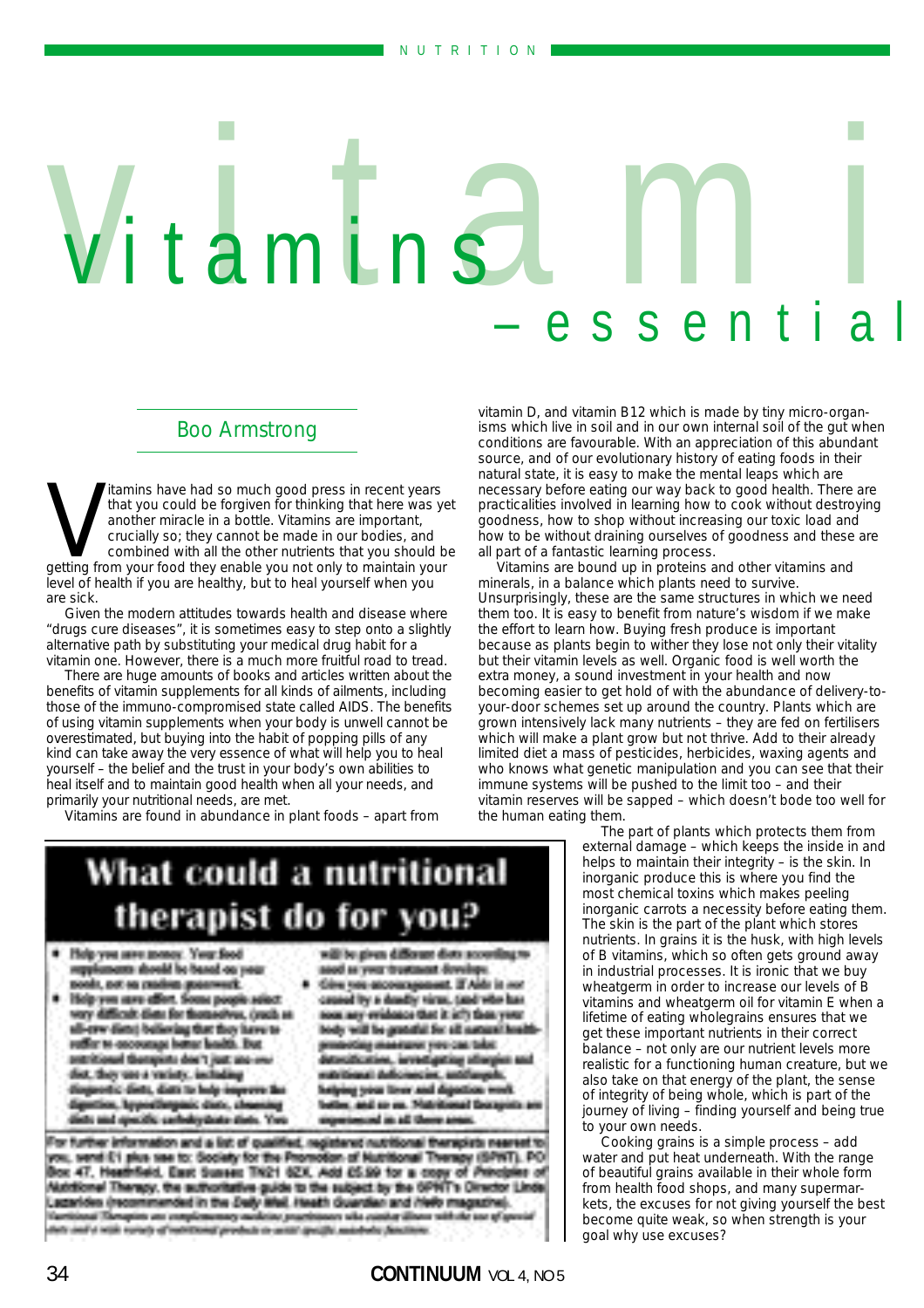**Vitamins**

A (retinol; Beta-carotene) contributes to the pigments of the eye. Deficiency causes night-blindness and other symptoms. It can be obtained from various animal products, especially liver, and from vegetables such as

B is a general term for any of a group of

D (calciferol) is involved in the absorption and deposition in the bone of calcium and phosphorus. It is obtained especially from fish oils and liver, but can be synthesised in the skin in the presence of sunlight. Deficiency

E protects some types of molecule in the body from oxidation. It is found in a wide

K also widely distributed in foods, is needed to synthesise a substance essential for

vitamins, formerly thought to be one substance, that are essential for the working of various different enzymes. They are found in a wide variety of animal and plant foods. C (ascorbic acid) serves to aid cells to adhere to one another and to maintain connective tissue. Deficiency results in scurvy. It is found mainly in fresh fruits and vegeta-



carrots.

bles.

results in rickets.

variety of foods.

blood clotting.

*The husk with high levels of B vitamins so often gets ground away*

To get the best of your food, on all levels, it is important to assist your digestive processes by chewing your food slowly, letting your saliva start to break down the complex web of nutrients, savouring the flavour to stimulate the flow of digestive juices and hormones and allowing the

essence of the healthy plant to merge with your own.

Thanking the plants for growing and helping us to grow is not something we give time to when we grab a sandwich or heat up an instant meal to eat during a meeting or while marking the students' homework or whatever it is you do.

Do not underestimate the benefits of cooking wholefoods properly and loving every second of eating them – even though it can sound like hippy waffle and give you the appearance of a healthy happy flower child.

To a stressed-out body and mind trying to cope with frail emotions, B vitamins are essential. So too are the antioxidants, vitamins whose role when inside us is to get hold of toxins and facilitate their removal from our bodies. You can tell which foods contain the important antioxidant flavonoids and carotenes by looking at them – they are the bright vibrant, colourful plants. The bright colours would be dull and lifeless if they had no antioxidants. Do not be confused by chemical additives – a green fruit pastille is not the same as a green spinach leaf and doesn't have a fraction of the goodness.

The antioxidant vitamins are A, C<br>and E. Vitamin A is particularly<br>good for your lungs and skin.<br>Instead of challenging your chances and E. Vitamin A is particularly Instead of challenging your chances of long-term survival and increasing the burden on your detoxification system by taking Septrin as a prophylactic for lung

complaints – try organic carrot juice instead. If your lungs are still battle worn from a life of pollution they might fire up and cough when you give them A in abundance. Instead of freaking out and rushing to the doctors for a PCP test, rejoice in your lungs coming alive, learning how to function and trying to eliminate

toxins.

Vegetable juicing in general is a great way to increase your vitamin levels, especially when your appetite has been ruined by stress and drugs. If the thought of eating a few pounds of vegetables is out of your comprehension, try juicing them for a power-packed nutrient hit which will make you feel fantastic to boot. None of this, "Oh I must take my medication now and then I'll be sick and feel so tired and drained, oh woe is me" – you can actually give your body what it wants to create health and feel the benefit. A word of warning is that you really should respect your juicer and clean it out every time you use it, otherwise you will develop some stomachchurning smells in your kitchen.

Juicing should not undermine the use of vitamin supplements when appropriate. Just as

doctors come in handy when you've been run over or shot, vitamin supplements come in handy when you are unwell or when you make the choice to harm your body by consuming vitamin-depleting food, drink or drugs.

> Vitamins do work together in our bodies so supplementing could be in a safe multivitamin pill which will offer you levels of goodness which we all need, without doing you any harm – though with no regard for your individuality.

In order to give your body what it<br>really needs, in terms of vitamins,<br>best to see a nutritionist and work<br>with them in developing a range of n order to give your body what it really needs, in terms of vitamins, it is with them in developing a range of foods and/or supplements suitable for you, your body and where you are at. The alternative is to inform yourself and make choices which feel right to you – attend a nutrition class and learn the basics, read up in books and magazines and talk to your friends about what works for you and for them. We do after all have all the knowledge that we need to be well.

As well as supplementing with a goal of improving your health and staying well vitamins can also be useful after a night on the town, a stress-filled family Xmas or whatever.

Antioxidant vitamins are essential if you are a smoker. A daily pill will help to lessen the damage caused by the smoke. Drinking alcohol depletes your body's levels of B vitamins, as does stress and overworking so it is worth keeping a jar of the whole B complex handy.

The answers are out there, whether you want scientific proof that vitamin B3 increases T-cell functioning or verbal affirmation from a friend that vitamin C helps when you have an infection.

Most importantly the answers are inside you – only you know how you really feel. No doctor can really tell you how healthy you are, it is what you feel which is important. Learn to live the life which makes you healthy, empower yourself with knowledge (make sure you learn about vitamins) and most importantly kia kaha – stay strong.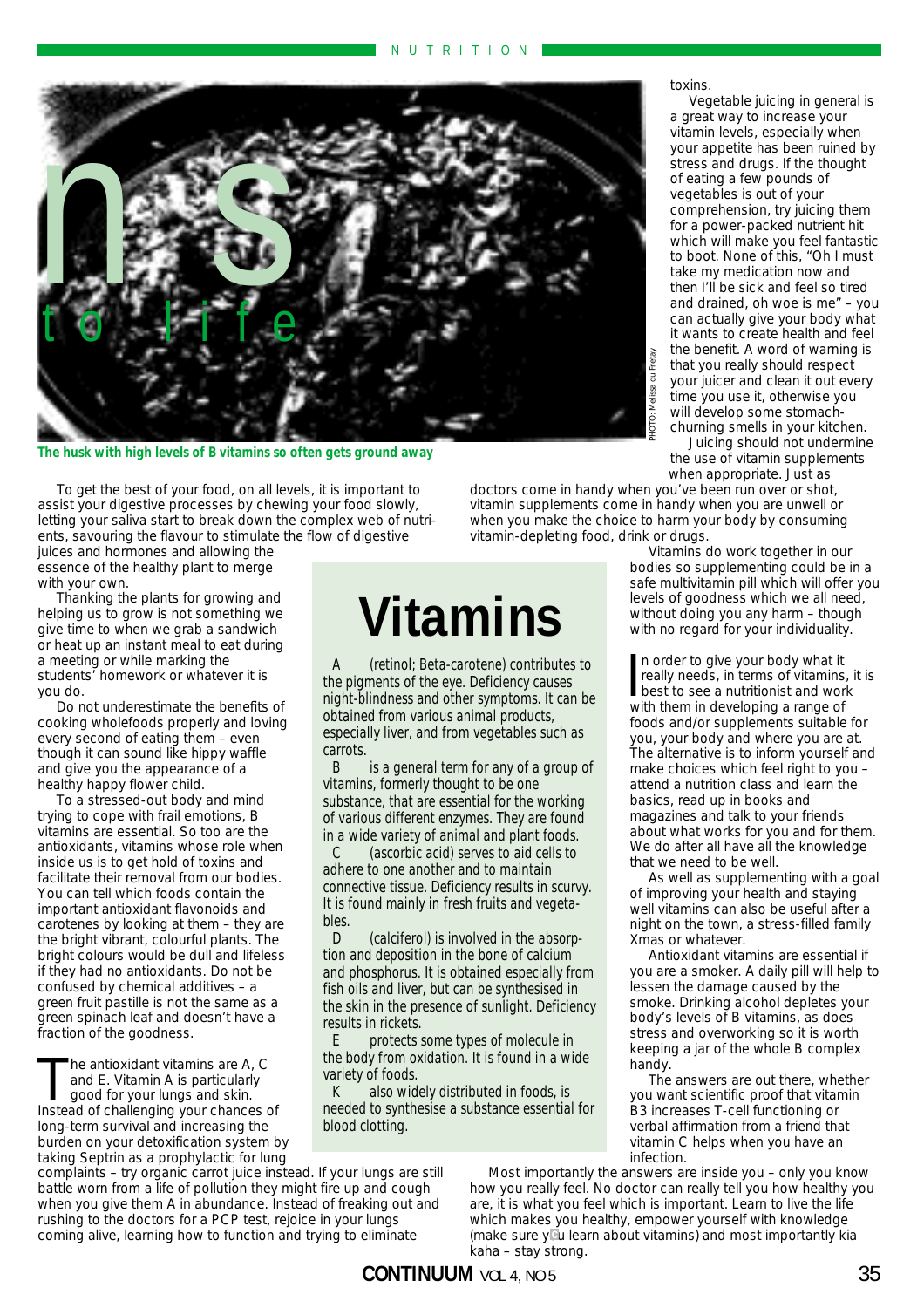It was in April last year that I accepted Continuum's invitation<br>to create workshops for Continuum readers. One reason I<br>reflected before accepting this invitation was simply that at 31<br>I thought myself too young to be alr t was in April last year that I accepted Continuum's invitation to create workshops for Continuum readers. One reason I reflected before accepting this invitation was simply that at 31 I thought myself too young to be already presenting my own workshops – after all, my own teachers and trainers were thrown at us by the endless "HIV/AIDS" propaganda machine, and it was simply one too many. I decided, "To hell with conformity! I'm ready when life calls me!".

I remember my late boyfriend Barry, who was OK with the "dissident information" while I was around representing trust and confidence, yet unable to build up confidence within himself and thereby keep up healthy boundaries when by himself. He finally gave in and died of medical poisoning. This was when I first learnt how crucial emotional support is. Later in San Francisco I trained in precisely how essential emotional support is and how it can help in building up self-trust, self-confidence and selfempowerment – however, only years later I learnt how it can also be abused or simply be used on wrong assumptions. It is not support for dying that is needed in "AIDS" but encouragement and emotional support to live despite the infectious spread of convenient lies. Over many hours I have put together what I consider a safe and inspiring workshop for vulnerable people, including many counselling tools, externalised emotional work, gestalt exercises, art-therapy, guided imagery and other techniques I have learnt in my therapy training

The aim of the workshop is to put each individual back in touch with his/her soul. It is the emotional level that gets blocked first when encountering a crisis in one's life. If we do not regain our feelings we will exhaust ourselves from within – laying out the psychological grounds for exhausting one's immune system. So let me take the time here to carry you gently though not in too

#### Michael U. Baumgartner

much detail through this workshop, entitled: "HIV Insight" – a nine day (six plus three) intensive workshop for Continuum readers personally affected by the "HIV" myth, to understand individual responses and increase personal coping.

The workshop starts with a one-to-one meeting between each participant and myself, following the initial interview which every interested person is offered. The content of the one-to-one is the quite extensive application form. This form helps to bring to our attention the participant's past in terms of fragments of biography, lifestyle and assessment of the participant's psychological and physical health, and so helps to identify some personal areas of focus for the following six days. The participants then come together as a group to tune in on some facts on "HIV" and "AIDS", confronting the fiction we have grown so accustomed to. The effect on our lives of this fiction will be what we actually deal with in the next six days.

The first day is dedicated to one's past. Both individually and<br>
(as it happens in the case of the first workshop) as practising<br>
homosexual men, participants will be looking into their lives<br>
before their "HIV-antibody-po (as it happens in the case of the first workshop) as practising before their "HIV-antibody-positive" diagnosis. Where were you coming from personally (inner world) and professionally/socially (outer world)? How was life as a practising homosexual man fulfilling, both physically and on the emotional-cognitive level? Or was it not? What was your perception of your life and your future? What stage in your life were you at, when this diagnosis hit? How did this spell shake it up? How did this intrusion fit into your unconsciously chosen path or mess up your life?

Leading to the next step of the workshop, we will focus on<br>life changes since the diagnosis, and what the important<br>implications are which are the basis for how you presently<br>live your life. First we look at the internal t life changes since the diagnosis, and what the important implications are which are the basis for how you presently live your life. First we look at the internal then the external consequences of that trauma – I call them the dramas we create while enslaved by our individual biography. This will give the centre of the second day of the workshop. You will be looking into emotional and cognitive responses and learning to see how your life today is a direct response to these. The deals you broker with

## *Worksh*



yourself become the dramas ruling your life in the present, permitting survival but hindering living. Some of you might understand that no personal trauma (drama) just happens to you. As uncomfortable as it might seem, we create a drama when we do not yet have the resources for emotional responsibility and unconsciously view traumas as punishment. What would have happened to you or what could happen, if you do not stop this possibly blind ride on the roller coaster of your life and take a close look at your path, will summarise this day.

On the third day of the workshop, anger, rage and its spiritualised form, wrath – all of which are part of the life-force and its powers, both negative and positive, called aggression – will take over the arena. Aggression alised form, wrath – all of which are part of the life-force and its powers, both negative and positive, called aggression – will take over the arena. Aggression is one of the most important energies of our lives, allowing survival, and it can help us access the power to live our dreams. However, if it is not purified it can be the most destructive force in our lives. Often our dramas allow us to give in to our self-destructive anger as a way to remain victims of our past: we do not have to live, for suffering grants us attention. Getting in touch with your anger, purifying it and finding ways of releasing it – not just once but as a joyfully incorporated continuing process until we can make use of it instead of being slaves to it – will be the aim of this day.

A lively person is a gentle person so a saying goes. While<br>surviving creates tension that can in the long run exhaust<br>even our physical resources, life asks for the ability to adapt<br>and stay flavible. To be in touch with o surviving creates tension that can in the long run exhaust even our physical resources, life asks for the ability to adapt and stay flexible. To be in touch with our grief and able to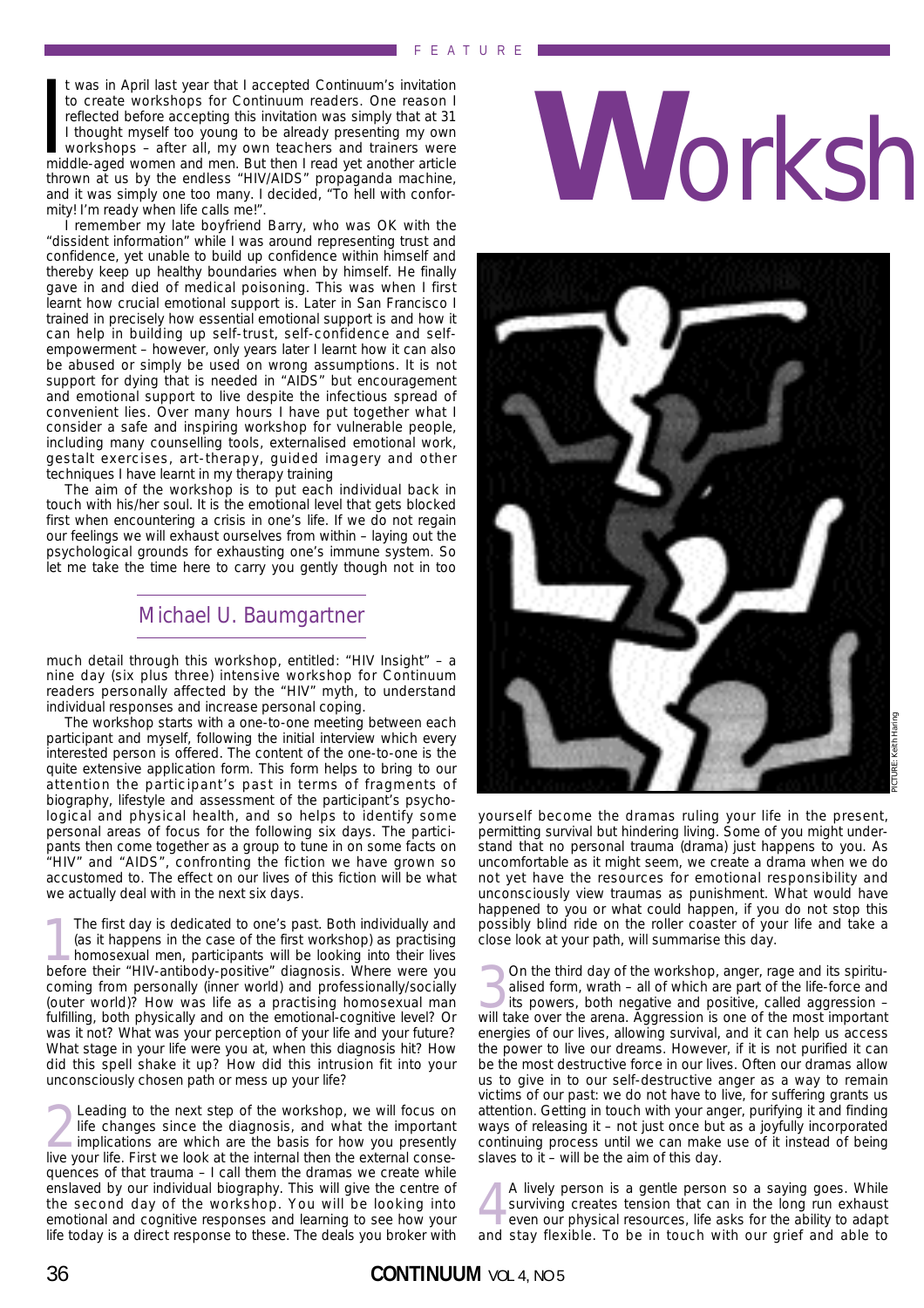Michael U Baumgartner is a licensed socialworker currently working in a clinical position in a psychiatric hospital in Bern, Switzerland. His training includes: as an AIDS Chaplain and art-therapy-intern at San Francisco General Hospital, art-therapy and biography-work with Judith Brand and externalised emotional work with Beth Winer, based on the work of Elisabeth Kubler-Ross, in Switzerland. He has worked with well over 500 individuals affected by the "HIV" myth in Switzerland, the US and England. He is Programme Director of the next AIDS-Analyst

Conference and is representing *Continuum* at the Human Rights Committee in Geneva, Switzerland. He is a member of the Executive Committee of Continuum. This workshop is offered as a new aspect of Continuum's resources and will be conducted on a regular basis.

# *ops for Change*

### 'he "HIV" Challenge

express it, to be able to cry, helps us stay gentle in our lives and open for necessary adaptations. On this fourth day, getting in touch with your hurt will get all your attention. With carefully designed exercises each participant will be put in touch with his/her bereavement issues, and creatively find ways to transform them. The context and conduct of the workshop provides a safe space for all feelings and provides healthy ways to express emotions without at any stage forcing outbursts. To feel invited is the basis for us to gather, share and thereby heal.

5On the fifth day participants will look into some constructive options for their lives. What you might have dreamed of, desired, yet never thought of as a meaningful possibility of great importance - the things people let themselves be diverted from by created dramas, the thing called our destiny or our karma, which we constantly or unconsciously create every day. You will explore the blocking mechanisms that can prevent you being the wonderful person you are meant to be.

Even more, you will look into ways by which you can turn handicaps into supportive and attentive mechanisms to help you from blindly running forward. What is it you want in your life for yourself and for the world? What are you willing to give? Each of us and our free contributions are essential to the future of this planet. What is it that you need in order to gleam and shine to fulfil your possibilities?

How to create a conscious future with healthy coping strategies when life does not behave quite the way you planned it, is the aim of this day, and summarises the whole workshop. Yet there are two important tasks still ahead.

On the last day of the workshop you will start walking along<br>
a challenging path for the near future. You will choose a task<br>
– new to your intellectual life, yet now approachable – and<br>
you will be quarded by the gentle " a challenging path for the near future. You will choose a task you will be guarded by the gentle "tough love" of a "new" friend. A final exercise will open you to qualities of new levels of friendship quite likely different from those familiar to you.

Centred, with some new peace of mind, participants will be stronger for having learned ways of coping when life hits out, for example in the form of fascistic "HIV" propaganda. Knowing you are not alone, and experiencing new forms of relating, most likely will be a crucial form of support until we meet again for a long weekend about twelve weeks later. On this weekend, which concludes this workshop, we will

reflect on the past weeks since parting. Participants will talk about their individual tasks, and give feedback on their tough loving experiences. Further support systems will be introduced. Yet most of all, people will check on whether they really want to

go on their path, if they feel ready for the storms ahead, unknown to them as yet but most likely to happen – now that you have become more captain of your boat rather than the boat-person you may have been accustomed to being.

The intention of these workshops is to give some general insight into "HIV/AIDS", leading to a deeper understanding of individual behaviour. They are addressed to Continuum readers directly affected by the "HIV" myth. As every group is different so will the workshop be. The structure of this particular workshop will remain and adapt along the way. There will I hope be different workshops according to the needs of the people affected by this scientific disaster and offered by Continuum. These workshops are conducted by myself with trained assistance. All my therapeutic work is carried out under the supervision of a trained therapist, including the design and conduct of this and other workshops.

This workshop is designed to be

residential starting on a late Friday afternoon and ending on a Thursday afternoon. Each participant is offered the opportunity to put individual understanding and healing in the centre of his or her own life for a week. He or she will be asked to make a financial contribution according to his/her budget and with careful personal consideration of the value and importance of this – his or her own – work.

For information about the next workshop as well as registration call Continuum on UK 0171-713 7071.

With special thanks to the volunteers of Continuum for encouraging me to do this work and Judith Brand for helping me put my experiences and thoughts together in a fruitful way.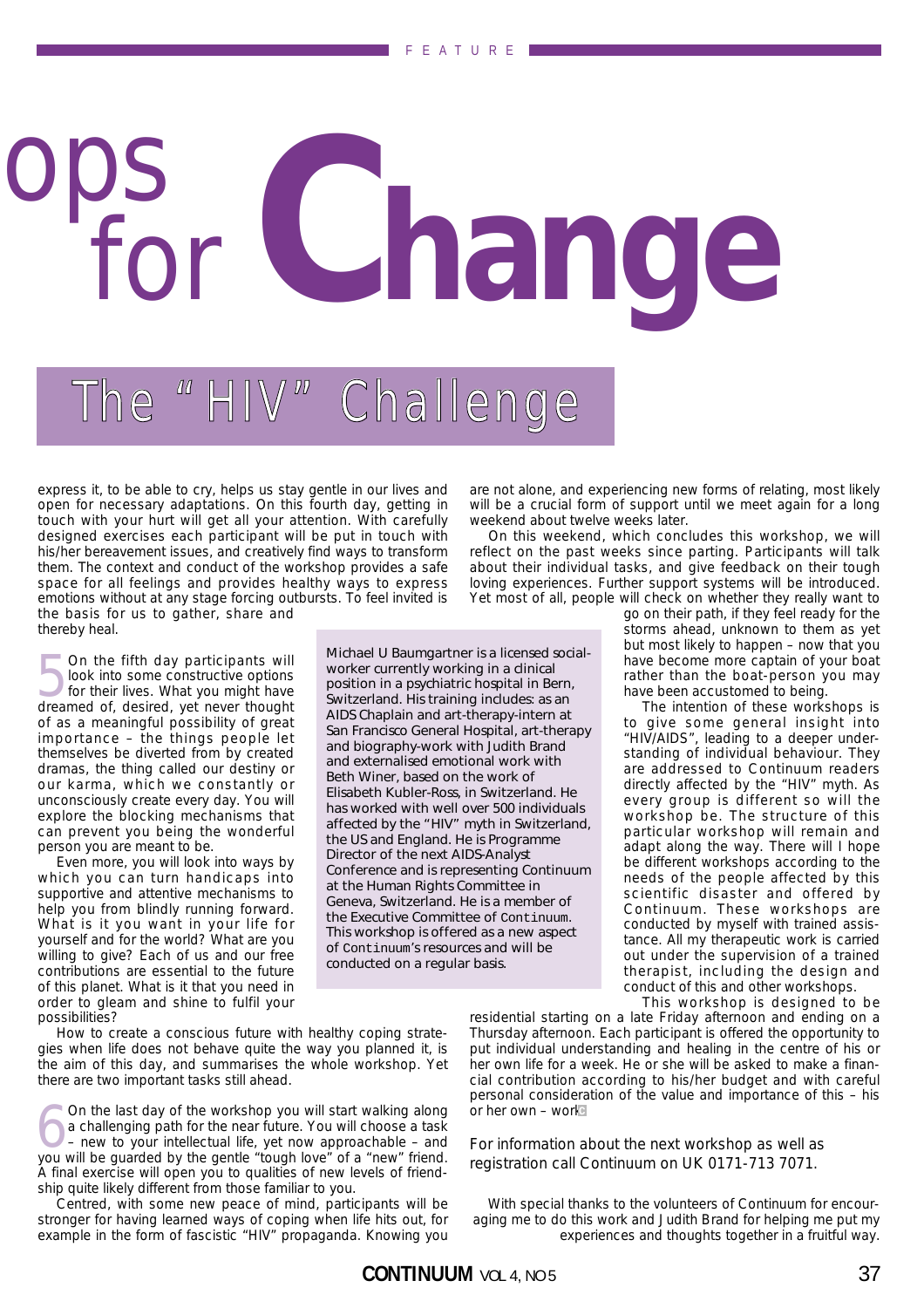#### *Continuum* **welcomes your letters – write to the editor by post or email. Published letters may be edited for clarity and length.**

#### Getting in touch

I was looking just now at recent issues, hoping to find a lead for a person who was telling me yesterday about his considerable stress/distress over blotches (KS?), and the seemingly quite unprofessional and nasty pressure he's getting from the Royal Free (or some hospital) to get going on AZT etc. He bears it all in miserable loneliness. Please tell me about how he might meet others? Surely he's not the only person resisting/questioning his own "KS"-diagnosis? Peter, London We will gladly forward letters from readers who may be able to help.

Where to next?

Science must not be used for economic, military and social manipulation by using fear to create the illusion of new illnesses for which detection and remedy are both created by the same monopoly. Make it clear that the doctors and the medical profession are not to blame for the AIDS fiasco. Their training is financed and conditioned by the same pharmaceutical giants who hold the monopoly.

Look at the ethics of patenting biological tests based on human cells. Was it ethical to patent a "test for HIV" when no isolation of either virus or antibody had been achieved? And then the crux of the matter is the antagonism to the notion that our individual (and collective) way of

## *LIVE, LIVE, LIVE!*



Here I sit with my two Yorkshire terriers – yes, I went out and purchased another and only God knows how I am going to pay for her, but miracles never cease to happen. I got another because Sadie needed someone to play with and I'm busy writing my memoirs.

I hope the New Year has brought you the things that you want or it will do. I may

seem to be doting this month as I write about the puppies and the real reason I got them – these dogs will live for twelve to thirteen years. So I have to be here that much longer cause if I'm not who will feed and take care of them? This is part of the positive thinking I always talk about. Dare to do something that your doctors tell you not to. If the medical profession had their way we would be on a great amount of medication and not well at all. This message isn't for those of you who are almost ready to let go because you have been with your doctor for donkey's years and anything he says must be truth. It's for the rest of us who are not ready to throw in the towel.

I know some of the things I say are kind of hard to take but when ages ago they told me I only had a few years to live even if I did what they told me and took the pills, well... as I have said in the past say no to fashionable drugs and yes to vitamins and you truly will live longer and for goodness sake get yourself a pet so you have a reason to get out and about.

You can save one of the dogs at the RSPCA for about £25.00 including shots and have a companion for those times when your partner must stay out or whatever, your pet has a home and you have your health.

If you have the October '95 issue read my Lifestory and take the vitamins I do and stay away from AZT and Septrin and all the rest of the crap and you'll feel 100% better for it. Now get out there and LIVE! LIVE! LIVE! Next month I'll start a recipe a month along with my column.

Happy Easter!

With love, *Goldie Glitters* 

life has a direct influence on our health, and that change and learning health is possible but doesn't make Megabuck\$!

Where to next: A new model of AIDS with Oxidative Stress as "a better fit". A new global therapeutic model based on creating health rather than endlessly fighting illness – this model is applicable to all diseases of civilisation today. Mark Griffiths Domaine Le Casse Haut 11300 Villelongue d'Aude France

#### Existence of HIV

The Perth group seems to put too rigorous standards for isolation of HIV. The existence of HIV (as a transmissible agent) has never been shown even in a BLIND and RANDOMISED experiment on infection-transmission-detection (in cell cultures, of course), without any isolation itself. Such an experiment is much easier to control, and it leaves much less room for falsification and ambiguous interpretation as compared to the multi-stage procedure suggested by the Perth group. Please pay attention that the greatest achievements of virology were based just on such methods – nobody could isolate viruses at the time of Pasteur, and even many years later.

Dr. Vladimir Koliadin Ukraine

#### South African dissent

Thank you for the copy of Continuum. I'll try to send as many copies of the contents page as possible to AIDS organisations, etc. so that they are aware of Continuum's existence.

I have written a philosophical piece on the HIV/AIDS debate for my newsletter NOUMENON which can be accessed on the WEB. If you want to use it in any way, please do. Also, I presented a paper on Educational Drama and Theatre with a special focus on AIDS education based on my experience with a huge drama AIDS project here in South Africa. This was published in book form as Drama and Theatre in Education– Contemporary Research (Captus Press, 1996). My article is entitled 'Fuzzy Logic – A Theoretical Perspective for Educational Drama and Theatre.' It is interesting that another chapter is by Professor Lynn Dalrymple on the Drama in AIDS

Education (Dramaide) project here in KwaZulu-Natal, a division of which I managed until my inquiry into the debate which ruffled quite a few feathers and lead to the contract with my university not being renewed. This action was taken not too long after I brought down Dr Harvey Bialy to present a seminar on the controversy. Kriben Pillay Reappraising AIDS South Africa http://pixie.udw.ac.za/~kriben/n oumenon.htm

#### Antibiotic news

I have read the book by Jeffrey A. Fisher The Plague Makers [published in 1994 by Simon and Schuster, New York]. Fisher, immunologist, pathologist and leading expert on the development of medicine at WHO explains how the use and misuse of antibiotics led (after 1945) to resistance against various antibiotics and mutation of fungi and bacteria into aggressive pathogens, that transfer their resistance genes to other bacteria in the organism. Later on he shows how irresponsible use of antibiotics in the USA (240 million prescriptions in 1991 by MDs) and in Africa, where they are sold in small quantities at the local market against any kind of illness, led to a pandemic of resistance and immune deficiency.

In two chapters he describes how misuse of modern antibiotics in the gay community led to immune deficiency, (which he traces back mainly to the mutation of mycoplasma, according to Montagnier's findings in 1992 and the mutation of bacteria), questioning the role of HIV (with Root-Bernstein), which he cannot recognise as it is a construction, a reductionist genetic model.

The fact that the syndrome of AIDS (like various other illnesses without a positive result to HIVtest kits) is effected by the ongoing misuse of modern antibiotics since 1970, which is continuously played down and hidden by the pharmaceutical industry and by doctors not even instructed in their professional use, has to be put up for public discussion. It could show what really happened and why the reductionist genetic HIV-AIDS hypothesis was created and continuously repeated to allow testing of DNA blockers and other genetic treatment in genetic medicine and the gen-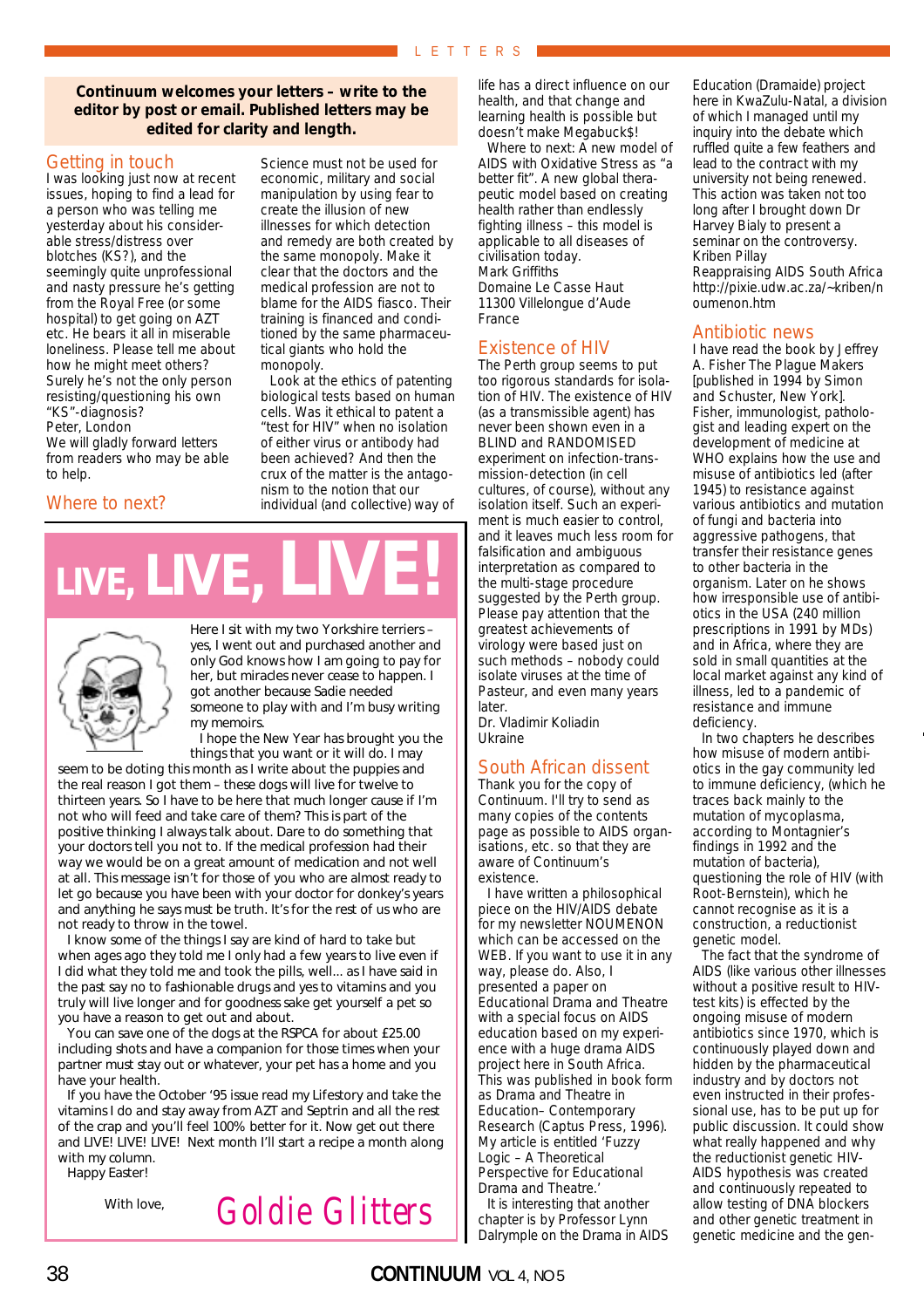

Only last month it was announced that AIDS wards had been shut in two leading London teaching hospital because there were no AIDS patients. At last, I thought, the dissident hacks will be vindicated.

It is ten years since we AIDS dissidents began to raise our voices. We've said it all a hundred times. HIV does not cause AIDS. AIDS is not infectious. There will be no heterosexual epidemic.

But what do our orthodox colleagues in the media do? Parrot the AIDS gurus whilst they queue up to claim credit. It's the success of the latest drug cocktail cries Chris Mihill in *The Guardian.* On the nightly news more pundits are paraded across the screen telling us the safe sex campaigns did it (when we know that the figures for sexually transmitted diseases and unwanted pregnancies has been steadily rising).

No, it's no fun being a heretic hack. However right we get it, we are reviled or, worse still, ignored. How quickly does Thesaurus, in its definition of heretic, descend from the moral high ground of "non-conformist", "unorthodox", "objector" and "unbeliever" to the depths of derision with "deviationist", "laughingstock", "crank", "oddity" and "queer fish". And this is precisely how our journalist colleagues see us.

Some of us have fared better than others. Peter Duesberg, the original AIDS heretic

### **WHO WANTS TO BE A HERETIC HACK?**

#### Joan Shenton Meditel Productions

has had the honour of being described as a latter-day Darwin or Copernicus (*The Independent*), and compared with Galileo (*The Times*). By the way it took 350 years for Galileo to be finally pardoned a few years ago by the relevant committees in the Vatican!

But the best we can hope for is for Steve Connor in *The Independent* to call us flat earthers, repeating the Chief Medical Officer's contention that we are "irresponsible bordering on the criminal" and for Duncan Campbell to call us "murderous" in front of a gathering at the Edinburgh Film Festival.

But things are looking up. We were in celebrated company indeed when Luc Montagnier announced that there was no explosion of AIDS in Europe and that it would be wrong to frighten the general public into believing that there was a high risk of catching the disease

This after years of panic-mongering and plague terror tactics in the press. The worst culprits to fuel the machine were our own hack colleagues. Coughing in public, barber's scissors, garbage collection at a lesbian centre, shaking hands with a

known carrier, the kiss of life after a road accident, and raw sewage outfalls on beaches were all blamed for transmitting AIDS. When what we have been saying is that that the immune suppression described has AIDS has remained firmly locked into the high risk groups, namely intravenous drug users, blood transfusion recipients, a small percentage of the fasttrack gay community, and people whose immune system is compromised through poverty, malnutrition and disease. These conditions can cause severe immune suppression which in turn causes the body to produce high protein levels (autantibodies) in the blood. These are the very proteins which, when raised, test positive in conventional HIV tests.

Since HIV has never been isolated, we argue that the HIV test simply points to a state of immune suppression but does not identify the putative infectious retrovirus HIV.

We heretic hacks have not been proved wrong yet, so next time you hear that the AIDS figures are dropping, remember, it's not because HIV is in check. It's because you can't catch AIDS and most of those at high risk for chronic immune suppression who can do something about it are beginning to get the message and adapting their lives accordingly.

We heretic hacks will continue to snarl until the day comes to bite back.

#### **Free Catalogue**

from the researchers of **Project AIDS International** Audios, videos, publications on AIDS, cancers, CFS, their cause and treatments RJFSR Trust, 8033 Sunset Blvd #2640 Los Angeles, CA 90046, USA

#### **REAPPRAISING AIDS**

is a monthly publication from The Group for the Scientific Reappraisal of the HIV/AIDS Hypothesis.

It is available by subscription (\$25 p.a. USA, \$35 p.a. elsewhere) from:

#### **7514 Girard Ave., #1-331, La Jolla, CA 92037, USA**

Tel: (810) 772-9926, Fax: (619) 272-1621 email: philpott@wwnet.com

#### **Lies You're Being Told about AIDS**

#### **New book tells all!**

Causes, secret documents, recovery protocols and *more.* \$25 (USD) to: SCB, 2909 Winam Ave. #2, Honolulu, HI 96816 **Endorsed by Project AIDS International**



*Diagnosed HIV antibody positive or with AIDS?*

**I am a researcher studying self-help and "empowerment" and want to interview** *Continuum* **readers about their experiences of HIV testing and diagnosis**

For further details please call **0973 661721** or write in confidence to: **Box No. C1002, c/o Continuum, 172 Foundling Court, Brunswick Centre, London WC1N 1QE**  giving contact details

Total confidentiality and reasonable travelling expenses are assured